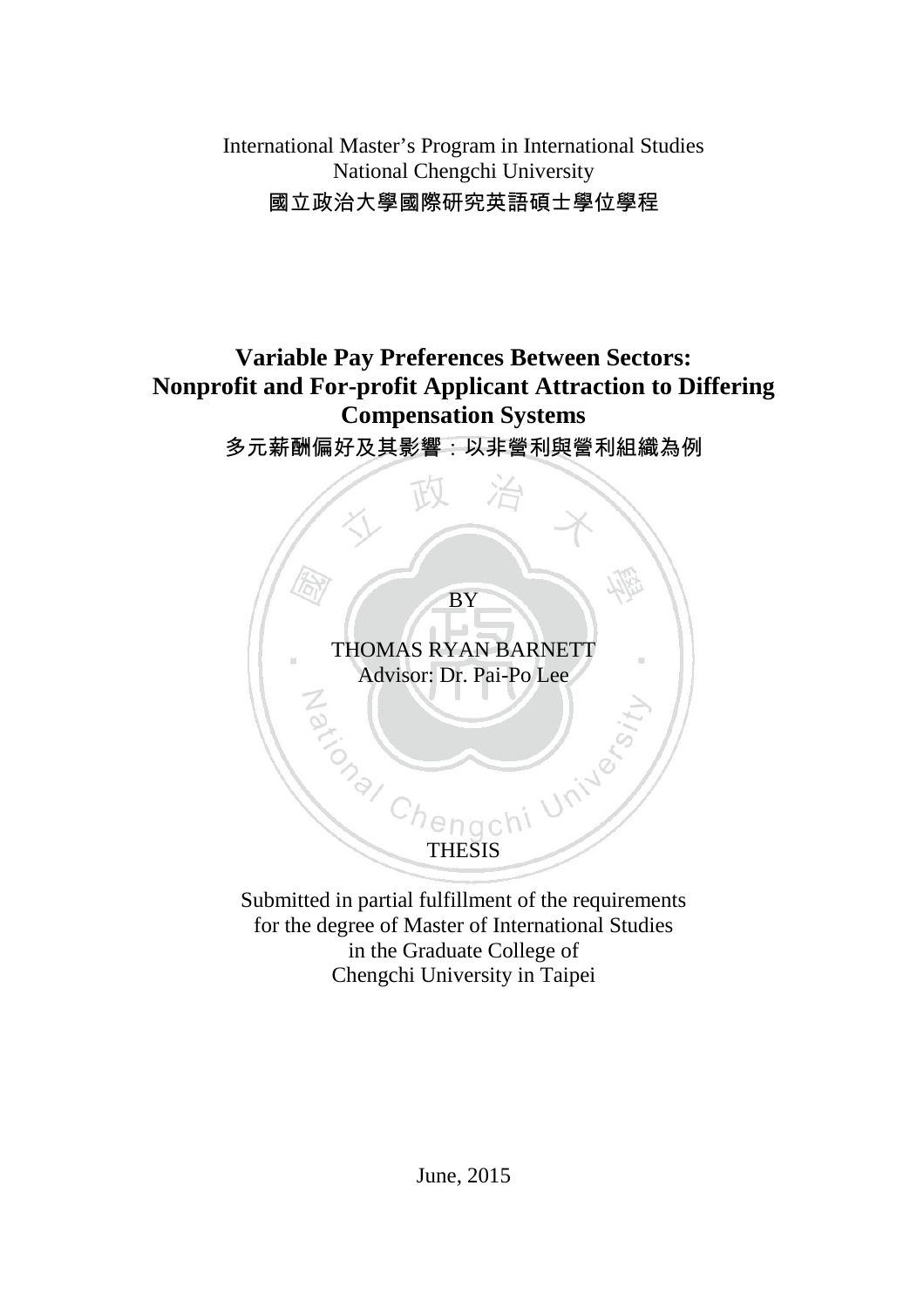# **Variable Pay Preferences Between Sectors: Nonprofit and For-profit Applicant Attraction to Differing Compensation Systems**

多元薪酬偏好及其影響:以非營利與營利組織為例

by

## THOMAS BARNETT 巴奈特

APPROVED BY



# International Master's Program in International Studies NATIONAL CHENGCHI UNIVERSITY

June  $4^{th}$  2015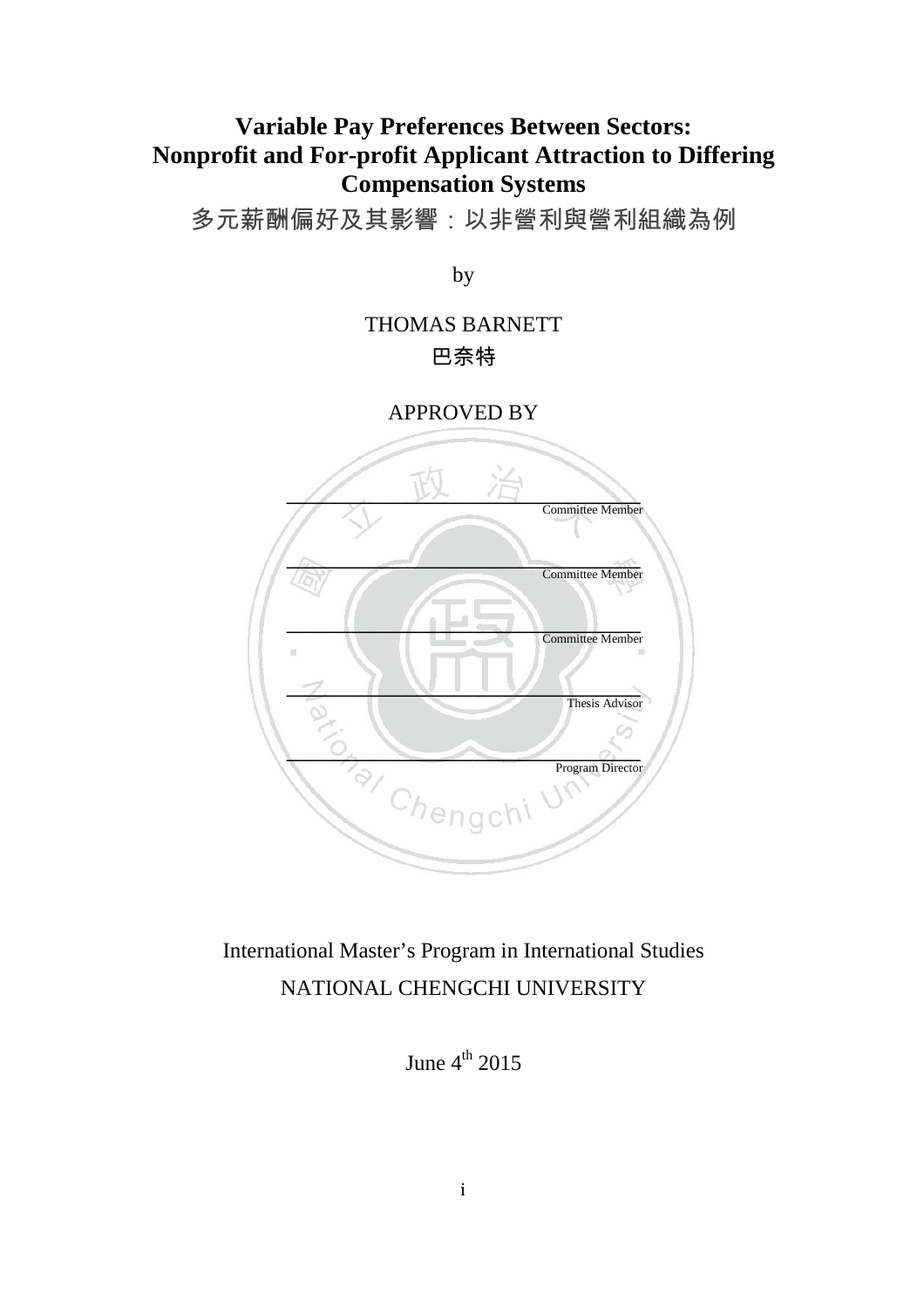### ABSTRACT

One of the more contentious developments in the nonprofit sector has been the growing relevance of incentive plans that link pay with performance outcomes. Invoking the same repurposed applications of Spence's signaling theory (1974) used in prior person-organization (P-O) fit literature, this study assumes that advertising pay-for-performance (PFP) has a signaling effect in which organizational values are communicated to job seekers. Prospective applicants are thought to make initial application decisions based on the perceived (in)congruence between their personal values and those of the organization. Empirical support for this process has been demonstrated repeatedly in for-profit sector contexts, but the conceptual intersection between applicant attraction in the nonprofit sector and advertised PFP measures has been virtually left untouched. This leaves an open empirical question as to whether PFP incentive offers significantly affect applicant attraction in the third sector. This experiment compares nonprofit and for-profit sector applicant attraction to randomized job descriptions with various bonus incentive offers. It is expected that nonprofit applicants, hypothesized as more intrinsically motivated and allocentric (collectivistic) than private sector workers, are comparatively less attracted to employment that entails individual PFP incentives relative to for-profit applicants. It is further hypothesized that nonprofit applicants are less likely to expect performance bonuses if incentives of that sort are not explicitly mentioned in a job posting.

ii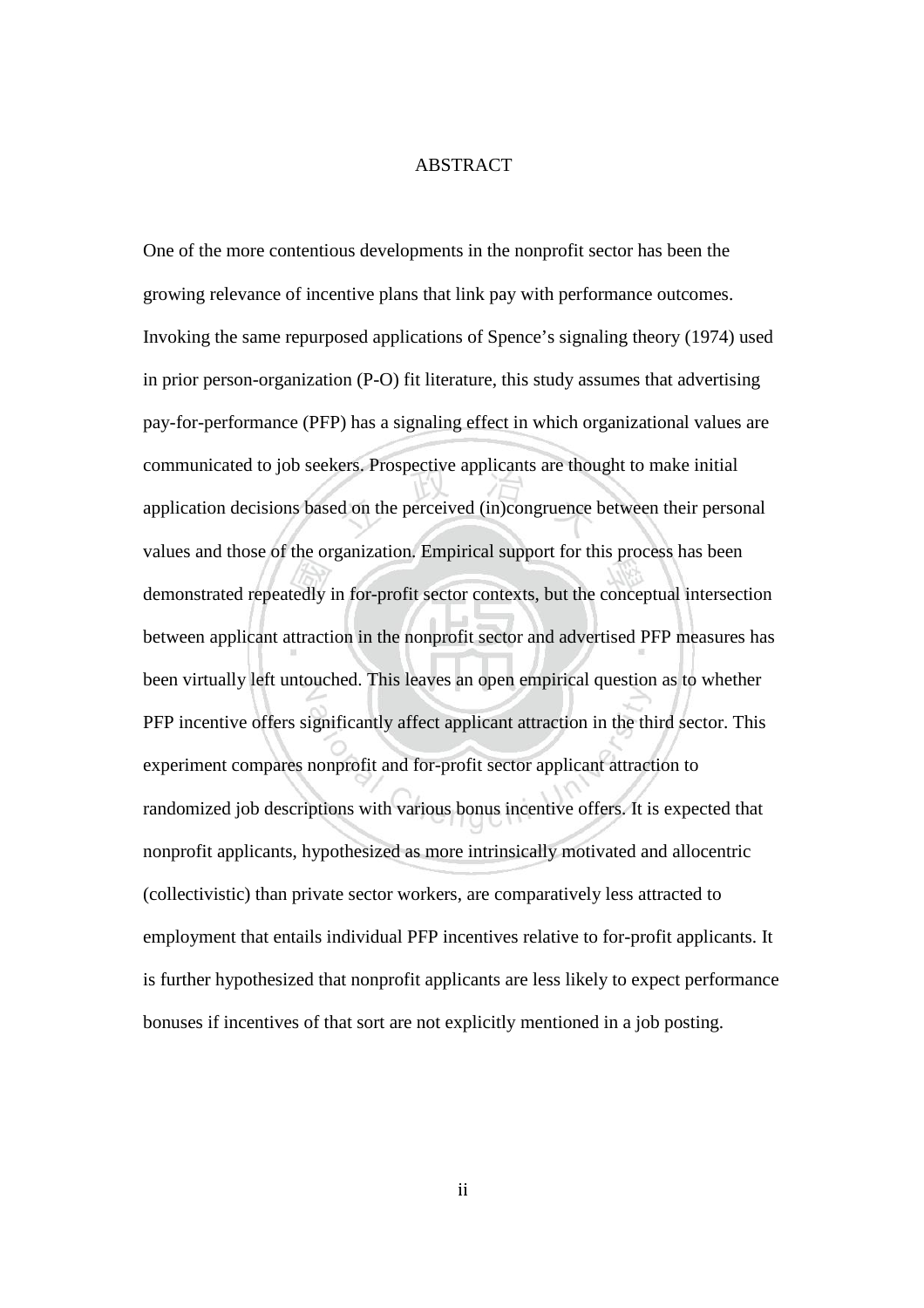#### ACKNOWLEDGEMENTS

I would like to express my sincere appreciation for the innumerable people that assisted me throughout the entire process. My thanks are due first to the Taiwan Ministry of Education (MOE) for the generous financial support, without which surely this project would not have been possible.

My advisor, Dr. Pai-Po Lee, and committee members Yeh-Chung Lu and Dr. Tony Shih took the time to make numerous invaluable contributions to the project. I would also like to acknowledge Feng Wei-Chi, Kuo Kai-Yuan, Lin Chia-Hao, Chen Mei-Ting for their research assistance with the non-profit job postings. Chafie Wei was absolutely indispensible in moving the process along on the administrative end. My father, sister and Edward Prokop always encouraged me from afar and never questioned that I was working toward something worthwhile. And perhaps most importantly, I am continuously in awe at Chung Yi-Chun for her unwavering support and assurance. She was everything for me at any time.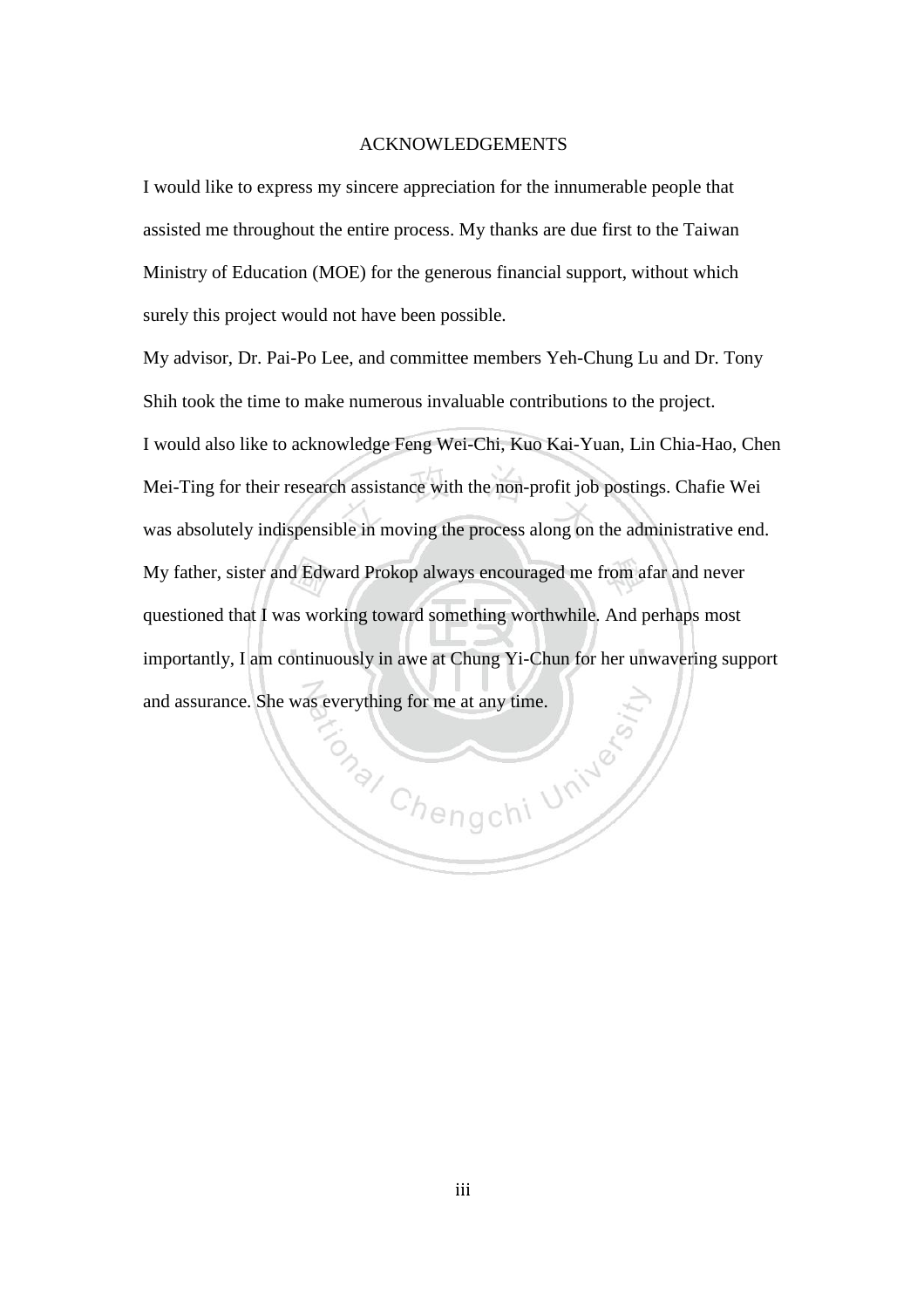| TABLE OF CONTENTS                                                          |    |
|----------------------------------------------------------------------------|----|
|                                                                            |    |
|                                                                            |    |
|                                                                            |    |
|                                                                            |    |
|                                                                            |    |
|                                                                            |    |
|                                                                            |    |
|                                                                            |    |
| 2.3 PFP Theoretical Foundations - Microeconomics and Social Psychology  14 |    |
|                                                                            |    |
|                                                                            |    |
|                                                                            |    |
|                                                                            |    |
|                                                                            |    |
|                                                                            |    |
|                                                                            |    |
|                                                                            |    |
|                                                                            |    |
|                                                                            |    |
| 4.2 Hypothesis 1 44<br>4.3 Hypothesis 2 47                                 |    |
|                                                                            |    |
|                                                                            |    |
|                                                                            |    |
|                                                                            |    |
|                                                                            |    |
|                                                                            |    |
| . 65<br>5.1 Limitations                                                    |    |
|                                                                            |    |
| REFERENCES V PL                                                            |    |
|                                                                            |    |
| APPENDIX A: SURVEY QUESTIONNAIRE                                           | 79 |
|                                                                            |    |

### TARI E OF CONTENTS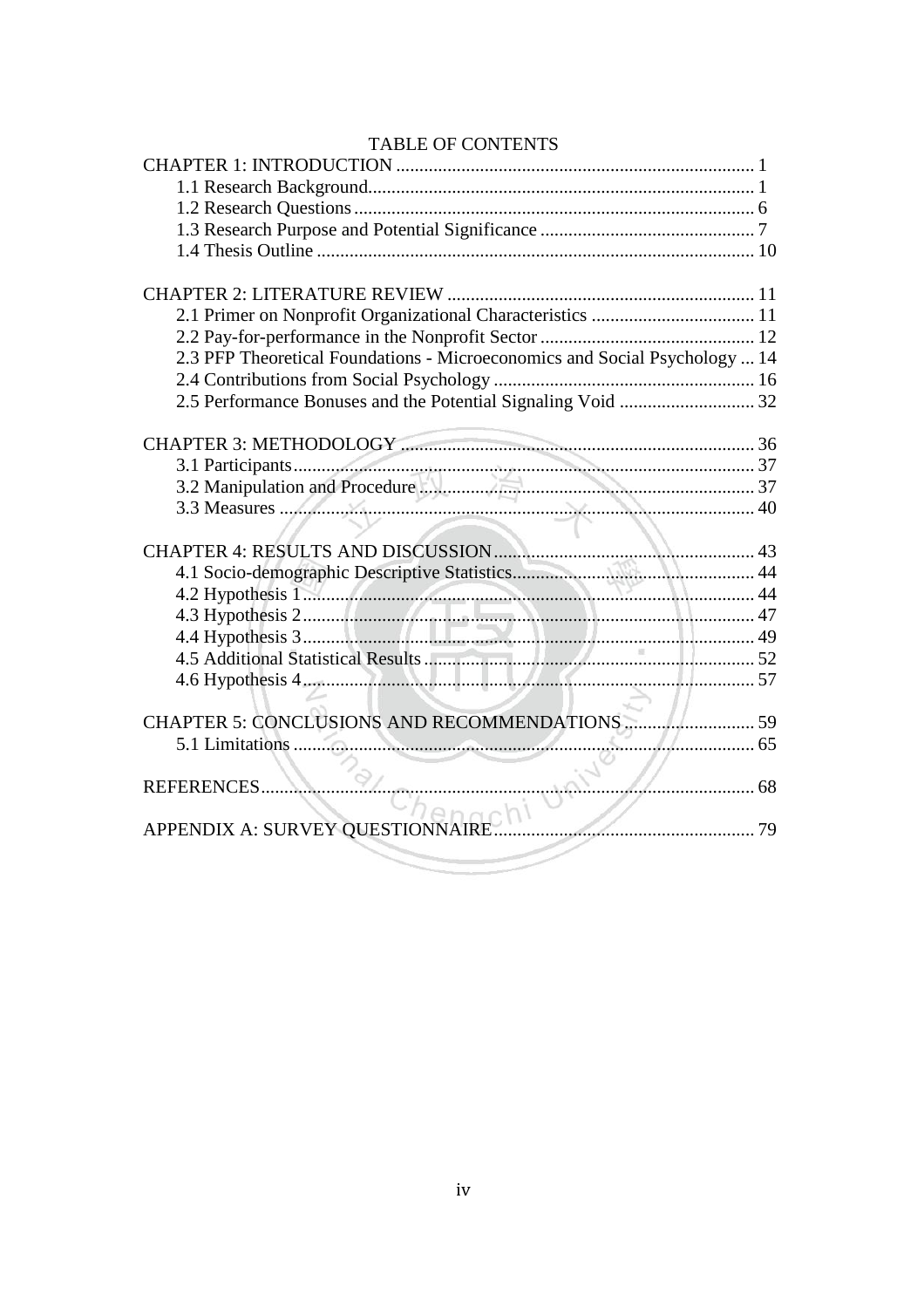#### Chapter 1

#### Introduction

Chapter 1 provides an overview of the current study, beginning with three subsections together comprising the introductory research background. The first subsection touches on the growing relevance of nonprofit organizations worldwide, followed by a discussion on the trending use of pay-for-performance (PFP) incentives in the nonprofit sector. The third subsection introduces the research issue and research questions driving the study. Section 1.2 poses the research questions, while section 1.3 details the research purpose and potential significance of the study. The final section outlines the structure of the entire study.

1.1 Research Background

Growing Relevance of Nonprofits

Coinciding with the close of the Cold War era, nonprofits in the last few decades have carved out a distinct reputation as the preferred entities through which the state and for-profit firms "fill the gaps" in society.<sup>[1](#page-5-0)</sup> If it is indeed true that philanthropy is the "market for all those people for whom there is no other market coming,"<sup>[2](#page-5-1)</sup> the exponential growth in domestic and transnational nonprofits is a testament to the international community's endorsement of the sector.<sup>[3](#page-5-2)</sup> Worldwide registration of International Non-governmental Organizations (INGOs) doubled more than twice over from 1960 to 1996,<sup>[4](#page-5-3)</sup> with particularly robust growth in the transnational and disaster relief aid. As the  $20<sup>st</sup>$  century drew to a close, P.J. Simmons noted in a 1998 edition of *Foreign Policy* that "…there is widespread agreement that [NGO] numbers,

<span id="page-5-0"></span><sup>&</sup>lt;sup>1</sup> Twigg, John. "Filling Gaps and Making Spaces: Strengthening Civil Society in Unstable Situations." 2005, 116. http://baringfoundation.org.uk/wp-content/uploads/2014/10/Fillinggaps.pdf.<br><sup>2</sup> Pallota, Dan. "The Way We Think about Charity Is Dead Wrong." Speech, TED, November 11, 2013.

<span id="page-5-1"></span>http://www.ted.com/talks/dan\_pallotta\_the\_way\_we\_think\_about\_charity\_is\_dead\_wrong?language=en.

<span id="page-5-3"></span><span id="page-5-2"></span><sup>&</sup>lt;sup>3</sup> Cooley, Alexander, and James Ron. "The NGO Scramble: Organizational Insecurity and the Political Economy of Transnational Action." International Security 27, no. 1 (2002): 6. doi:10.1162/016228802320231217. <sup>4</sup> Ibid., 10.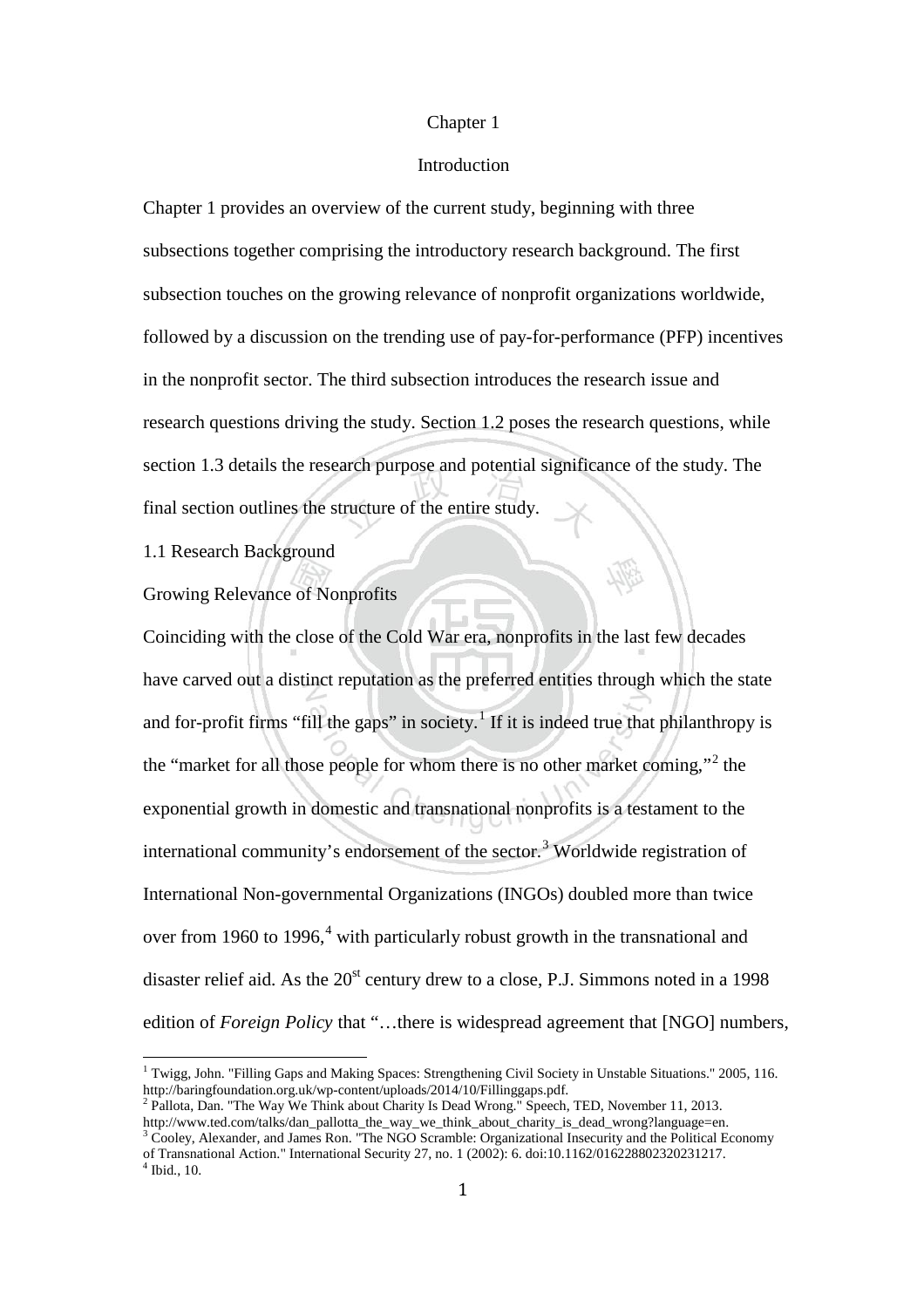influence and reach are at unprecedented levels," partly because "the UN and nationstates are depending more on NGOs to get things done."[5](#page-6-0) Nonprofits at present are harnessing the dynamics of globalization to their advantage, but along with the acceleration of benefits fueled by technology and globalization, these potent global forces have likewise begun to shape organizational structures and behaviors in the third sector.<sup>[6](#page-6-1)</sup>

Pay-for-performance in the Nonprofit Sector

For-profit management practices and techniques are now ubiquitous in many nonprofits, including marketing analysis, budgeting techniques and other forms of professionalization (i.e. adhering to for-profit procedural standards) in accounting, monitoring, and evaluation.<sup>[7](#page-6-2)</sup> Perhaps one of the more contentious developments has been the introduction of incentive plans that link performance outcomes with pay arrangements rather uncommon in the sector until recently. But within the last couple of decades, organizations of all stripes have adopted the "incentives revolution"[8](#page-6-3) embraced by a number of academic disciplines.<sup>[9](#page-6-4)</sup> No longer exclusive to the for-profit and public sectors, pay-for-performance (PFP hereafter) plans are no longer altogether uncommon in nonprofit organizations.[10](#page-6-5) According to one nonprofit recruiting agency, about 25% of the third sector now offer pay-for-performance

<span id="page-6-0"></span><sup>&</sup>lt;sup>5</sup> Simmons, P. J. "Learning to Live with NGOs." Foreign Policy, September 22, 1998, 112. http://www.jstor.org/discover/10.2307/1149037?uid=3739216&uid=2134&uid=2&uid=70&uid=4&sid=2110625 1876891.

<span id="page-6-1"></span><sup>6</sup> Lindenberg, Marc, and J. P. Dobel. "The Challenges of Globalization for Northern International Relief and Development NGOs." Nonprofit and Voluntary Sector Quarterly 28, no. 4 (1999): 7-8.

<span id="page-6-2"></span><sup>&</sup>lt;sup>7</sup> Speckbacher, G. "The Use of Incentives in Nonprofit Organizations." Nonprofit and Voluntary Sector Quarterly  $42$ , no. 5 (2013): 1007. doi:10.1177/0899764012447896.

<span id="page-6-3"></span><sup>&</sup>lt;sup>8</sup> Miller, Gary J, and Whitford, Andrew. "The Principal's Moral Hazard: Constraints on the Use of Incentives in Hierarchy." Journal of Public Administration Research and Theory: J-PART 17, no. 2 (2007): 214. doi:10.1093/jopart/mul004.

<span id="page-6-4"></span><sup>&</sup>lt;sup>9</sup> Cadsby, C. B., F. Song, and F. Tapon. "Sorting And Incentive Effects Of Pay For Performance: An Experimental Investigation." Academy of Management Journal 50, no. 2 (2007): 387. doi:10.5465/amj.2007.24634448.

<span id="page-6-5"></span><sup>&</sup>lt;sup>10</sup> Theuvsen, Ludwig. "Doing Better While Doing Good: Motivational Aspects of Pay-for-Performance Effectiveness in Nonprofit Organizations." *VOLUNTAS: International Journal of Voluntary and Nonprofit Organizations* 15, no. 2 (2004): 118. doi:10.1023/B:VOLU.0000033177.16367.e3.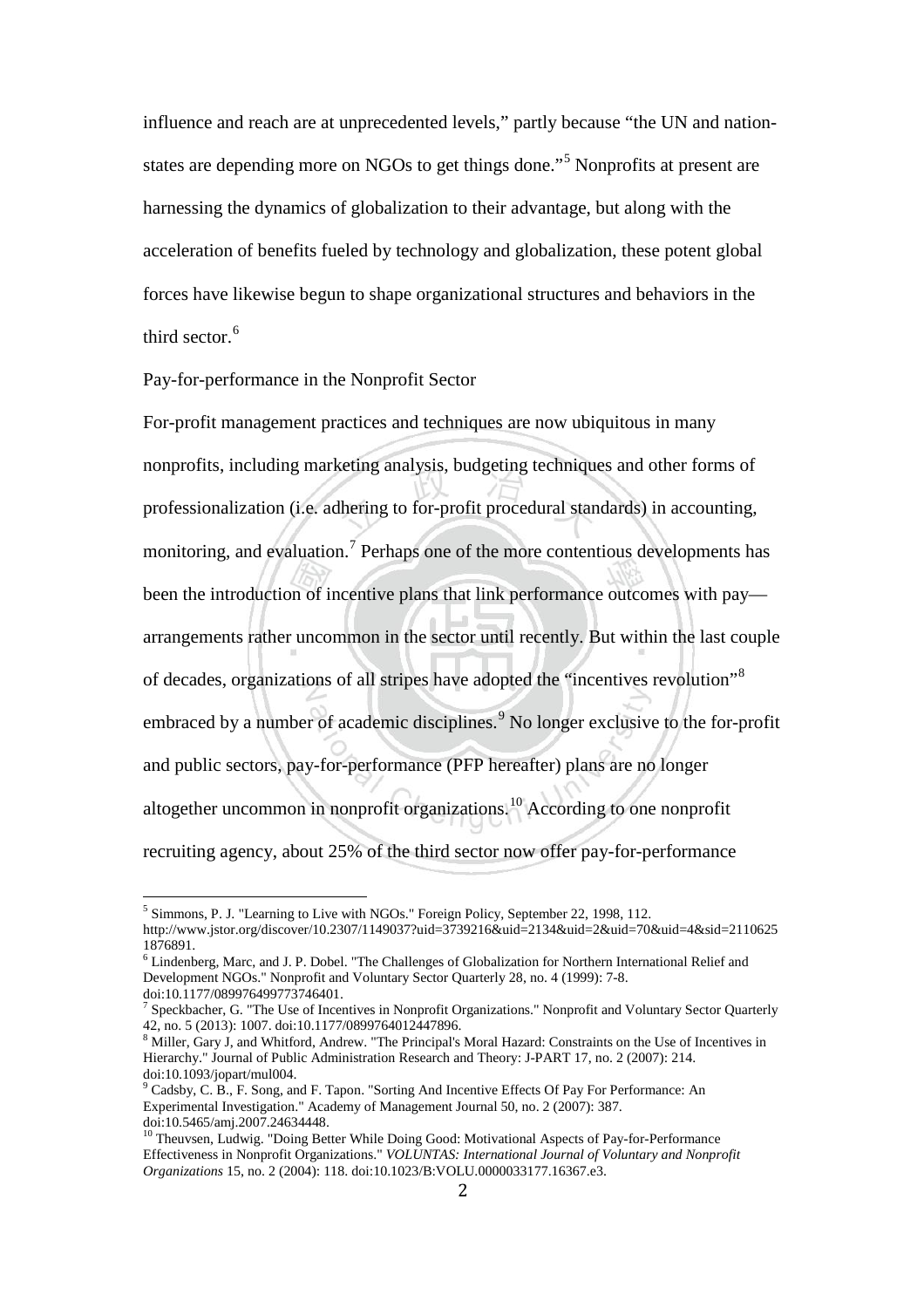schemes to their upper management.<sup>[11](#page-7-0)</sup> Because nonprofits have historically operated under a unique set of statutory constraints, including one of "nondistribution" prohibiting individuals from diverting donor dollars for personal enrichment, $12$  the trending use of PFP plans in the sector is garnering significant academic interest.<sup>[13](#page-7-2)</sup> For example, support for the actual motivational effectiveness of PFP is generally mixed. Considerable speculation surrounds the transferability of these incentive plans to a sector where financial gain is less often prioritized.<sup>[14](#page-7-3)</sup> However, nonprofits pose a similar rationale for implementing these measures as private sector companies, in which the primary benefits to the organization are twofold—motivating existing employees and serving as something of a personnel sorting mechanism. Although research on the latter is less developed according to Gerhart and Rynes, early empirical work suggests that these sorting influences may be equally as crucial.<sup>[15](#page-7-4)</sup> The filtering effect is thought to impact both existing employees and the workforce as a whole, not only communicating organizational values internally, but also signaling to potential applicants in the hopes of attracting top performers.

Pay-for-performance and Recruitment

Attracting and retaining the best human capital has become a primary objective for virtually all organizations in the modern era, <sup>[16](#page-7-5)</sup> and it stands to reason that these organizations take notice of how sorting effects impact the recruitment process. An enormous amount of time and resources are poured into the recruitment process

<span id="page-7-0"></span><sup>&</sup>lt;sup>11</sup> Rocco, James E. "DRG - Making Incentive Compensation Plans Work in Non-Profit Organizations." http://www.drgnyc.com/tips/incentive.html.<br><sup>12</sup> Hansmann, H. B. "The Role of Nonprofit Enterprise." *The Yale Law Journal* 89, no. 5 (1980): 838.

<span id="page-7-2"></span><span id="page-7-1"></span><sup>&</sup>lt;sup>13</sup> Barragato, Charles A. "Linking For-Profit and Nonprofit Executive Compensation: Salary Composition and Incentive Structures in the U.S. Hospital Industry." *Voluntas: International Journal of Voluntary and Nonprofit* 

<span id="page-7-4"></span><span id="page-7-3"></span>

<sup>&</sup>lt;sup>14</sup> Speckbacher, 1006-025<br><sup>15</sup> Gerhart, Barry A., and S. Rynes. Compensation: Theory, Evidence, and Strategic Implications. Thousand Oaks, CA: Sage, 2003. 260.

<span id="page-7-5"></span><sup>&</sup>lt;sup>16</sup> Backhaus, Kristin B. "An Exploration of Corporate Recruitment Descriptions on Monster.com." *Journal of Business Communication* 41, no. 2 (2004): 115. doi:10.1177/0021943603259585.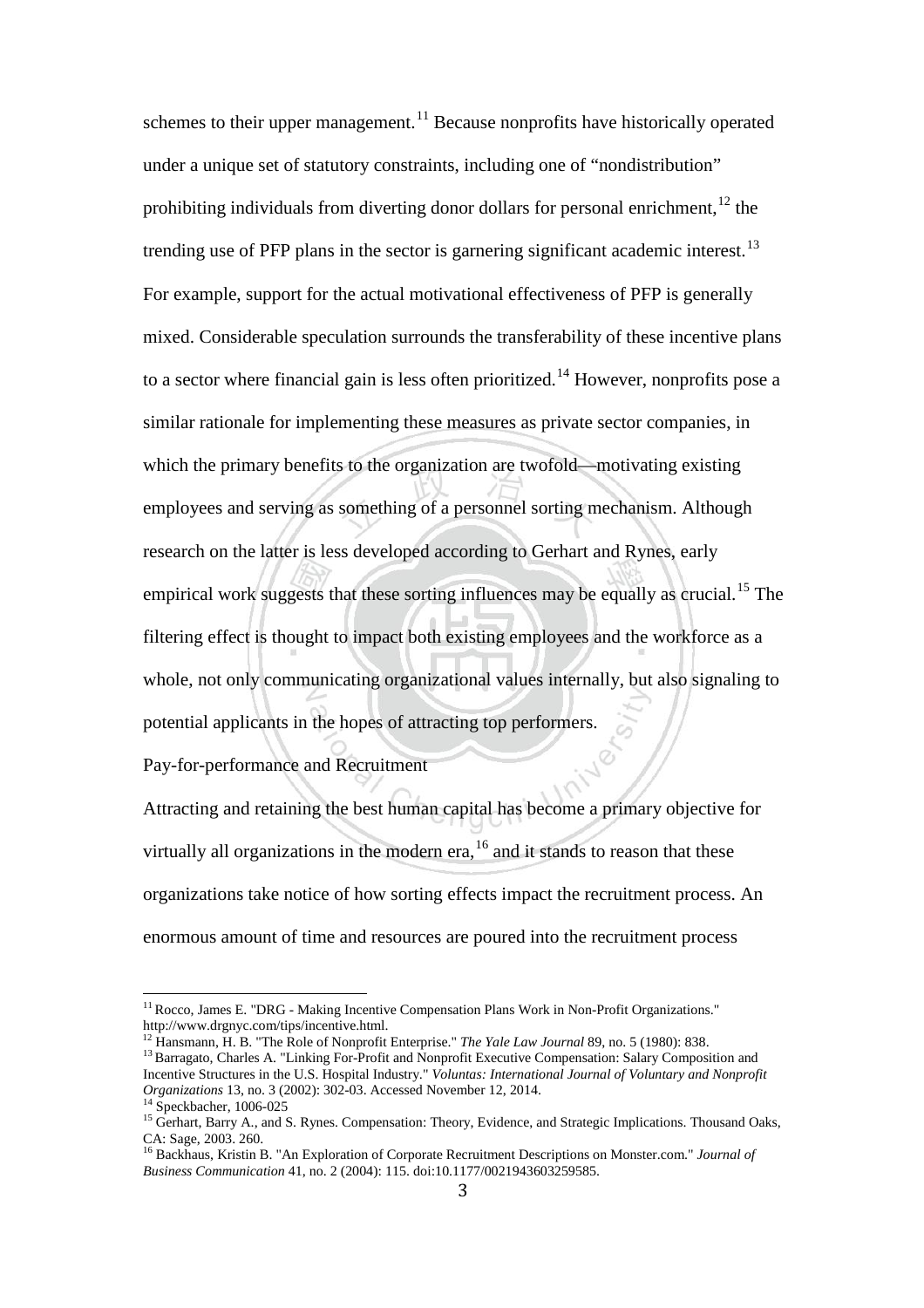precisely because organizations are acutely aware that success is at least partly attributable to the attraction, selection and retention of high-quality workers.<sup>[17](#page-8-0)</sup> Across industries and sectors, companies are prioritizing the human resources aspect of the organization in the belief that human capital is vital to their competitive advantage.<sup>[18](#page-8-1)</sup> Reflecting this reality is a corollary increase in the amount of research dedicated to recruitment topics in the last 30 years,  $19$  including organizational attraction theory and job search theory. Out of social psychology came one of the more salient theoretical strands regularly employed by the two interrelated disciplines–the importance of a congruence between personal characteristics and the characteristics of the company. A large body of seminal management and academic literature measure fit on a variety of cross-level constructs,  $^{20}$  $^{20}$  $^{20}$  including person-organization (P-O) fit, a more concentrated variant that is part of the wider person-environment (P-E) construct. P-O fit posits the significance of organizational values that facilitate or frustrate perceived fit with individuals.[21](#page-8-4) From this premise, numerous studies generally begin with the assumption that individuals experience varying levels of attraction to different jobs and organizational cultures based on a perceived fit, resulting in a sorting effect before the initial application decision. Studies in this academic vein often look to uncover the influences responsible for attraction and subsequent patterns of self-selection into various positions, including recruiter

<span id="page-8-0"></span><sup>&</sup>lt;sup>17</sup> Ployhart, R. E. "Staffing in the 21st Century: New Challenges and Strategic Opportunities." *Journal of Management* 32, no. 6 (2006): 869. doi:10.1177/0149206306293625.

<span id="page-8-1"></span><sup>&</sup>lt;sup>18</sup> Turban, Daniel B., and Daniel W. Greening. "Corporate Social Performance And Organizational Attractiveness To Prospective Employees." *Academy of Management Journal* 40, no. 3 (1997): 658. doi:10.2307/257057. <sup>19</sup> <sup>B</sup> Breaugh, J. "Research on Employee Recruitment: So Many Studies, so Many Remaining Questions." *Journal* 

<span id="page-8-2"></span>*of Management* 26, no. 3 (2000): 430. doi:10.1016/S0149-2063(00)00045-3.<br><sup>20</sup> Billsberry, Jon. "Attracting for Values: An Empirical Study of ASA's Attraction Proposition." *Journal of* 

<span id="page-8-3"></span>*Managerial Psychology* 22, no. 2 (2007): 134. doi:10.1108/02683940710726401.<br><sup>21</sup> Robert, C., and S. A. Wasti. "Organizational Individualism and Collectivism: Theoretical Development and an

<span id="page-8-4"></span>Empirical Test of a Measure." *Journal of Management* 28, no. 4 (2002): 545. doi:10.1016/S0149-2063(02)00143- 5.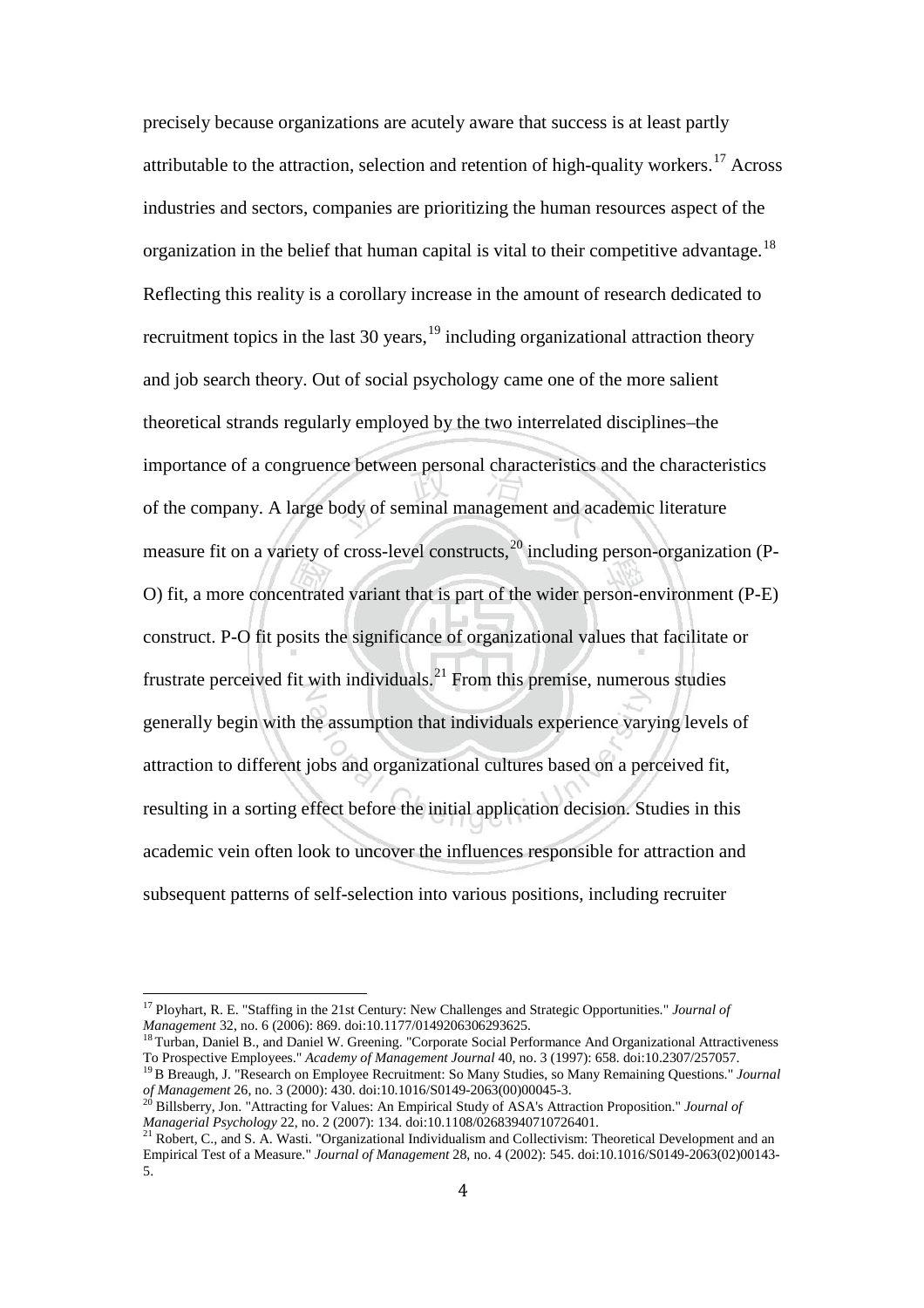personalities,<sup>[22](#page-9-0)</sup> job description content,<sup>[23](#page-9-1)</sup> organization website design, <sup>[24](#page-9-2)</sup> organizational image,  $25$  and most relevant to this study–worker motivation. The effects of compensation systems on perceived attraction have been examined extensively in the literature, and prior authors found that pay and even bonus-related incentives are decisive sorting variables among for-profit firms many times over.<sup>[26](#page-9-4)</sup> In fact, research suggests that PFP incentives are understood by applicants as one of the more obvious links between pay systems and organizational priorities.<sup>[27](#page-9-5)</sup> In the absence of other information about organizational characteristics, applicants tend to view PFPs as particularly strong indicators. Research taking into account an applicant's attitudinal and motivational dispositions in relation to performance bonuses, however, is far less pervasive. Studies concerning the private or public sector dominate the literature, and similar studies have yet to be replicated concerning the trending use of PFPs in the nonprofit labor force. The conceptual intersection between nonprofit applicant attraction and PFP measures has been virtually left untouched, leaving an open empirical question as to whether PFP schemes can significantly affect applicant attraction in the third sector. Utilizing the personorganization (P-O) fit approach to applicant attraction, the present study seeks to add a measure of insight to this research gap by observing the differences in attraction to

<span id="page-9-0"></span><sup>&</sup>lt;sup>22</sup> Turban, Daniel B., Monica L. Forret, and Cheryl L. Hendrickson. "Applicant Attraction to Firms: Influences of Organization Reputation, Job and Organizational Attributes, and Recruiter Behaviors." *Journal of Vocational* 

<span id="page-9-2"></span>

<span id="page-9-1"></span><sup>&</sup>lt;sup>23</sup> Backhaus, 115.<br><sup>24</sup> De Goede, Marije E. E. De, Annelies E. M. Van Vianen, and Ute-Christine Klehe. "Attracting Applicants on the Web: PO Fit, Industry Culture Stereotypes, and Website Design." *International Journal of Selection and* 

<span id="page-9-3"></span>*Assessment* 19, no. 1 (2011): 51-61. doi:10.1111/j.1468-2389.2010.00534.x.<br><sup>25</sup> Tom, Victor R. "The Role of Personality and Organizational Images in the Recruiting Process." *Organizational Behavior and Human Performanc* 

<span id="page-9-5"></span><span id="page-9-4"></span><sup>&</sup>lt;sup>26</sup> For further examples, see Cadsby et al. (2007) Lazear (2000), and Paarsch and Shearer (1999)<br><sup>27</sup> Kuhn, Kristine M. "Compensation as a Signal of Organizational Culture: The Effects of Advertising Individual or Collective Incentives." *The International Journal of Human Resource Management* 20, no. 7 (2009): 1635. doi:10.1080/09585190902985293.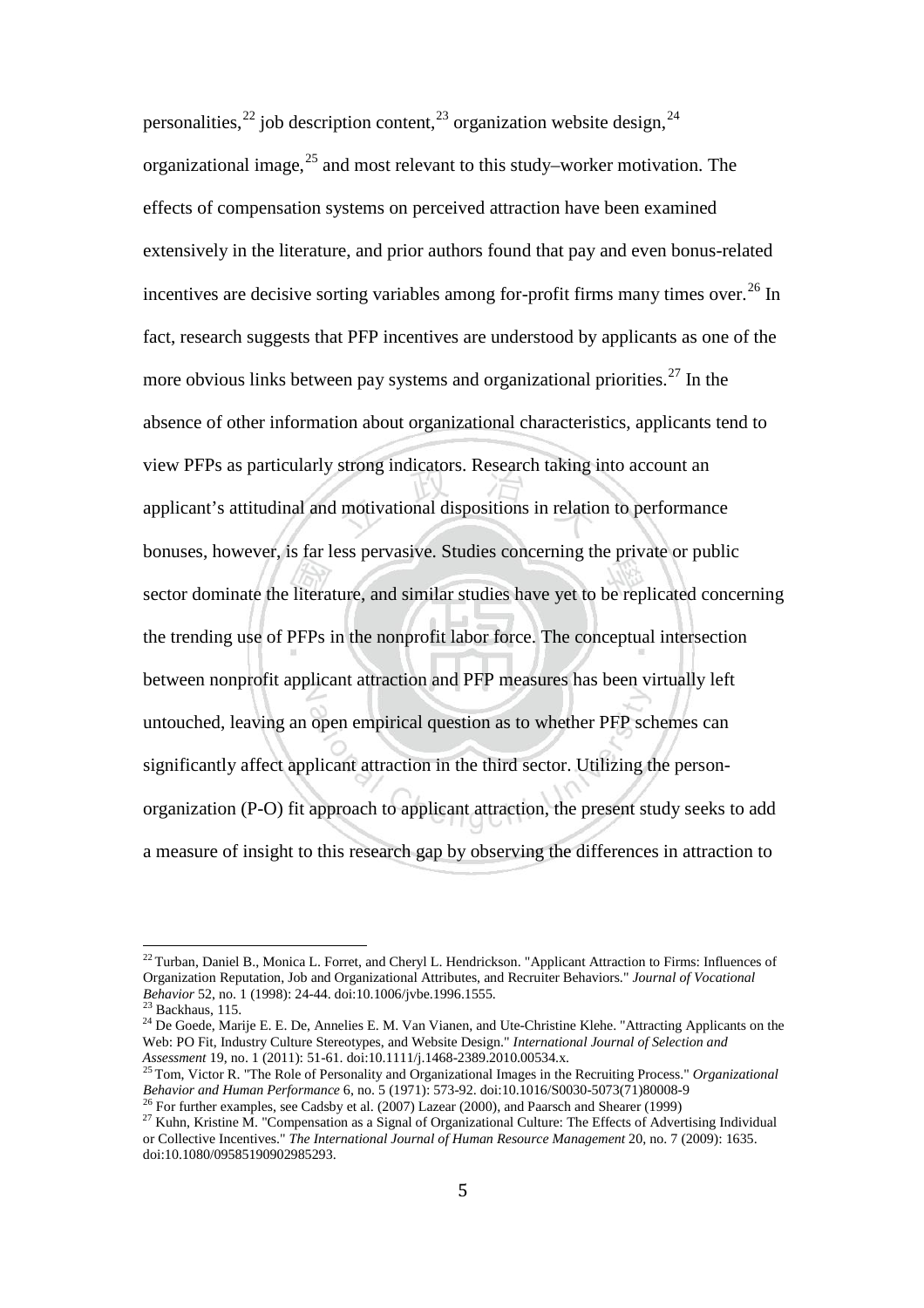various types of incentive bonus between both nonprofit and for-profit sector applicants.

#### 1.2 Research Questions

The research questions begin by seeking to reaffirm a fundamental assumption that has been made by numerous scholars as to whether nonprofit applicant motivations and reasons for working in the sector are unlike those in other sectors–specifically the for-profit sector. The first research question is as follows:

1) Do nonprofit applicants prefer more intrinsically rewarding jobs than for-profit applicants?

The second question seeks to reaffirm another dispositional aspect of nonprofit applicants. By logical extension, it could be hypothesized that if nonprofit workers are drawn to the third sector altruistically, encased within those altruistic motivations are higher levels of allocentrism (collectivistic sentiments) rather than idiocentrism (individualistic sentiments). The precedent for measuring allocentrism and idiocentrism in an person-organization (P-O) fit context and its significance in organizational attraction is expounded in later sections. The second research question <sup>h</sup>engchi is as follows:

2) Do nonprofit applicants have more allocentric tendencies than for-profit applicants? The third research question is very much concerned with applicant perceptions of fit toward what are thought to be organizational characteristics. Using what might be seen as a repurposed iteration of the person-organization (P-O) fit tradition; the third research question is as follows:

3) Do the hypothesized differences in motivational and attitudinal profiles between nonprofit and for-profit applicants affect their attraction to various bonus incentive systems?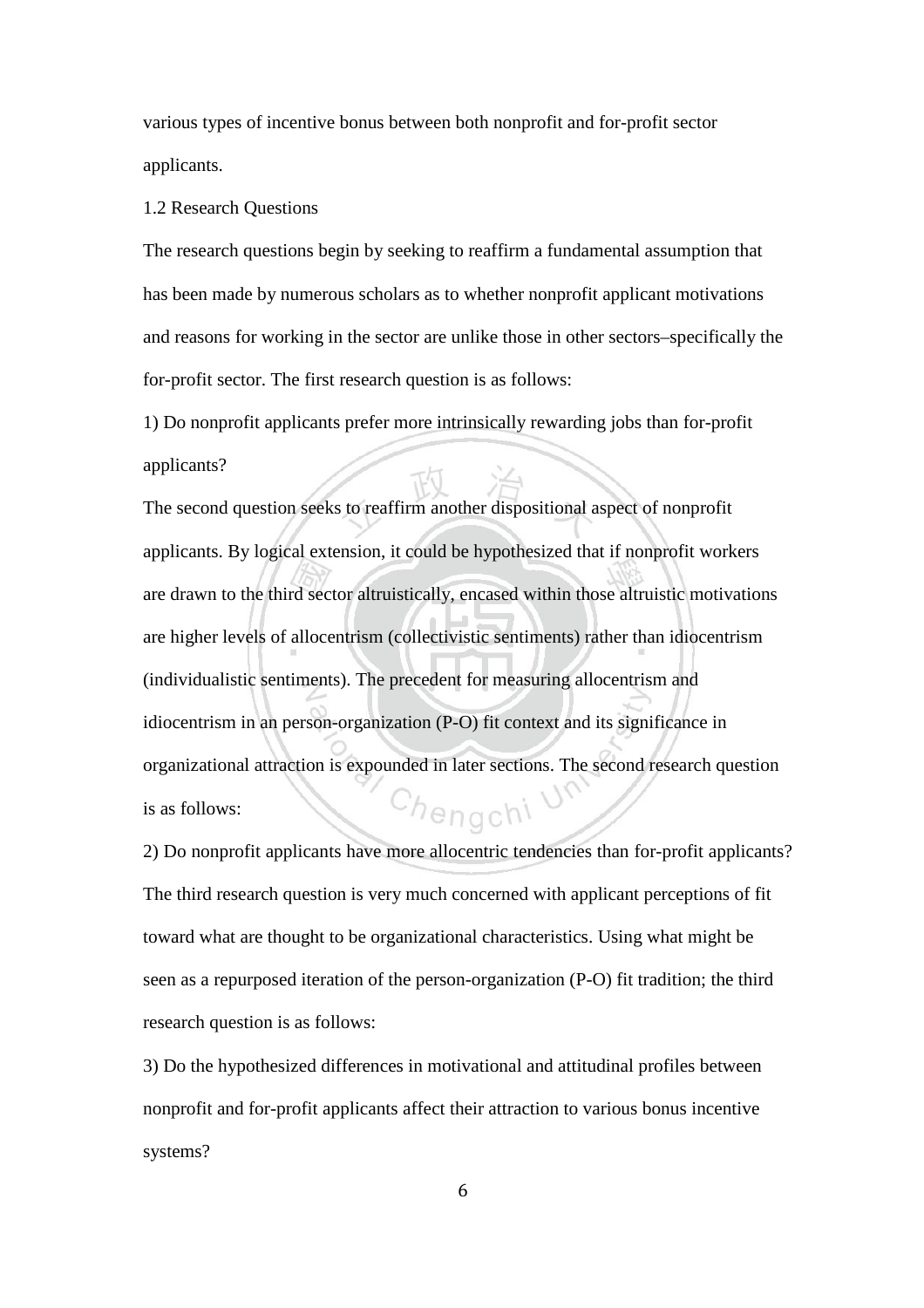And finally, because advertised incentive bonuses are known to have sorting effects on the workforce as a whole, $^{28}$  $^{28}$  $^{28}$  their explicit mention or lack thereof could have potential implications for applicant self-selection patterns. The strength of these sorting effects may depend on applicant expectations. If applicants generally believe that job descriptions are an accurate representation of the position being advertised, then sorting and self-selection would be more pronounced because the information provided is key to the initial decision to apply. However, if applicants find that employers tend to reveal pertinent information (e.g. bonus incentives) until later in the recruitment process, then the information provided may have less of an impact on the initial application decision. The fourth research question is as follows:

4) Are nonprofit applicants relatively less likely to assume that a position may entail performance bonuses even when a job description may not explicitly mention it? 1.3 Research Purpose and Potential Significance

Given the growing importance of nonprofits to U.S. employment, exemplified in the more than 10 million nonprofit sector jobs totaling 10.3% of U.S. private employment, recruitment research in a nonprofit sector context is becoming increasingly relevant. Although similar studies have been widely conducted in the for-profit sector, much of the literature addresses post-interview attraction despite recent evidence suggesting that pre-interview attraction may be a more decisive driver in applicant behavior.<sup>[29](#page-11-1)</sup> The present study seeks to add a measure of insight to these budding developments, examining specifically pre-interview recruitment in the nonprofit sector.

<span id="page-11-1"></span><span id="page-11-0"></span><sup>&</sup>lt;sup>28</sup> Cadsby et al., "Sorting And Incentive Effects Of Pay For Performance: An Experimental Investigation." <sup>29</sup> Turban, Daniel B. "Organizational Attractiveness as an Employer on College Campuses: An Examination of the Applicant Population." *Journal of Vocational Behavior* 58, no. 2 (2001): 293. doi:10.1006/jvbe.2000.1765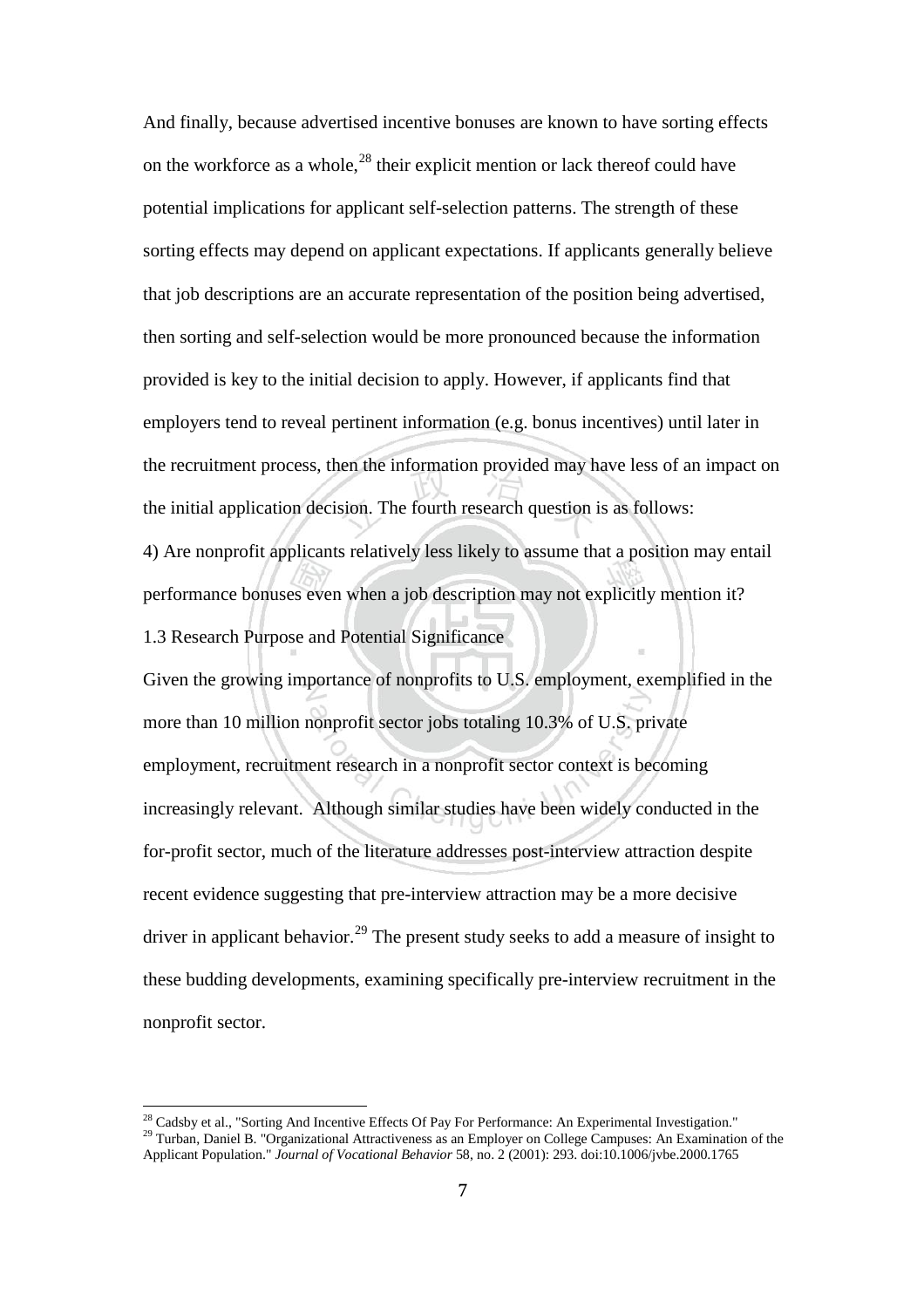The purpose of this research is primarily threefold in nature and driven by four interrelated hypotheses. Each hypothesis contributes to the main thrust of the present study, which is to discern whether nonprofit applicants find pay-for-performance incentives less appealing than for-profit applicants. The hypotheses are tested using original survey data collected 173 respondents split between the non-profit and forprofit sector. Along with slight adjustments made by the author, the survey incorporates items and promptings from four previous studies in order to ensure internal validity and overall academic integrity.

First, this study intends to lend further empirical insight on nonprofit and for-profit applicant motivational and attitudinal dispositions. The first and second hypotheses address longstanding assumptions that nonprofit workers are more intrinsically driven and possess a more collectivistic mindset relative to for-profit workers, respectively.<sup>[30](#page-12-0)</sup> These initial hypotheses lay the empirical groundwork for the primary purpose of the study–gauging perceived levels of fit between nonprofit workers and organizations offering pay-for-performance incentives.

Second, the study is principally intended to make an original contribution to personorganization (P-O) fit research–a theoretical construct that posits the importance of congruence between values held by the individual and values endorsed by the organization. In the context of recruitment, low levels of fit are well documented to have detrimental effects on organizational longevity, whereas high levels of fit are associated with increased organizational longevity.<sup>[31](#page-12-1)</sup> The third hypothesis examines the relationship between personal dispositions and attraction to advertised bonus incentives.

<span id="page-12-1"></span><span id="page-12-0"></span><sup>&</sup>lt;sup>30</sup> For intrinsic examples, see Leete (2000). For allocentrism and idiocentrism, see Robert and Wasti (2002). <sup>31</sup> Morley, Michael J. "Person-organization Fit." *Journal of Managerial Psychology* 22, no. 2 (2007): 111. doi:10.1108/02683940710726375.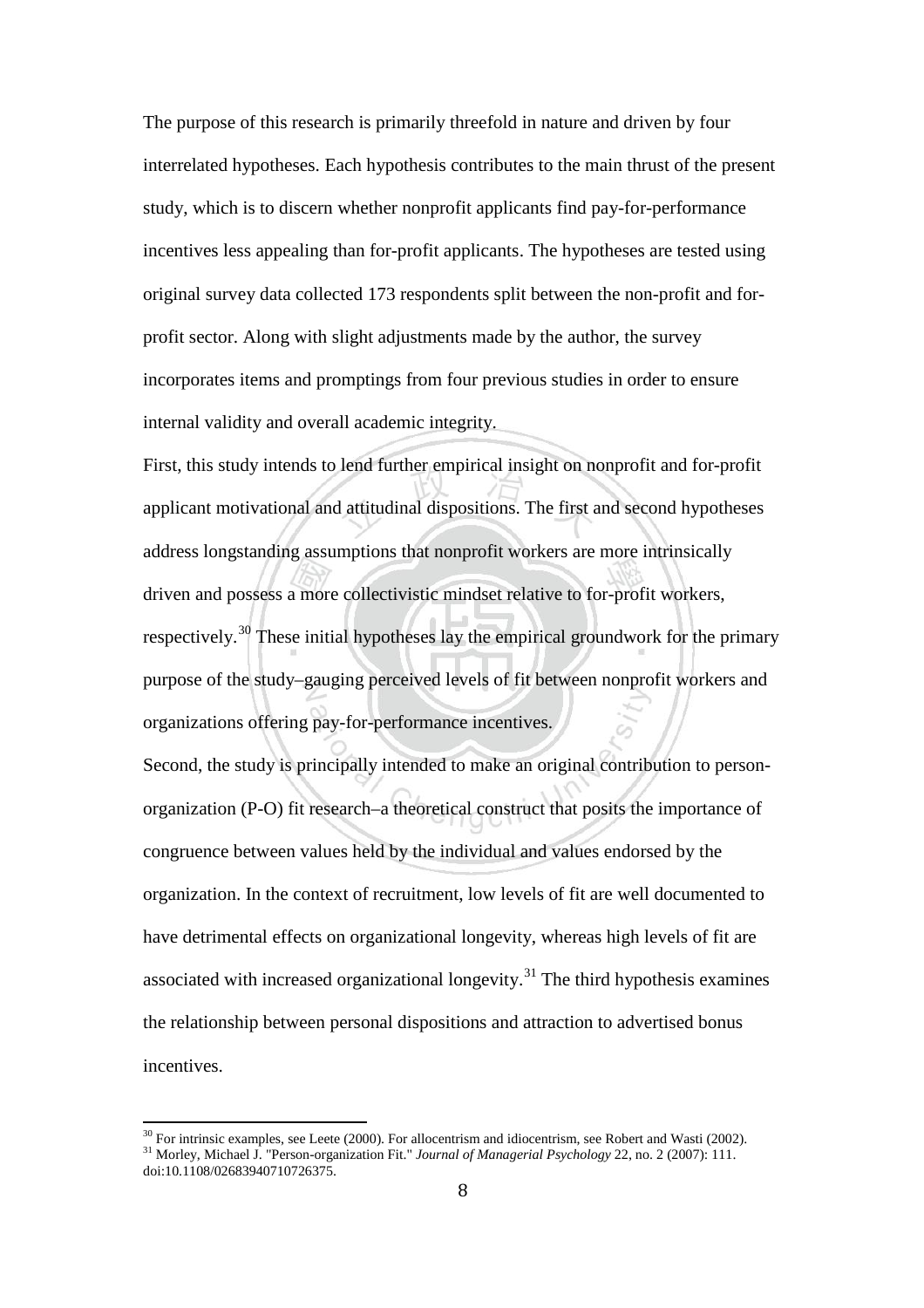Third, this study explores applicant expectations in encountering pay-forperformance arrangements in their respective sectors. Testing the fourth hypothesis on applicant expectations is intended to provide further insight on prospective P-O fit both before and after the initial application decision. As discussed previously, a disparity between applicant expectations and the reality of the compensation systems being offered may also lead to low levels of fit and misfit.

Drawing on prior literature, the multiple hypotheses form the following conceptual chain of logic: it is expected that nonprofit applicants, hypothesized as more intrinsically motivated and allocentric (collectivistic) than private sector workers, will be less attracted to employment that entails individual PFP incentives relative to forprofit applicants. Moreover, in the event that performance bonuses are not listed in the original job posting, nonprofit sector applicants are further hypothesized to be less likely than for-profit applicants to assume that a position entails performance bonuses.

Several authors warn against making generalizations with this type of analysis,  $32$ especially when using manipulated descriptions rather than real-world job postings.<sup>[33](#page-13-1)</sup> However, the initial results regarding the motivational profile of nonprofit workers may reaffirm assumptions in the academic literature and could potentially inform human resource practices in the third sector. The effects of PFP incentives on personorganization fit may constitute a more novel academic contribution in an area of study that has been virtually uncharted until recently. On a practical level, the attraction results provide insight for recruitment professionals considering the use of

<span id="page-13-1"></span><span id="page-13-0"></span> $32$  For examples, see Bowers (1973), Schneider (1987), Gomes and Neves (2011), Billsbery (2007).  $33$  Billsbery, 134.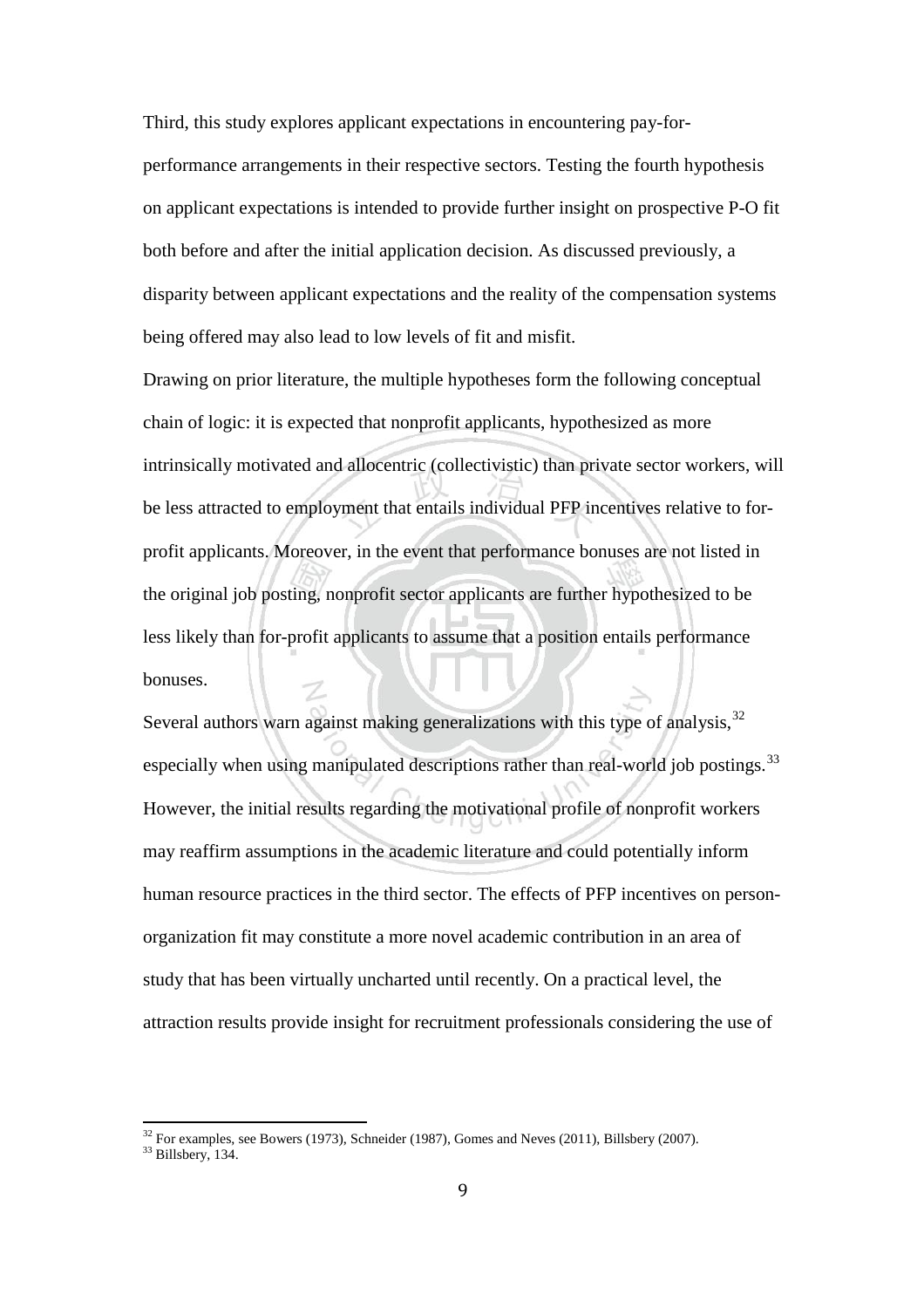PFP incentives and for those who may choose to delay disclosing these incentive plans until later in the recruitment process.

### 1.4 Thesis Outline

Chapter 2 proceeds with a literature review, detailing first the growing relevance of PFP plans and then the theoretical underpinnings for the practice. The conceptual foundations upon which the hypotheses were formed are further discussed in subsequent subsections. Chapter 3 lays out the methods for addressing the hypothesis, utilizing original survey data collected from hypothetical applicants within both the nonprofit and for-profit sectors. The fourth chapter reports the results and analysis of the aforementioned survey. The final chapter provides discussion on the results of the previous chapter, further review of the potential implications of these findings, closing remarks on the limitations of this study, and potential avenues for future research.

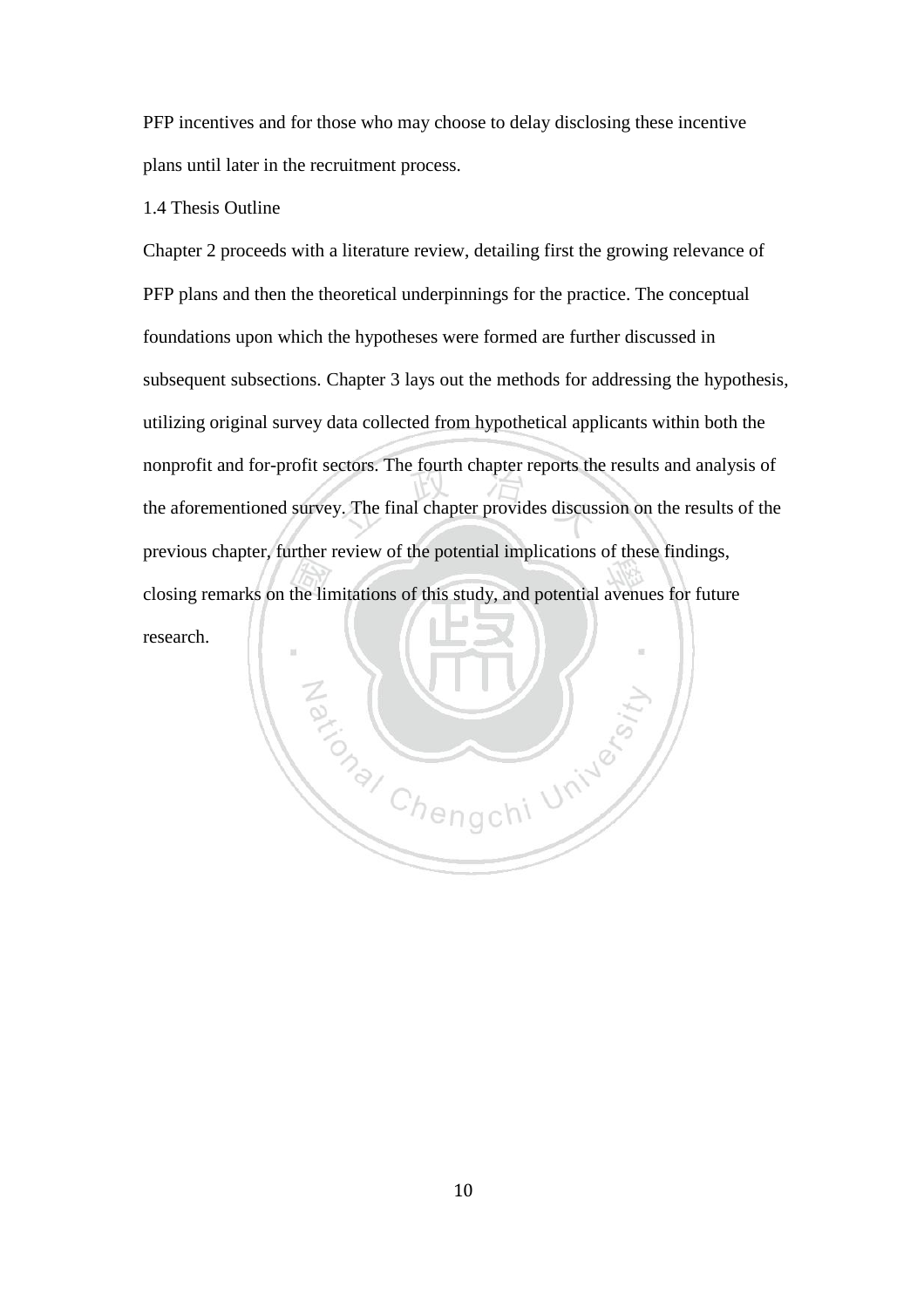#### Chapter 2:

#### Literature Review

#### 2.1 Primer on Nonprofit Organizational Characteristics

The third sector is generally distinguished from the others as a space where nonprofits can help overcome market failures by providing essential goods and services without government procurement or for-profit subsidies. Nonprofits in their most potent form can fill in the gaps left by the state and private firms—in some areas existing as the only entities capable of meeting basic public needs. Nonprofits are given special privilege to fill this void primarily through tax exemptions and the unique ability to provide tax-deductions for contributors.<sup>[1](#page-15-0)</sup> Among the advantages associated with these privileges, nonprofit organizations can offer goods and services that may be loss-making for other firms. In this way, some of the more vital needs of society are addressed that might otherwise have been neglected. The term "nonprofit" is not *ipso facto* in that these entities cannot make a profit, but contrary to their forprofit counterparts, the law precludes the reallocation of resources away from the public good for personal enrichment. Hansmann's seminal work in 1980 identifies this "nondistribution constraint" as a commitment device that signals trust and reassurance in a way that entities of other sorts are unable to match.<sup>[2](#page-15-1)</sup> Nonprofits depend on this competitive advantage because they generally exist in "…service areas characterized by externalities, uncertainty, information asymmetries, adverse selection and consumer trust."<sup>[3](#page-15-2)</sup> According to Frumkin and Keating, nonprofits can attribute much of their success to non-distribution constraint signaling and the apparent preference consumers may have for organizations that are not always

<span id="page-15-0"></span><sup>&</sup>lt;sup>1</sup> Frumkin, Peter, and Elizabeth K. Keating. "The Price of Doing Good: Executive Compensation in Nonprofit Organizations." Policy and Society 29, no. 3 (2010): 271. doi:10.1016/j.polsoc.2010.07.004.

<span id="page-15-2"></span><span id="page-15-1"></span> $\frac{2}{3}$  Hansmann, 858, 863.<br> $\frac{3}{3}$  Frumkin, Peter, and Elizabeth K. Keating. The Price of Doing Good: Executive Compensation in Nonprofit *Organizations*. Working paper no. 02-11. Northwestern.edu, n.d. 4. Web. 07 July 2014. 4.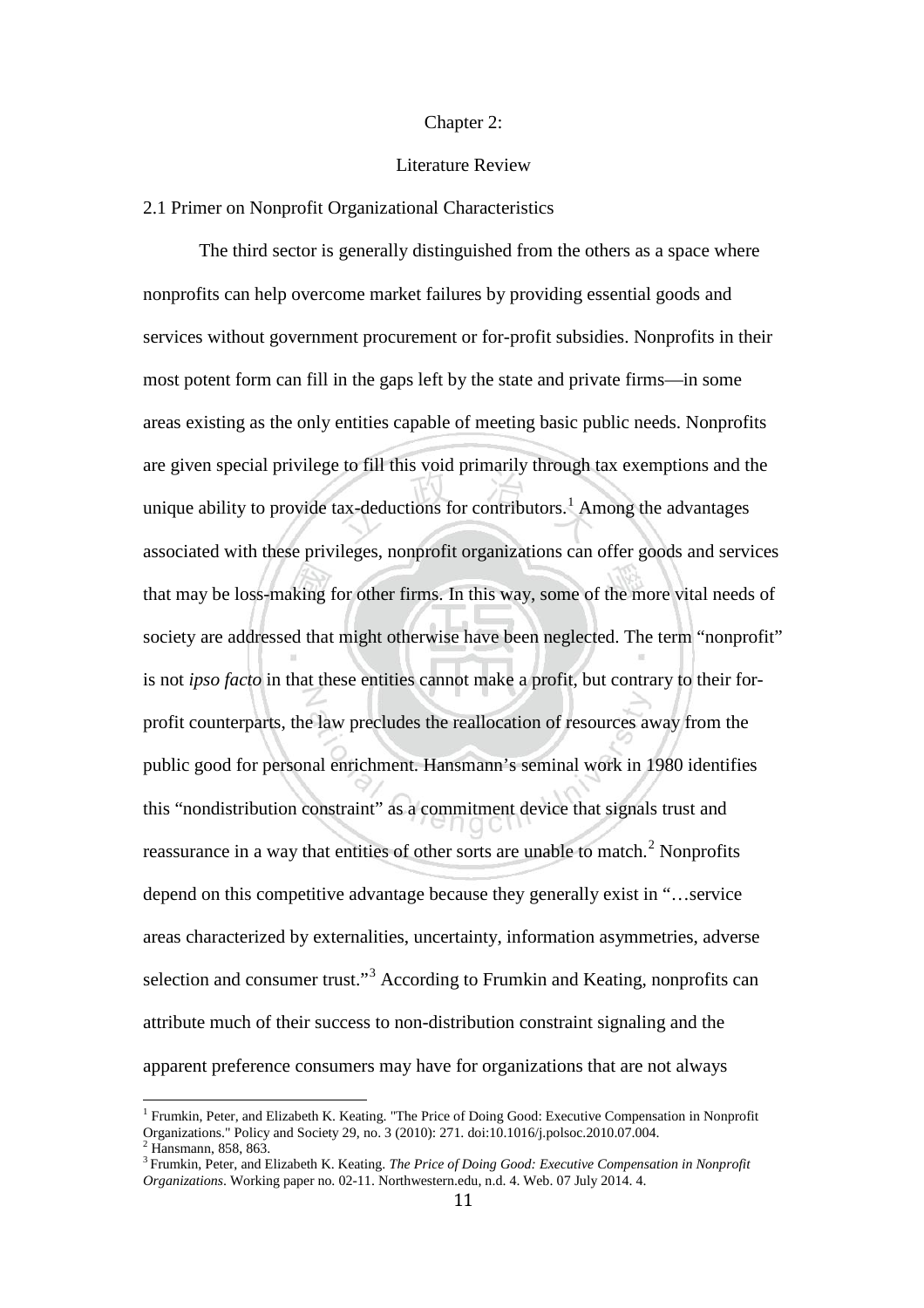beholden to the profit motive. As nonprofit daycares can attest, "many parents prefer to have their children's care governed by factors other than the bottom line."[4](#page-16-0) The Internal Revenue Service (IRS) and most other government agencies worldwide have codified the non-distribution constraint by formally restricting excessive pay for nonprofit employees. IRS statutes maintain that compensation should not go beyond the pay structures of similar entities, "the value that would ordinarily be paid for like services by like enterprises under like circumstances."[5](#page-16-1) Punishments for compensation infractions are generally resolved with fines, and in some extreme instances, revoking tax-exempt status.

2.2 Pay-for-performance in the Nonprofit Sector

Nonprofits have traditionally been put off by linking pay to performance outcomes (especially increased earnings) for fear of legal repercussions and potentially undercutting public trust in the organization. But in the last few decades, incentive compensation has become common in nonprofits as part of a wider trend toward management techniques previously dominated by the private sector.<sup>[6](#page-16-2)</sup> Many nonprofits have correspondingly taken on something of a for-profit mentality toward the market, reshuffling their organizations to resemble multi-national corporations. However, the push to professionalize is not solely attributable to changing competitive environments. Governments are likewise responsible for shaping nonprofits. Demanding greater levels of accountability from NGOs, for example, typically means more professionalization. But regardless of what compels nonprofits to engage in institutional isomorphism, the academic consensus converges on a

<span id="page-16-1"></span><span id="page-16-0"></span>

<sup>4</sup> Ibid., 4.<br>
<sup>5</sup> "Publication 557." October 2013.<br>
http://www.irs.gov/publications/p557/ch05.html#en\_US\_2013\_publink1000200438.

<span id="page-16-2"></span> $6$ Dart, Raymond. "Being "Business-Like" in a Nonprofit Organization: A Grounded and Inductive Typology." *Nonprofit and Voluntary Sector Quarterly* 33, no. 2 (2004): 290. doi:10.1177/0899764004263522.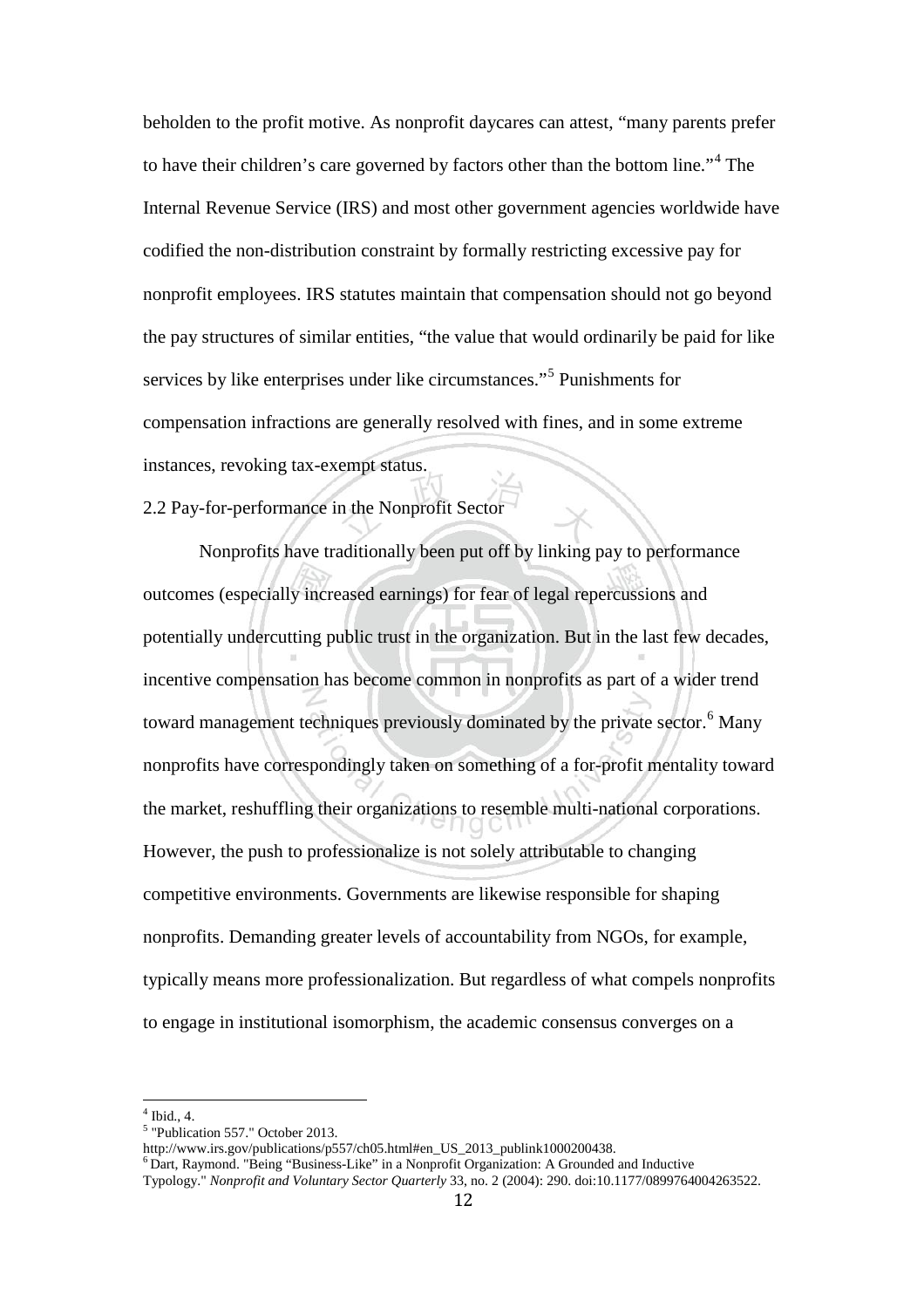reality where for-profit management techniques are here to stay in the third sector.<sup>[7](#page-17-0)</sup> Prescriptive academic literature abound envisions translating business acumen into social utility at the hands of "social entrepreneurs" and more "business-like" organizational strategies.[8](#page-17-1) Although business practices were never a completely foreign concept to nonprofits, much of the sector is undoubtedly becoming more business-like than ever before. Without delving too far into the voluminous amount of literature dedicated to defining exactly what being "business-like" means,  $\frac{9}{2}$  $\frac{9}{2}$  $\frac{9}{2}$ according to Dart, nonprofit activity broadly defined as "… an interconnected nest of pro-social and voluntaristic values and goals with few references to the means and structures by which these values are enacted" is being infused with business-like practices considered "…to be those characterized by some blend of profit motivation, the use of managerial and organization design tools developed in for-profit business settings, and broadly framed business thinking to structure and organize activity."<sup>[10](#page-17-3)</sup> Implementing PFP incentives would certainly be categorized as a more business-like shift in organizational motivation techniques, and similar to private firms, nonprofits are well aware of the pressing need to attract high quality human capital.<sup>[11](#page-17-4)</sup> In fact, PFP arrangements have become increasingly common in the repertoire of nonprofit human resources management.<sup>[12](#page-17-5)</sup> Nonprofit executives and higher management most often see merit-based pay, though it is not strictly limited to those at the top. Several authors have argued that the best nonprofit workers should be paid with respect to performance outcomes in order to ensure their attraction and retention.<sup>[13](#page-17-6)</sup> This

<span id="page-17-1"></span>

<span id="page-17-3"></span><span id="page-17-2"></span>

<span id="page-17-4"></span>

<span id="page-17-0"></span><sup>&</sup>lt;sup>7</sup> Ibid., 290.<br><sup>8</sup> Ibid., 290.<br><sup>9</sup> Ibid., 292.<br><sup>10</sup> Ibid., 294.<br><sup>11</sup> Letts, Christine, William P. Ryan, and Allen Grossman. High Performance Nonprofit Organizations: Managing Upstream for Greater Impact. New York: Wiley, 1999.

<span id="page-17-5"></span>

<span id="page-17-6"></span><sup>&</sup>lt;sup>13</sup> Frumkin, Peter, and Elizabeth K. Keating. *The Price of Doing Good: Executive Compensation in Nonprofit Organizations*. Working paper no. 02-11. 8.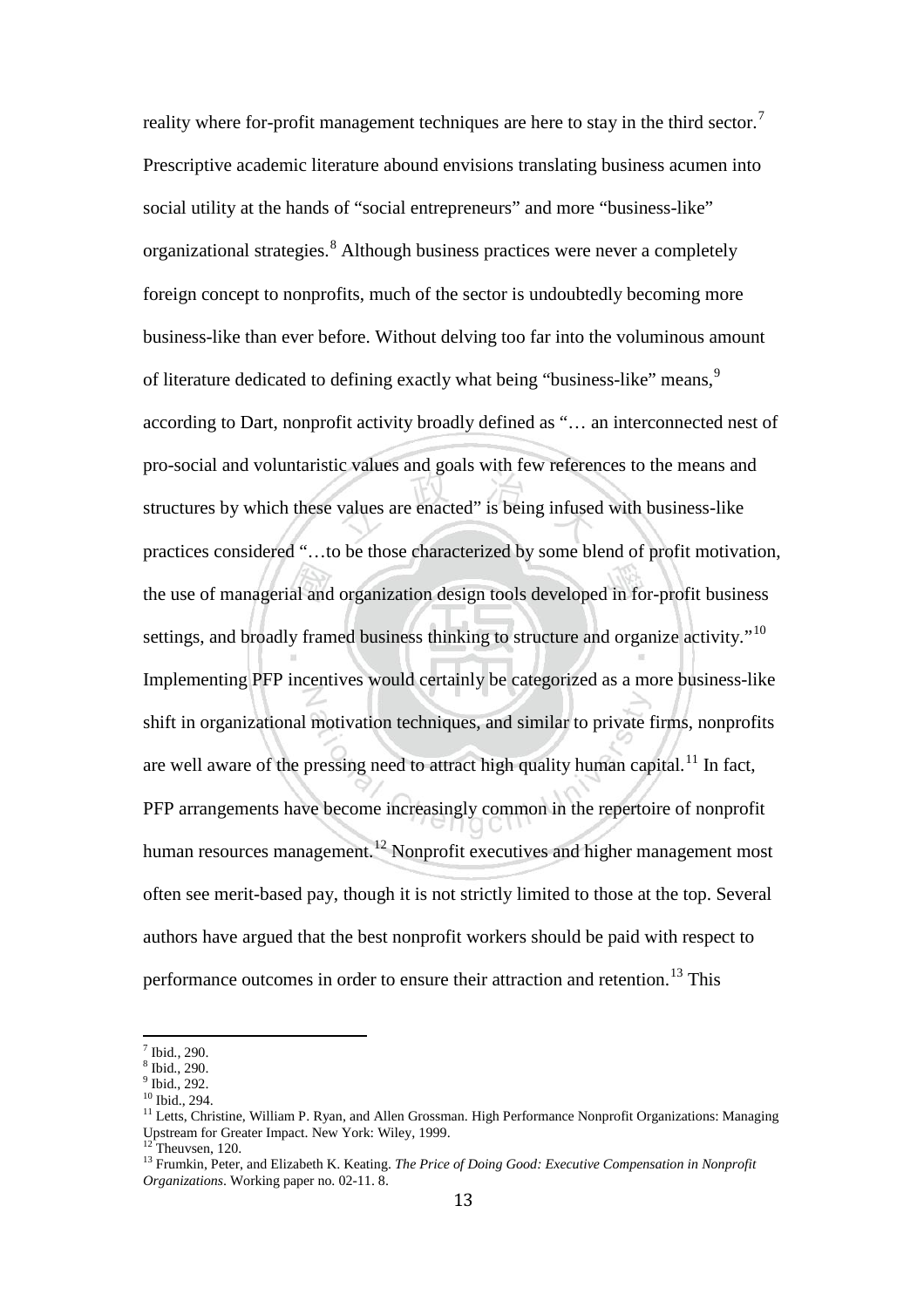familiar argument borrowed from pay-for-performance and incentive advocates in the for-profit sector rests upon the assumption that linking pay with performance is an effective motivational tool.<sup>[14](#page-18-0)</sup> Frumkin and Keating point out that implicitly equivocating nonprofit and for-profit organizations constitutes a theoretical bridge too far—the motivational merits of which have yet to convince quite a few scholars. The following section elaborates on the theoretical underpinnings for merit-based incentives and subsequently the trending appearance of PFP arrangements in the nonprofit sector.

2.3 PFP Theoretical Foundations - Microeconomics and Social Psychology

Motivation simply defined is having the impetus to do something. An unmotivated individual does not feel compelled to pursue an end, while motivated individuals conversely are active in that respect.<sup>[15](#page-18-1)</sup> It is widely believed that incentives should be used to leverage motivation and typically organizations utilize incentives to stoke motivation, furnish signals for self-selection to the labor force, communicate organizational goals, and channel workers toward those specified goals. PFP policies incentivize individual or group performance through pecuniary rewards. For nonprofit organizations, PFP measures usually take the form of monetary bonuses for achieving qualitative or quantitative organizational goals. Justifications for PFP plans have surfaced in a wide range of disciplines, but are often based in microeconomic and social psychology theory.[16](#page-18-2) Microeconomics traditionally centers on explicit incentives and explains merit-based pay in the language of principle-agency and relative price effects for utility maximizing individuals. According to Speckbacher, tensions in this relationship arise because the desired outcome performed by the agent

<span id="page-18-0"></span> $14$  Theuvsen, 120.

<span id="page-18-1"></span><sup>15</sup> Ryan, Richard M., and Edward L. Deci. "Intrinsic and Extrinsic Motivations: Classic Definitions and New Directions." *Contemporary Educational Psychology* 25, no. 1 (2000): 54. doi:10.1006/ceps.1999.1020.

<span id="page-18-2"></span><sup>&</sup>lt;sup>16</sup> Theuvsen, 120.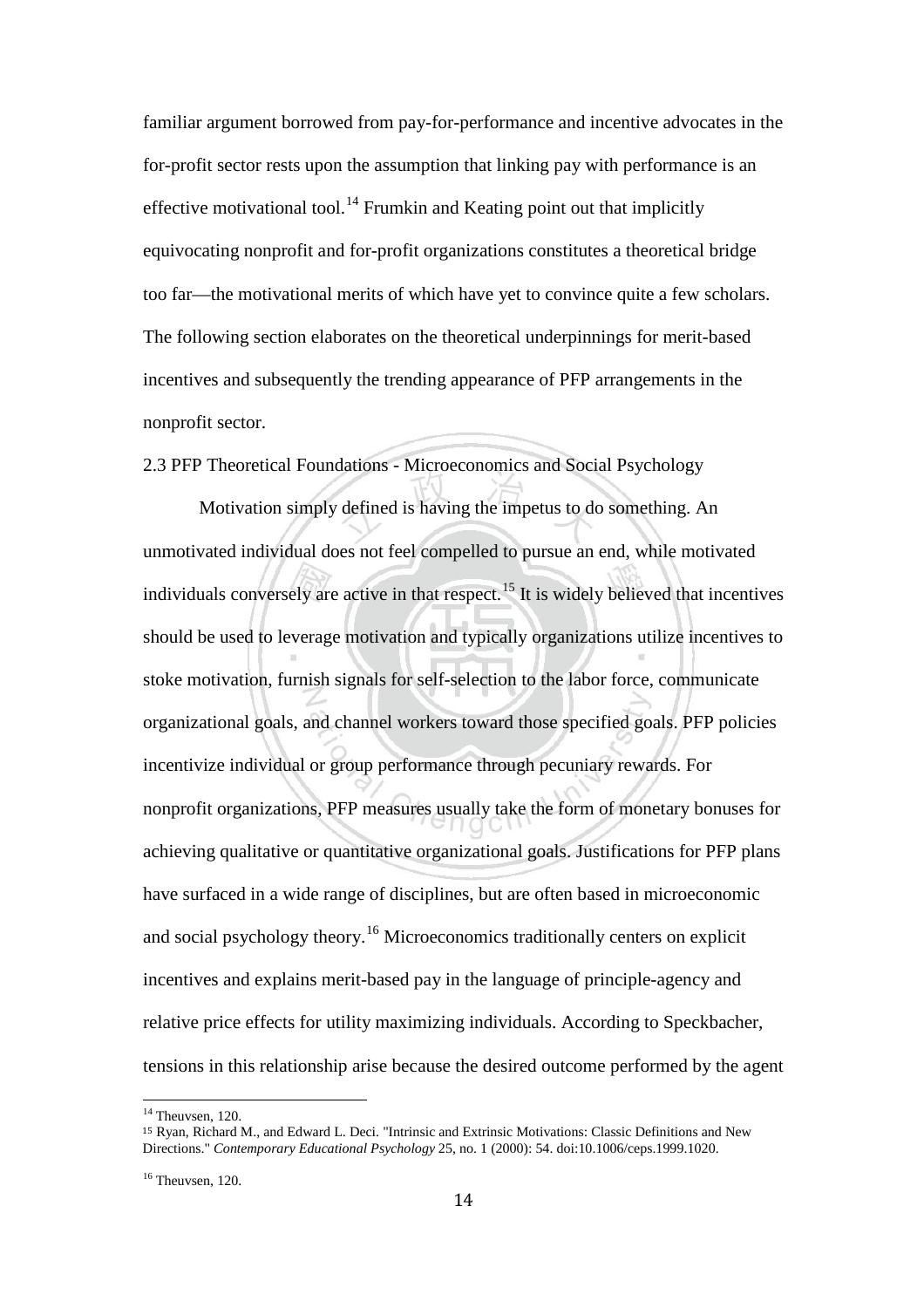impacts the principal's utility. However, in many cases, the principal has very little information beyond the outcome to judge the agent's performance. Most of the agent's actions preceding the outcome are unobservable and the principal must also consider other random environmental variables that could have affected the outcome. This ambiguity favors the agent because reduced effort is largely undetectable, and it would appear to be in the agent's interests to shirk making an effort. Therefore, the principal and agent are assumed to have interests that are at odds with one another.<sup>[17](#page-19-0)</sup> Rather than heightening supervision to resolve these tendencies, incentivizing expected outcomes essentially raises the agent's opportunity costs for undesirable behavior, consequently saving the principal valuable resources and energy in not having to monitor and evaluate agents nearly the extent that they otherwise would have.<sup>[18](#page-19-1)</sup> Incentives are believed to resolve the classic concerns of principal-agent information asymmetry (in which principal is never completely aware of what the agent intends to do without an round-the-clock supervision) because "…much of the work of controlling subordinate behavior can be left up to the subordinate's [own] self-interest."<sup>[19](#page-19-2)</sup> The same goes for the wealth of agency models that emphasize incentive measures designed to induce truth-telling from the agent.<sup>[20](#page-19-3)</sup> Accordingly, proponents in economics and management scholarship are bullish about using incentives to overcome principal-agency dilemmas. [21](#page-19-4) However, interpreting incentives through principal-agent dynamics is not without its detractors,  $^{22}$  $^{22}$  $^{22}$  of whom often times find the framework wanting without important insights from other

<span id="page-19-1"></span>

<span id="page-19-2"></span>

<span id="page-19-4"></span><span id="page-19-3"></span>

<span id="page-19-5"></span>

<span id="page-19-0"></span><sup>&</sup>lt;sup>17</sup> Speckbacher, 1008.<br><sup>18</sup> Theuvsen, 120.<br><sup>20</sup> Whitford, 214.<br><sup>21</sup> Rynes Gerhard Parks, 581.<br><sup>22</sup> Kerr, Steven. "On the Folly of Rewarding A, While Hoping for B." *Academy of Management Journal* 18, no. 4 (1975): 769-83. doi:10.2307/255378.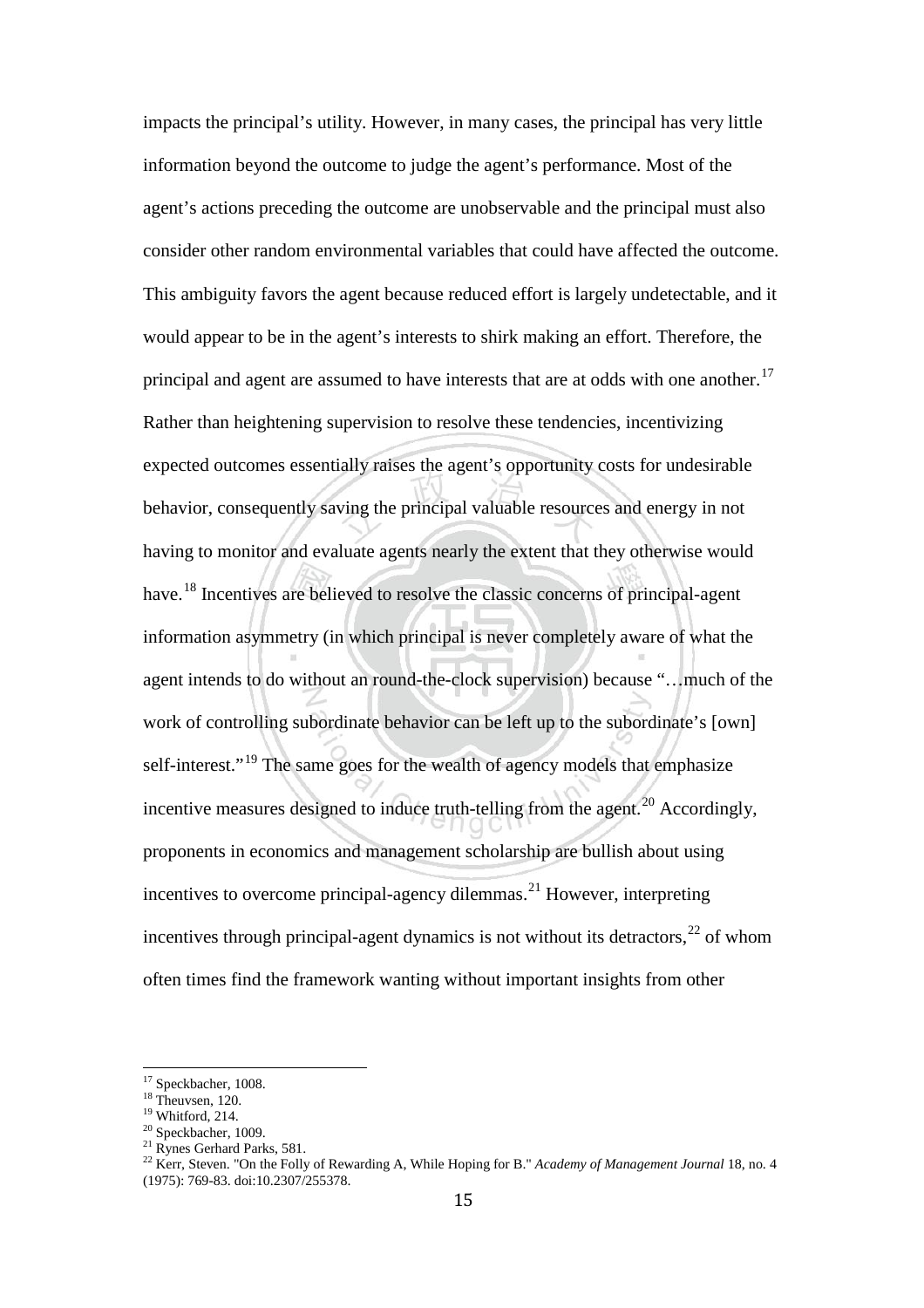academic disciplines.<sup>[23](#page-20-0)</sup> For example, as Gibbons notes in "Incentives in Organizations," principal-agency models assume that performance outcomes can be observed, quantified and measured. Absent these assumptions, merit-based plans "can lead to distorted incentives."[24](#page-20-1) And indeed, incentive theory scholars are inclined to believe, "the social psychology of compensation is important [as well], because if the principal infers wrong motivations about the agent, compensation packages can be misdirected."[25](#page-20-2) Microeconomics is somewhat limited by only distinguishing differing capabilities between individuals, while social psychology considers differing personal qualities.<sup>[26](#page-20-3)</sup> The predictive power of agency theory in particular is frequently called into question, $^{27}$  $^{27}$  $^{27}$  for which more probabilistic and ideational explanations exist.

2.4 Contributions From Social Psychology

Measures of Fit

The social psychology discipline offers a number of theoretical frameworks to explain the empirically observed effects of incentive schemes on work motivation.<sup>[28](#page-20-5)</sup> An approach with demonstrable empirical validity, and that which forms the foundation of this study, is the perceived importance of objective and/or subjective congruence between the individual and the organization. Many have adopted this line of reasoning,<sup>[29](#page-20-6)</sup> usually under the auspices of Schneider's attraction-selection-attrition (ASA) framework, which serves as the most widely employed theoretical anchor for

<span id="page-20-0"></span><sup>&</sup>lt;sup>23</sup> Larkin, Ian, Lamar Pierce, and Francesca Gino. "The Psychological Costs of Pay-for-performance: Implications for the Strategic Compensation of Employees." *Strategic Management Journal* 33, no. 10 (2012): 1195. doi:10.1002/smj.1974.

<span id="page-20-2"></span><span id="page-20-1"></span><sup>24</sup> Gibbons, Robert. "Incentives in Organizations." *Journal of Economic Perspectives* 12, no. 4 (1998): 115-32. doi:10.1257/jep.12.4.115. as cited in Speckbacher, "The Use of Incentives in Nonprofit Organizations."1009. 25 Arnolds, C.a., and Christo Boshoff. "Compensation, Esteem Valence and Job Performance: An Empirical Assessment of Alderfer's ERG Theory." *The International Journal of Human Resource Management* 13, no. 4 (2002): 699. doi:10.1080/09585190210125868.<br>
<sup>26</sup> Gerhart and Rynes, 260.<br>
<sup>27</sup> Larkin et al., 1196.<br>
<sup>28</sup> Rynes et al., 581.<br>
<sup>29</sup> Gerhart and Rynes, 260.

<span id="page-20-3"></span>

<span id="page-20-4"></span>

<span id="page-20-5"></span>

<span id="page-20-6"></span>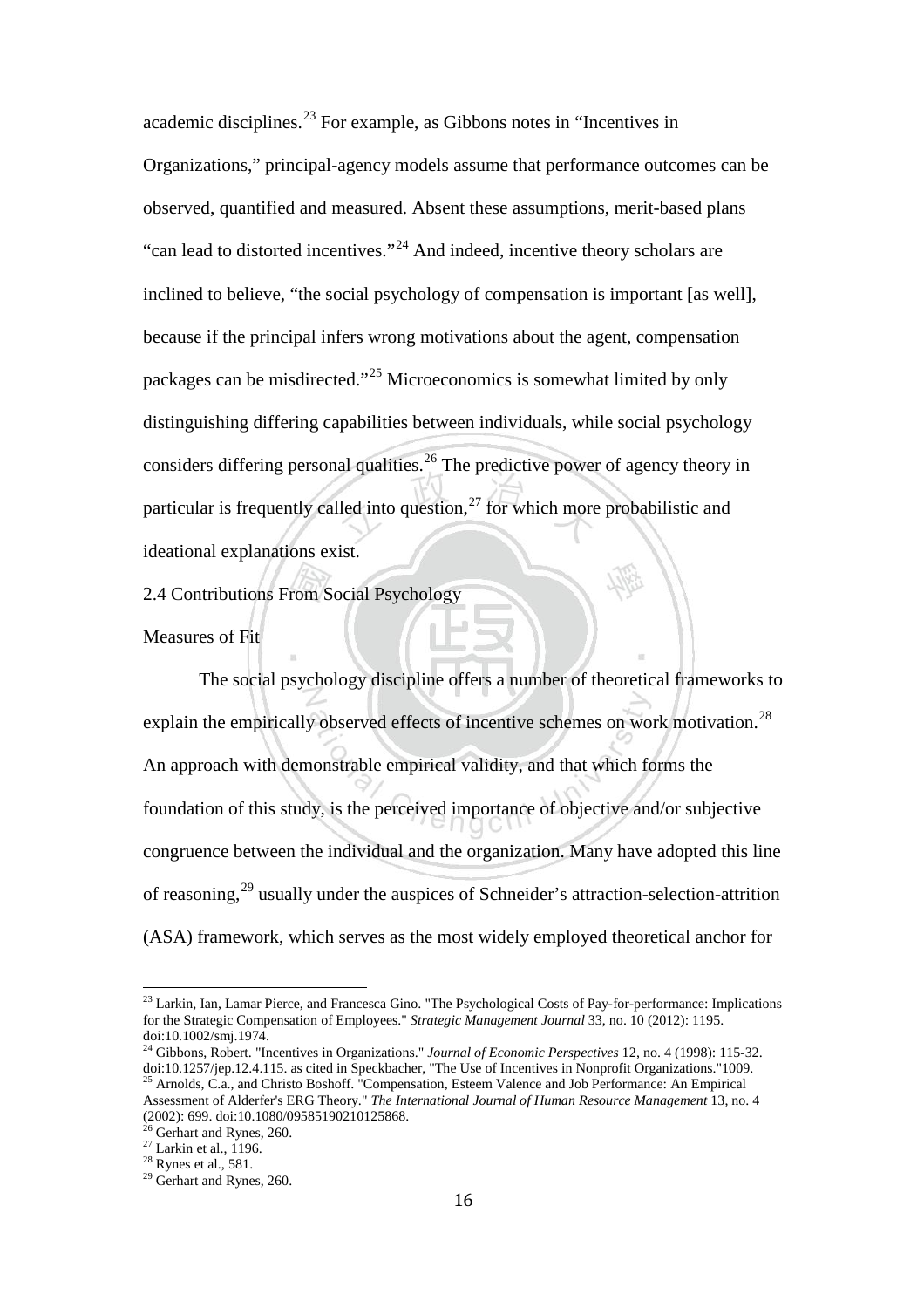applicant attraction research.<sup>[30](#page-21-0)</sup> Billed as part of the interactionist processing metatheory by Ehrhart and Ziegert,<sup>31</sup>ASA posits a subjective fit between individuals and organizations whereby different types of applicants are attracted to different types of organizations. In other words, "people make the place" according to Schneider.<sup>[32](#page-21-2)</sup> The emphasized importance of person-organization (P-O) fit in the attraction process is the defining characteristic in theories of this sort, in which "…compatibility between people and organizations [] occur[] when (a) there is a similarity or match of some attribute and/or (b) one entity provides what the other wants or needs."<sup>[33](#page-21-3)</sup> Applicants will self-select into organizations in congruence with their personal values, thereby shaping and eventually perpetuating the behavior of the organization. Employees unable to find the proper fit within the organization self-select themselves out, serving to further preserve organizational values.<sup>[34](#page-21-4)</sup> The forerunner to Schneider's framework is John L. Holland's eminent theory of vocational personalities and work environments, asserting that vocational choice is relies on the person-environment interaction and that the environment is characterized by the personalities of those who compose it.<sup>[35](#page-21-5)</sup> Prior to Holland's contribution, Vroom and Tom had already demonstrated the importance of the work environment in attracting individuals. Vroom's expectancy theory places the instrumental considerations on the part of individuals as a primary behavioral driver, while Tom's finding confirmed that people gravitate toward organizations who share

<span id="page-21-0"></span><sup>&</sup>lt;sup>30</sup> The term "attraction research" is employed by Ehrhart and Ziegert (p.907) in Ziegert, Jonathan C., and Karen H. Ehrhart. "Why Are Individuals Attracted to Organizations?" presumably as shorthand for applicant attraction in

<span id="page-21-1"></span><sup>&</sup>lt;sup>31</sup> Ehrhart, K. H. "Why Are Individuals Attracted to Organizations?" *Journal of Management* 31, no. 6 (2005): 906-07. doi:10.1177/0149206305279759.

<span id="page-21-2"></span><sup>&</sup>lt;sup>32</sup> Schneider, Benjamin. "The People Make The Place." Personnel Psychology 40, no. 3 (1987): 450. doi:10.1111/j.1744-6570.1987.tb00609.x.

<span id="page-21-3"></span>Kristof, Amy L. "Person-Organization Fit: An Integrative Review Of Its Conceptualizations, Measurement, And Implications." *Personnel Psychology* 49, no. 1 (1996): 1-49. doi:10.1111/j.1744-6570.1996.tb01790.x. as cited in Ziegert, Jonathan C., and Karen H. Ehrhart. "Why Are Individuals Attracted to Organizations?" 906.<br><sup>34</sup> Schneider, 442.<br><sup>35</sup> Ibid., 441.

<span id="page-21-5"></span><span id="page-21-4"></span>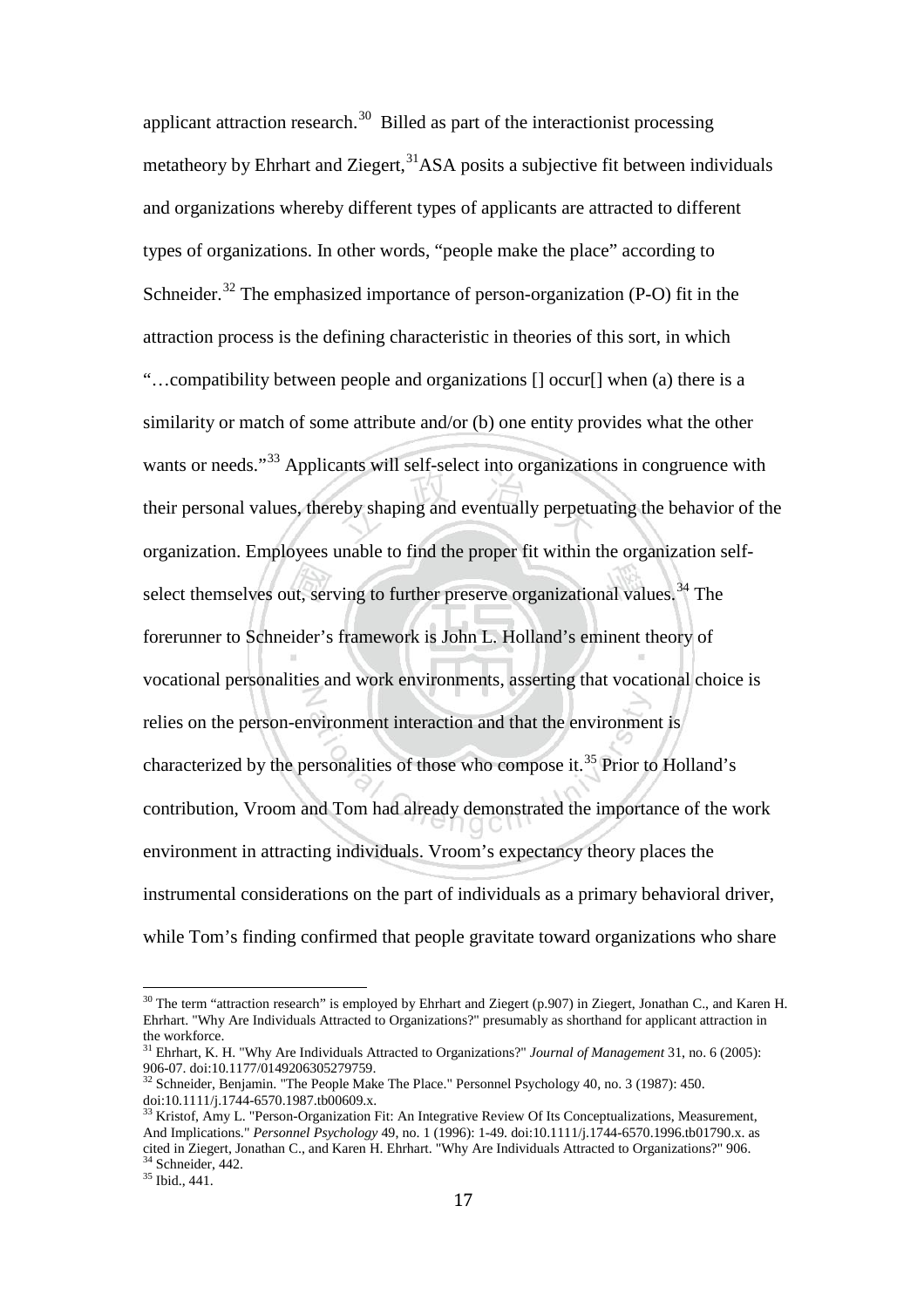a similar "personality" to their own.<sup>[36](#page-22-0)</sup> ASA is grounded in the similar epistemological assumptions of Jean Piaget on both cognitive psychology and development— presupposing the inseparability of individuals and their situation.<sup>[37](#page-22-1)</sup> Contrary to the dominant theories of interactional psychology of the late 1960s and early 1970s where circumstances were believed to dictate behavior,<sup>[38](#page-22-2)</sup> Schneider maintains that ASA as a continuously reinforcing cycle characterizes the entire lifespan of an individual's interaction with a chosen work environment:

In reality the way it looks is a result of the people there behaving the way they do. They behave the way they do because they were attracted to that environment, selected by it, and stayed with it. Different kinds of organizations attract, select and retain different kinds of people, and it is the outcome of the ASA cycle that determines why organizations look and feel different from each other.<sup>[39](#page-22-3)</sup>

Although the ASA framework is "purposefully vague" in measuring attraction, <sup>[40](#page-22-4)</sup> Schneider notes that many empirical findings in vocational psychology had already demonstrated the ASA framework at the time.<sup>[41](#page-22-5)</sup> Cable and Judge in a 1996 longitudinal study of 96 job seekers similarly posited a central role for P-O fit in organization attraction and point to a growing body of concurrent empirical work.<sup>[42](#page-22-6)</sup> Ehrhart and Ziegert's meta-analysis additionally cite numerous studies in attraction

<span id="page-22-0"></span><sup>&</sup>lt;sup>36</sup> Tom, Victor R. "The Role of Personality and Organizational Images in the Recruiting Process." as cited in Schneider 441<br><sup>37</sup> Schneider, 439.

<span id="page-22-4"></span>

<span id="page-22-6"></span><span id="page-22-5"></span>

<span id="page-22-3"></span><span id="page-22-2"></span><span id="page-22-1"></span><sup>&</sup>lt;sup>38</sup> Ibid., 439-40.<br><sup>39</sup> Ibid., 440.<br><sup>40</sup> Ehrhart and Ziegert, 907.<br><sup>41</sup> Schneider, 441.<br><sup>42</sup> Cable, Daniel M., and Timothy A. Judge. "Person–Organization Fit, Job Choice Decisions, and Organizational Entry." *Organizational Behavior and Human Decision Processes* 67, no. 3 (1996): 294. doi:10.1006/obhd.1996.0081.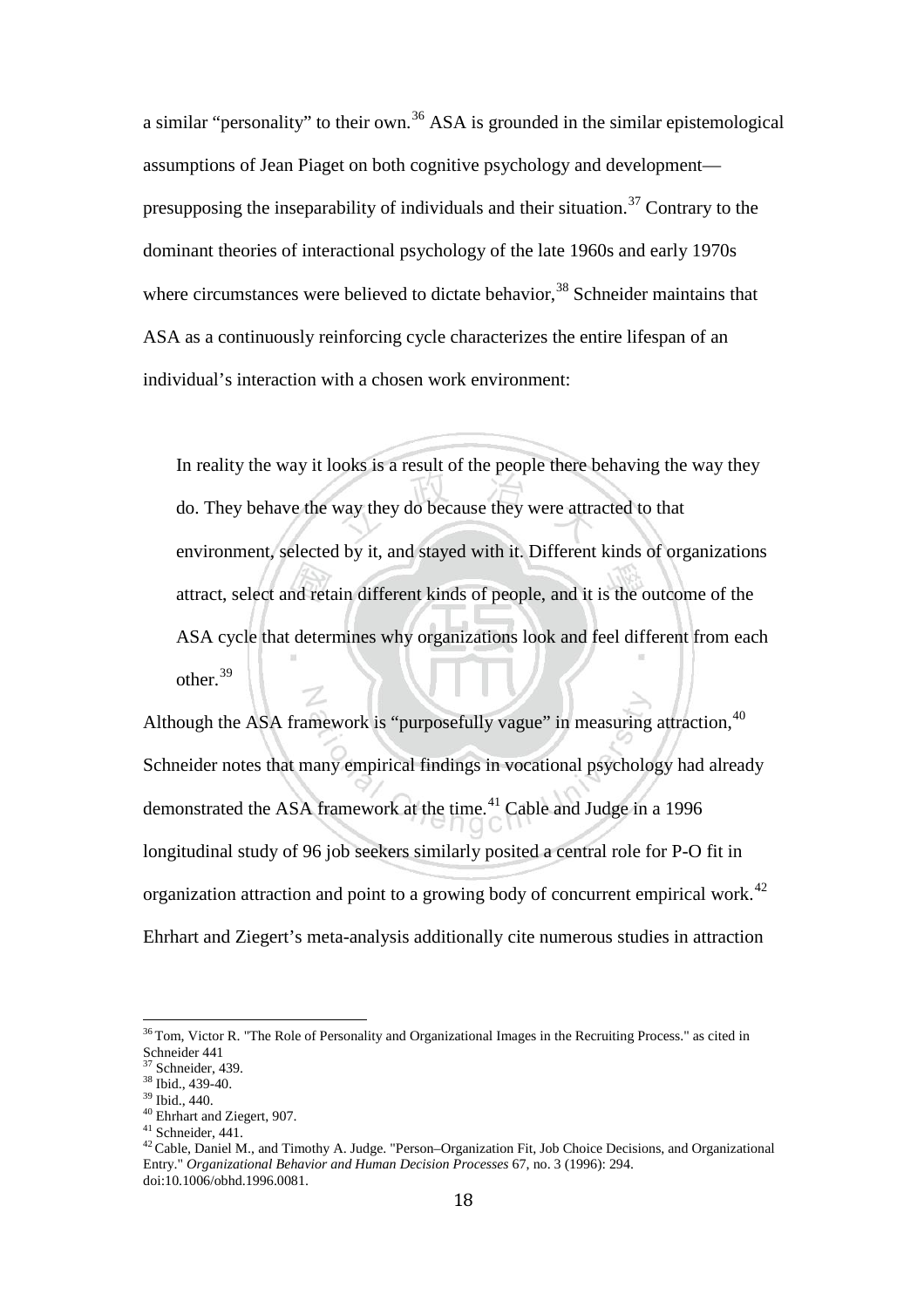research with theoretical components that either directly mention ASA or incorporate a framework under the similarity-attraction paradigm.<sup>[43](#page-23-0)</sup>

#### Intrinsic and Extrinsic Motivation

Among the numerous contributions furnished by social psychology, studies revealing the complexities of individual motivation have been indispensible to incentive theory. In many instances, these insights serve as an extension on the principal-agency tradition by probing to what degree the principal understands how best to motivate the agent.<sup>[44](#page-23-1)</sup> Bem's self-perception theory (1967) along with Ryan and Deci's Cognitive Evaluation Theory (1985) are widely credited as the theoretical foundations emphasizing the vital role of personality types—specifically the implications of motivation existing in diverse forms. Rynes, Gerhart and Parks find that the influence of Cognitive Evaluation Theory (CET) both in practice and as an important theoretical foundation for other disciplines is growing at an exceptional pace.[45](#page-23-2) The widespread proliferation of this framework and a parallel theoretical development in economics has highlighted the need for considering personality variables in relation to incentive research. Findings on the intrinsic enjoyment individuals feel in performing certain tasks have moved incentive theory beyond the plainly visible—shifting the focus from the traditional emphasis on external cues to questions of how to manage intrinsic motivation and the related desire for inducing motivation through implicit incentives. Behavioral economic models previously assumed that non-incentivized work equated to "effort…at the lowest possible level."[46](#page-23-3) Since the input of alternative disciplines came to the fore, incentives literature has found overwhelming evidence "that people engage in many tasks and

<span id="page-23-2"></span>

<span id="page-23-3"></span>

<span id="page-23-1"></span><span id="page-23-0"></span><sup>&</sup>lt;sup>43</sup> Ehrhart and Ziegert, 906.<br><sup>44</sup> Arnolds and Boshoff, 699.<br><sup>45</sup> Rynes et al., 576-77.<br><sup>46</sup> Kreps, D. M. "The Interaction between Norms and Economic Incentives: Intrinsic Motivation and Extrinsic Incentives." *American Economic Review* 87 (1997): 359-64. as cited in Speckbacher 1010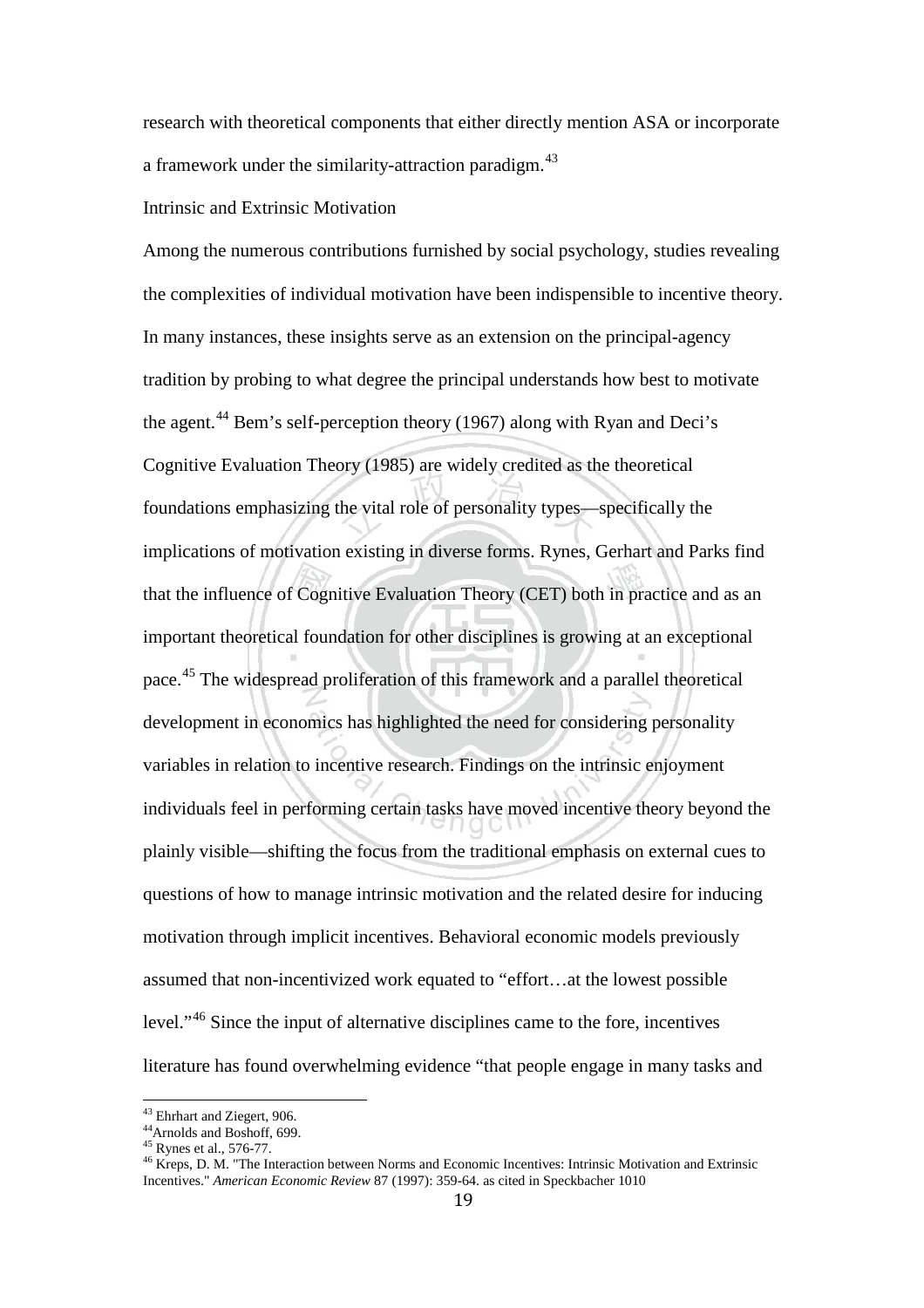activities because they enjoy them. Tasks that are inherently satisfying create an intrinsic reward for those performing them."[47](#page-24-0) Deci and Ryan's widely employed and empirically substantiated Self-Determination Theory (SDT), a theoretical extension of CET, presupposes that individuals have a wealth of potential for intrinsic motivation that can either be facilitated or undermined by environmental factors. Furthermore, the authors found that motivation resembles nothing like "a unitary phenomenon."[48](#page-24-1) People differ in not only in the quantity of motivation they have, but also the type and how the interplay of those variables affects their performance. While intrinsic enjoyment is characterized by the inherent enjoyment of performing a certain task, extrinsic motivation, on the other hand, is characterized by instrumentality, of "attain[ing] a separable outcome."<sup>[49](#page-24-2)</sup> And unlike intrinsic motivation, according to Deci and Ryan's subtheory of Organismic Integration Theory (OIT), extrinsic motivation is further partitioned into four overlapping and yet distinct forms (see figure 1).



Source: Ryan, Richard M., and Edward L. Deci. "Intrinsic and Extrinsic Motivations: Classic Definitions and New Directions." Contemporary Educational Psychology 25.1 (2000): 54-67. Web.

<span id="page-24-0"></span><sup>47</sup> Fehr, Ernst, and Armin Falk. "Psychological Foundations of Incentives." *European Economic Review* 46, no. 4- 5 (2002): 687-724. doi:10.1016/S0014-2921(01)00208-2. as cited in Speckbacher, 1010. 48 Ryan and Deci, 54. 49 Ryan and Deci, 60.

<span id="page-24-1"></span>

<span id="page-24-2"></span>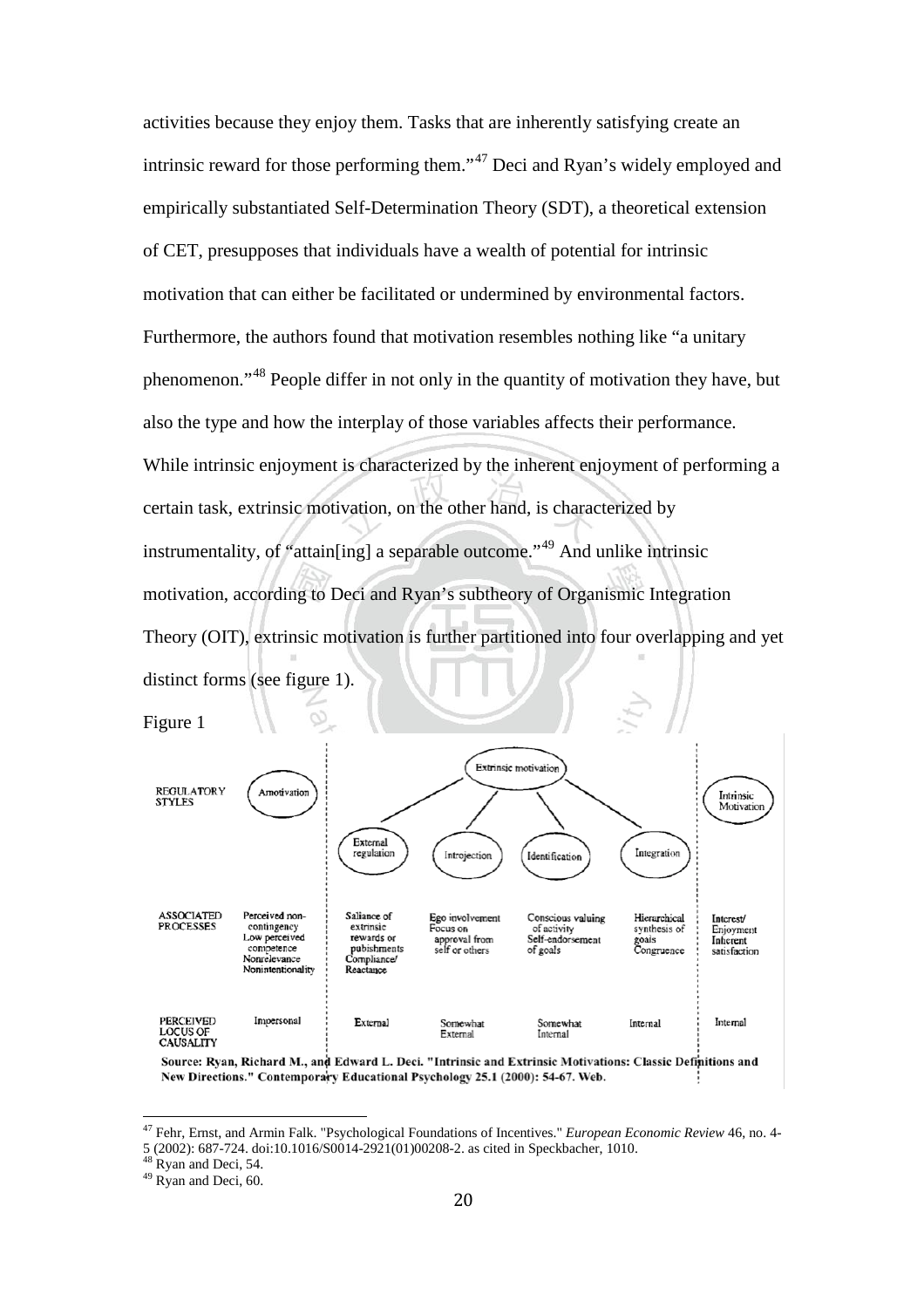The most pronounced distinction between the four is autonomous versus controlled motivation. More autonomously held values tend to fall closest to actual intrinsic enjoyment. The closest form of extrinsic motivation on Deci and Ryan's continuum is *integrated regulation*, [50](#page-25-0) although the MAWS (Gagné et al. 2010) subscales used in this study omit measures of integrated regulation because it is apparently difficult to psychometrically distinguish from identification.<sup>[51](#page-25-1)</sup> Congruence between external requirements and one's personal values and needs necessitates integration of this sort, "the more one internalizes the reasons for an action and assimilates them into the self, the more one's extrinsically motivated actions become self-determined."<sup>[52](#page-25-2)</sup> However similar to intrinsic motivation this absorption of values may seem, the integration is nonetheless achieved in pursuit of a separable outcome. The instrumentality has yet to be completely removed from the beliefs and actions of the individual. Further along the motivational continuum lies *identification*—a less autonomous form of motivation. With identification comes the interpretation of values having a personal significance, typically in relation to the pursuit of an end. For example, finding satisfaction in joining a speech club because it may hone one's public speaking skills for corporate presentations. Falling under the subcategory of more "controlled" motivations is *introjected regulation*. Regulation is still internally driven, however, it largely originates from external forms of pressure, such as guilt, anxiety and pride. The least autonomous of the motivational forms is *external regulation*. Behaviors stemming from this form of motivation are induced by various external rewards and punishments. Imposing PFP is typically associated with external regulation, the

<span id="page-25-1"></span><span id="page-25-0"></span><sup>&</sup>lt;sup>50</sup> Italicized in the original by Ryan and Deci (2000).<br><sup>51</sup> Gagné et al., 631.  $^{52}$  Ryan and Deci, 62.

<span id="page-25-2"></span>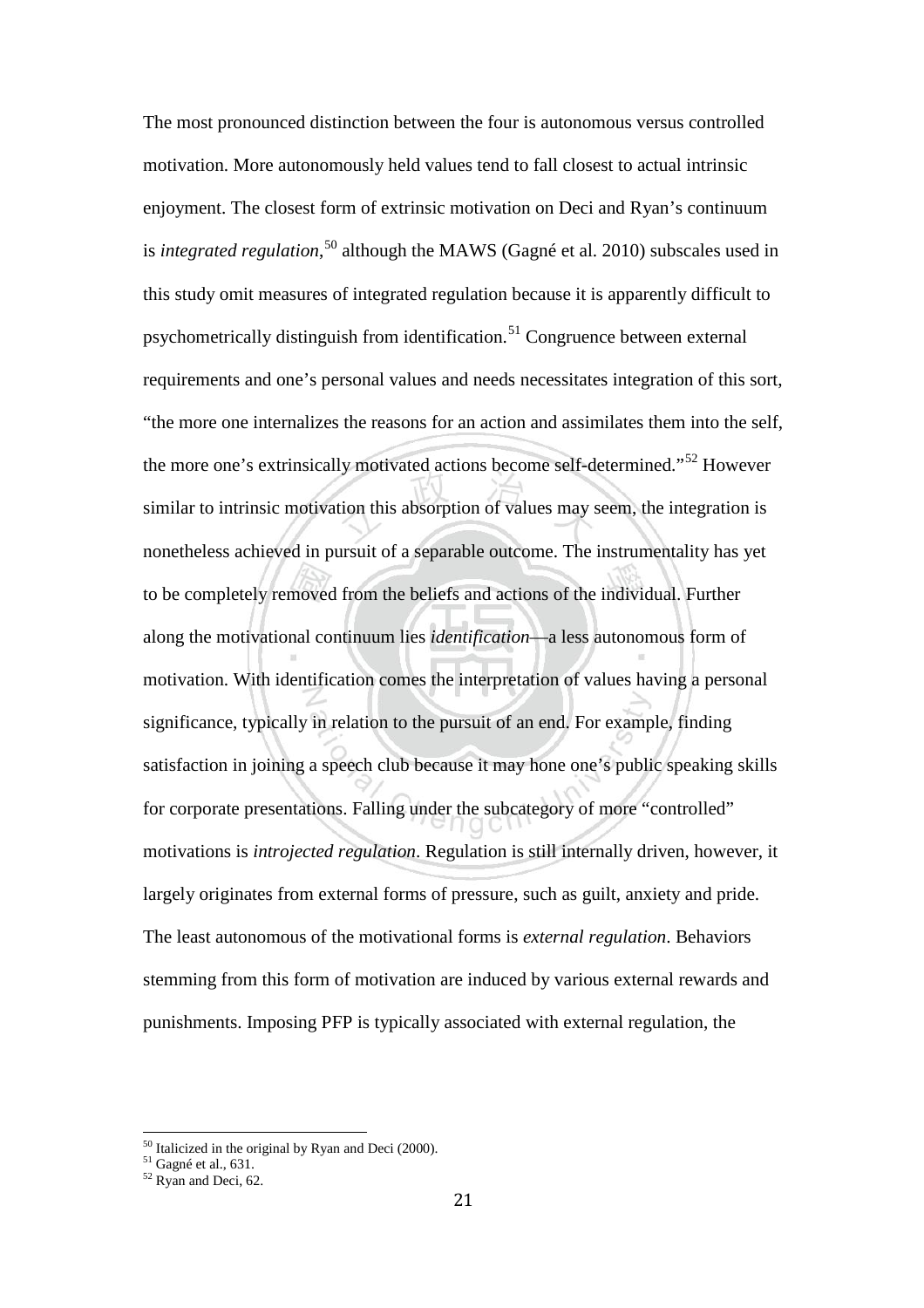furthest motivational form from intrinsic enjoyment according to Deci and Ryan's continuum. [53](#page-26-0)

#### Motivation Types and Reward Systems

Years before Cognitive Evaluation Theory was formally introduced, the exceptional theoretical distance between intrinsic motivation and external regulation had already been explored by scholars in a number of disciplines. That is, external regulation measures were found to have a "crowding-out" or adverse effect on intrinsic motivation,<sup>[54](#page-26-1)</sup> including performance-based rewards.<sup>[55](#page-26-2)</sup> Though studies to the contrary have since found "crowding-in" and "crowding-neutral" effects,<sup>[56](#page-26-3)</sup> ensuring that CET enjoys only mixed empirical support, a meta-analytic survey suggests that, "virtually every type of expected tangible reward made contingent on task performance does, in fact, undermine intrinsic motivation."[57](#page-26-4) On the whole, studies tend to find that external regulation is detrimental to already existing intrinsic motivation. While it may be true that PFP could potentially engender numerous and overlapping motivational forms, its primary use as an external inducement for behavior carries important practical implications. Contrary to the prevalent external rewards-driven ethos of behavioral psychologists in the  $1950s<sup>58</sup>$  $1950s<sup>58</sup>$  $1950s<sup>58</sup>$ , the motivation types harbored in the individual *a priori* became increasingly relevant, particularly with regard to the design of external incentive plans.

From that, social psychology has had quite a bit to say on "implicit" and "explicit" incentives tailored for different types of motivation.<sup>[59](#page-26-6)</sup> Implicit incentives exist almost

<span id="page-26-0"></span><sup>&</sup>lt;sup>53</sup> Deci, Edward L., and Richard M. Ryan. "Self-determination Theory: A Macrotheory of Human Motivation, Development, and Health." *Canadian Psychology/Psychologie Canadienne* 49, no. 3 (2008): 182. doi:10.1037/a0012801.<br><sup>54</sup> Theuvsen, 125.<br><sup>55</sup> Ibid., 125.

<span id="page-26-1"></span>

<span id="page-26-6"></span><span id="page-26-5"></span>

<span id="page-26-4"></span><span id="page-26-3"></span><span id="page-26-2"></span><sup>56</sup> Ibid., 125.<br>
<sup>57</sup> Ryan and Deci, 59.<br>
<sup>58</sup> Ryan and Deci, 62.<br>
<sup>58</sup> Simon, H. "A Formal Theory Model of the Employment Relationship." *Econometrica* 19, no. 3 (1951): 293-305.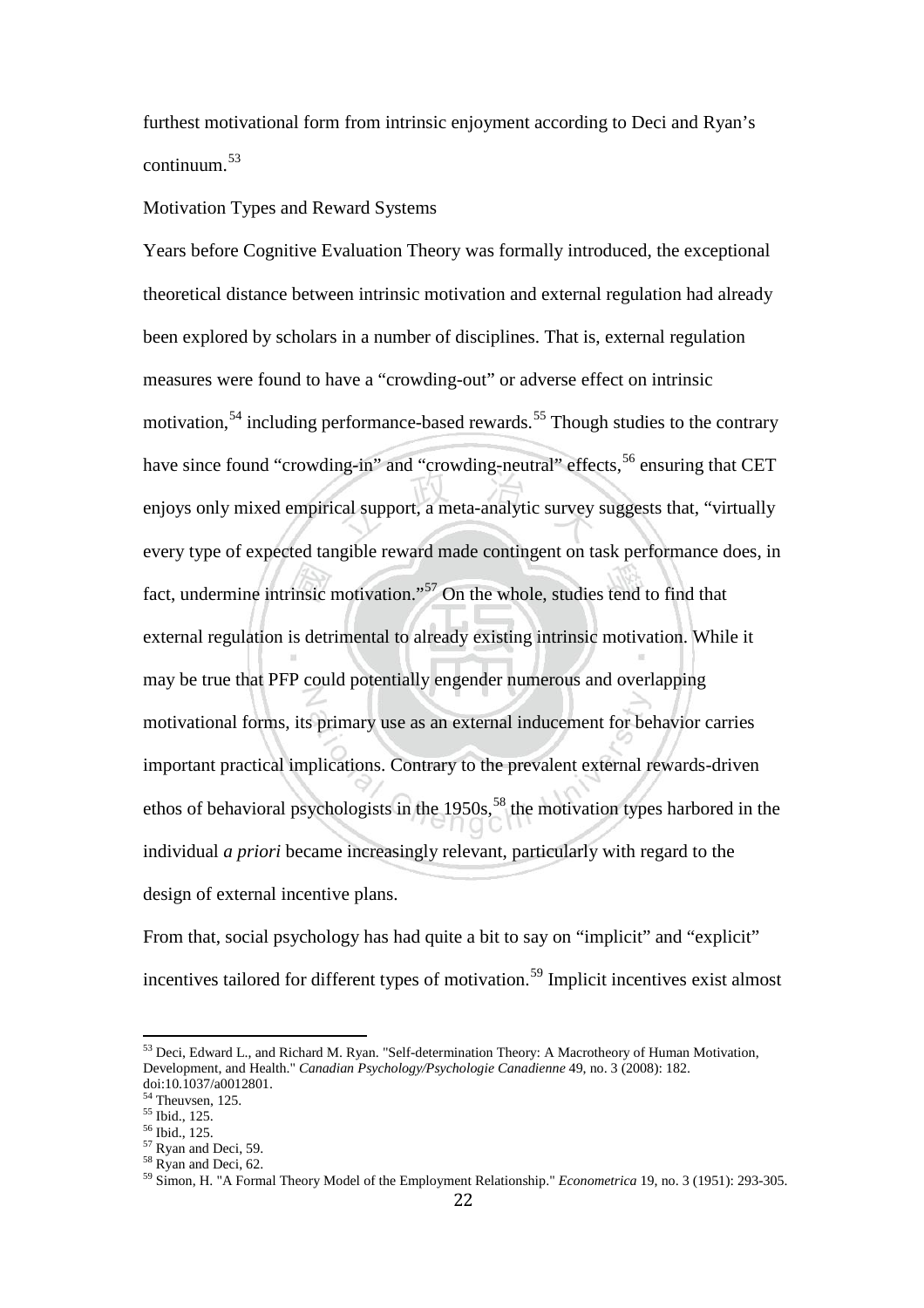part and parcel with human interaction in the workplace as a set of immaterial rewards and punishments for individual behavior, also understood as "informal agreements secured by reputation and trust."[60](#page-27-0) Potential for promotion, private and public recognition, enhanced job-related autonomy and even praise or admonition from superiors serve as examples of implicit incentives. Explicit incentives have a more formal basis for motivating employees. Typically, these terms are contractual and take the form of material rewards and punishments. Merit-based pay falls in the latter category of organizational incentives, as external and material measures meant to induce higher levels of effort.

Person-Organization Fit and Applicant Sorting

The study of PFP as a whole is characterized by two interconnected processes incentive effects on employee motivation and a sorting effect in which PFP policies impact the attraction, retention and selection practices of an organization.<sup>[61](#page-27-1)</sup> Gerhart and Rynes note that the latter is likely to have significant implications, and although other disciplines within psychology are beginning to recognize the importance of sorting effects, $62$  economics has not produced nearly as much research on the subject.<sup>[63](#page-27-3)</sup> One of the few exceptions remains Edward P. Lazear's economic models in "Salaries and Piece Rates" (1986) outlining these sorting tendencies, which were later substantiated in a 2000 by the same author.<sup>[64](#page-27-4)</sup> Sorting and selection through PFP is generally understood to shape the workforce by communicating certain signals about the nature of the organization. Potential applicants interpret these signals differently from one another (due to risk perception among other things) and choose whether to

<span id="page-27-2"></span><span id="page-27-1"></span>

<span id="page-27-4"></span><span id="page-27-3"></span>

<span id="page-27-0"></span>doi:10.2307/1906815 as cited in Speckbacher, 1021<br>
<sup>60</sup> Speckbacher, 1007.<br>
<sup>61</sup> Rynes et al., 582.<br>
<sup>62</sup> Gerhart and Rynes, 260.<br>
<sup>63</sup> Ibid., 260.<br>
<sup>64</sup> Lazear, Edward P. "Performance Pay and Productivity." *American Eco* doi:10.1257/aer.90.5.1346.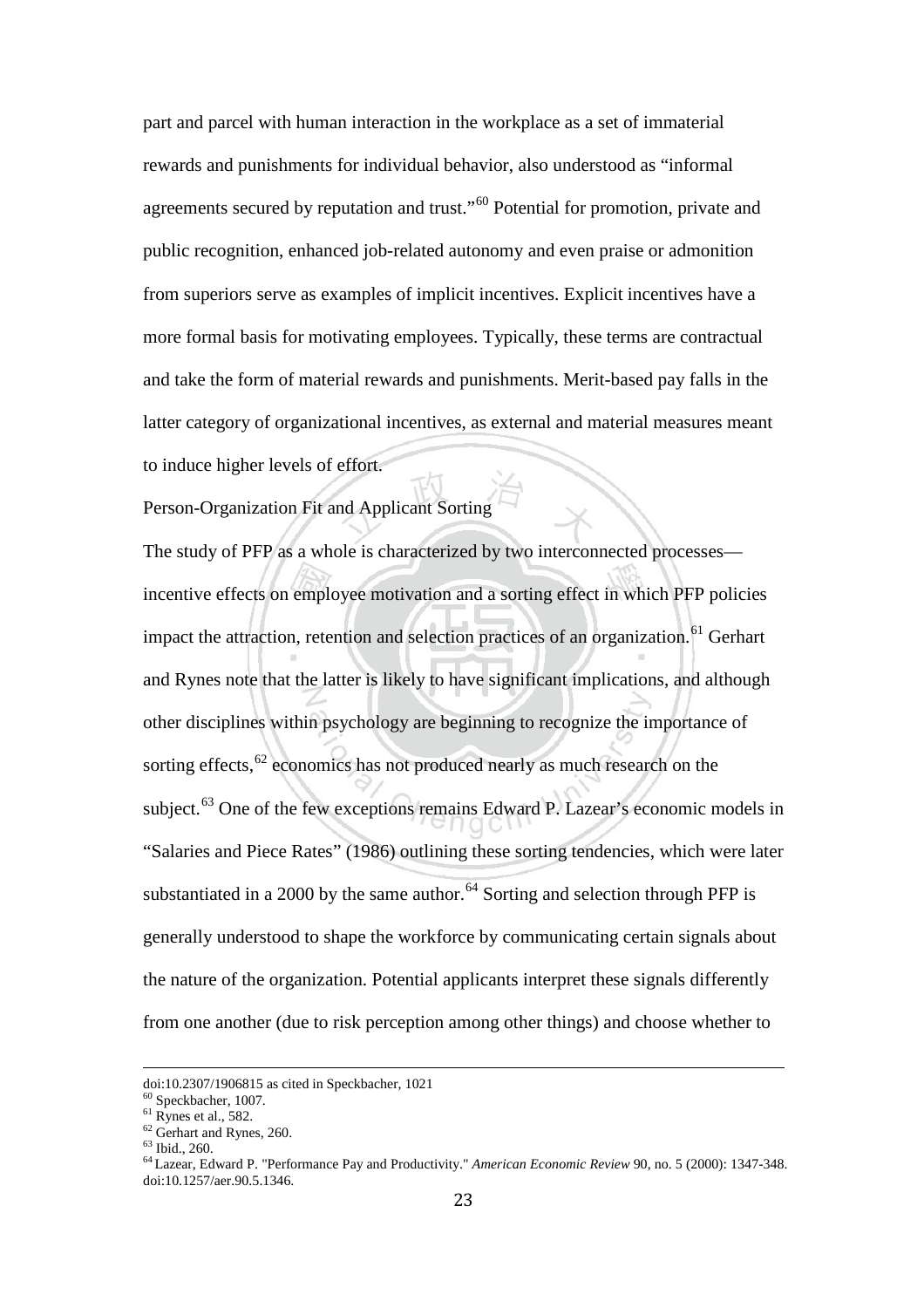approach the organization or not (self-select) should there be a vacancy.

Organizations use these incentives as a means to filter unsuitable candidates out of consideration before a resume is even sent.<sup> $65$ </sup> If it is true that an information asymmetry exists regarding an applicant's true abilities (as it does in practice) whereby the organization has no idea how productive (s)he will be at the outset, payfor-performance measures can bring highly skilled and motivated individuals to the fore by offering the potential for considerable earnings. Workers who realize their own low motivation and/or low productivity levels should be repelled from PFP measures and remain content with a fixed salary.<sup>[66](#page-28-1)</sup> PFP sorting effects have been empirically observed throughout the entire ASA process, beginning with attraction. Placing PFP as a primary driver of applicant sorting has already occurred to Cadsby, Song and Tapon in a 2007 study that found more productive employees are attracted to pay-for-performance plans, while more risk-averse employees are more likely to prefer fixed compensation.<sup>[67](#page-28-2)</sup> These results mirror the findings of the Lazear study seven years previously, and though more research is needed on the sorting effects of PFP specifically, the academic consensus on sorting and selection seems to be that different individuals respond strongly to different compensation schemes. The Motivational Orientation of Nonprofit and For-profit Applicants Because varying levels of intrinsic and extrinsic motivation are clearly contextdependent and have much to do with the relationship between individual dispositions and external inputs, it has naturally been asserted that certain jobs attract more intrinsically motivated individuals relative to others. A similar line of reasoning has even extended to differences between entire organizations, industries and even

<span id="page-28-0"></span><sup>65</sup> Rynes et al., 582. 66 Lazear, Edward P. "Salaries and Piece Rates." *The Journal of Business* 59, no. 3 (1986): 412-14.

<span id="page-28-1"></span>doi:10.1086/296345.

<span id="page-28-2"></span><sup>67</sup> Cadsby et al., 387.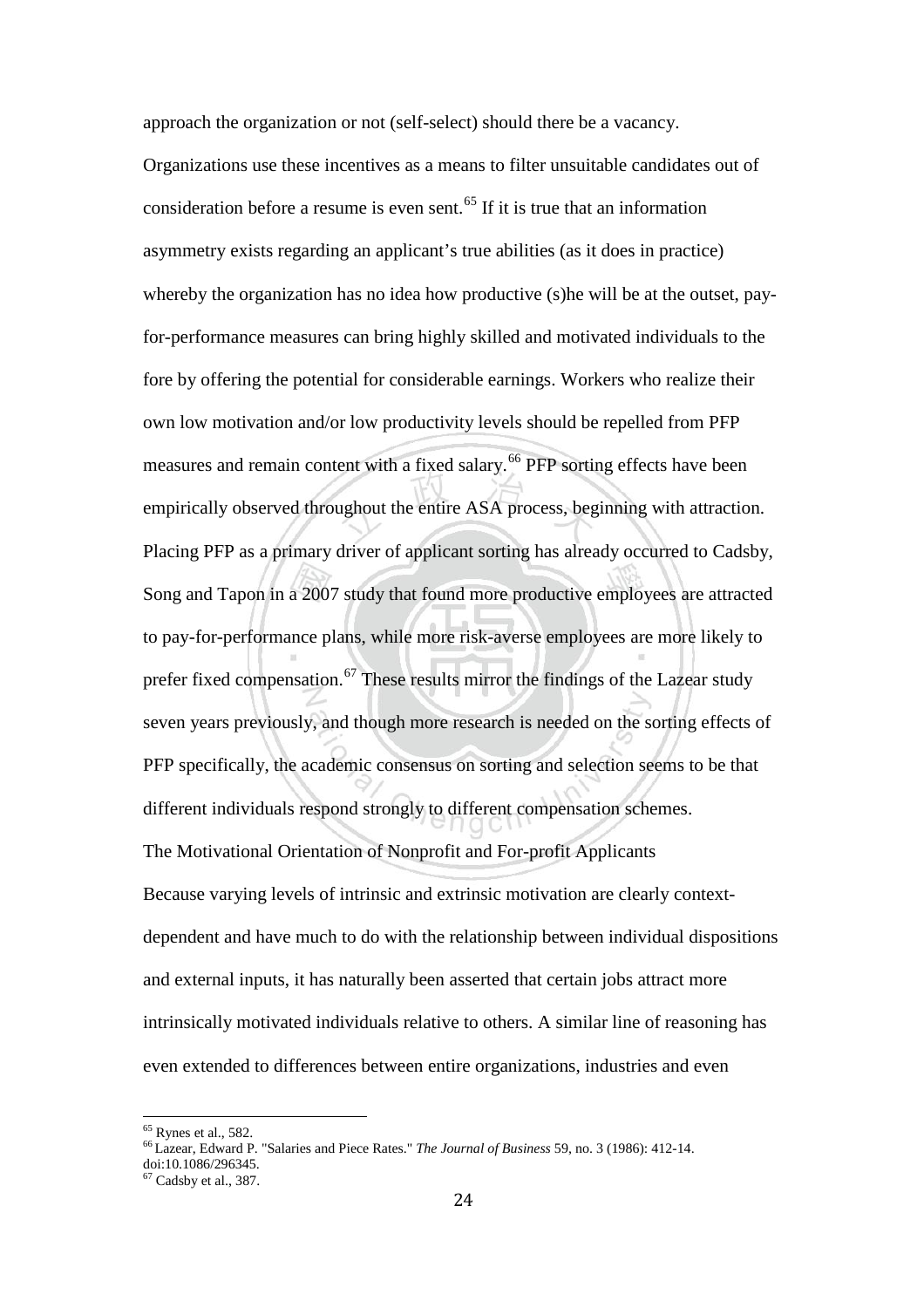sectors of the workforce.<sup>[68](#page-29-0)</sup> The relatively recent introduction of PFP to nonprofits necessarily entails a certain friction with the commonly held assumptions about motivation the sector. PFPs constitute an external reward system designed for the extrinsically motivated, and yet these systems have been increasingly adopted by a sector thought to be driven primarily by intrinsically motivated workers.<sup>[69](#page-29-1)</sup> Widely cited literature by Hansmann and Rose-Ackerman theorized the importance of intrinsic motivation for nonprofit employees rather than the prioritization of profit seeking.<sup>[70](#page-29-2)</sup> A number of studies side with Hansman and Rose-Ackerman, empirically. [71](#page-29-3) In a *Quality of Employment* survey dating back to 1977, Mirvis and Hackett found that relative to other sector employees, nonprofit workers reported higher satisfaction on intrinsic indicators and were more likely to value their work over money.[72](#page-29-4) A Rawls et al. meta-analysis study similarly concluded that pecuniary rewards were of less value to nonprofit sector employees.<sup>[73](#page-29-5)</sup> Despite the strong diversity of nonprofits, including semi-public and commercialized nonprofits, empirical studies abound have supported the notion that nonprofit employees are generally motivated by factors other than monetary rewards.<sup>[74](#page-29-6)</sup> In light of these and other similar findings, the potential tensions associated with introducing performance-based rewards are of particular interest for motivational scholars. Theuvsen notes that the tensions are not strictly limited to the existing nonprofit workforce, but also recruitment, "...it is unlikely that nonprofit organizations have

<span id="page-29-0"></span><sup>68</sup> Chen, C.-A. "Explaining the Difference of Work Attitudes Between Public and Nonprofit Managers: The Views of Rule Constraints and Motivation Styles." *The American Review of Public Administration* 42, no. 4 (2012):

<span id="page-29-1"></span><sup>&</sup>lt;sup>69</sup> Leete, Laura. "Wage Equity and Employee Motivation in Nonprofit and For-profit Organizations." *Journal of Economic Behavior & Organization* 43, no. 4 (2000): 424. doi:10.1016/S0167-2681(00)00129-3.

<span id="page-29-4"></span>

<span id="page-29-3"></span><span id="page-29-2"></span><sup>&</sup>lt;sup>70</sup> Ibid., 428.<br><sup>71</sup> Theuvsen, 13.<br><sup>72</sup> Mirvis, Philip H. "The Quality of Employment in the Nonprofit Sector: An Update on Employee Attitudes in Nonprofits versus Business and Government." *Nonprofit Management and Leadership* 3, no. 1 (1992): 23. doi:10.1002/nml.4130030104.

<span id="page-29-6"></span><span id="page-29-5"></span><sup>73</sup> Rawls, James R., Robert A. Ullrich, and Oscar Tivis Nelson. "A Comparison Of Managers Entering Or Reentering The Profit And Nonprofit Sectors."Academy of Management Journal 18.3 (1975): 620. Web. <sup>74</sup> Leete, 428.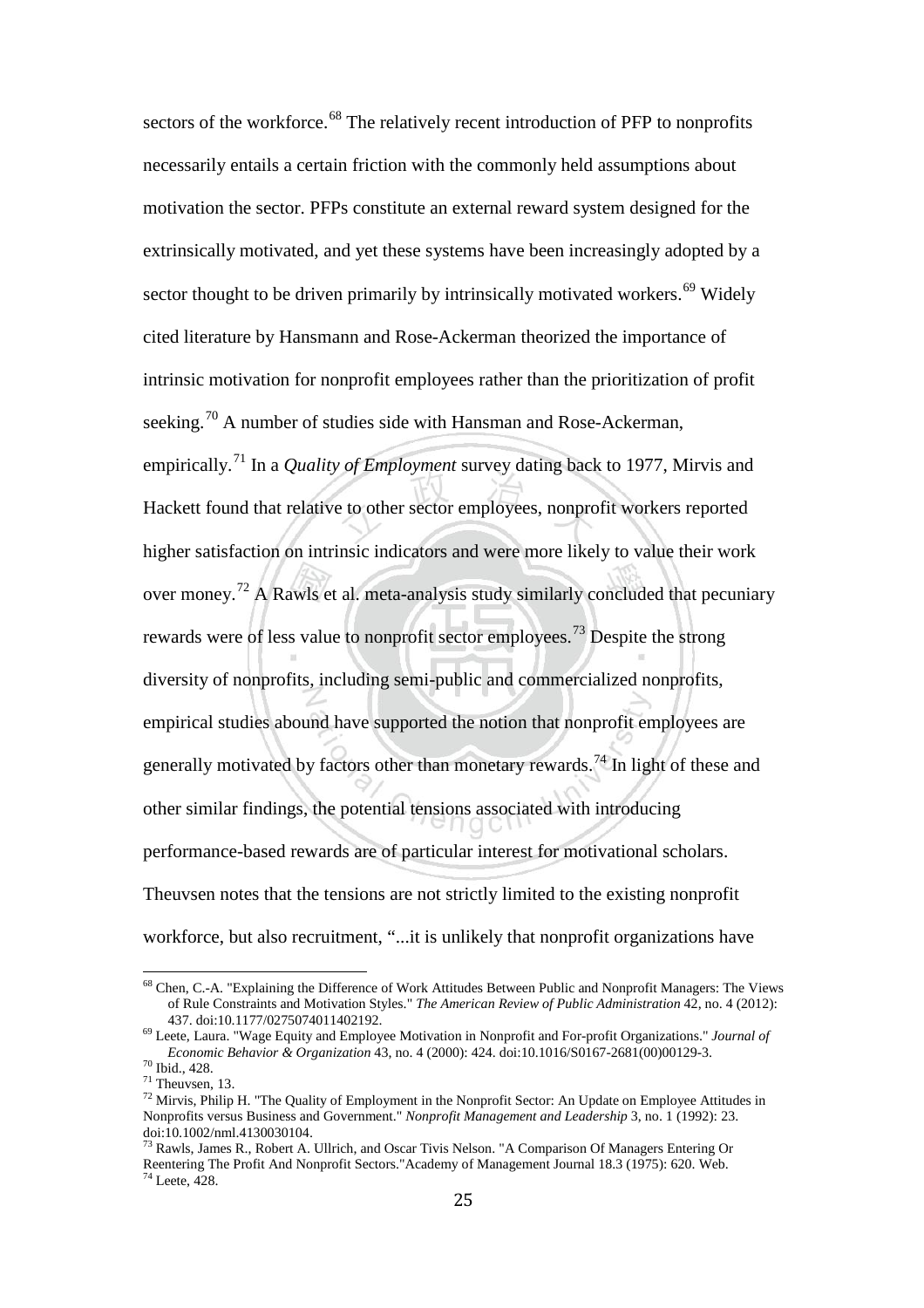mainly attracted those employees who systematically react to extrinsic rewards, i.e., income maximizers and status-oriented employees."<sup>[75](#page-30-0)</sup> The central appeal of the nonprofit sector for many, according to Theuvsen, was partly due to the absence of external prods and the relatively egalitarian nature of the organizations.<sup>[76](#page-30-1)</sup> Nonprofit job applicants were therefore attracted intrinsically to the sector. It is on the basis of these and other similar claims that the first hypothesis is asserted–nonprofit applicants are expected to be more concerned with the intrinsic appeal of a job opportunity. Analogously, for-profit applicants are expected to be more concerned with extrinsic appeal of a given job opportunity:

Hypothesis 1: Intrinsically satisfying work is more important for nonprofit job

applicants than for-profit job applicants.

This study gleans insight on non-profit and for-profit applicant motivations using 12 items from the Motivation at Work Scale (MAWS) developed by Gagne et al. An extensive precedent for comparing attitudes and motivation between sectors exists– most of which involve differences between the private and public sector. The nonprofit sector is largely under-researched in this respect, $^{77}$  $^{77}$  $^{77}$  though some examples in addition to the aforementioned literature include the rigorous Vinokur-Kaplan et al. (1994) study comparing job satisfaction and the retention of workers across the three sectors,  $^{78}$  $^{78}$  $^{78}$  the Goulet and Frank (2002) study compares organizational commitment between all three sectors,  $^{79}$  $^{79}$  $^{79}$  Leete (2000) explores questions of wage-equity between the nonprofit and for-profit sector based upon US Census market labor data,  $80$  and

<span id="page-30-3"></span><span id="page-30-2"></span>

<span id="page-30-1"></span><span id="page-30-0"></span><sup>&</sup>lt;sup>75</sup> Theuvsen, 128.<br><sup>76</sup> Ibid., 128.<br><sup>77</sup> Leete, 438.<br><sup>78</sup> Vinokur-Kaplan, Diane, Srinika Jayaratne, and Wayne A. Chess. "Job Satisfaction and Retention of Social Workers in Public Agencies, Non-Profit Agencies, and Private Practice:." *Administration in Social Work* 18, no. 3

<span id="page-30-5"></span><span id="page-30-4"></span> $\frac{\partial^6 y}{\partial \theta}$  Goulet, L. R., and M. L. Frank. "Organizational Commitment across Three Sectors: Public, Non-profit, and For-profit." Public Personnel Management 31 (2002): 201-10. doi:doi: 10.1177/009102600203100206. <sup>80</sup> Leete, Laura. "Wage Equity and Employee Motivation in Nonprofit and For-profit Organizations." 2000.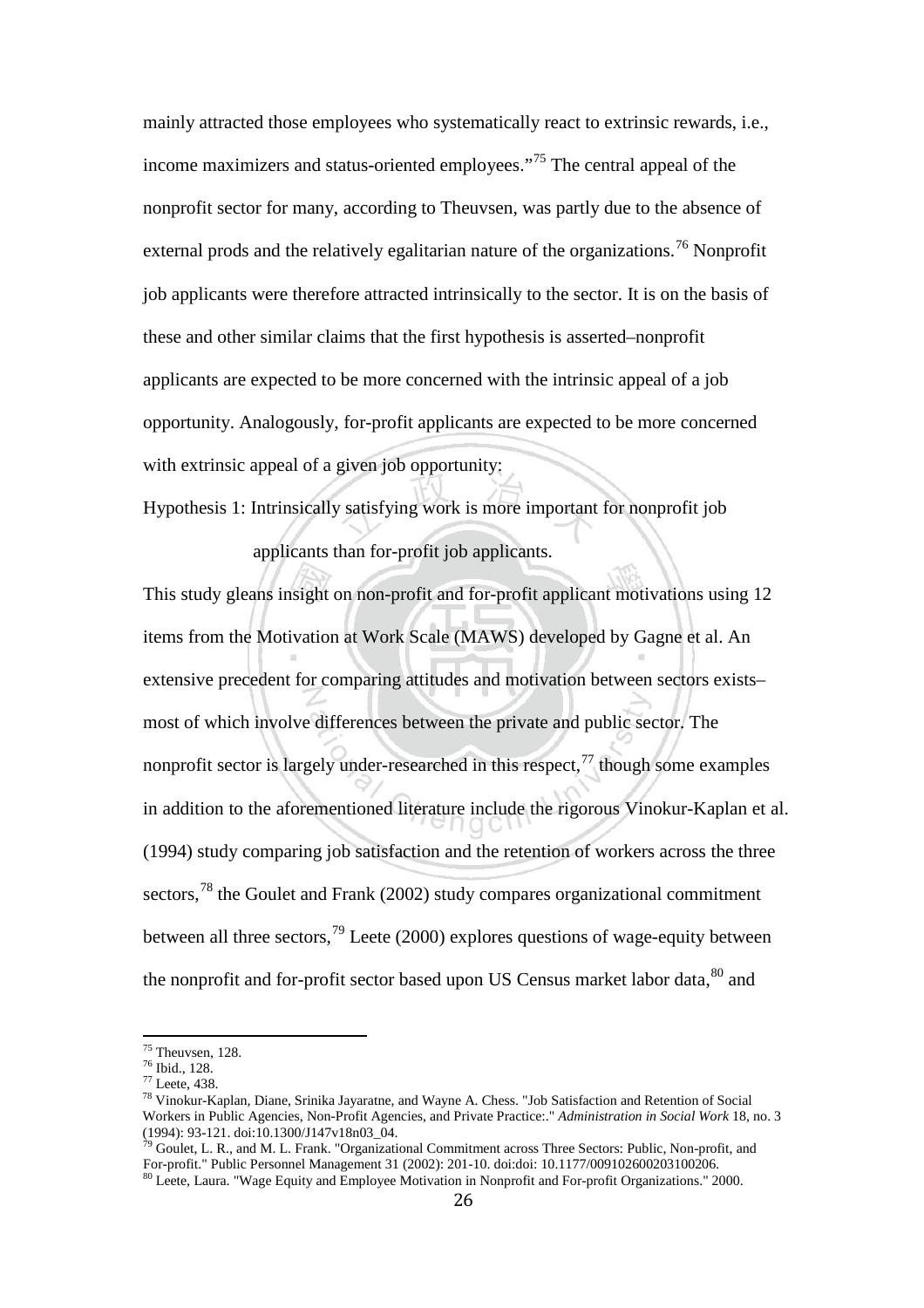Chen (2012) compares work attitudes as a proxy for motivation between public and nonprofit managers. Perhaps because PFPs have not been a particularly prominent fixture in nonprofit compensation systems, existing literature thus far has yet to include the nonprofit sector in addressing the relationship between the motivational and attitudinal characteristics of individuals and their attraction to PFP incentives. This between-subject study of nonprofit and for-profit sector applicants seeks to make an original contribution by reaffirming prior findings on motivation types found within each sector respectively and test for whether these dispositions impact applicant attraction to incentive bonuses advertised in job listings.

Value Perspectives - Allocentrism and Idiocentrism

As previous research using cross-level constructs (e.g. P-O fit, P-E fit) can attest, revealing the needs and values of individuals is essential to successful employee recruitment and retention practices. Jeavons (1992) considers nonprofit organizations as largely values-driven, and therefore investigating the role that values have to play in the sector is of particular importance. $81$  Whether workers are intrinsically or extrinsically motivated at any given time is dependent upon what is valued by the individual. Mason (2006) cites Rokeach's (1975) definition of a value as, "an enduring belief that a specific mode of conduct or end-state of existence is personally or socially preferable to an opposite or converse mode of conduct or end-state of existence." Personal values are often understood in the literature as the basis for behavior, gradually reifying feelings of identity with consistent reinforcement.<sup>[82](#page-31-1)</sup> In P-O fit literature that measures fit levels with value-based dimensions, the connection between values and predicted behavior is seen as crucial for recruitment and

<span id="page-31-0"></span><sup>&</sup>lt;sup>81</sup> Jeavons, Thomas H. "When the Management Is the Message: Relating Values to Management Practice in Nonprofit Organizations." *Nonprofit Management and Leadership* 2, no. 4 (1992): 403-17. doi:10.1002/nml.4130020407.

<span id="page-31-1"></span><sup>82</sup> Macy, G. "Outcomes of Values and Participation in Values Expressive Non-Profit Agencies." *Journal of Behavioral and Applied Management* 7, no. 2 (2006): 166.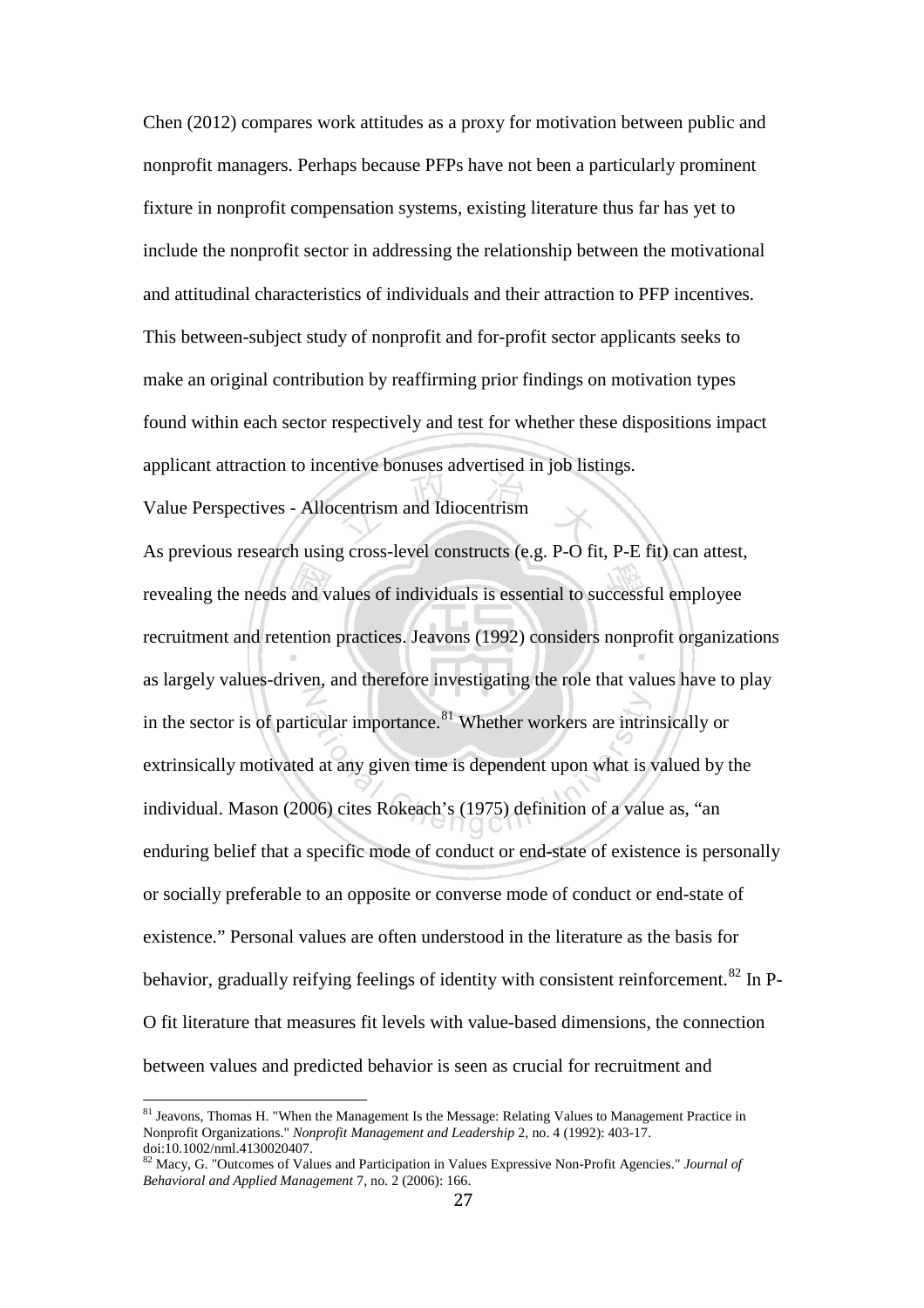management practices in every sector. In addition to studies that have recognized the "humanistic" or intrinsically driven behaviors of nonprofit workers, this study also seeks to reaffirm the collectivistic value set thought to be prevalent in nonprofit workers throughout the third sector. A number of prior studies have similarly measured for allocentric (collectivistic) and idiocentric (individualistic) values in cross-level constructs of fit. In fact, this approach has gained traction in a diverse array of social science contexts.<sup>[83](#page-32-0)</sup>

Allocentrism is characterized by interconnectedness, interdependence and a strong sense of belonging to a group. More allocentric-minded individuals are capable of consistently placing the needs of the group ahead of individual needs. Idiocentrism understood in terms of self-reliance, independence, stratification and even competition between individuals. More idiocentric-minded individuals are concerned with the meaning of outcomes in relation to themselves.<sup>[84](#page-32-1)</sup> This study uses 8 items from Triandis and Gelfand (1998), which assert that allocentrism and idiocentrism should not be placed dichotomously on a two-dimensional continuum, but instead interpreted as polythetic constructs. In other words, individuals may possess both sets of qualities all at once, but the expression or activation of each tendency is contextdependent. Triandis and Gelfand further posit that allocentrism and idiocentrism (phrased in terms of individualism and collectivism) are vertical and horizontal in nature. This addition is seen by the authors as "a viable and important distinction" to be had.<sup>[85](#page-32-2)</sup> The emphasis lies in the difference between patterns of vertical and horizontal social relationships in which, "generally speaking, horizontal patterns assume that one self is more or less like every other self. By contrast, vertical patterns

<span id="page-32-0"></span> <sup>83</sup> Triandis, Harry C., and Michele J. Gelfand. "Converging Measurement of Horizontal and Vertical Individualism and Collectivism." *Journal of Personality and Social Psychology* 74, no. 1 (1998): 118.

<span id="page-32-2"></span><span id="page-32-1"></span> $\frac{84}{85}$  Robert and Wasti, 546.  $\frac{85}{85}$  Triandis and Gelfand, 118.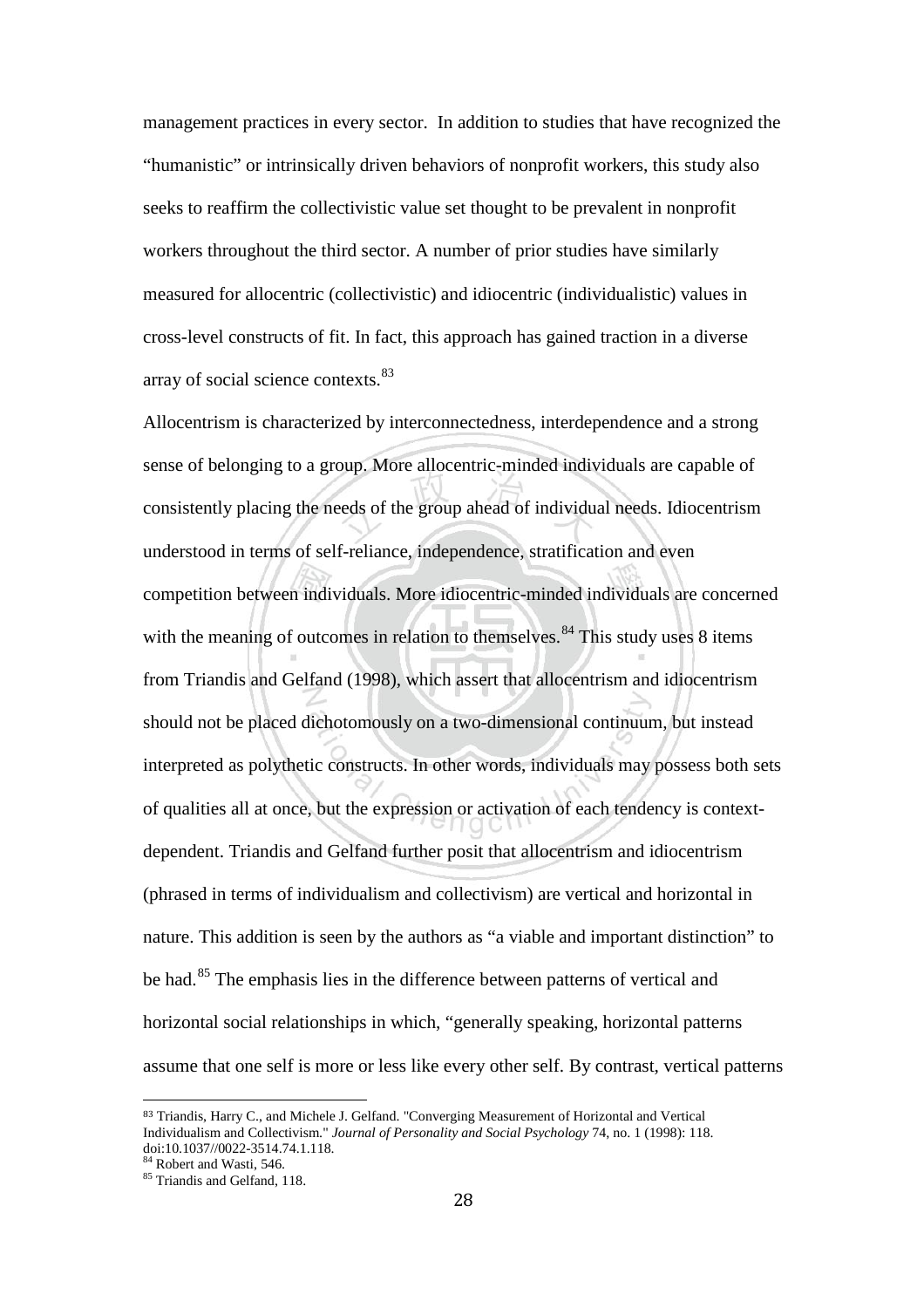consist of hierarchies, and one self is different from other selves."<sup>[86](#page-33-0)</sup> For example, a person exhibiting primarily horizontal individualism (HI) may desire to be differentiated from their peers, to be seen as "unique" in some way, with no particular interest in being distinguished in any way. Vertical individualism (VI), on the other hand, is expressed by an individual's pursuit of recognition and high status. Horizontal collectivism (HC) is characterized by feelings of solidarity with individuals similar to oneself, whereas vertical collectivism (VC) is embodied in a willingness to make personal sacrifices for the sake of the in-group and willingness to submit to the authorities of the in-group. Figure 2 provided by Traindis and Gelfand (1998) furnishes additional examples along with further attributions to previous scholars who have contributed to the individualism and collectivism research paradigm. [87](#page-33-1)

#### Figure 2

Relation of Horizontal and Vertical Individualism and Collectivism to Other Typologies

| Dimension       | Collectivism                    | Individualism                       |
|-----------------|---------------------------------|-------------------------------------|
| Vertical self   | Self different from others      | Self different from others          |
| Fiske (1992)    | Communal sharing                | Market pricing                      |
|                 | Authority ranking               | Authority ranking                   |
| Rokeach (1973)  | Low freedom                     | High freedom                        |
|                 | Low equality                    | Low equality                        |
|                 | Communalism (e.g., China)       | Market democracy (e.g., France)     |
| Horizontal self | Self same as others             | Self same as others                 |
| Fiske (1992)    | Communal sharing                | Market pricing                      |
|                 | Equality matching               | Equality matching                   |
| Rokeach (1973)  | Low freedom                     | High freedom                        |
|                 | High equality                   | High equality                       |
|                 | Communal living (e.g., kibbutz) | Democratic socialism (e.g., Norway) |

Source: Triandis, Harry C., and Michele J. Gelfand. "Converging Measurement of Horizontal and Vertical Individualism and Collectivism." Journal of Personality and Social Psychology 74.1 (1998): 119. Web.

A long precedent for measuring individual allocentrism and idiocentrism in crosslevel fit analyses exists as well. For example, Macy (2006) measured the humanist (intrinsic), individual and collective dispositions of individuals in determining levels of fit in their working environment. Likewise, Hayden and Madsen (2008) use these three value perspectives to predict job satisfaction and future turnover intentions in

<span id="page-33-1"></span><span id="page-33-0"></span> $\frac{86}{87}$  Ibid., 119.<br> $\frac{87}{87}$  Ibid., 119.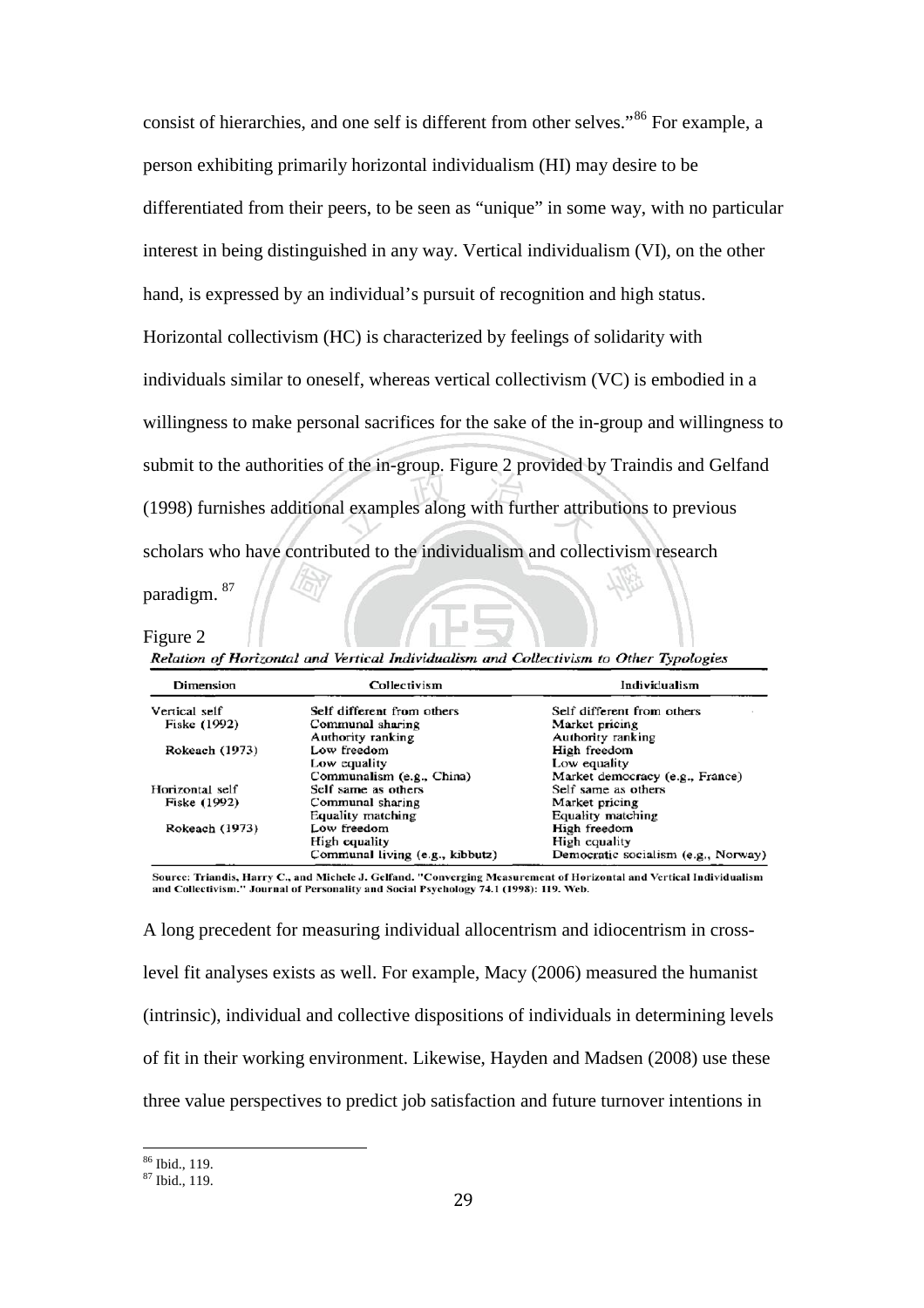the nonprofit sector. The rationale in measuring for these conceptual complementarities is captured by Mason (1996) cited in Macy (2006), "People work with nonprofits to fulfill their expressive hunger for relatedness, rootedness, affection, approval, admittance, security, esteem, affiliation and other expressive activities."<sup>[88](#page-34-0)</sup> The second hypothesis is asserted with this values-based P-O fit paradigm in mind: Hypothesis 2: Nonprofit applicants have a more allocentric mindset when it comes to

the workplace compared to the for-profit sector applicants

Nonprofit Applicants and Organizational Attraction

Far too little is understood about initial application decisions in job search theory,<sup>[89](#page-34-1)</sup> even at a time when human capital is increasingly recognized as the lifeblood of an organization where "…the ultimate cost of failure to attract applicants may be organizational failure."[90](#page-34-2) The immediate implications are financial in that compensation typically constitutes 65% to 70% of total production costs for U.S. firms on top of the substantial resources dedicated to recruitment.<sup>[91](#page-34-3)</sup> Scholars have consequently stressed the importance of the initial application stage in recruitment precisely because it represents one of the earliest manifestations of attraction and preference on the part of the individual. $92$  Choices as to whether to pursue employment necessarily entail opportunity tradeoffs. Pursuing a job lead in one instance could very well leave the applicant devoid of opportunities elsewhere. In this sense, organizations could enrich the applicant pool by understanding this decisionmaking process. Although research has shown word-of-mouth to be a very potent

<span id="page-34-1"></span>

<span id="page-34-0"></span> $\frac{88}{20}$  Macy, 165.<br> $\frac{89}{20}$  Barber, Alison E., and Mark V. Roehling. "Job Postings and the Decision to Interview: A Verbal Protocol Analysis." *Journal of Applied Psychology* 78, no. 5 (1993): 845. doi:10.1037//0021-9010.78.5.845.<br><sup>90</sup> Ibid., 845.<br><sup>91</sup> Cadsby et al., 387.<br><sup>92</sup> Barber and Roehling, 845.

<span id="page-34-3"></span><span id="page-34-2"></span>

<span id="page-34-4"></span>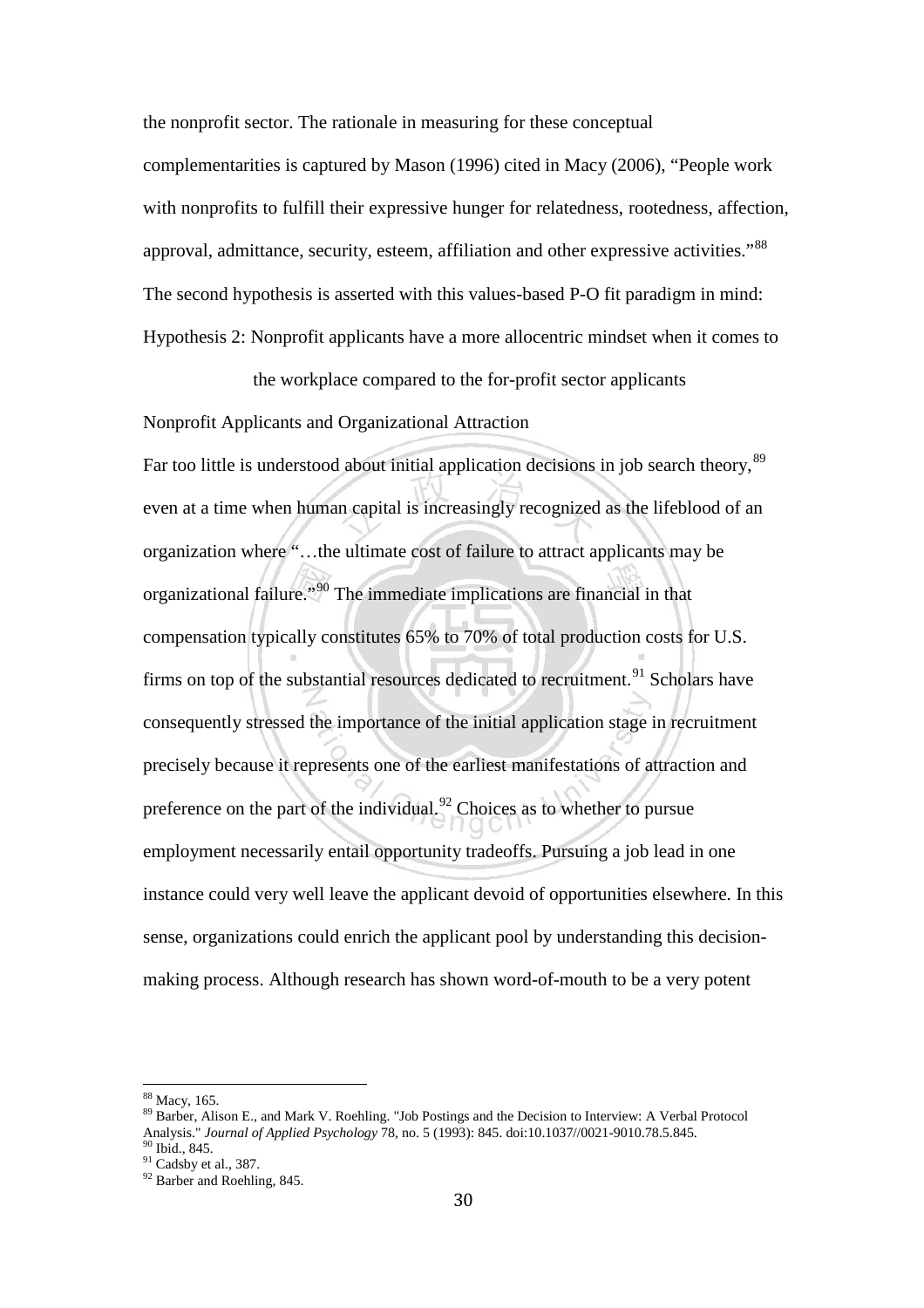matching tool,  $93$  organizations also favor recruitment advertising as a means to attract applicants. In fact, the use of well-known online recruitment services (e.g. Monster.com, Indeed.com) has flourished into a multibillion-dollar industry in its own right.<sup>[94](#page-35-1)</sup> Search theory and organizational attraction research is thus tasked with mapping out the influences that precede the initial application decision and frequently explore the role of recruitment advertising in the process. Within the personorganization literature on recruitment especially, the applicant's interaction with information provided in job listings receives the bulk of attention. Studies on applicant attraction to job listings have explored a range of influences; the most relevant to this study is the impact of salary and benefit offers. Attraction research often invokes Spence's (1974) signaling theory, which when applied to recruitment holds that in the absence of key information about an organization, applicants will respond strongly to available cues.<sup>[95](#page-35-2)</sup> For example, Gregory et al.  $(2013)$  found that even website reflected upon the attractiveness of the organization itself.<sup>[96](#page-35-3)</sup> Based on signaling theory logic, a considerable amount of person-organization cross-level analyses have explored the fit between individuals and perceived organizational culture. This line of reasoning holds that applicants infer about organizational culture with help from various cues within job descriptions. PFP bonuses in particular have been singled out as the "most obvious" indicator to job applicants about the nature of an organization's culture.<sup>[97](#page-35-4)</sup> As opposed to fixed salary and benefit offers, PFP bonuses consist broadly of merit-based pay for individual performance and/or group

<span id="page-35-0"></span><sup>&</sup>lt;sup>93</sup> Hu, Changya, Hsiao-Chiao Su, and Chang-I Bonnie Chen. "The Effect of Person–organization Fit Feedback via Recruitment Web Sites on Applicant Attraction." *Computers in Human Behavior* 23, no. 5 (2007): 2513. doi:10.1016/j.chb.2006.04.004.<br><sup>94</sup> Backhaus, 116.

<span id="page-35-3"></span><span id="page-35-2"></span><span id="page-35-1"></span><sup>&</sup>lt;sup>95</sup> Kuhn, 1634.<br><sup>95</sup> Kuhn, 1634.<br><sup>96</sup> Gregory, Christina K., Adam W. Meade, and Lori Foster Thompson. "Understanding Internet Recruitment via Signaling Theory and the Elaboration Likelihood Model." *Computers in Human Behavior* 29, no. 5 (2013): 1956. doi:10.1016/j.chb.2013.04.013.

<span id="page-35-4"></span><sup>&</sup>lt;sup>97</sup> Kuhn, 1635.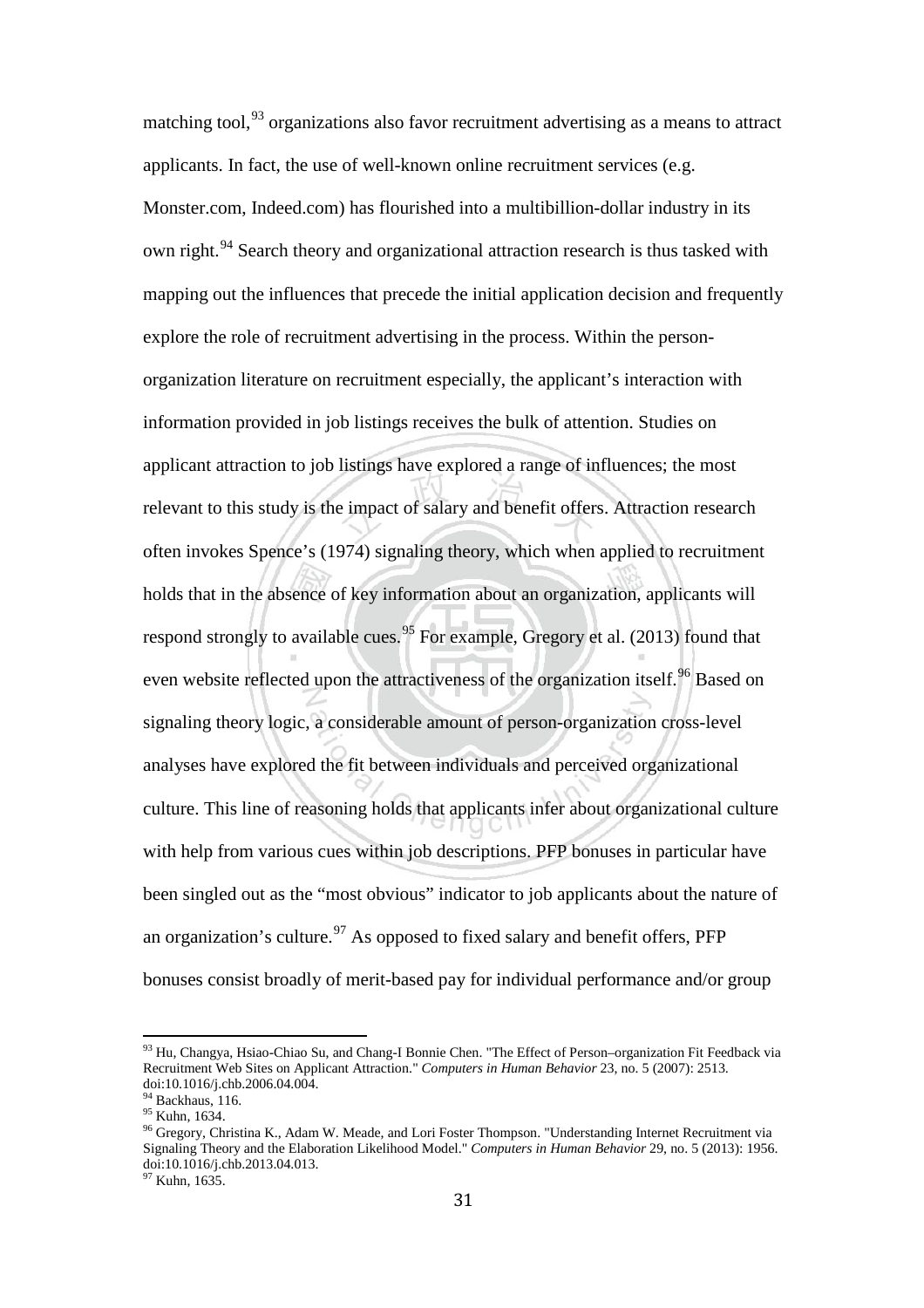performance. Kuhn (2009) found that applicant perceptions of organizational culture are influenced by performance bonus information in job listings. Manipulating compensation systems between job descriptions (either fixed-pay, individual incentive bonuses or group incentives) resulted in assumptions being made about the culture of the organization. For example, organizations offering individual bonuses were perceived as having a more individualistic organizational culture.<sup>[98](#page-36-0)</sup> The third hypothesis rests on the assumption that an applicant's personal allocentric or idiocentric dispositions will mediate attraction to an organization based upon perceived organizational characteristics. These characteristics are presumably signaled by compensation manipulations. Support for sorting effects related to compensation systems is strong,<sup>[99](#page-36-1)</sup> although aside from the Lazear and Cadsby, Song and Tapon studies, mention of PFP incentives specifically as a cause is sparse.<sup>[100](#page-36-2)</sup> An empirical study of this sort considering the nonprofit sector appears nonexistent. The main thrust of this study lies in the third hypothesis to address this research gap: Hypothesis 3: Individual pay-for-performance incentive bonuses are less attractive to nonprofit applicants than for-profit applicants

Hypothesis 3.1: Collective pay-for-performance incentive bonuses are more or less equally attractive to nonprofit job applicants and for-profit applicants Hypothesis 3.2: Fixed pay arrangements are more attractive to nonprofit applicants than for-profit applicants

2.5 Performance Bonuses and the Potential Signaling Void

An additional sorting mechanism concerning attraction to nonprofit organizations could potentially be the effects of "industry culture stereotypes" posited by De Goede,

<span id="page-36-2"></span><span id="page-36-1"></span><span id="page-36-0"></span><sup>&</sup>lt;sup>98</sup> Ibid., 1641-1642.<br><sup>99</sup> Cadsby et al., 387.<br><sup>100</sup> Kuhn, 1635.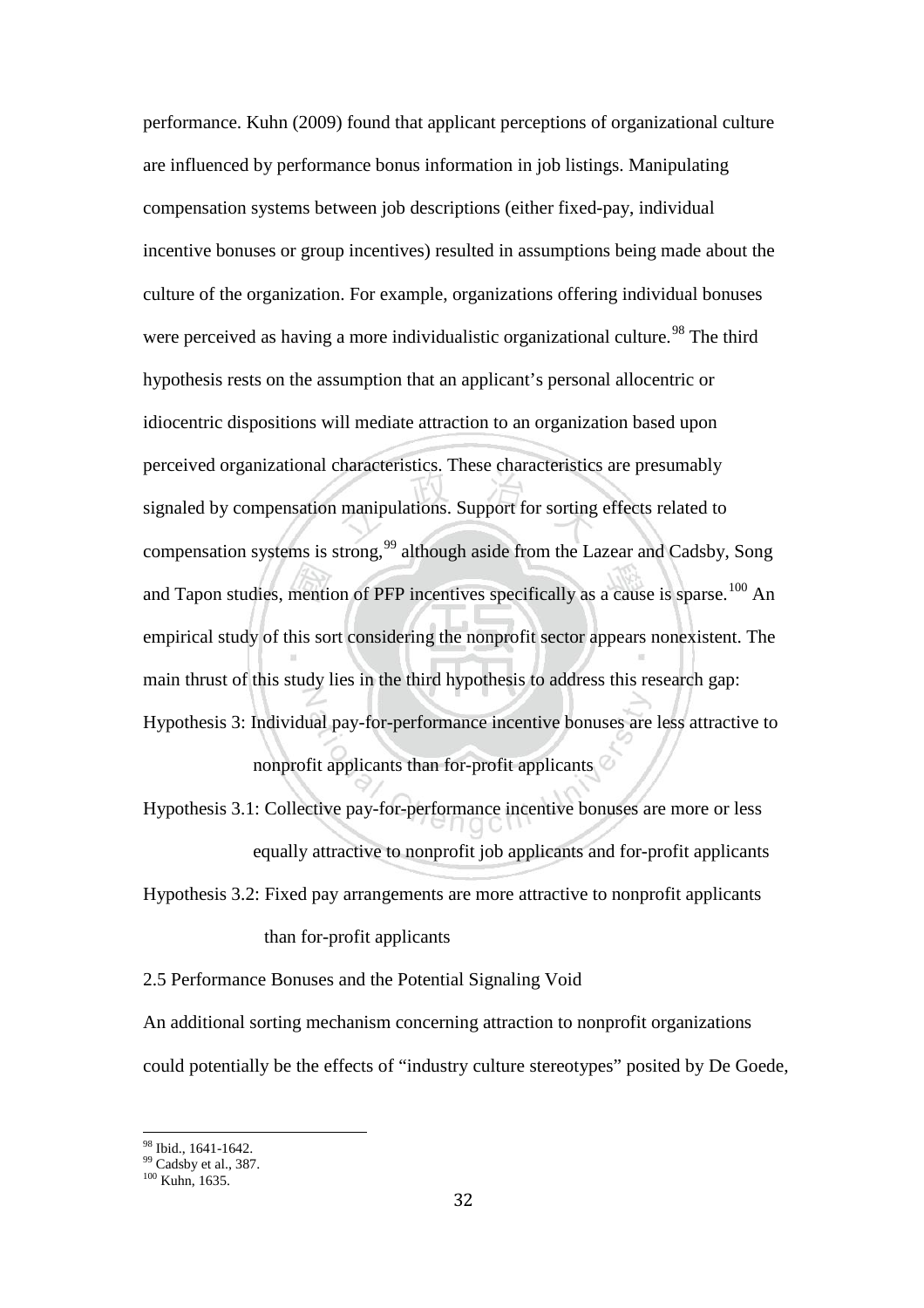Van Vianen and Khele. Person-industry (P-I) fit is an extension of personenvironment cross-level analyses in which job-seekers are not thought of as *tabula rosa* before undertaking a job search, but instead have preconceptions about individual companies and the sectors in which these organizations operate. Once again invoking Spence's (1974) signaling theory, when lacking familiarity with an organization, job-seekers often make assumptions about organizations they encounter by defaulting to industry stereotypes.<sup>[101](#page-37-0)</sup> This mental 'schemata' anchors a jobseeker's perception while searching, $102$  influencing the subsequent information learned throughout the process. As nonprofits in the modern era become more professionalized and increasingly consider variable pay of one sort or another, applicants may be surprised to learn that nonprofit positions entail PFP plans. Clarifying the preconceptions held by nonprofit applicants is also a worthwhile pursuit for recruitment and management professionals wanting to avoid low or even nonexistent levels of fit. Chatman and Barsade (1995) define "low fit" as a situation in which an individual feels that an organization does not share the same values. An even more incongruous matching might constitute "misfit" between individuals and the organization–a situation where a set of values strongly endorsed by the individual are thought to be diametrically opposed to those of the organization.<sup>[103](#page-37-2)</sup> Therefore, avoiding situations in which the values of the organization may be misrepresented or concealed from the applicant would seem to be in the best interest of fit. Understanding applicant preconceptions about PFPs between sectors is one way to minimize the potential for situations of low fit or misfit. If PFP plans are not explicitly mentioned in a nonprofit job listing, and assuming nonprofit sector

<span id="page-37-0"></span><sup>&</sup>lt;sup>101</sup> De Goede et al., 51.<br><sup>102</sup> Ibid., 52.<br><sup>103</sup> Robert and Wasti, 548.

<span id="page-37-2"></span><span id="page-37-1"></span>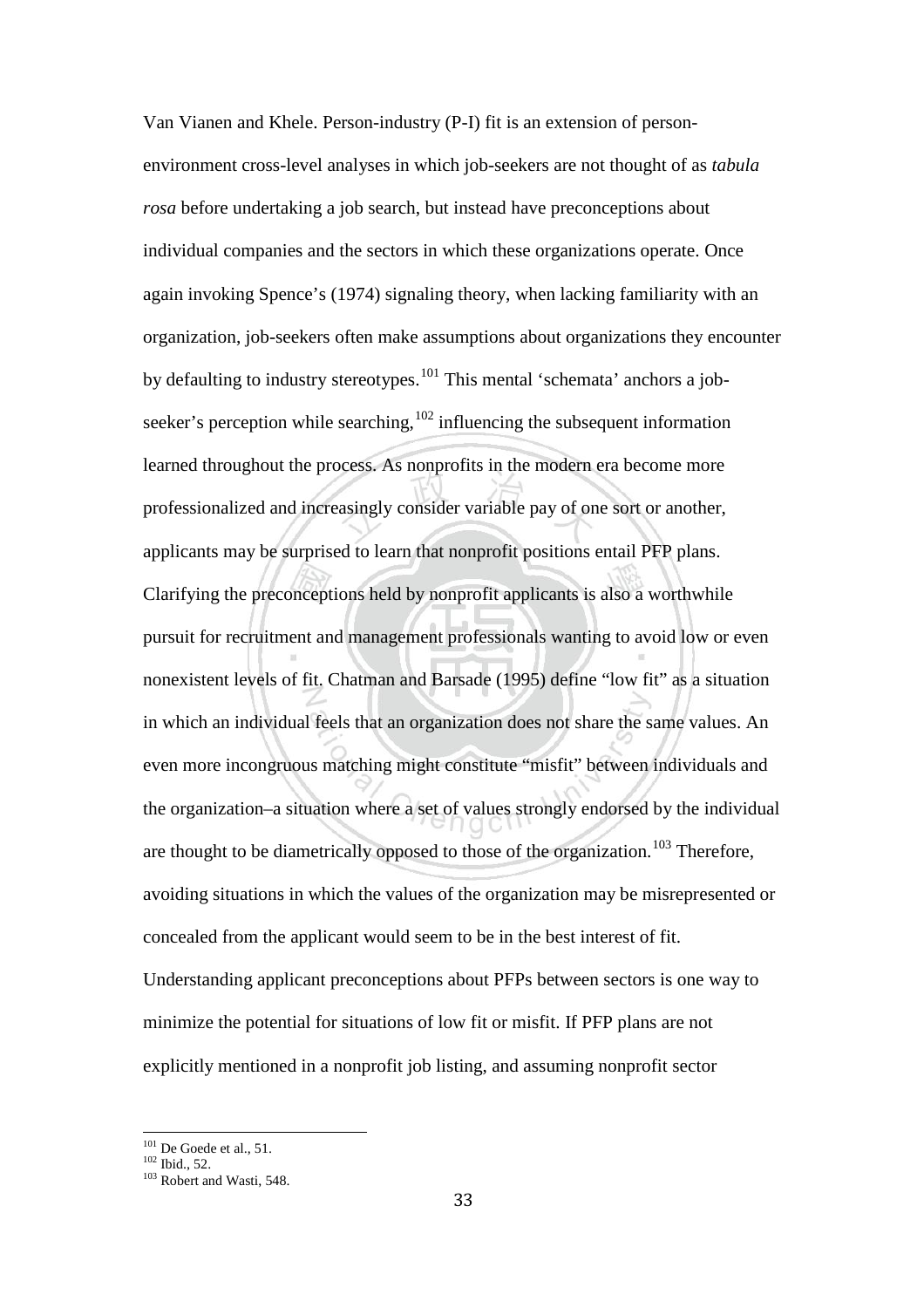applicants begin job searching with the industry stereotype that nonprofit organizations do not (or are not allowed to) offer bonus incentives, an uncomfortable clash of values may ensue once the applicant is informed of the incentive arrangements. The fourth hypothesis aims to find evidence of industry stereotypes in the preconceptions about bonus incentives held by nonprofit and for-profit applicants: Hypothesis 4: Assuming job applicants are searching within their preferred sector, if

> a job posting does not explicitly mention pay-for-performance bonuses, nonprofit applicants are less likely to believe that the position will entail performance bonuses than for-profit applicants.

Failing to mention PFP arrangements in the ads likely removes a demonstrated sorting mechanism and could have important practical implications for the growing number of nonprofits attempting to induce higher employee performance. Much of the pay-for-performance literature stresses the differences between the intrinsic motivation, extrinsic motivation and amotivation of workers,  $104$  which is highly correlated with the employee's fit with an organization.<sup>[105](#page-38-1)</sup> In fact, the proliferation of PFP measures within the nonprofit sector has produced documented incongruences between the majority intrinsically motivated nonprofit workforce and relatively new extrinsic measures meant to stoke motivation. A growing number of studies have already explored these budding dynamics with mixed results, $106$  some of which have found a negative correlation between the introduction of extrinsic reward initiatives and employees favoring intrinsic motivation.<sup>[107](#page-38-3)</sup> Given that these sorts of tensions are known to surface in the third sector, explicitly signaling to individuals of a certain kind—namely those driven largely by extrinsic motivations—should be

<span id="page-38-1"></span>

<span id="page-38-0"></span><sup>104</sup> Ryan and Deci, 61.<br><sup>105</sup> Frey, B. S., and R. Jegen. "Motivation Crowding Theory: A Survey of Empirical Evidence." *Journal of Economic Surveys* 15, no. 5 (2001): 589.<br><sup>106</sup> Speckbacher, 1010.<br><sup>107</sup> Speckbacher, 1006-025

<span id="page-38-3"></span><span id="page-38-2"></span>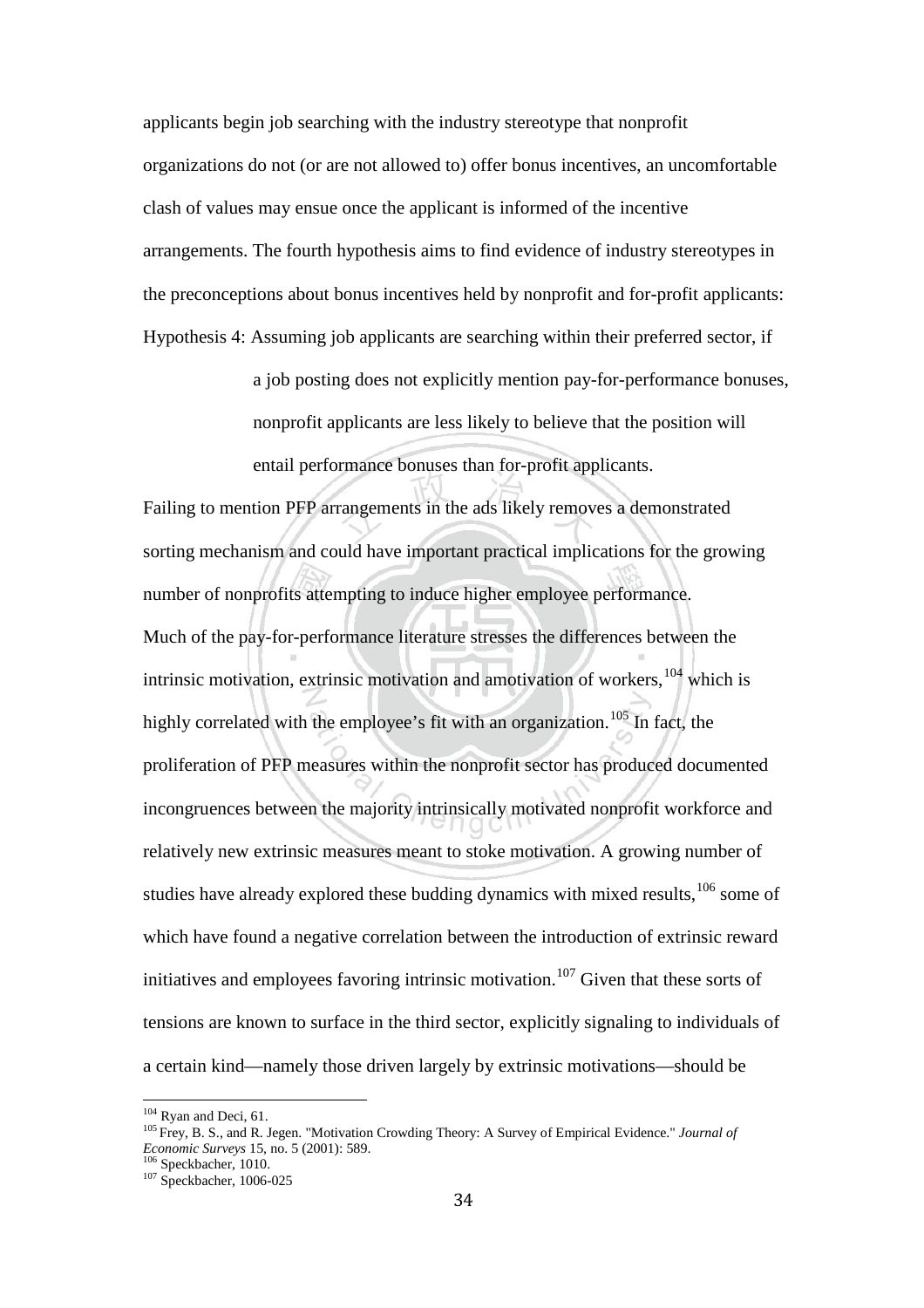prioritized by certain nonprofits. Since PFP arrangements are meant to attract more extrinsically motivated people, unattached workers of this sort might be missing essential information that would facilitate the kind of self-selection. Many of those organizations may be missing out on exactly the type of individuals their policies are designed to attract and motivate.

## Chapter 3

### Methodology

Despite promising findings inside and outside of the laboratory, there remains only a handful of empirical cases for PFP sorting effects on the for-profit workforce,<sup>[1](#page-39-0)</sup> and the phenomenon has been left virtually untouched regarding the nonprofit sector. In the private sector, support sorting comes from a 1997 study of corporate human resources records concluding that highly motivated individuals were more likely to leave the firm if their exceptional was not met with a corresponding increase in pay.<sup>[2](#page-39-1)</sup> Harrison et al. (1996) demonstrated complementary findings in which employees with lower motivation were more likely to stay when performance and pay were weakly associated.<sup>[3](#page-39-2)</sup> The previously mentioned study on sorting effects in the Safelight Glass Corporation is understood as "exceptionally important"<sup>[4](#page-39-3)</sup> partially due to Lazear's ability to tease out conclusive findings in a "real world" context.<sup>[5](#page-39-4)</sup> The quantitative data under examination in this instance proceeds in a quasi-laboratory setting, in which potential applicants rate the attractiveness of a fictional job

<span id="page-39-1"></span><span id="page-39-0"></span><sup>&</sup>lt;sup>1</sup> Cadsby Song Tapon, 388.<br><sup>2</sup> Trevor, Charlie O., Barry Gerhart, and John W. Boudreau. "Voluntary Turnover and Job Performance: Curvilinearity and the Moderating Influences of Salary Growth and Promotions." *Journal of Applied Psychology*82, no. 1 (1997): 44-61. doi:10.1037//0021-9010.82.1.44. <sup>3</sup> Harrison, David A., Meghna Virick, and Sonja William. "Working without a Net: Time, Performance, and

<span id="page-39-2"></span>Turnover under Maximally Contingent Rewards." *Journal of Applied Psychology* 81, no. 4 (1996): 331-45.

<span id="page-39-4"></span><span id="page-39-3"></span>

<sup>&</sup>lt;sup>4</sup> Cadsby et al., 388.  $\frac{5}{1}$  Lazear, Edward P. "Performance Pay and Productivity," 1347.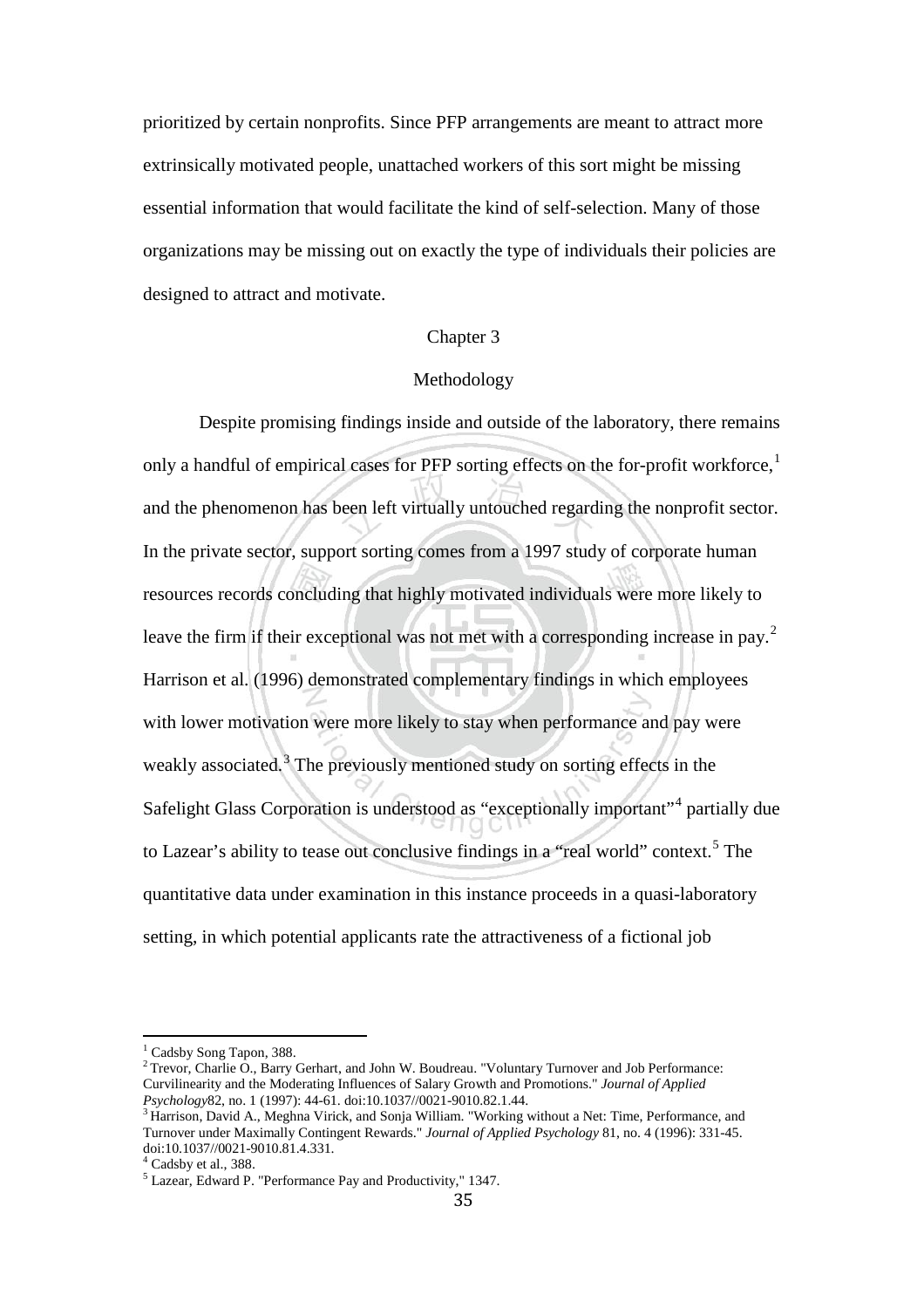description similar to those found at a typical e-recruitment website.<sup>[6](#page-40-0)</sup> As other scholars in attraction and searching have readily conceded, many of the conclusions reached in controlled settings are difficult to generalize.<sup>[7](#page-40-1)</sup> Although no method is without faults, obtaining quantitative data inspired by real job postings from erecruitment websites may translate into more generalizable implications for nonprofit organizations and job seekers.

### 3.1 Participants

In order to detect an effect size of 0.25 (a medium effect size for 2 ANOVA factors) it was determined that at least 15[8](#page-40-2) respondents would be needed.<sup>8</sup> Participants were 173 potential job applicants divided into two subsamples–the nonprofit sector and for-profit sector (86 nonprofit and 87 for-profit respondents). A convenience sample of participants that self-identified as job searching applicants or future applicants in their respective sector were informed that the online survey, which offered a chance to win a random drawing of \$20 US (\$600 NTD) and was distributed primarily by email and Facebook, investigated motivational tendencies and organizational attraction in the workplace. Among the 173 participants, 123 identified as female, 48 identified as male and 2 chose not to disclose their gender. All age ranges were represented from 18-24 to 65-74, with most participants (77) coming from the 18-24 category. The second-most represented age range was 25-34 (66). The majority of participants self-identified nation of origin was either the U.S. or Taiwan (30.06% and 32.27%, respectively), with a host of other countries comprising rather minute percentages of the sample set. An overall majority of participants (51.45%) currently hold at least a bachelor's degree, followed by master's degree graduates (23.70%)

<span id="page-40-1"></span><span id="page-40-0"></span> $\frac{6}{7}$  Kuhn, 1638.<br> $\frac{7}{7}$  Cadsby et al., 401.

<span id="page-40-2"></span><sup>&</sup>lt;sup>8</sup> Cohen, Jacob. *Statistical Power Analysis for the Behavioral Sciences*. Hillsdale, NJ: L. Erlbaum Associates, 1988. <http://www.statmethods.net/stats/power.html>.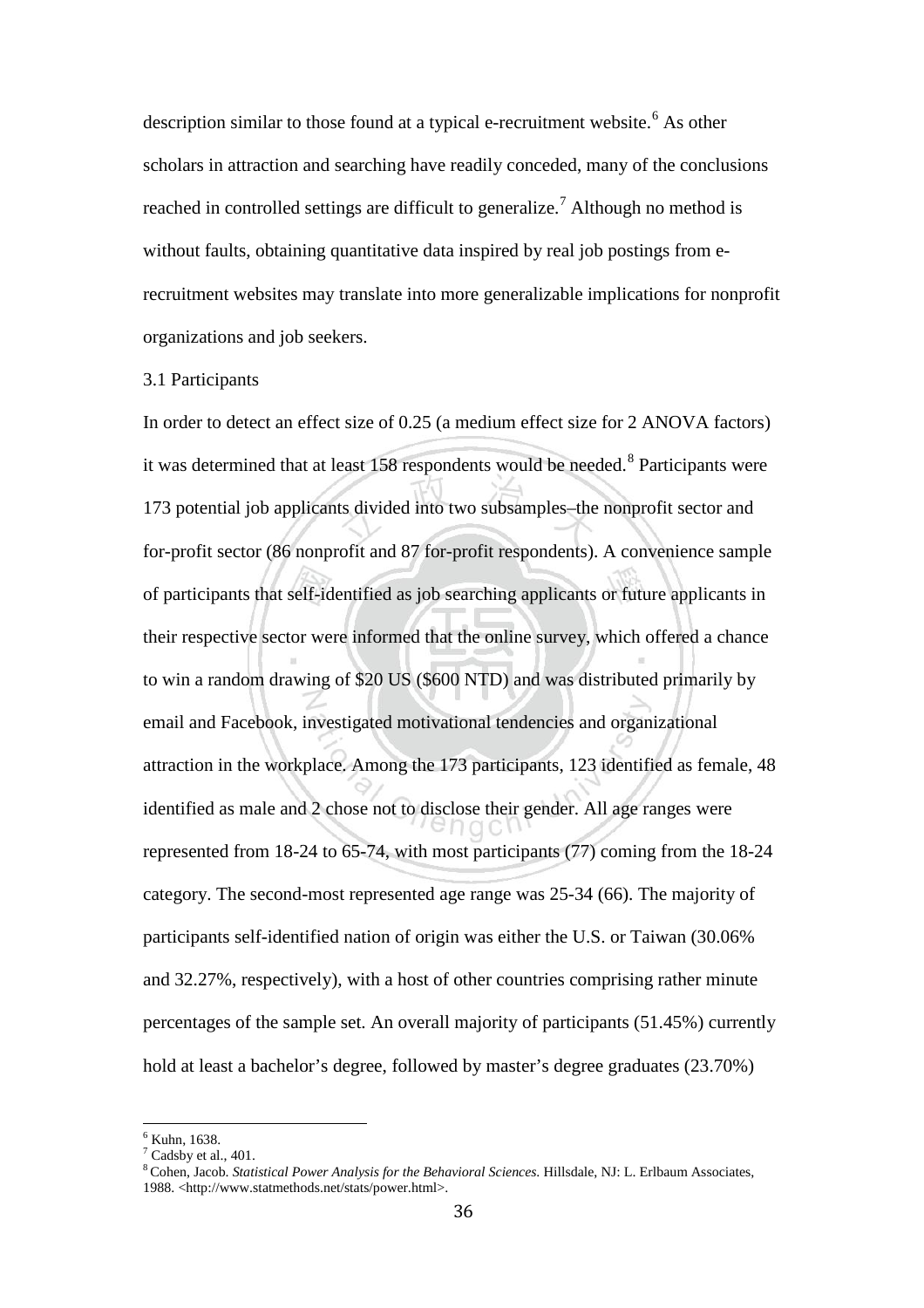coming in at a distant second. An overall majority of participants were also students (52.60%) with a mean of 7.6 years of work experience.

## 3.2 Manipulation and Procedure

Participants were initially directed to either the for-profit or non-profit portion of the survey according to their preference, and then completed socio-demographic questions. The individual characteristics section of the survey included forwardlooking and hypothetically phrased items from the Gangé et al. (2010) MAWS scale, items from the Triandis and Gelfand (1998) allocentrism and idiocentrism scale, and the items chosen by Gomes and Neves (2011) on attraction from Highhouse (2003). The survey closed with a question on the likelihood of expecting a performance bonus plan if not explicitly mentioned in the job posting (Appendix 1). Participants in both survey types were randomly assigned one of three fictitious job descriptions (meaning that participants could receive one of six different advertised job descriptions in a 2x3 survey design), all of which were nearly identical with the sole exception being the experimental manipulation of compensation offers. Because of the unassailable dominance of web-based recruiting in recent years,<sup>[9](#page-41-0)</sup> and to avoid the well-documented effects of individual corporate websites as a recruitment medium,<sup>[10](#page-41-1)</sup> this survey asked the participants to imagine the job listing as if it were posted on a widely used e-recruitment website rather than a website hosted an organization. Wording from Kuhn and Yockey (2003) and Kuhn (2009) was

<span id="page-41-1"></span><span id="page-41-0"></span> $9$  Backhaus, 117.<br><sup>10</sup> Cober, R. T., D. J. Brown, L. M. Keeping, and P. E. Levy. "Recruitment on the Net: How Do Organizational Web Site Characteristics Influence Applicant Attraction?" Journal of Management 30, no. 5 (2004): 623-46. doi:10.1016/j.jm.2004.03.001. as cited in De Goede et al. "Attracting Applicants on the Web: PO Fit, Industry Culture Stereotypes, and Website Design."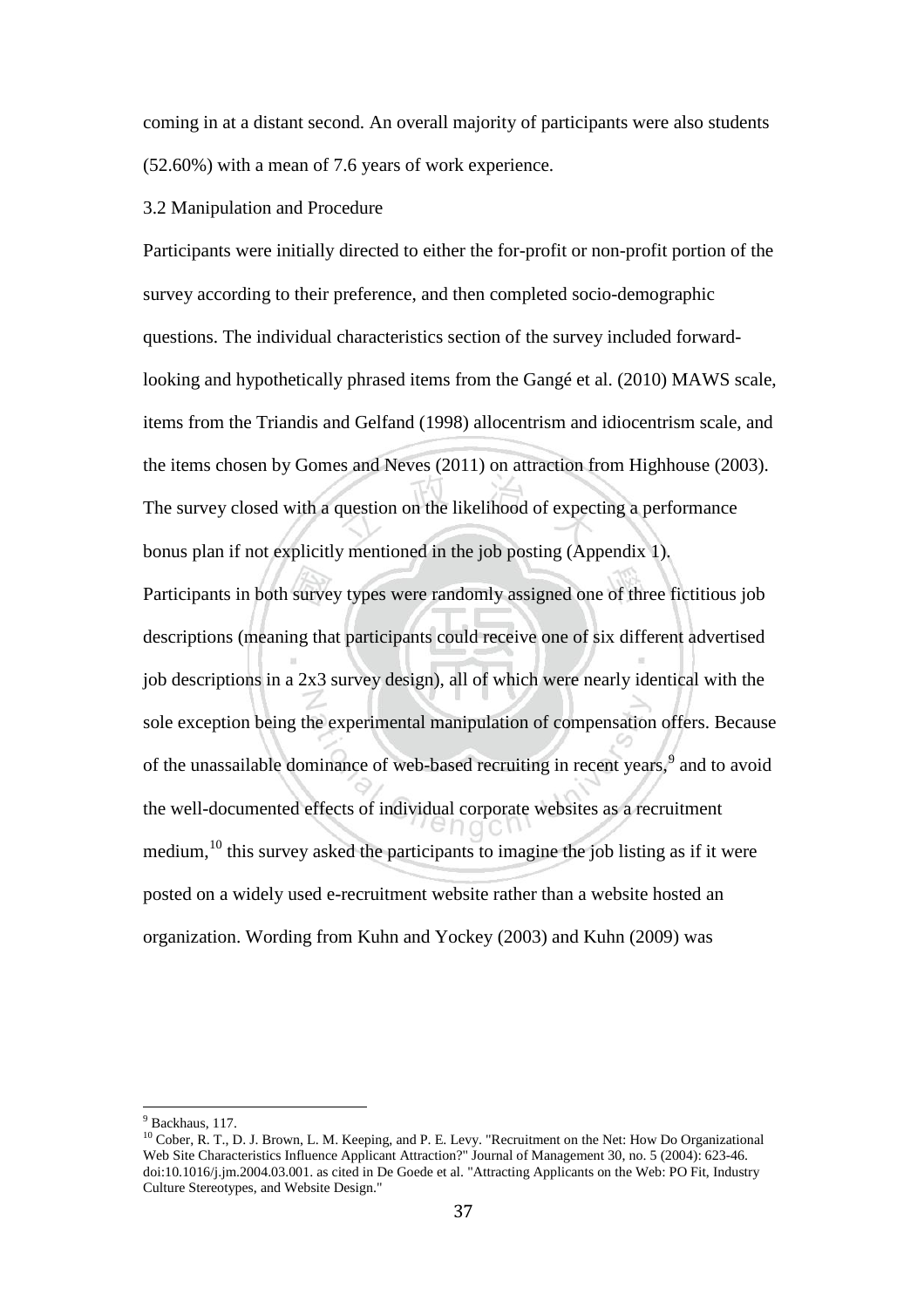incorporated for the fictitious job description along with additional information meant to make the advertisement more realistic.<sup>[11](#page-42-0)</sup> The exact question wording is as follows:

Imagine that you are using an e-recruitment website (e.g. Monster.com, Indeed.com, idealist.org) to search for a full-time job in the your chosen (forprofit) nonprofit field. During this time, you come across the job description of Organization X, a (for-profit) nonprofit organization located in a relatively convenient location for you. The duties and responsibilities required of the position match your expectations and you estimate that your chances for promotion and regular cost of-living pay increases would be reasonable–roughly the equivalent of the market standard. Upon reading the compensation section provided by the company, please indicate your level of attraction and intent to apply to the position according to the scale below:

At Organization  $X$  our vision is clear – to be the best. We anticipate community needs and deliver superior products and services that genuinely improve people's lives. This is the place for people who want to be center stage in one of the world's most fascinating and dynamic industries. We want extraordinary people who share our passion for the industry and our vision for success. Organization X offers stimulating and challenging careers, and [*compensation manipulation*].

There are many fantastic benefits to a career at Organization X. In addition to working to affect positive change in the health and lives of thousands, Organization X offers its employees a competitive salary

<span id="page-42-0"></span><sup>&</sup>lt;sup>11</sup> Kuhn, 1638. and Kuhn and Yockey, "Variable Pay as a Risky Choice: Determinants of the Relative Attractiveness of Incentive Plans." *Organizational Behavior and Human Decision Processes* 90, no. 2 (2003): 326. doi:10.1016/S0749-5978(02)00526-5.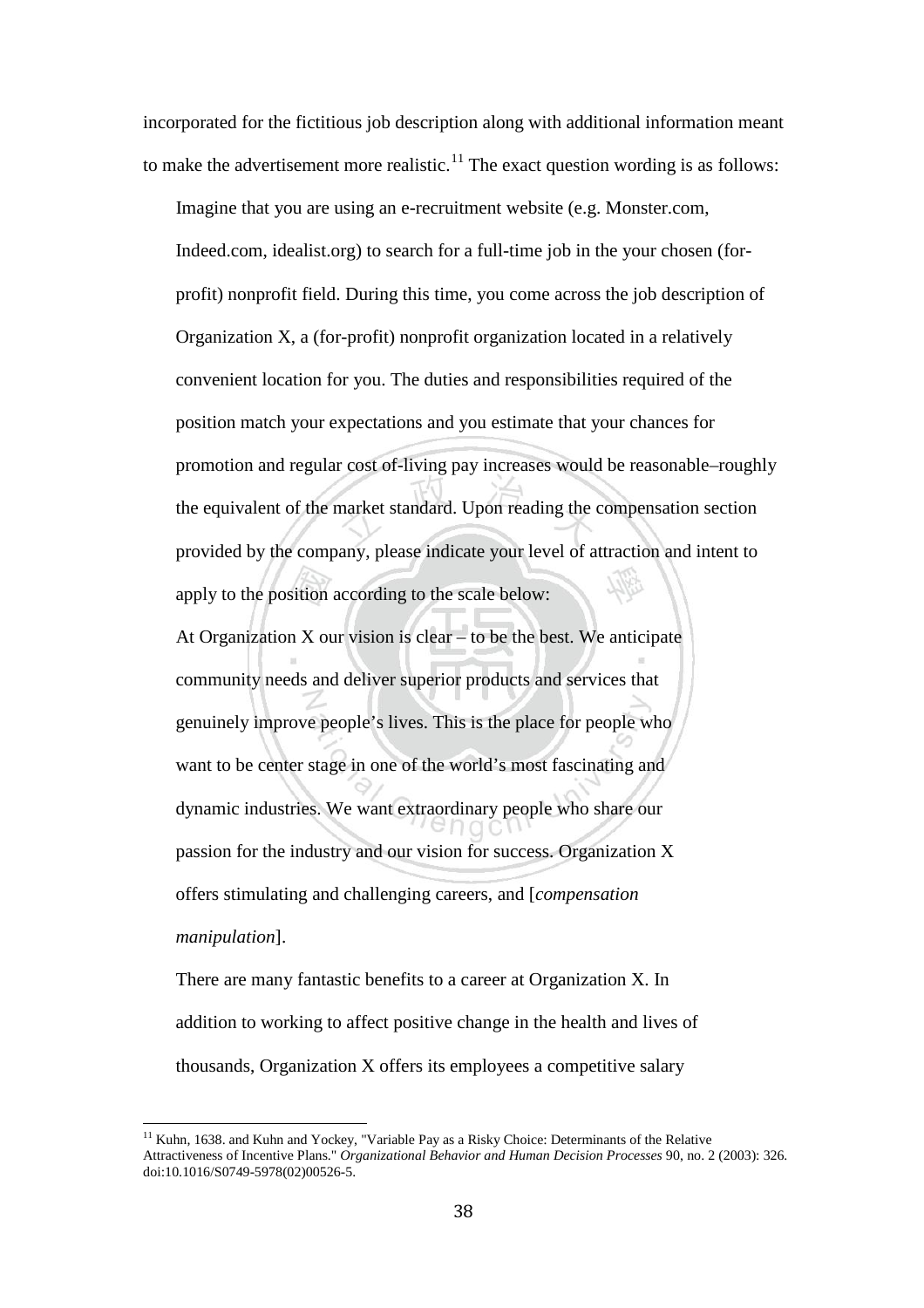and a stimulating work environment with comprehensive benefits including medical, dental, life insurance, flexible spending accounts, 403(b) and 401(k), generous paid time off, onsite Wellness facilities, and educational assistance.

If you want to make a difference in the lives of thousands of people and if the position speaks to your capabilities, experience and commitment to improve our mission, this is the place for you!

The three compensation manipulation versions spread across the two sectors consisted of an individual performance bonus, a collective performance bonus, and a description with a fixed salary. Participants randomly assigned to these versions would have seen one of these three possibilities:

Individual performance: ...*and we reward our top-performing employees at each level with bonuses of up to twenty percent of salary.*

Collective performance: ...*and we reward employee teams that demonstrate excellent performance at each level with bonuses of up to twenty percent of salary.* Fixed Salary: ...*Organization X offers its employees a competitive salary...* The percentage bonus of 20% offered in the simulated job descriptions is deliberately on the high end of average findings from an unofficial survey of more than 60 nonprofit organizations conducted by a major HR consulting firm. Performance bonuses ranged from 5-10% of annual income for staff and non-management to 30- 50% for CEOs. Supervisory staff typically received 5-15%, middle management 10- 20%, senior management 15-30%, and executive management  $20-40\%$ .<sup>[12](#page-43-0)</sup> Additional support for the hypothetical amount was further informed by another informal poll of

<span id="page-43-0"></span> <sup>12</sup> "Astron Solutions HR Interview." Online interview. 31 Mar. 2015.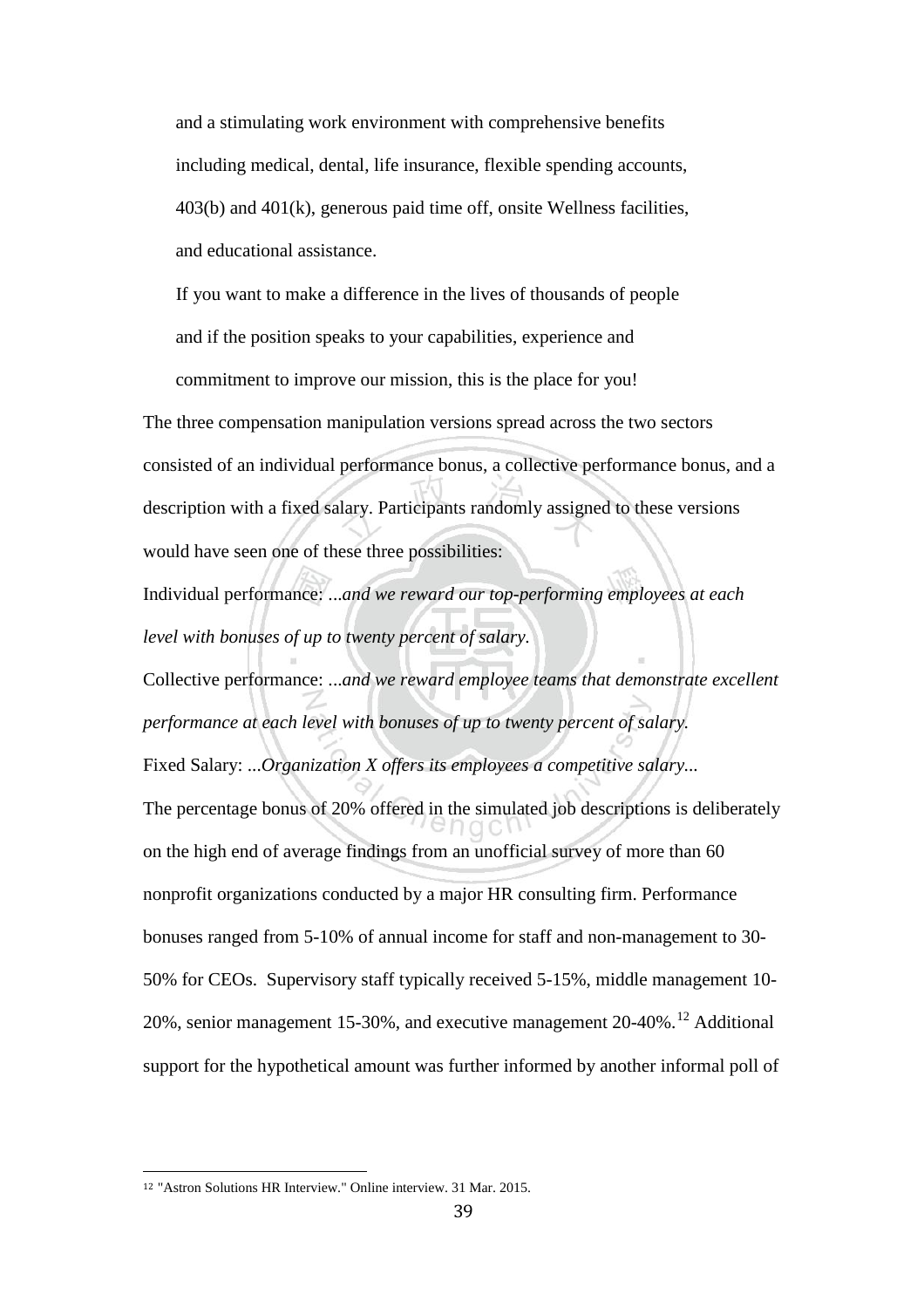more than 20 nonprofit organizations by a website that regularly polls for salary comparisons on an estimated 15,000 jobs in 3,000 different industries.<sup>[13](#page-44-0)</sup> Participants read one of the randomized descriptions, then evaluated the five items from Highhouse (2003) on attraction to the organization based on the fictitious description.

## 3.3 Measures

The heterogeneous spread of Likert scales used in the previous studies (Gomes and Neves five-point scale, Gagné et al. seven-point scale and Triandis and Gelfand ninepoint scale) were converted into a more traditional seven-point scale across the entire survey. Unless otherwise indicated, items were measured using a seven-point scale ranging from  $1 =$  Strongly disagree to  $7 =$  Strongly agree.

Psychometric scales from three separate journal publications comprised the work motivation, horizontal allocentrism and idiocentrism, organizational attractiveness and intention to apply to a job vacancy measures.

*Work motivation.* Twelve items from Gagné et al. (2010) known as the Motivation at Work Scale (MAWS) split between four subscales (Intrinsic, Identified, Introjected and Extrinsic) were used to measure the orientation and level of intrinsic and extrinsic motivation possessed by the hypothetical potential applicants. MAWS was designed by Gagne et al. as a psychometric incarnation of Deci and Ryan's selfdetermination theory  $(SDT)$ .<sup>[14](#page-44-1)</sup> Gagne et al. (2010) found these statistical constructs held after polling 1,644 workers across two different languages, <sup>[15](#page-44-2)</sup> in which the reliabilities ranged in their English study from  $\alpha$  = .69 to .89 across the four

<span id="page-44-0"></span><sup>&</sup>lt;sup>13</sup> "Non-Profit Organization Salaries - Non-Profit Organization Salary Survey - PayScale." Non-Profit Organization Industry Salary, Average Salaries. Accessed 2015.

<span id="page-44-1"></span>http://www.payscale.com/research/US/Industry=Non-Profit\_Organization/Salary.<br><sup>14</sup> Gagné et al., 642.<br><sup>15</sup> Ibid., 629.

<span id="page-44-2"></span>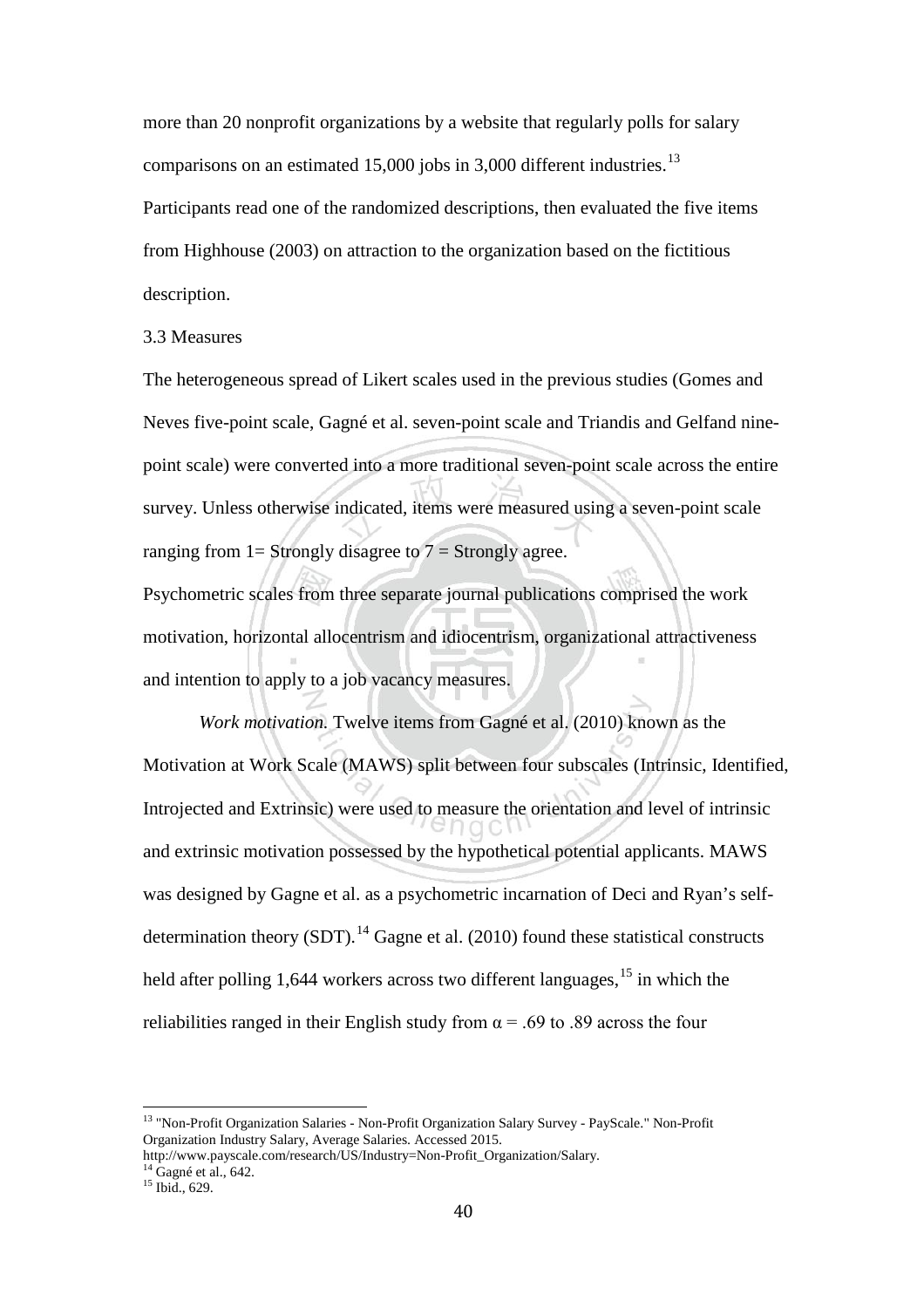subscales.<sup>[16](#page-45-0)</sup> While  $\alpha$  =.69 may be adjudged as not particularly robust, lower reliabilities could be considered acceptable when it comes to measures of abstract broad social values.<sup>[17](#page-45-1)</sup> Items include: "Because this job would fit my personal values."

*Horizontal allocentrism and idiocentrism.* Eight items from Triandis and Gelfand (1998) were used to measure both the horizontal allocentric and horizontal idiocentric dispositions possessed by the respondents.<sup>[18](#page-45-2)</sup> A more expansive selection of the Triandis and Gelfand (1998) scale was used by Kuhn (2009), in which the allocentrism scale achieved a reliability of  $\alpha$  = .78 and idiocentrism achieved a scale reliability of  $\alpha$  = .72 in that study.<sup>[19](#page-45-3)</sup> Items include: "I'd rather depend on myself than others."

*Organizational attractiveness.* Three items from Highhouse (2003) were used to measure organizational attractiveness. The items selected were those of the highest factor loading as determined by Gomes and Neves (2011). Items include: "I find this a very attractive company."

*Intention to apply to a job vacancy*. Two items from Highhouse (2003) were used to measure organizational attractiveness. The items selected were those of the highest factor loading as determined by Gomes and Neves (2011). Items include: "If I were searching for a job, there would be a strong probability of applying to this offer."

<span id="page-45-1"></span><span id="page-45-0"></span><sup>&</sup>lt;sup>16</sup> Alpha coefficients for Intrinsic (.89), Identified (.83), Introjected (.75), and Extrinsic (.69) <sup>17</sup> Singelis, T. M., H. C. Triandis, D. P. S. Bhawuk, and M. J. Gelfand. "Horizontal and Vertical Dimensions of Individualism and Collectivism: A Theoretical and Measurement Refinement." Cross-Cultural Research 29, no. 3 (1995): 240-75. doi:10.1177/106939719502900302.<br><sup>18</sup> Triandis and Gelfand, 120.<br><sup>19</sup> Kuhn, 1639.

<span id="page-45-2"></span>

<span id="page-45-3"></span>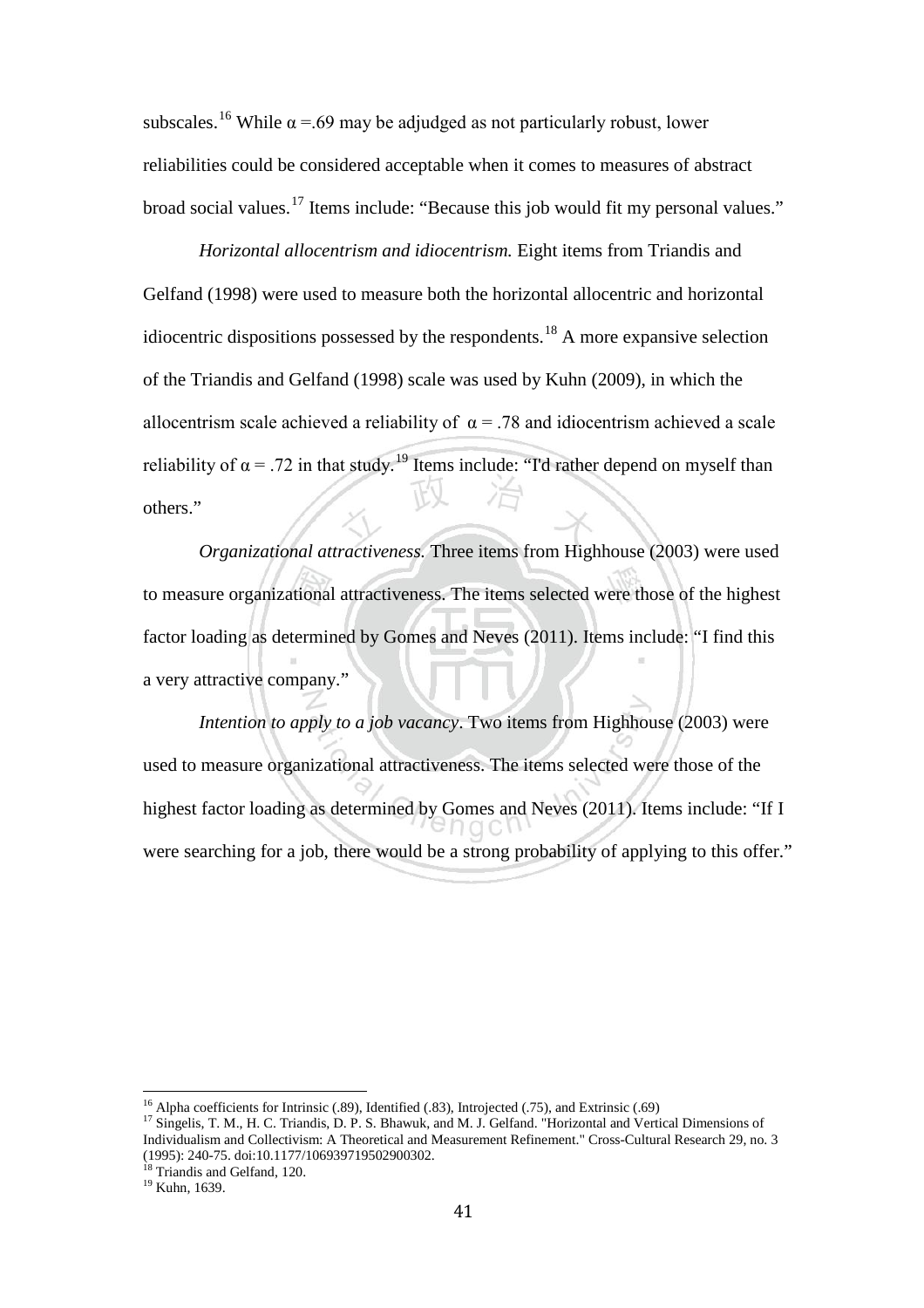#### Chapter 4

## Results and Discussion

### 4.1 Socio-demographic Descriptive Statistics

The four hypotheses were tested via several statistical analysis methods using STATA, including chi-square, t-test, Mann-Whitney U, Kruskal-Wallis and Analysis of Variance (ANOVA). For the socio-demographic results that could be compared, Pearson's chi-square analysis of independence was conducted.<sup>[1](#page-46-0)</sup> In comparing both sectors, the relation between age groups  $\chi^2$  (5, N = 173) = 5.10, p = .40, educational levels  $\chi^2$  (7, N = 173) = 6.23, p = .072, and work experience t (171, N = 173) = 8.40,  $p = .30$  were not found to be significant at the 95% level. The only statistically significant difference found was in gender distribution  $\chi^2$  (2, N = 173) = 11.26, p < .001, in which women far outnumbered men in the non-profit group (83%) compared to the for-profit group (60%). The disproportionate amount of women in the combined sample population applicants and the overwhelming percentage (83%) in the nonprofit subsample is a source for potential bias to be discussed subsequently in Chapter 5. Alpha coefficients measuring for internal consistency among the integrated subscales are provided in Table 1. Out of seven coefficients spread among three subscales, only two (identification and allocentrism) fall below .80, but remain above the .70 standard understood as "acceptable" for the social sciences.<sup>[2](#page-46-1)</sup> Two of the subscales (intrinsic/extrinsic and allocentrism/idiocentrism) were also deemed acceptable above the .70 standard.

### **Table 1. Cronbach's Alpha of the Measures**

| $\sim$ $\sim$<br>-21 I F | -<br>$\overline{\phantom{0}}$ | alpha<br>- -<br>-141<br>. |
|--------------------------|-------------------------------|---------------------------|
|                          |                               |                           |

<span id="page-46-0"></span><sup>1</sup> Kremelberg, David. "Pearson's R, Chi-square, T-Test, and ANOVA." In *Practical Statistics: A Quick and Easy Guide to IBM SPSS Statistics, STATA, and Other Statistical Software*, 120-28. Los Angeles: SAGE Publications, 2011.

<span id="page-46-1"></span><sup>&</sup>lt;sup>2</sup> George, Darren, and Paul Mallery. SPSS for Windows Step by Step: A Simple Guide and Reference, 11.0 Update. 4th ed. Boston: Allyn and Bacon, 2003.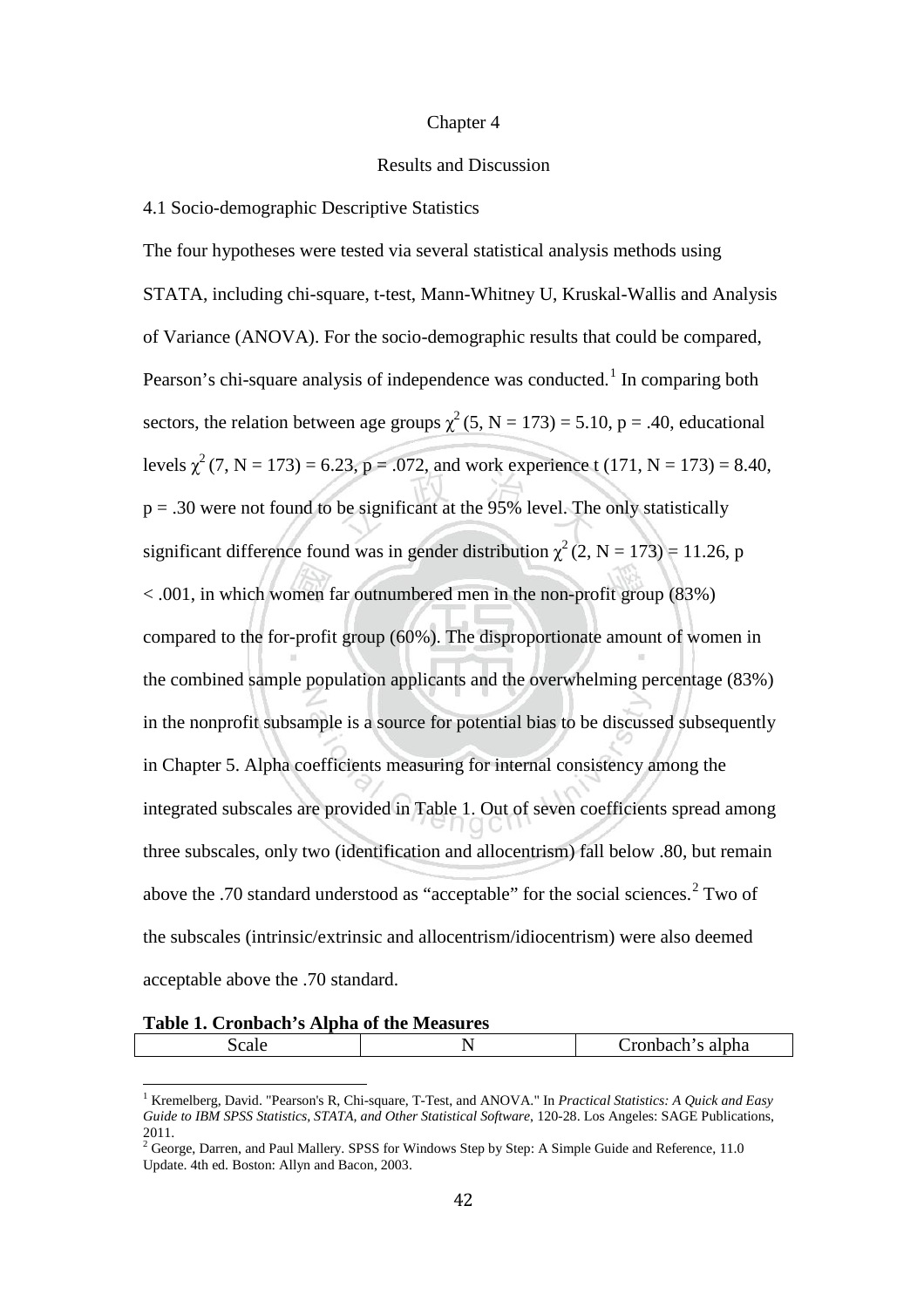| <b>Intrinsic/Extrinsic Scale</b> | .783 |
|----------------------------------|------|
| Intrinsic                        | .882 |
| Identification                   | .777 |
| Introjected                      | .848 |
| Extrinsic                        | .912 |
| Allocentrism/Idiocentrism        | .728 |
| Allocentrism                     | .778 |
| Idiocentrism                     | .805 |
| <b>Attraction</b>                | .966 |

As seen in Table 1 above, the Cronbach's alpha values for the study are at least acceptable. The intrinsic/extrinsic scale composed of the four subscales recorded a Cronbach's alpha of .78. The allocentrism and idiocentrism scale recorded a Cronbach's alpha of .73, while attraction scored the highest of the psychometric scales with a .97 value.

4.2 Hypothesis 1

Hypothesis 1: Intrinsically satisfying work is more important for nonprofit job applicants than for-profit job applicants.

The intrinsic and extrinsic motivational profiles of nonprofit and for-profit applicants were assessed by the complete Gagné et al. (2010) MAWS scale, which subdivides intrinsic and extrinsic measures into four subscales according to the Ryan and Deci SDT (1985) model. Each subscale was analyzed using an independent t-test or the more conservative non-parametric equivalent (the Mann-Whitney U test) depending on conditions of normality, $3$  beginning with the intrinsic motivation subscale. Nonprofit applicants ( $N = 86$ ) generally scored higher on psychometric measures of intrinsic motivation  $M = 16.91$  (SD = 2.84). By comparison, for-profit applicants generally scored lower on psychometric measures of intrinsic motivation  $M = 14.06$  $(SD = 3.24)$ . To discern the statistical significance of the discrepant mean values, an

<span id="page-47-0"></span><sup>3</sup> Billiet, Paul. *The Mann-Whitney U-test -- Analysis of 2-Between-Group Data with a Quantitative Response Variable.* 2003. http://psych.unl.edu/psycrs/handcomp/hcmann.PDF.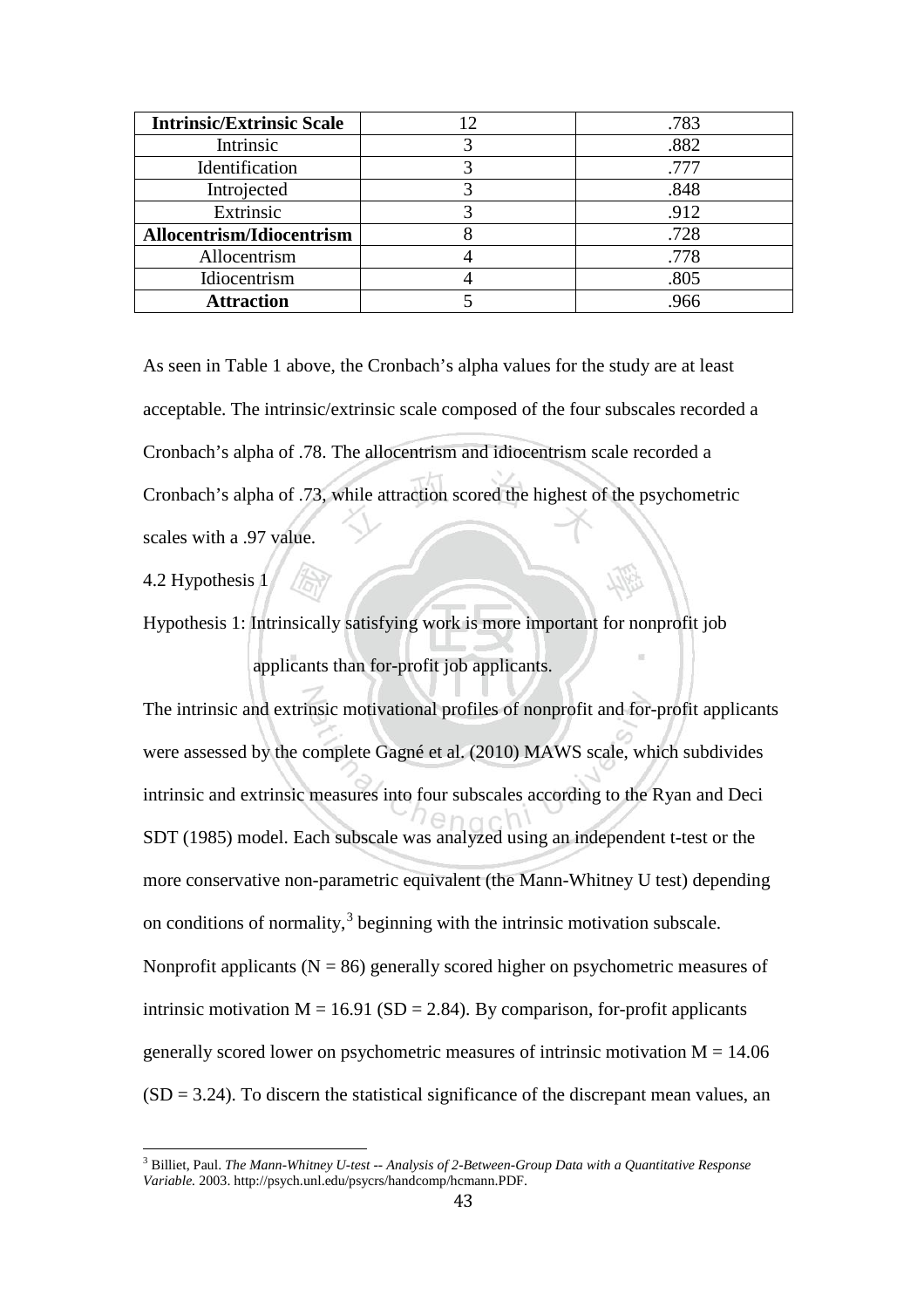independent t-test assuming equal variance was performed as to whether intrinsic enjoyment in the workplace is more important for nonprofit applicants when compared to for-profit sector applicants. Prior to conducting the t-test, the assumption of normality was evaluated and confirmed with distributions associated with a respective skew and kurtosis of .02 and .35,  $p = .05$ . The assumption of homogeneity of variances was tested and satisfied via Levene's *F* test,  $F(171) = 1.75$ ,  $p = 0.19$ .<sup>[4](#page-48-0)</sup> The independent samples t-test was associated with a statistically significant effect  $t(171) = 6.15$ ,  $p = 0.00$ . The difference in means between nonprofit and for-profit applicants is statistically significant, with nonprofit applicants definitively preferring intrinsic enjoyment in the workplace as compared to for-profit applicants. A graphical representation of the means and the 95% confidence intervals can be found in Table 2.

**Table 2. Student's t-test comparing nonprofit and for-profit applicant intrinsic motivation levels**

| Group      |             | M        | பட        |        | $a_{\rm L}$ |  |
|------------|-------------|----------|-----------|--------|-------------|--|
| Nonprofit  | 86          | 16.90698 | 2.8351902 | 6.1494 | $-11$       |  |
| For-profit | $\mathbf o$ | 14.05747 | : 2434418 |        |             |  |

Nonprofit applicants ( $N = 86$ ) likewise scored higher in the identification subscales  $M = 17.26$  (SD = 2.77). For-profit applicants generally scored lower in the identification subscales  $M = 15.26$  (SD = 3.43). To discern the statistical significance of the discrepant mean values, a Mann-Whitney U test (a non-parametric t-test analogue) was performed as to whether identification aspects of motivation were stronger in nonprofit applicants in comparison with for-profit applicants. The Mann-Whitney U test was preferred to a standard t-test because assumptions of normality were rejected with respective skew and kurtosis levels of .00 and .40,  $p = .01$ . As

<span id="page-48-0"></span><sup>4</sup> Schmider, Emanuel, Matthias Ziegler, Erik Danay, Luzi Beyer, and Markus Bühner. "Is It Really Robust?" *Methodology: European Journal of Research Methods for the Behavioral and Social Sciences* 6, no. 4 (2010): 147-51. doi:10.1027/1614-2241/a000016.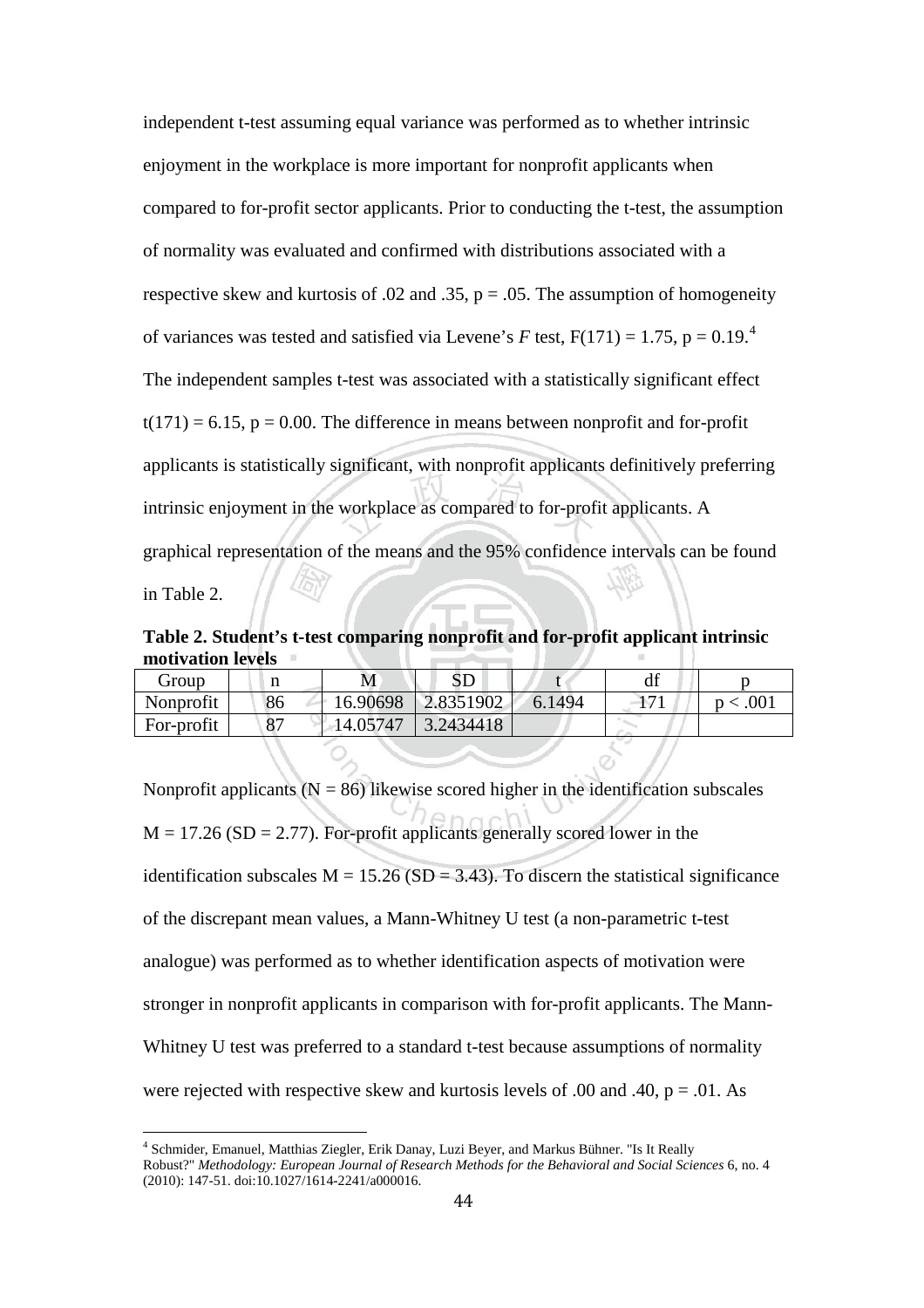illustrated in Table 3, the Mann-Whitney U test was associated with a statistically significant effect (U = 2462.50,  $p < .001$ ). The difference between nonprofit and forprofit applicants is statistically significant. Nonprofit applicants are more likely to be motivated by feelings of identification associated with the job.

|                | applicant fuchtification motivation icvels |         |           |          |              |  |  |  |
|----------------|--------------------------------------------|---------|-----------|----------|--------------|--|--|--|
|                |                                            |         | Ranks     |          |              |  |  |  |
| Group          | n                                          |         |           | SD       | Sum of Ranks |  |  |  |
| Nonprofit      | 86                                         |         | 17.255814 | 2.766123 | 8760.5       |  |  |  |
| For-profit     |                                            |         | 15.264368 | 3.431929 | 6290.5       |  |  |  |
|                | <b>Test Statistics</b>                     |         |           |          |              |  |  |  |
| Mann-Whitney U |                                            | 2462.50 |           |          |              |  |  |  |
|                |                                            |         |           |          |              |  |  |  |

**Table 3. Mann-Whitney U test results comparing nonprofit and for-profit applicant identification motivation levels**

 $Z \t 3.907$ 

Asympt. Sig.  $(2$ -tailed)  $\Big|$  0.0001

The differences between applicants in either sector, however, were not statistically significant according to the subscales of introjection. Nonprofit applicants  $(N = 86)$ scored nominally lower in the introjection subscales  $M = 10.09$  (SD = 4.78). Forprofit applicants, on the other hand, scored nominally higher in the introjection subscales  $M = 11$  (SD = 4.46). A Mann-Whitney U test was performed as to whether introjection aspects of motivation were stronger in nonprofit applicants in comparison with for-profit applicants. The Mann-Whitney U test was performed over a standard t-test because assumptions of normality were rejected with respective skew and kurtosis levels of .87 and .00,  $p < .001$ . As illustrated in Table, the independent samples Mann-Whitney U test was not associated with a statistically significant effect (U = 4195,  $p = 0.17$ ). Therefore, there was no statistically significant difference between nonprofit applicants and for-profit applicants in this regard.

**Table 4. Mann-Whitney U test results comparing nonprofit and for-profit applicant introjected motivation levels**

| Ranks     |    |           |                     |              |  |
|-----------|----|-----------|---------------------|--------------|--|
| Group     |    |           | $\operatorname{SD}$ | Sum of Ranks |  |
| Nonprofit | 86 | 10.093023 | 7764814<br>4.       | 7028         |  |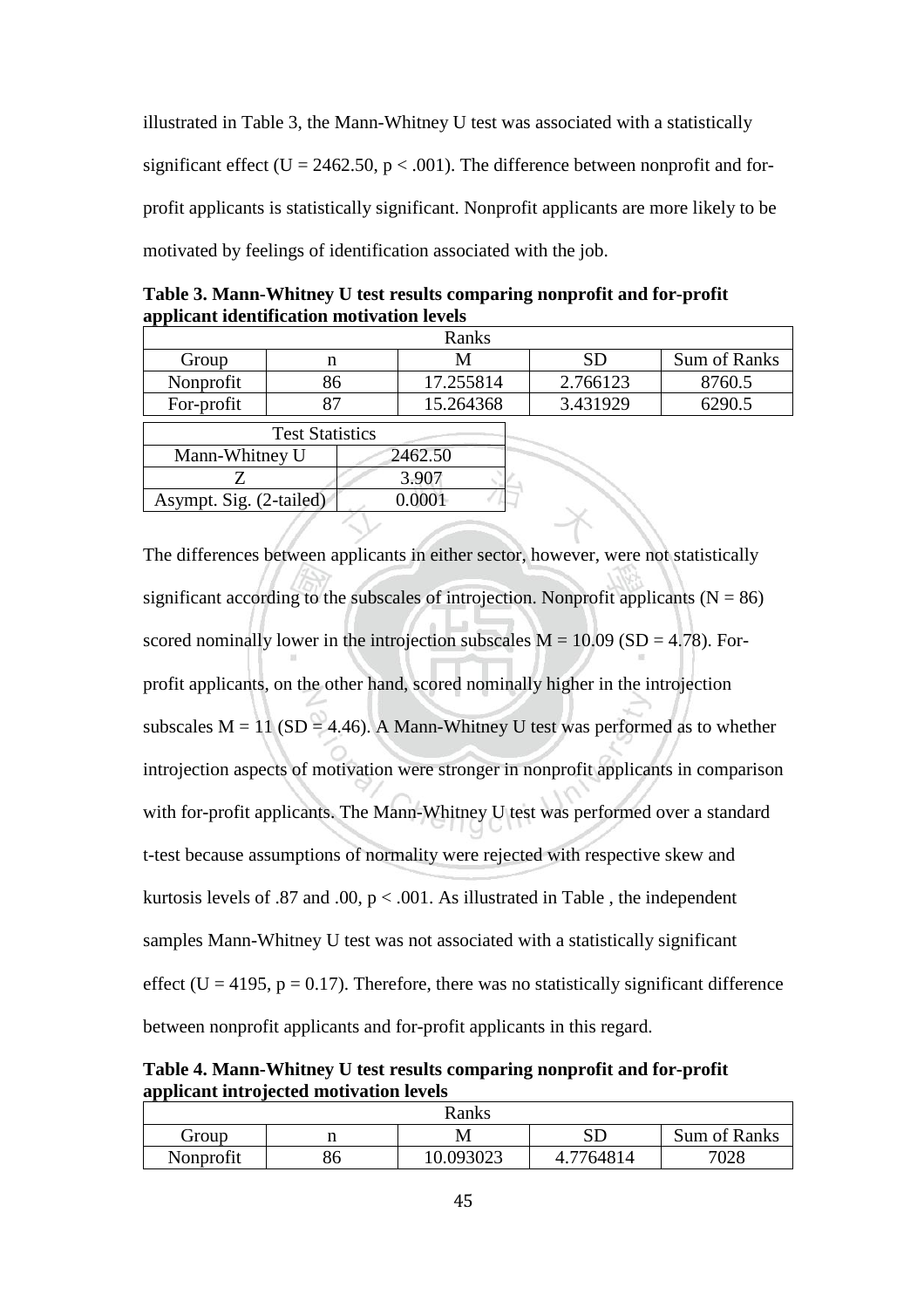| For-profit              |  |  |          |  | 4.4591166 | 8023 |
|-------------------------|--|--|----------|--|-----------|------|
| <b>Test Statistics</b>  |  |  |          |  |           |      |
| Mann-Whitney U          |  |  | 4195     |  |           |      |
|                         |  |  | $-1.382$ |  |           |      |
| Asympt. Sig. (2-tailed) |  |  | 0.1670   |  |           |      |

Nonprofit applicants ( $N = 86$ ), however, scored significantly lower than for-profit applicants on the extrinsic motivation subscales  $M = 8.89$  (SD = 4.58). For-profit applicants generally scored much higher comparatively in the extrinsic motivation subscales  $M = 14.36$  (SD = 3.79). A Mann-Whitney U test was performed as to whether extrinsic motivation is nonprofit applicants in comparison with for-profit applicants. The Mann-Whitney U test was performed over a standard t-test because assumptions of normality were rejected with respective skew and kurtosis levels of .46 and .00,  $p < .001$ . The independent samples Mann-Whitney U test shown in Table 5 revealed a statistically significant difference ( $U = 6094$ ,  $p < .001$ ). Nonprofit applicants are far less likely to be motivated by extrinsic means than for-profit applicants.

**Table 5. Mann-Whitney U test results comparing nonprofit and for-profit applicant extrinsic motivation levels**

| Ranks      |    |           |           |                              |  |  |
|------------|----|-----------|-----------|------------------------------|--|--|
| Group      |    | 1VI       | SГ        | <b>Sum of Ranks</b>          |  |  |
| Nonprofit  | 86 | 8.8953488 | 4.5762278 | 5129                         |  |  |
| For-profit | oп | 14.356322 | 3.7879153 | $\mathbf{Q} \mathbf{Q} \cap$ |  |  |

| <b>Test Statistics</b>  |          |  |  |  |  |
|-------------------------|----------|--|--|--|--|
| Mann-Whitney U          | 6094     |  |  |  |  |
|                         | $-7.158$ |  |  |  |  |
| Asympt. Sig. (2-tailed) | 0.0000   |  |  |  |  |

4.3 Hypothesis 2

Hypothesis 2: Nonprofit applicants have a more allocentric mindset when it comes to

the workplace compared to the for-profit sector applicants

Nonprofit applicants ( $N = 86$ ) generally scored higher on psychometric measures of

allocentrism  $M = 21.51$  (SD = 3.70). By comparison, for-profit applicants generally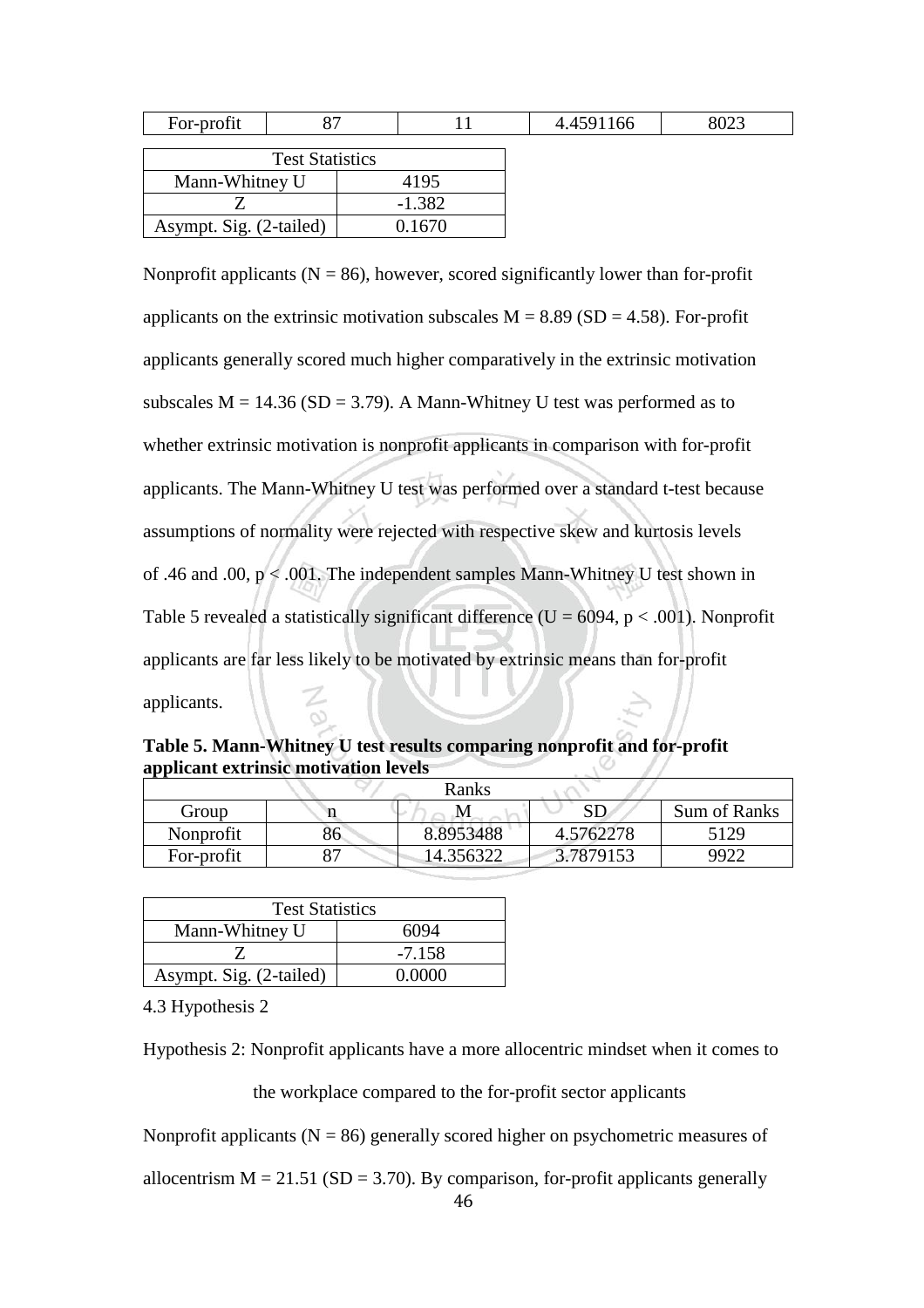scored lower on psychometric measures of allocentrism  $M = 20.26$  (SD = 3.75). In order to verify whether the mean scores translate into a statistically significant difference, a Mann-Whitney U test was performed as to whether nonprofit applicants generally have a more allocentric mindset when it comes to the workplace when compared to for-profit sector applicants. The Mann-Whitney U test was performed over a standard t-test because assumptions of normality were rejected with respective skew and kurtosis levels of .00 and .00,  $p < .001$ . The independent samples Mann-Whitney U test reflected in Table 6 was associated with a statistically significant effect (U = 2987,  $p = 0.02$ ). Therefore, the difference in means between nonprofit and for-profit applicants is statistically significant, with nonprofit applicants possessing a more allocentric mindset than for-profit applicants.

**Table 6. Mann-Whitney U test results comparing nonprofit and for-profit applicant allocentrism value levels**

|            |    | Ranks     |           |                     |
|------------|----|-----------|-----------|---------------------|
| Group      |    |           | SD        | <b>Sum of Ranks</b> |
| Nonprofit  | 86 | 21.511628 | 3.699743  | 8236                |
| For-profit |    | 20.264368 | 3.7492938 | 6815                |
|            |    |           |           |                     |

| <b>Test Statistics</b>  |        |  |  |  |  |
|-------------------------|--------|--|--|--|--|
| Mann-Whitney U          |        |  |  |  |  |
|                         | 2.298  |  |  |  |  |
| Asympt. Sig. (2-tailed) | 0.0216 |  |  |  |  |

Analogously, for-profit applicants scored higher on measures of individualism  $M =$ 19.57 (SD = 4.19) in comparison to nonprofit applicants  $M = 18.02$  (SD = 4.73). The Mann-Whitney U test was performed over a standard t-test because assumptions of normality were rejected with respective skew and kurtosis levels of .00 and .07, p < .001. As shown in Table 7, the difference between the means was also confirmed as statistically significant after running the Mann-Whitney U test ( $U = 4548.5$ ,  $p = 0.01$ ). This confirms that the difference in workplace mindset not only manifests in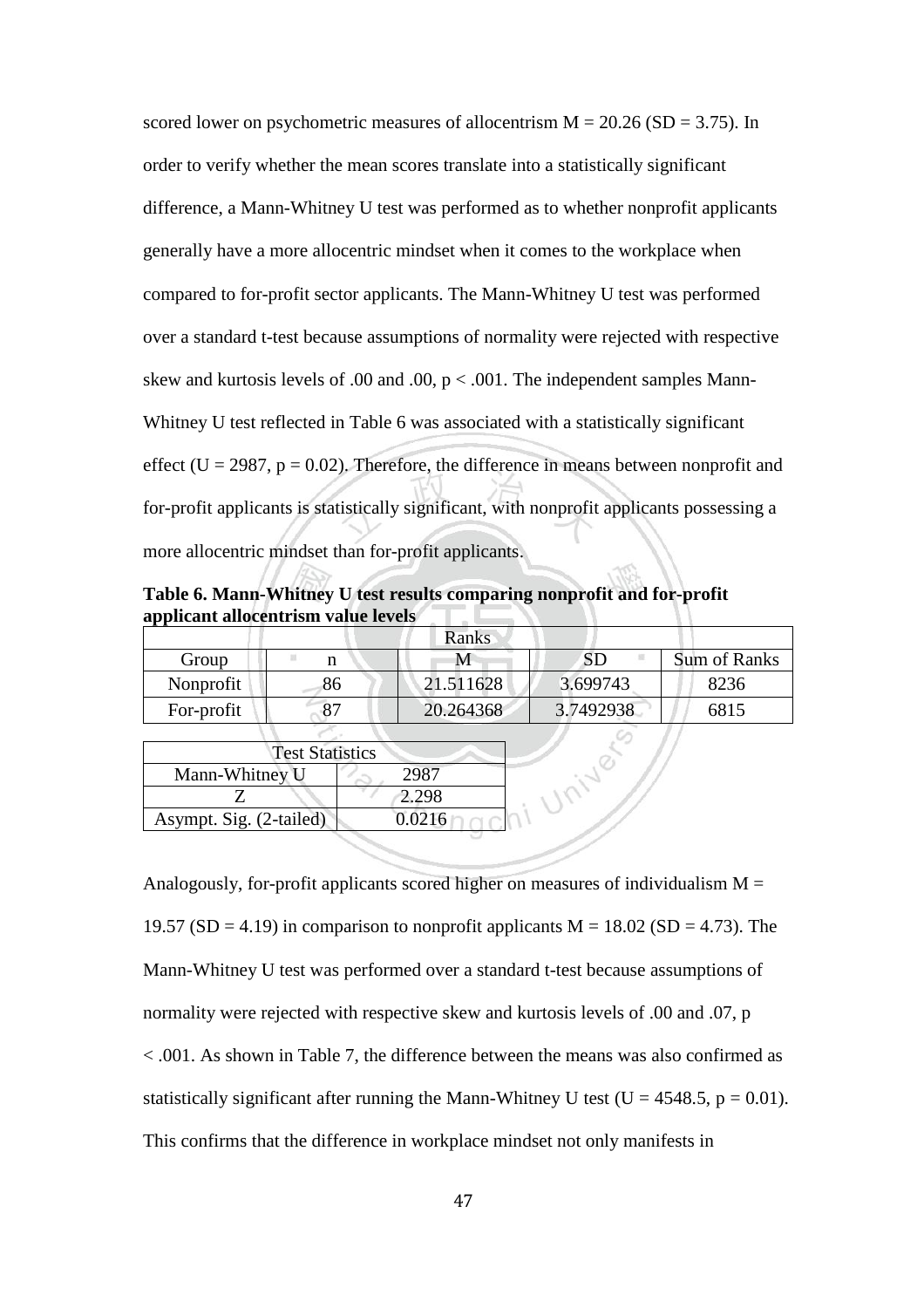allocentric measures, but also scores related to individualism. For-profit applicants

are significantly more individualistic than nonprofit applicants.

| Ranks                   |                        |           |           |  |           |              |
|-------------------------|------------------------|-----------|-----------|--|-----------|--------------|
| Group                   | n                      |           | M         |  | SD        | Sum of Ranks |
| Nonprofit               | 86                     |           | 18.023256 |  | 4.7303196 | 6674.5       |
| For-profit              | 87                     | 19.574713 |           |  | 4.186446  | 8376.5       |
|                         | <b>Test Statistics</b> |           |           |  |           |              |
| Mann-Whitney U          |                        |           | 4548.5    |  |           |              |
|                         |                        | $-2.460$  |           |  |           |              |
| Asympt. Sig. (2-tailed) |                        |           | 0.0139    |  |           |              |

# **Table 7. Mann-Whitney U test results comparing nonprofit and for-profit applicant individualism value levels**

## 4.4 Hypothesis 3

Hypothesis 3: Individual pay-for-performance incentive bonuses are less attractive to nonprofit applicants than for-profit applicants

Hypothesis 3.1: Collective pay-for-performance incentive bonuses are more or less equally attractive to nonprofit job applicants and for-profit applicants

Hypothesis 3.2: Fixed pay arrangements are more attractive to nonprofit applicants

than for-profit applicants

To directly test hypothesis 3 as to whether nonprofit applicants prefer individual bonuses less than for-profit applicants, a Mann-Whitney U test was conducted with nonprofit applicants and for-profit applicants as two between-groups independent variables. Table 8 reports the descriptive and test statistics compared by group. It was found that nonprofit applicants ( $M = 24.90$ ,  $SD = 8.28$ ) had a slightly lower level of attraction than for-profit applicants (M=25.93, SD=7.03). The Mann-Whitney U test was conducted to determine whether the aforementioned disparities in the mean attraction to job descriptions with individual bonuses were statistically significant, chosen once again over a standard t-test because assumptions of normality were rejected with respective skew and kurtosis levels of .00 and .03,  $p < .001$ . Table 8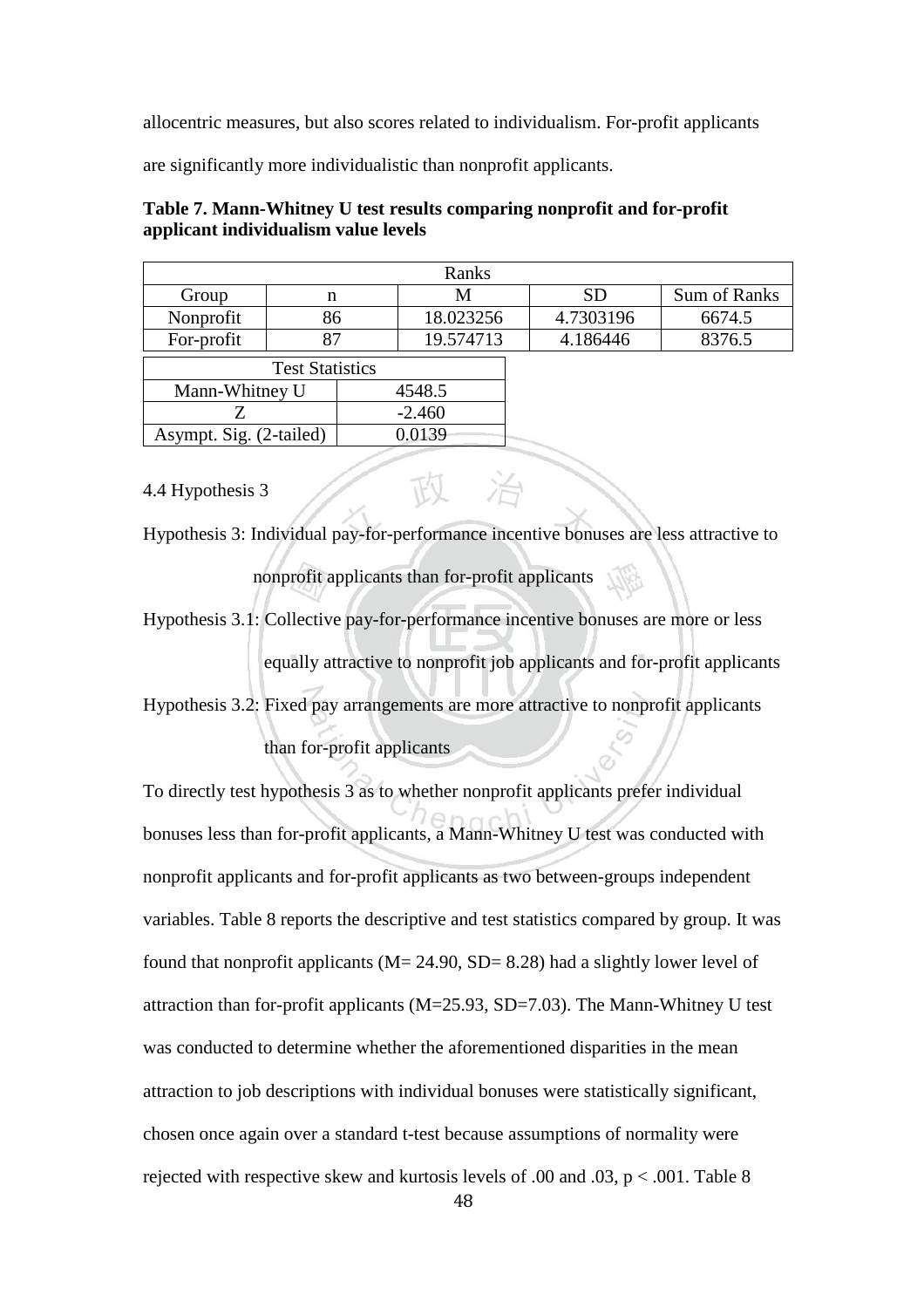reflects the difference between the means was not confirmed as statistically significant after running the Mann-Whitney U test ( $U = 423.5$ ,  $p = 0.78$ ) and does not support hypothesis 3. No significant difference was detected between nonprofit and for-profit applicant attraction to job descriptions offering individual performance-

based bonuses.

| Ranks                   |                              |    |          |          |          |              |  |  |
|-------------------------|------------------------------|----|----------|----------|----------|--------------|--|--|
| Group                   | n                            |    | M        |          | SD       | Sum of Ranks |  |  |
| Nonprofit               |                              | 29 |          | 24.89655 | 8.282274 | 823.5        |  |  |
| For-profit              |                              | 28 |          | 25.92857 | 7.033931 | 829.5        |  |  |
|                         | Test Statistics <sup>a</sup> |    |          |          |          |              |  |  |
| Mann-Whitney U          |                              |    | 423.5    |          |          |              |  |  |
|                         |                              |    | $-0.280$ |          |          |              |  |  |
| Asympt. Sig. (2-tailed) |                              |    | 0.7793   |          |          |              |  |  |

| Table 8. Mann-Whitney U test results comparing nonprofit and for-profit |
|-------------------------------------------------------------------------|
| applicant attraction to job descriptions offering individual incentives |

<sup>a.</sup> Mann-Whitney U test

Another Mann-Whitney U test was conducted to directly address hypothesis 3.1, in which no difference was expected in attraction to collective bonus offers between nonprofit applicants and for-profit applicants. Table 9 reports the means and standard deviations compared by group. It was found that nonprofit applicants (M= 29.10, SD= 4.15) had a higher level of attraction than for-profit applicants ( $M=26.83$ , SD = 5.97). The Mann-Whitney U test was determined as the most appropriate method for assessing the statistical significance of the dissimilar means because assumptions of normality were rejected with respective skew and kurtosis levels of .00 and .03, p < .001. Nonprofit applicant and for-profit applicant mean attraction levels were not confirmed as statistically significant at a 95% level, but were at the 90% level after running the Mann-Whitney U test ( $U = 326.5$ ,  $p = 0.10$ ). Relative to for-profit applicants, this indicates a comparatively higher level of attraction on behalf of nonprofit applicants for job descriptions offering collective performance-based bonuses.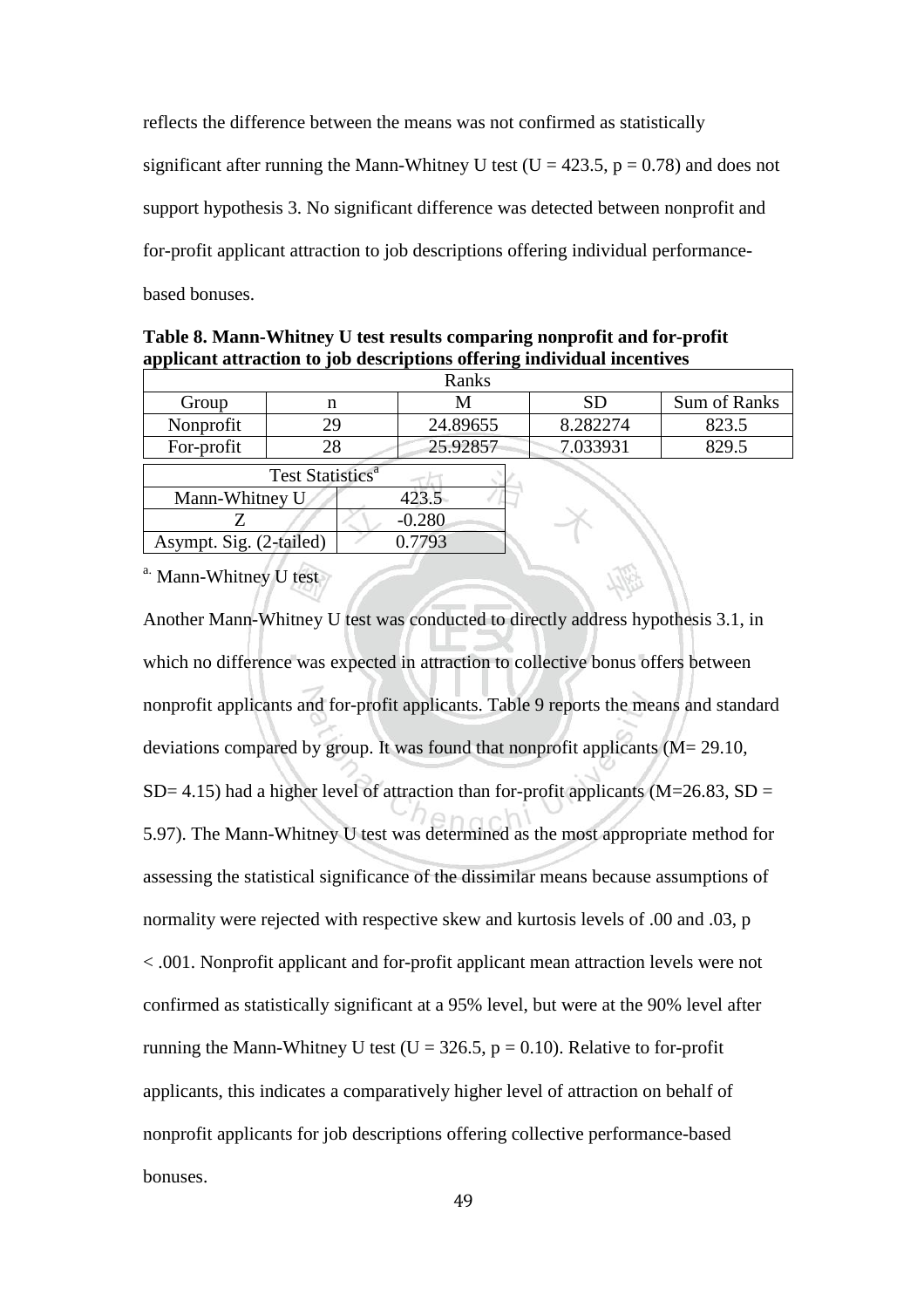| Ranks          |                                   |       |           |  |           |              |  |
|----------------|-----------------------------------|-------|-----------|--|-----------|--------------|--|
| Group          | n                                 | M     |           |  | <b>SD</b> | Sum of Ranks |  |
| Nonprofit      | 29                                |       | 29.103448 |  | 4.1519774 | 978.5        |  |
| For-profit     | 30                                |       | 26.833333 |  | 5.9658993 | 791.5        |  |
|                | Test Statistics <sup>a</sup>      |       |           |  |           |              |  |
| Mann-Whitney U |                                   | 326.5 |           |  |           |              |  |
|                |                                   | 1.669 |           |  |           |              |  |
|                | 0.0951<br>Asympt. Sig. (2-tailed) |       |           |  |           |              |  |

**Table 9. Mann-Whitney U test results comparing nonprofit and for-profit applicant attraction to job descriptions offering collective incentives**

a. Mann-Whitney U test

The Mann-Whitney U test was also chosen to address hypothesis 3.2, in which the expected result is a preference on the part of nonprofit applicants toward job descriptions with fixed salary offers relative to for-profit applicants. Table 10 reports descriptive and test statistics. It was found that nonprofit applicants  $(M = 28.07, SD =$ 5.44) had a higher mean level of attraction than for-profit applicants ( $M=25.93$ ,  $SD =$ 4.42). The Mann-Whitney U test was the most appropriate way to determine the statistical significance of the dissimilar means because assumptions of normality were rejected with respective skew and kurtosis levels of .00 and .03,  $p < .001$ . Nonprofit applicant and for-profit applicant mean attraction levels were not confirmed as statistically significant at a 95% level, but were at the 90% level after running the Mann-Whitney U test ( $U = 296$ ,  $p = 0.08$ ). This suggests a slightly significant preference on the part of nonprofit applicants toward fixed salary offers when compared to for-profit applicants.

**Table 10. Mann-Whitney U test results comparing nonprofit and for-profit applicant attraction to job descriptions with fixed-pay offers**

| Ranks                        |    |     |           |  |           |              |  |
|------------------------------|----|-----|-----------|--|-----------|--------------|--|
| Group                        | n  |     |           |  | SD        | Sum of Ranks |  |
| Nonprofit                    | 28 |     | 28.071429 |  | 5.4360155 | 922          |  |
| For-profit                   | 29 |     | 25.931034 |  | 4.4153226 |              |  |
| Test Statistics <sup>a</sup> |    |     |           |  |           |              |  |
| Mann-Whitney U               |    | 296 |           |  |           |              |  |
|                              |    |     |           |  |           |              |  |

Asympt. Sig.  $(2$ -tailed)  $\vert$  0.0771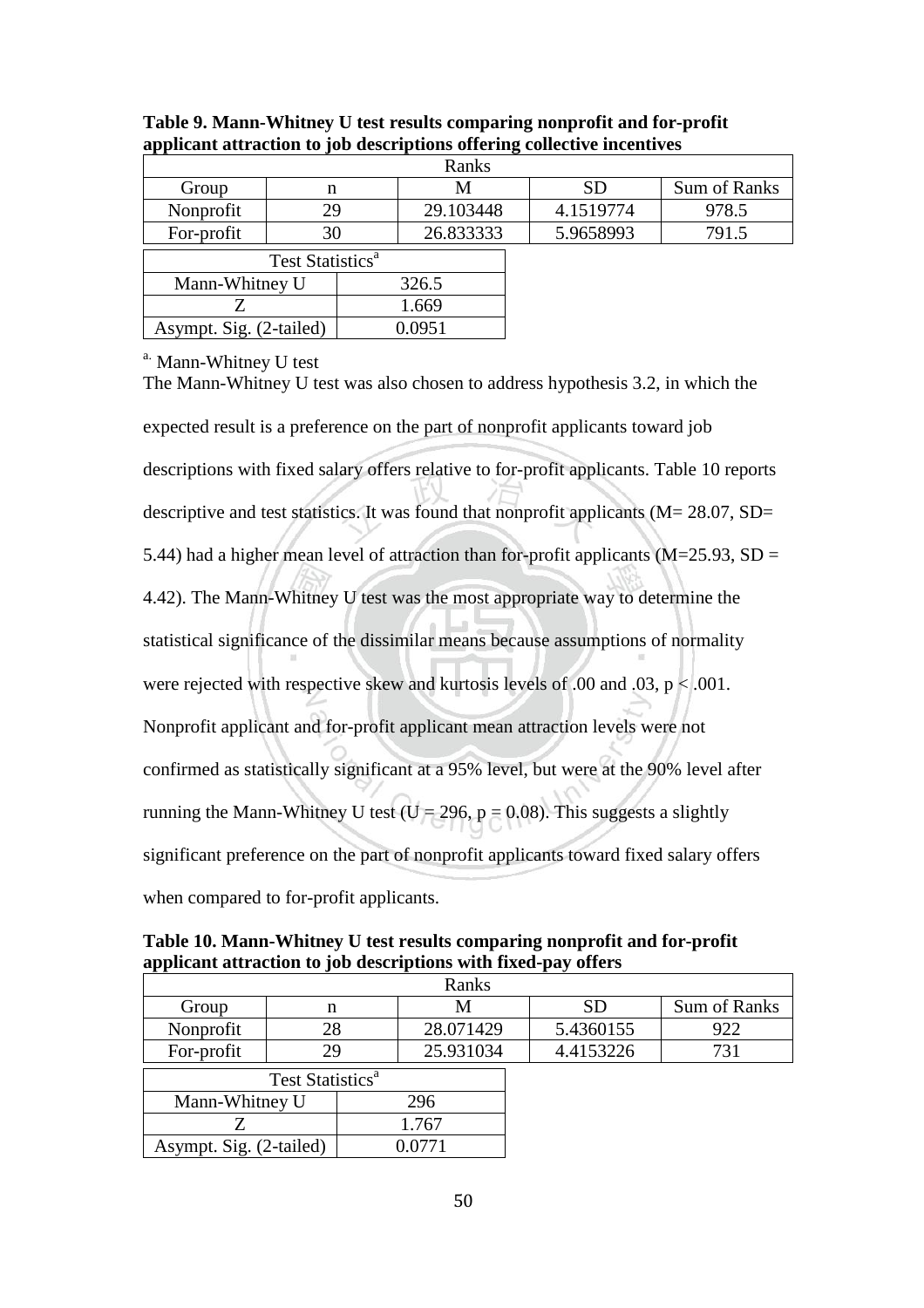## a. Mann-Whitney U test

### 4.5 Additional Statistical Results

Within-sector differences in applicant attraction were also examined in order to grasp a better understanding of the results. Beginning first with the preferences of the nonprofit sector, Table 11 reports the descriptive statistics for nonprofit applicant attraction across the three manipulated compensation types. The results numerically suggest that nonprofit applicants ( $N = 86$ ) would prefer collective bonuses  $M = 29.10$  $(SD = 4.15)$  and fixed salaries M = 28.07 (SD = 5.44), rather than individual bonuses  $M = 24.90$  (SD = 8.28). In order to ascertain the statistical significance of these results, a Kruskal-Wallis test (the non-parametric equivalent to the one-way ANOVA) was conducted. The Kruskal-Wallis test was the most appropriate way to determine the statistical significance of the dissimilar means because assumptions of normality were rejected with respective skew and kurtosis levels of .00 and .03,  $p < .001$ .<sup>[5](#page-55-0)</sup> Regarding the nonprofit subsample relationship between the three different job descriptions, the Kruskal-Wallis test did not yield a statistically significant effect,  $\chi^2$ (2, N = 86) = 3.53, p = 0.17. Thus, the null hypothesis of no difference in reaction to all three job descriptions presented was not rejected. It would appear that applicants do not have statistically significant preferences to the various compensation manipulations.

**Table 11. Kruskal-Wallis test analysis on nonprofit applicant attraction to job descriptions with randomized compensation types**

|                                    |    |          | . .       |                 |
|------------------------------------|----|----------|-----------|-----------------|
| Randomized Job<br>Description Type | n  | М        | <b>SD</b> | <b>Rank Sum</b> |
| Individual<br><b>Bonus</b>         | 29 | 24.89655 | 8.282274  | 1069.00         |
| Collective<br><b>Bonus</b>         | 29 | 29.10345 | 4.151977  | 1421.50         |
| <b>Fixed Salary</b>                | 28 | 28.07143 | 5.436016  | 1250.50         |

<span id="page-55-0"></span> 5 Hecke, T. Van. "Power Study of Anova versus Kruskal-Wallis Test." *Journal of Statistics and Management Systems* 15, no. 2-3 (2012): 241-47. doi:10.1080/09720510.2012.10701623.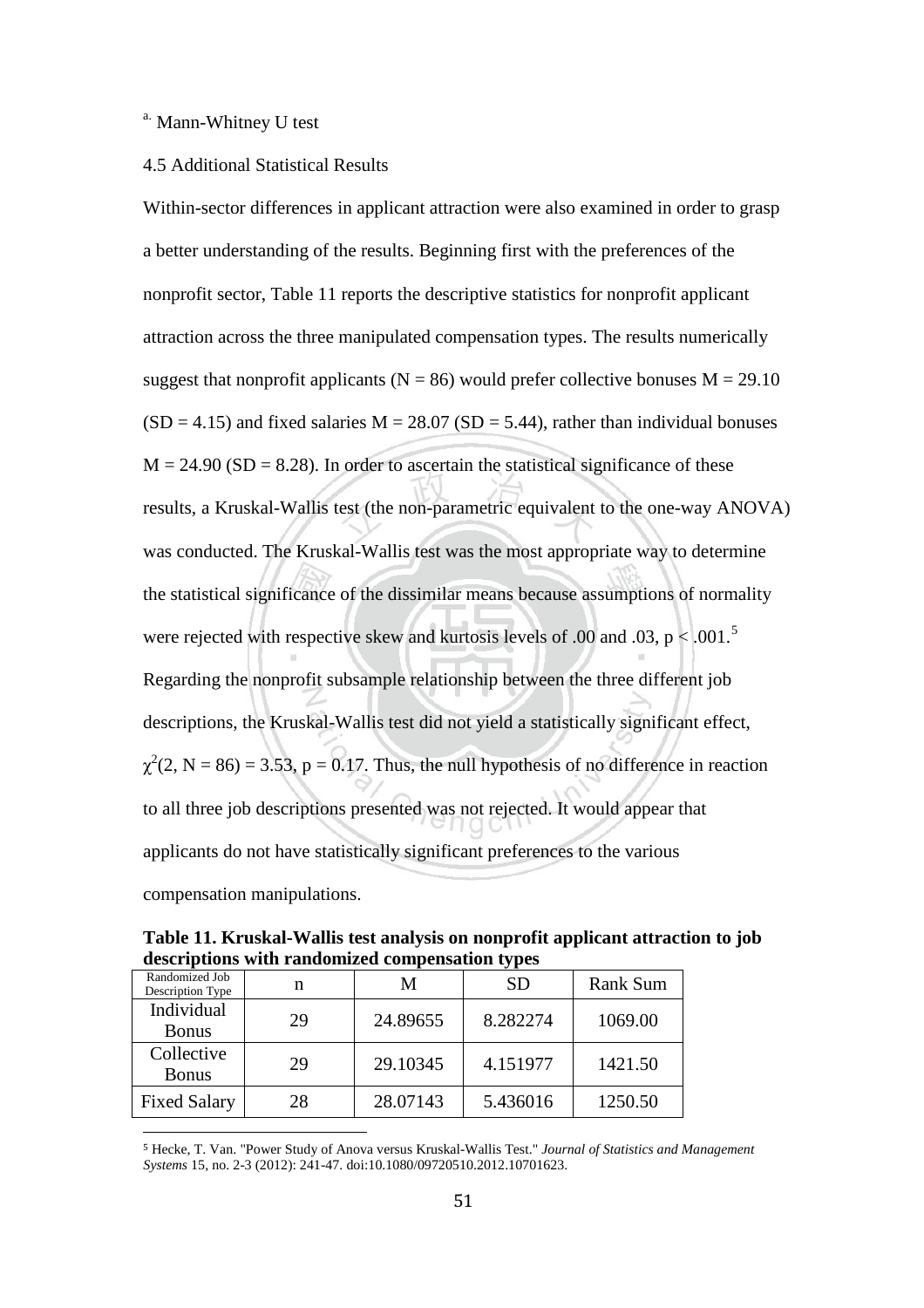| Test Statistics <sup>a</sup> |        |  |  |  |  |  |
|------------------------------|--------|--|--|--|--|--|
| Chi-Square                   | 3.526  |  |  |  |  |  |
|                              |        |  |  |  |  |  |
| Asympt. Sig.                 | 0.1716 |  |  |  |  |  |

a. Kruskal-Wallis test

Analysis of Variance (ANOVA) was also fit to determine whether the results are statistically significant.<sup>[6](#page-56-0)</sup> Regarding the nonprofit subsample (N = 86) relationship between the three different job descriptions, the independent between-subject ANOVA yielded a statistically significant effect,  $F(2, 83) = 3.61$ ,  $p = 0.03$ . Thus, according to the ANOVA and contrary to the Kruskal-Wallis test above, the null hypothesis of no difference in reaction to all three job descriptions presented was rejected. Nonprofit applicants would then appear to have statistically significant preferences to the various compensation manipulations.

**Table 12. ANOVA results on nonprofit applicant attraction to job descriptions with randomized compensation types**

|  | Test Statistics <sup>a</sup> |  |
|--|------------------------------|--|
|  |                              |  |
|  | L                            |  |

<sup>a.</sup> ANOVA test

Because the underlying results conflicted (although the non-parametric tests are more conservative models), the nature of the differences between the means collected from the nonprofit sector was evaluated further with post-hoc, paired Mann-Whitney tests. The Mann-Whitney U test was chosen for the paired comparisons because assumptions of normality were rejected with respective skew and kurtosis levels of .00 and .03, p < .001. The first follow-up, two-sample comparison listed in Table 11 between individual bonus offers ( $N = 29$ ,  $M = 24.90$ ,  $SD = 8.28$ ) and collective bonus offers ( $N = 29$ ,  $M = 29.10$ ,  $SD = 4.15$ ) revealed a statistically significant

<span id="page-56-0"></span> $6$  Kremelberg, 136-39.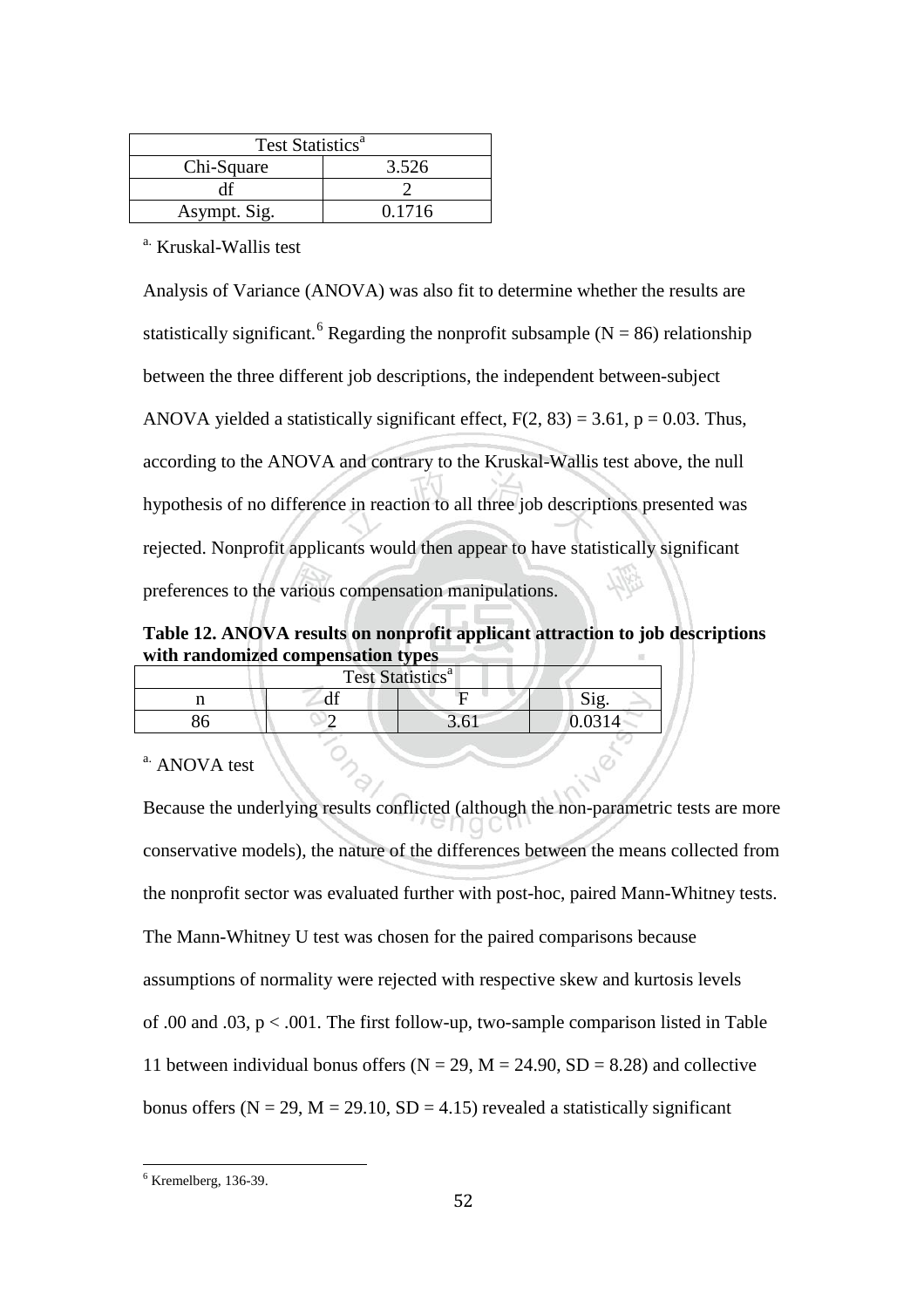contrast in preference for collective bonuses ( $U = 536$ ,  $p = 0.07$ ) at the 90% confidence level. The second follow-up pairwise comparison between individual bonus offers ( $N = 29$ ,  $M = 24.90$ ,  $SD = 8.28$ ) and fixed salary offers ( $N = 28$ ,  $M =$ 28.07, SD = 5.44) did not determine a statistically significant contrast (U = 483, p = 0.22). The third pairwise comparison between collective bonus offers ( $N = 29$ ,  $M =$ 29.10, SD = 4.15) and fixed salary offers ( $N = 28$ ,  $M = 28.07$ , SD = 5.44) also yielded no statistically significant difference (U = 361.5,  $p = 0.47$ ). This bodes well for hypothesis 3 that nonprofit applicants are somewhat more averse to individual bonus offers, preferring instead to be rewarded based on collective performance.

**Table 13. Mann-Whitney U paired analysis comparing nonprofit attraction to randomized job description types**

| Randomized Job<br>Description Type |    | Μ        | <b>SD</b> | <b>Job Description Pairs</b> |        |
|------------------------------------|----|----------|-----------|------------------------------|--------|
| Individual                         |    |          |           | Individual - Collective      | 0.0677 |
| <b>Bonus</b>                       | 29 | 24.89655 | 8.282274  | Individual - Fixed           | 0.2160 |
| Collective                         |    |          |           | Collective - Fixed           | 0.4663 |
| <b>Bonus</b>                       | 29 | 29.10345 | 4.151977  | 珊                            |        |
| <b>Fixed Salary</b>                | 28 | 28.07143 | 5.436016  |                              |        |

Regarding preferences only within the for-profit sector, it would appear that none of the job descriptions were particularly favored over the others, according to the numerical mean values recorded of that sector. In order to test the statistical significance of these results in relation to the three subhypotheses, a Kruskal-Wallis test was conducted. In the for-profit subsample  $(N = 87)$  relationship between the three different job descriptions, the Kruskal-Wallis test did not yield a statistically significant effect,  $\chi^2(2) = .86$ , p = 0.65. Thus, the null hypothesis of no difference in reaction to all three job descriptions presented was not rejected. In other words, forprofit applicants on average do not have a particular preference as to the type of compensation offered.

# **Table 14. Kruskal-Wallis test analysis on nonprofit applicant attraction to job descriptions with randomized compensation types**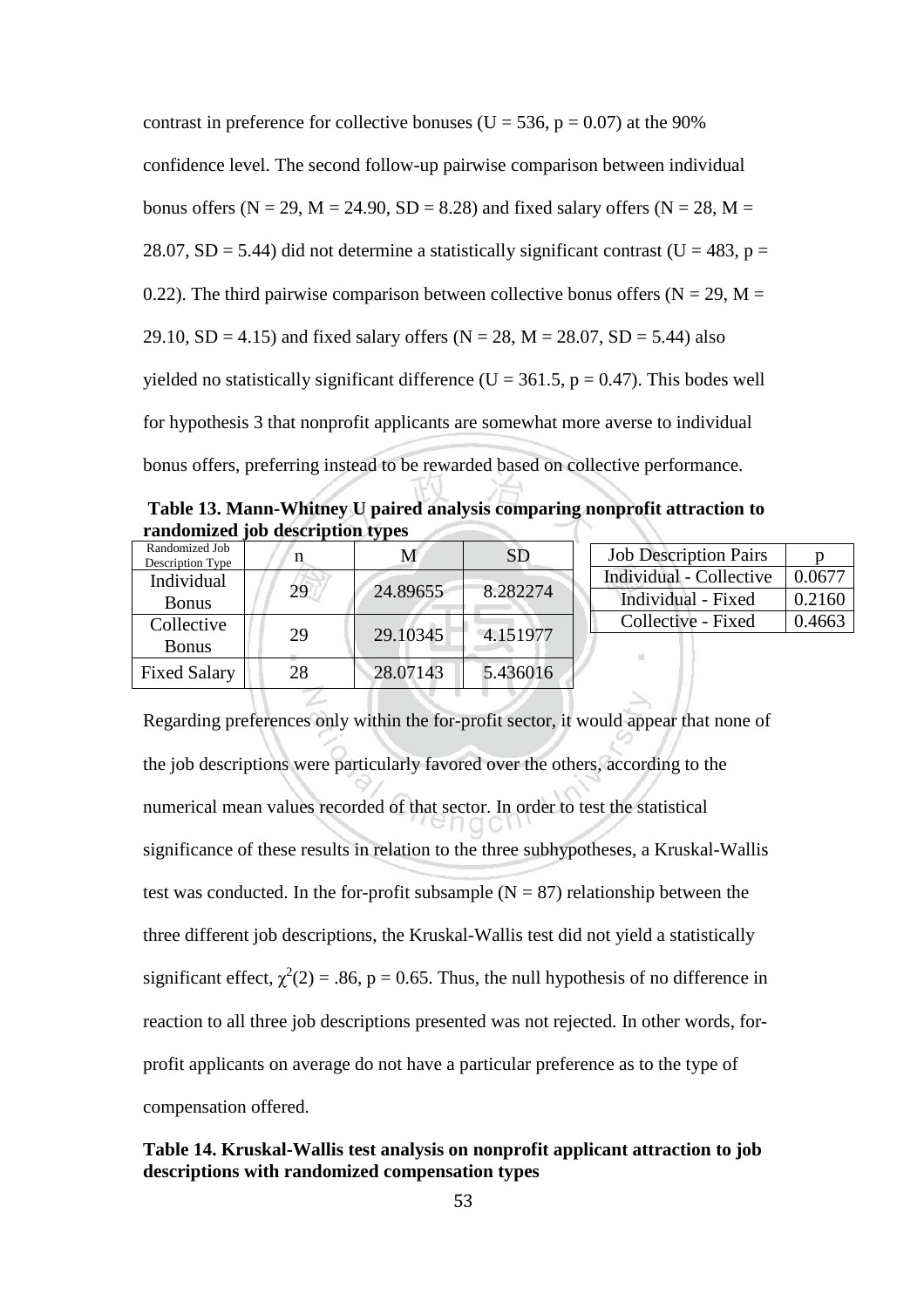| Randomized Job<br>Description Type | n  | М        | <b>SD</b> | <b>Rank Sum</b> |
|------------------------------------|----|----------|-----------|-----------------|
| Individual<br><b>Bonus</b>         | 28 | 25.92857 | 7.033931  | 1231.00         |
| Collective<br><b>Bonus</b>         | 30 | 26.83333 | 5.965899  | 1410.50         |
| <b>Fixed Salary</b>                | 29 | 25.93103 | 4.415323  | 1186.50         |

| Test Statistics <sup>a</sup> |        |  |  |  |  |  |
|------------------------------|--------|--|--|--|--|--|
| Chi-Square                   | 0.861  |  |  |  |  |  |
|                              |        |  |  |  |  |  |
| Asympt. Sig.                 | 0.6502 |  |  |  |  |  |

a. Kruskal-Wallis test

In order to test additional between-subject effects, another two analyses of covariance (ANCOVAs) were fit to determine whether intrinsic motivation and allocentrism were behind sector differences in attraction to the various compensation systems. Regarding the relationship between intrinsic motivation and the attraction levels to job descriptions factor for the entire sample set  $(N = 173)$ , the ANCOVA showed a main effect of intrinsic motivation levels on job description attraction,  $F(3, 167) =$ 4.37, p < 0.01. This would suggest that levels of intrinsic motivation have a statistically significant effect on attraction to job descriptions with differing compensation types.

**Table 15. ANCOVA concerning intrinsic motivation effect on levels of attraction to job descriptions**

|                             | Type III Sum   |     | Mean      |         |      |
|-----------------------------|----------------|-----|-----------|---------|------|
| Source                      | of Squares     | df  | Square    | F       | Sig. |
| Model                       | $124828.331^a$ |     | 20804.722 | 597.521 | .000 |
| <b>Job Description</b>      | 3084.204       |     | 1028.068  | 29.527  | .000 |
| Job Description * Intrinsic | 456.880        |     | 152.293   | 4.374   | .005 |
| Error                       | 5814.669       | 167 | 34.818    |         |      |
| Total                       | 130643.000     | 173 |           |         |      |

a. R Squared = .955 (Adjusted R Squared = .954)

Parameter estimates for each of the coefficients revealed a positive association

between intrinsic motivation levels on attraction to job descriptions with individual (b

 $= .523$ ,  $p = 0.02$ ) and collective bonuses (b = .663, p < 0.01) at the 95% confidence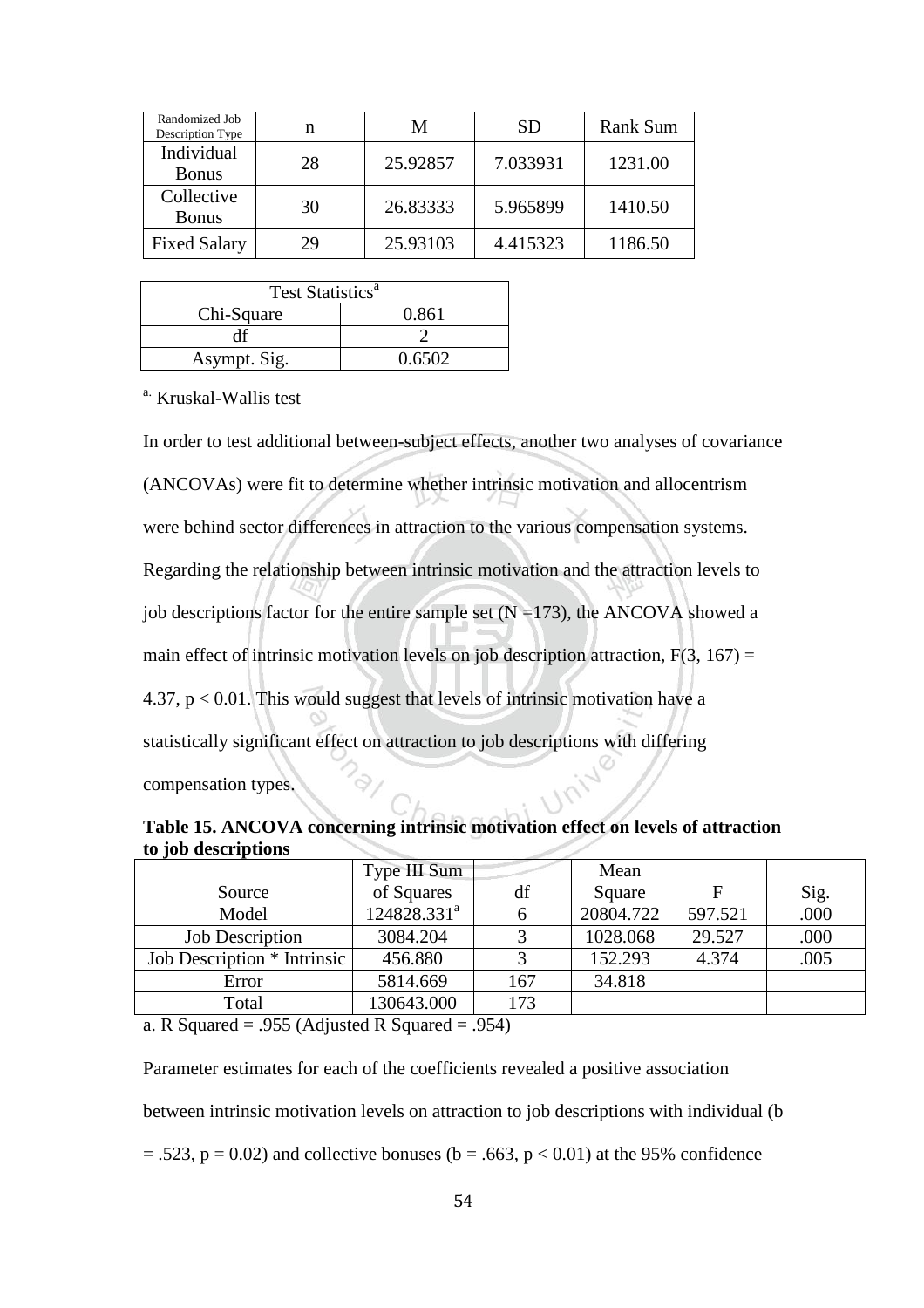level. There appears not to be an association, however, between intrinsic motivation and fixed pay. Each unit increase in the intrinsic scale translates into a .523 increase in attraction to job descriptions with individual bonus incentives and a .633 increase in attraction to job descriptions with group bonus incentives. Therefore, intrinsic motivation levels seem to play a central role in applicant attraction between the two sectors.

|                  |        |            |       |      | 95% Confidence |        |
|------------------|--------|------------|-------|------|----------------|--------|
| Parameter        | B      | Std. Error | t     | Sig. | Interval       |        |
|                  |        |            |       |      | Lower          | Upper  |
|                  |        |            |       |      | Bound          | Bound  |
| Individual       | 17.315 | 3.528      | 4.907 | .000 | 10.349         | 24.281 |
| <b>Bonus</b>     |        |            |       |      |                |        |
| Collective       | 17.195 | 4.068      | 4.227 | .000 | 9.164          | 25.225 |
| <b>Bonus</b>     |        |            |       |      |                |        |
| <b>Fixed Pay</b> | 24.886 | 3.644      | 6.828 | .000 | 17.691         | 32.081 |
| Individual       | .523   | .222       | 2.351 | .020 | .084           | .962   |
| Bonus *          |        |            |       |      |                |        |
| Intrinsic        |        |            |       |      | 短              |        |
| Level            |        |            |       |      |                |        |
| Collective       | .663   | .246       | 2.692 | .008 | 177            | 1.149  |
| Bonus *          |        |            |       |      |                |        |
| Intrinsic        |        |            |       |      |                |        |
| Level            |        |            |       |      |                |        |
| Fixed Pay *      | .143   | .242       | .589  | .557 | $-335$         | .621   |
| Intrinsic        |        |            |       |      |                |        |
| Level            |        |            |       |      |                |        |

**Table 16. Parameter Estimates of ANCOVA concerning intrinsic motivation effect on levels of attraction to job descriptions**

The ANCOVA concerning the relationship between allocentrism and attraction levels to job descriptions for the entire sample set  $(N = 173)$ , the ANCOVA found a statistically significant effect of allocentrism on job description attraction,  $F(3, 167) =$ 2.64,  $p = 0.05$ . This would suggest that levels of allocentrism motivation have a statistically significant effect on attraction to job descriptions with differing compensation types.

**Table 17. ANCOVA concerning allocentrism on levels of attraction to job descriptions**

|     | ---<br>m<br>$\lim$<br><b>THE</b><br>, ne<br>ຼ<br>.<br>-- | $\sqrt{2}$<br>df | Mean |  | $\Omega$ |  |  |
|-----|----------------------------------------------------------|------------------|------|--|----------|--|--|
| $-$ |                                                          |                  |      |  |          |  |  |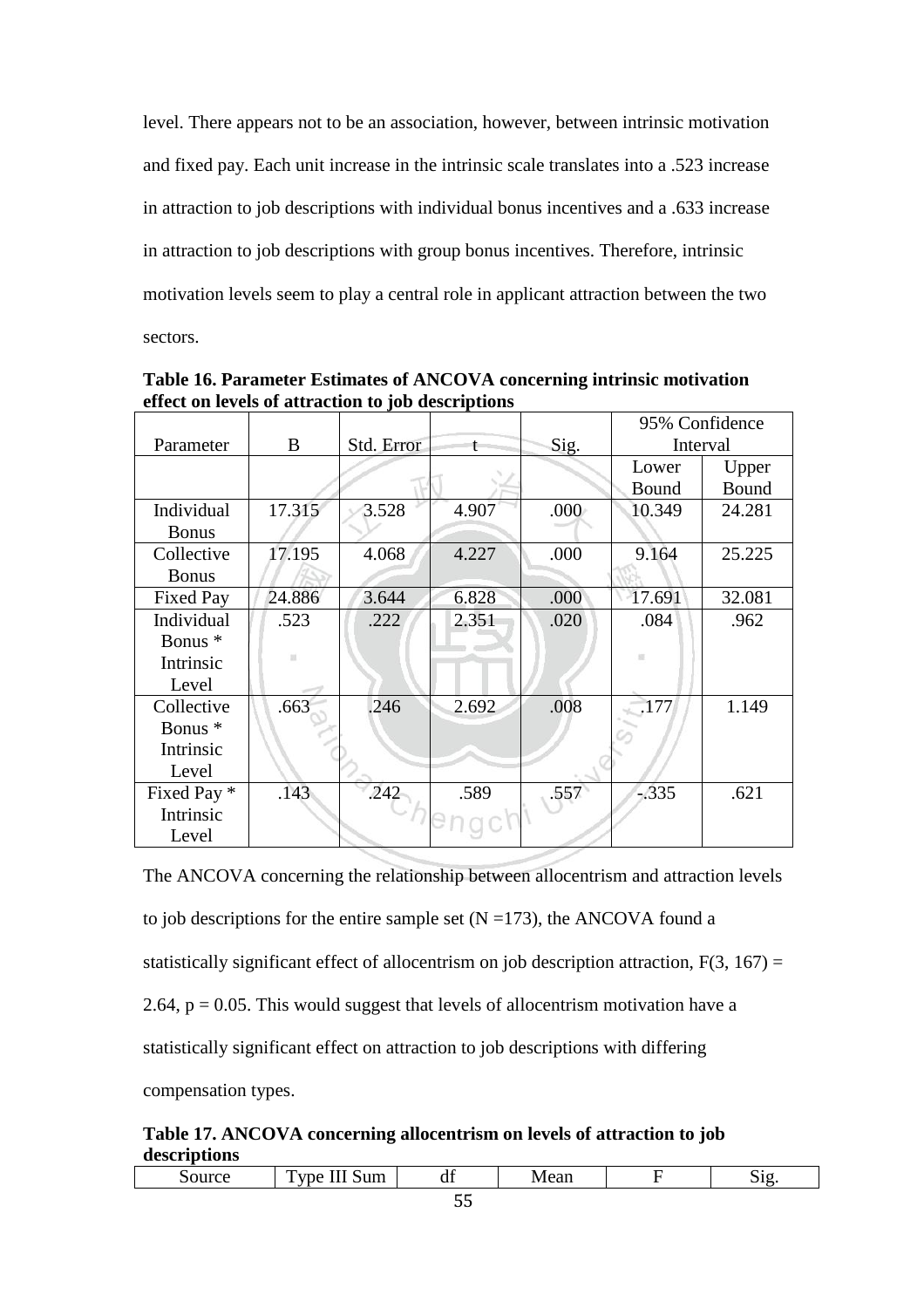|                        | of Squares              |     | Square    |         |      |
|------------------------|-------------------------|-----|-----------|---------|------|
| Model                  | 124659.967 <sup>a</sup> |     | 20776.661 | 579.924 | .000 |
| <b>Job Description</b> | 1974.692                |     | 658.231   | 18.373  | .000 |
| <b>Job Description</b> | 288.517                 |     | 96.172    | 2.684   | .048 |
| * Collectivism         |                         |     |           |         |      |
| Error                  | 5983.033                | 167 | 35.827    |         |      |
| Total                  | 130643.000              | 173 |           |         |      |

a. R Squared = .954 (Adjusted R Squared = .953)

Table 18 shows that parameter estimates for each of the coefficients revealed a positive association between allocentrism on attraction to job descriptions with individual bonuses ( $b = .434$ ,  $p = 0.03$ ) at the 95% confidence level. There does not appear to be an association between allocentrism and group bonuses or fixed pay. Each unit increase in the allocentrism scale translates into a .434 increase in attraction to job descriptions with individual bonus incentives, which is somewhat counterintuitive considering the hypothesis and the previous findings related to sector characteristics and preference.

**Table 18. Parameter Estimates of ANCOVA concerning allocentrism effects on levels of attraction to job descriptions** LZZ K

| Parameter    | Std. Error<br>B |       | t     | Sig. | 95% Confidence |        |
|--------------|-----------------|-------|-------|------|----------------|--------|
|              |                 |       |       |      | Interval       |        |
|              |                 |       |       |      | Lower          | Upper  |
|              |                 |       |       |      | <b>Bound</b>   | Bound  |
| Individual   | 16.387          | 4.275 | 3.833 | .000 | 7.948          | 24.827 |
| <b>Bonus</b> |                 |       |       |      |                |        |
| Collective   | 20.620          | 4.853 | 4.249 | .000 | 11.038         | 30.202 |
| <b>Bonus</b> |                 |       |       |      |                |        |
| Fixed Pay    | 22.133          | 4.679 | 4.730 | .000 | 12.895         | 31.371 |
| Individual   | .434            | .202  | 2.146 | .033 | .035           | .833   |
| Bonus *      |                 |       |       |      |                |        |
| Allocentrism |                 |       |       |      |                |        |
| Collective   | .333            | .217  | 1.530 | .128 | $-.097$        | .762   |
| Bonus *      |                 |       |       |      |                |        |
| Allocentrism |                 |       |       |      |                |        |
| Fixed Pay *  | .245            | .233  | 1.052 | .295 | $-.215$        | .705   |
| Allocentrism |                 |       |       |      |                |        |

4.6 Hypothesis 4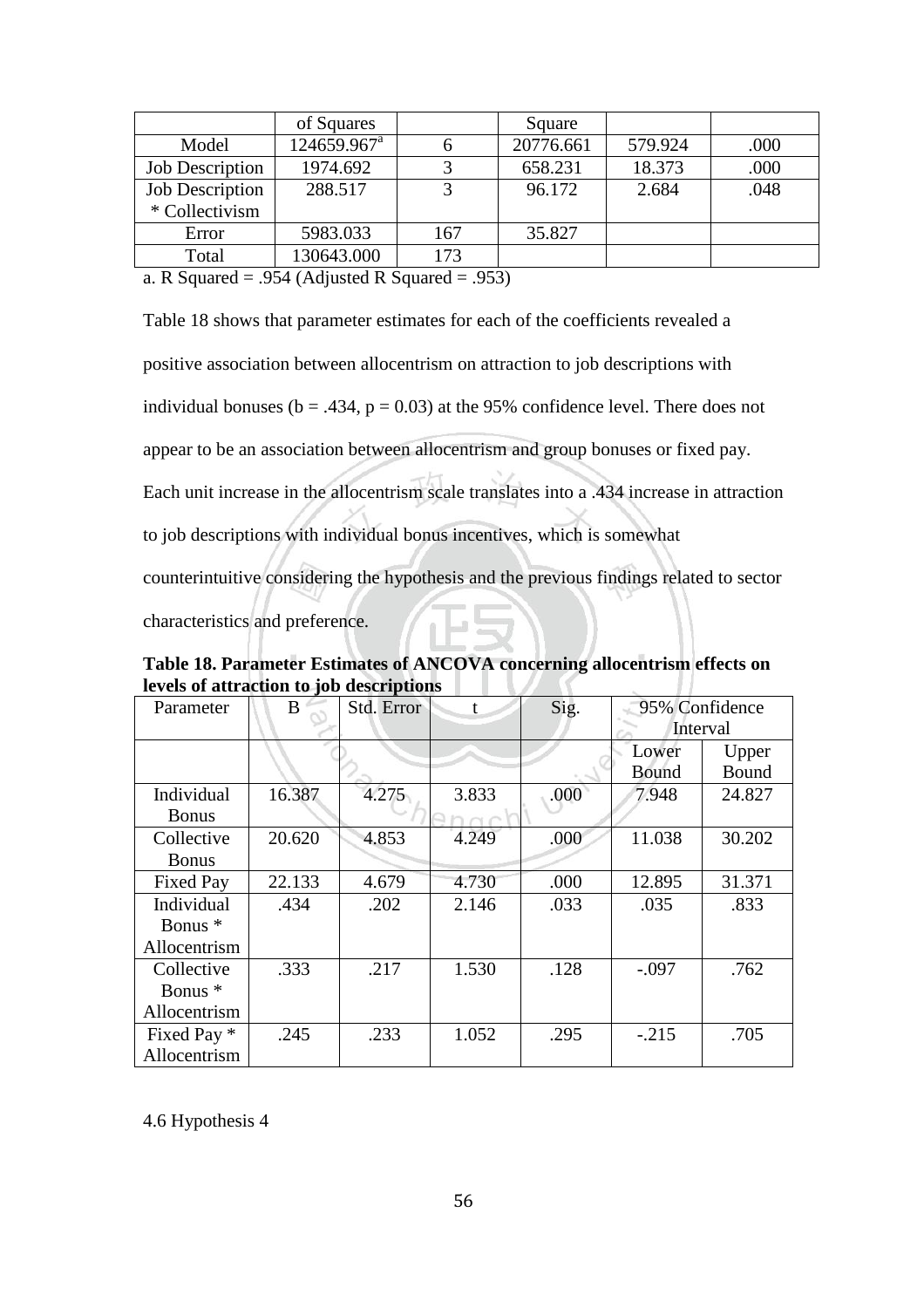Hypothesis 4: Assuming job applicants are searching within their preferred sector, if a job posting does not explicitly mention pay-for-performance bonuses, nonprofit applicants are less likely to believe that the position will entail performance bonuses than for-profit applicants.

Although the percentage of non-profit applicants who would generally assume that a position entails incentive pay without explicit mention of performance bonuses was very low (14%) verses for-profit applicants (24%), and the percentage of nonprofit applicants who would not generally assume incentive pay is higher (37%) than forprofit applicants (30%), further statistical analysis was required to show that these differences were statistically meaningful. A chi-square analysis on these subjective likelihood estimates between the two subsamples yielded that there was no statistically meaningful difference between them,  $\chi^2(172, N = 173) = 3.12$ , p = .21. Despite convincing disparities between the non-profit and for-profit applicants able to give a definitive answer to the question, the results may have been rendered inconclusive because the survey allowed for "maybe" as an option. This severely limited the sample set of definitive answers (more than 40% of each sector were undecided), thereby exaggerating the perceived differences between applicants in both sectors.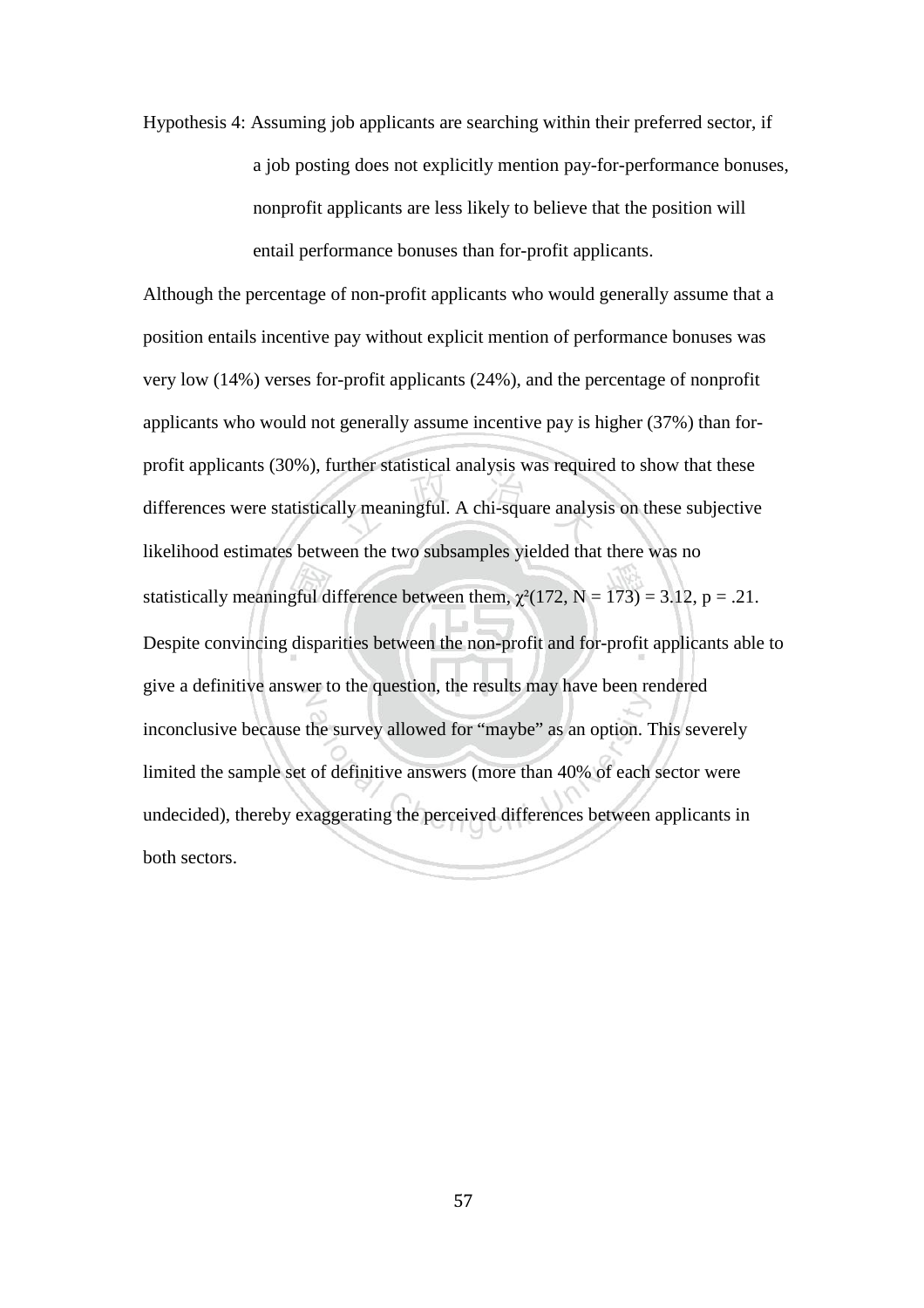#### Chapter 5

### Conclusions and Recommendations

Through the distribution of an online survey to 173 participants (86 nonprofit applicants and 87 for-profit applicants), the relationship between dispositional profiles and attraction to differing compensation types was addressed. More specifically, this study sought to uncover the potential reactions of nonprofit applicants to the growing relevance of performance-based pay in the nonprofit sector. Multiple hypotheses presented in this study formed a conceptual chain of logic that empirically reexamined previous conclusions reached in motivation, recruitment, and person-organization (P-O) research. Nonprofit applicants, hypothesized as more intrinsically motivated and allocentric (collectivistic) workers, were expected to be less attracted to individual performance-based incentives offered in job descriptions when compared to for-profit applicants. Non-profit applicants were also thought to be less likely to expect that an advertised position would have performance bonuses if incentive plans of that sort were not explicitly mentioned.

Despite suggestions that choice is more realistic and comparative judgments may have more predictive power than attraction ratings, $\frac{1}{1}$  $\frac{1}{1}$  $\frac{1}{1}$  this study was robust enough to produce a number of statistically significant results. The first hypothesis sought to find palpable distinctions in the motivational profiles of nonprofit and for-profit applicants, particularly in motivation levels and orientations defined within the context of Ryan and Deci's SDT continuum.<sup>[2](#page-62-1)</sup> Based upon the informed conjecture of Hansman (1980), Rose-Ackerman (1996), Theuvsen (2004) among others, nonprofit applicants were expected to value intrinsic enjoyment in the workplace more so than for-profit applicants, in line with conclusions that "their work is more important to

<span id="page-62-0"></span> $1$  Kuhn, 1641.

<span id="page-62-1"></span><sup>&</sup>lt;sup>2</sup> Ryan and Deci, 54.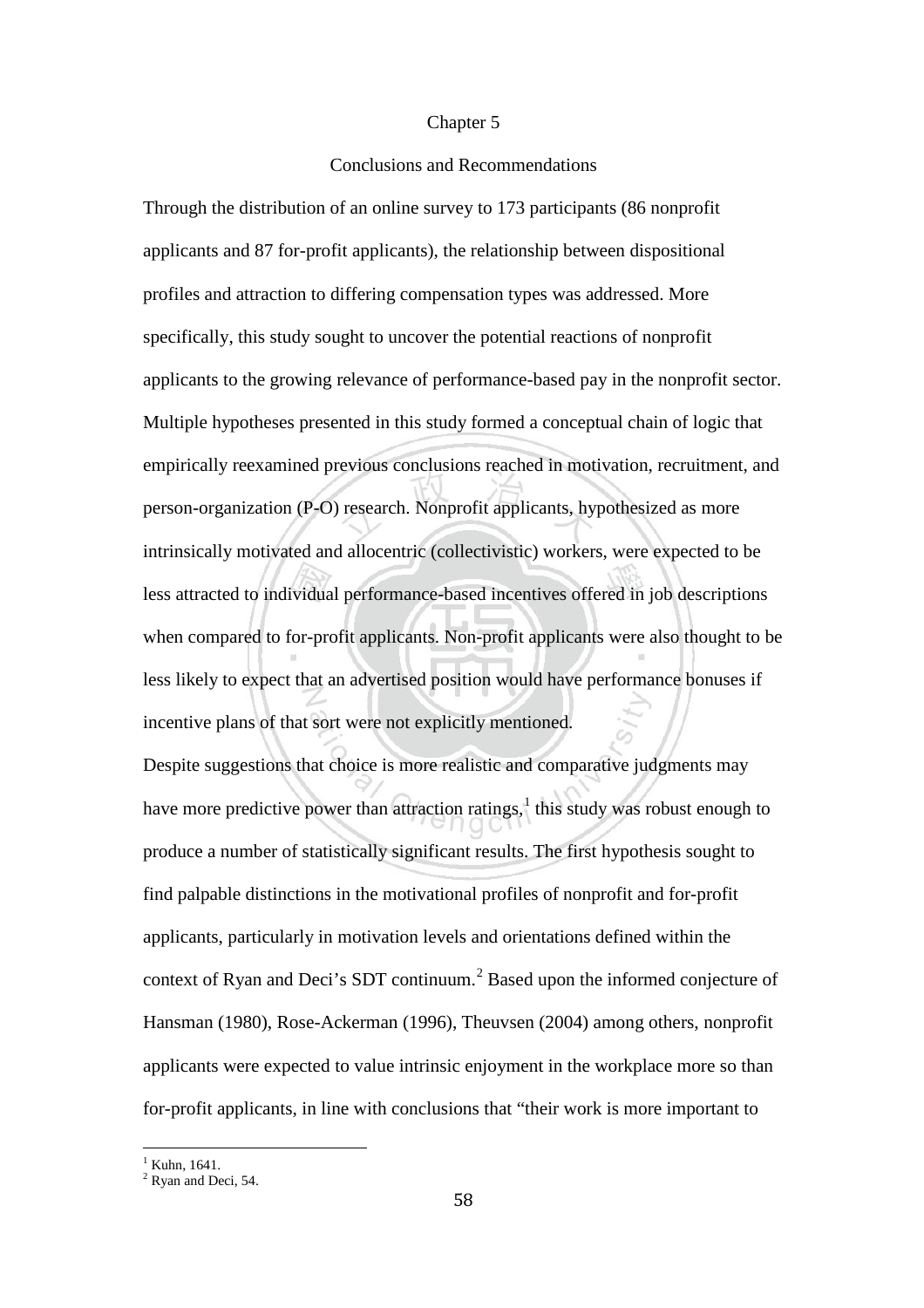them than the money they earn<sup>[3](#page-63-0)</sup> and "...nonprofit organizations [are] more attractive for loyal employees who identify themselves with the organizational goals."[4](#page-63-1) The independent t-test conducted on the survey results of this study supported the first hypothesis drawn from prior conclusions reached in the literature. Nonprofit applicants scored significantly higher on the MAWS (Gagné et al. 2010) subscales measuring intrinsic motivation and a form of extrinsic motivation (identification) that lies closer to intrinsic motivation on the SDT continuum. This suggests that not only do non-profit applicants value intrinsic enjoyment in the workplace more than their for-profit counterparts, but there are also strong feelings of identification included with that type of work. This finding aligns with the Gagné et al. (2010) conclusions that different motivations drive individuals in various kinds of work.<sup>[5](#page-63-2)</sup> In the language used by Ryan and Connel (1989), the "perceived locus of causality"  $6$  is more likely to be internalized in the average nonprofit worker than in the average for-profit worker. In other words, nonprofit workers are comparatively more motivated by internal rather than external drivers, finding work inherently enjoyable and essential to advancing the values and beliefs they identify with. Introjected regulation (internalized pressure from an external source) and extrinsic motivational factors do not seem to be of any particular importance to nonprofit applicants as well. These conclusions largely concur with the existing literature and perhaps underline the importance of nonprofit recruitment in continuously appealing to the internalized beliefs and values of nonprofit applicants and existing employees. Although this study has limitations that could limit the generalizability of the results, including a

 $3$  Mirvis, 7.

<span id="page-63-2"></span><span id="page-63-1"></span><span id="page-63-0"></span><sup>4</sup> Theuvsen, 128.

 $<sup>5</sup>$  Gagné et al., 640.</sup>

<span id="page-63-3"></span><sup>6</sup> Ryan, Richard M., and James P. Connell. "Perceived Locus of Causality and Internalization: Examining Reasons for Acting in Two Domains." Journal of Personality and Social Psychology 57, no. 5 (1989): 749-61. doi:10.1037/0022-3514.57.5.749.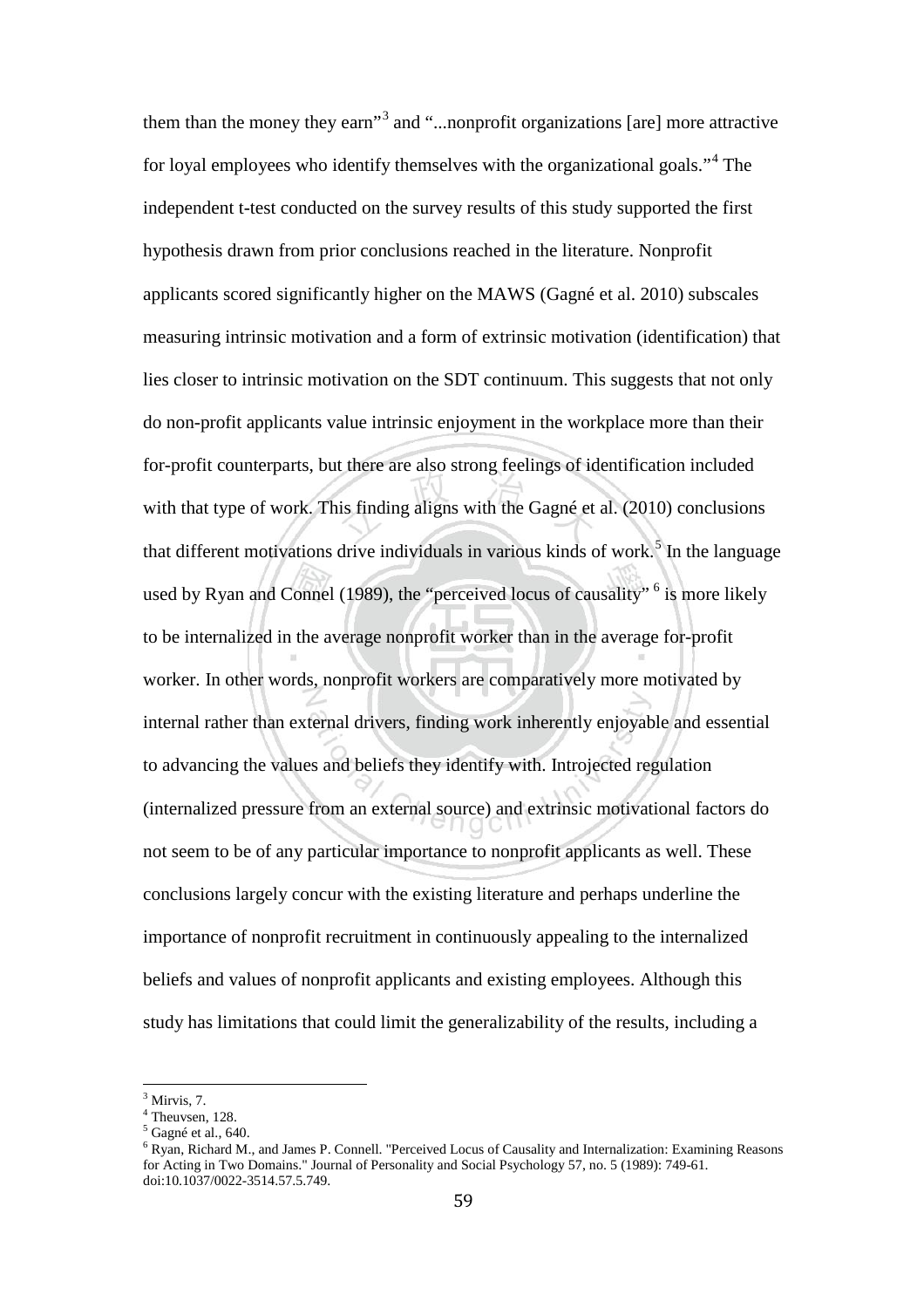lack of typological distinctions between organizations in either sector, $\frac{7}{1}$  $\frac{7}{1}$  $\frac{7}{1}$  recruitment professionals may be able to extrapolate a number of practical implications. To this end, according to Leete (1999), nonprofits should have a healthy interest in "rely[ing] more heavily (than for-profit organizations) on practices that strengthen intrinsic motivation, improve adherence to group norms, and organizational pride."[8](#page-64-1) Consistent with Leete's interpretation, for-profit applicants were found in this study to possess a more extrinsically oriented motivational focus, which could justify the use of external incentives by for-profit firms looking to inducing higher levels of performance.

The second hypothesis was based on prior research supporting the logical extension that nonprofit work largely entails caring for others and that more allocentric (collectivistic) people would likely choose to work in the nonprofit sector.<sup>[9](#page-64-2)</sup> The Mann-Whitney U test not only confirmed that nonprofit applicants generally display higher levels of horizontal collectivism (a non-hierarchical, group-based concern for others), but also the corresponding assertion that for-profit applicants display comparatively higher levels of horizontal individualism (an individualistic mindset regarding coworkers and peers). This reflects the sound internal consistency of the subscales and finds marked differences similar to Triandis and Gelfand (1998) between individuals that score high on horizontal individualism and horizontal collectivism.[10](#page-64-3) Although the first two are antecedent hypotheses to be folded into the third, they nonetheless provide potential takeaways for nonprofits and recruitment professionals. Aside from the more general appeals by Leete (1999) for nonprofit organizations to nourish the largely intrinsic and allocentric dispositions of their

Theuvsen, 3.

<span id="page-64-2"></span><span id="page-64-1"></span><span id="page-64-0"></span><sup>8</sup> Leete, 428.

 $9^9$  See Mason (1996), Macy (2006), Hayden and Madsen (2008).

<span id="page-64-3"></span><sup>&</sup>lt;sup>10</sup> Triandis and Gelfand, 123.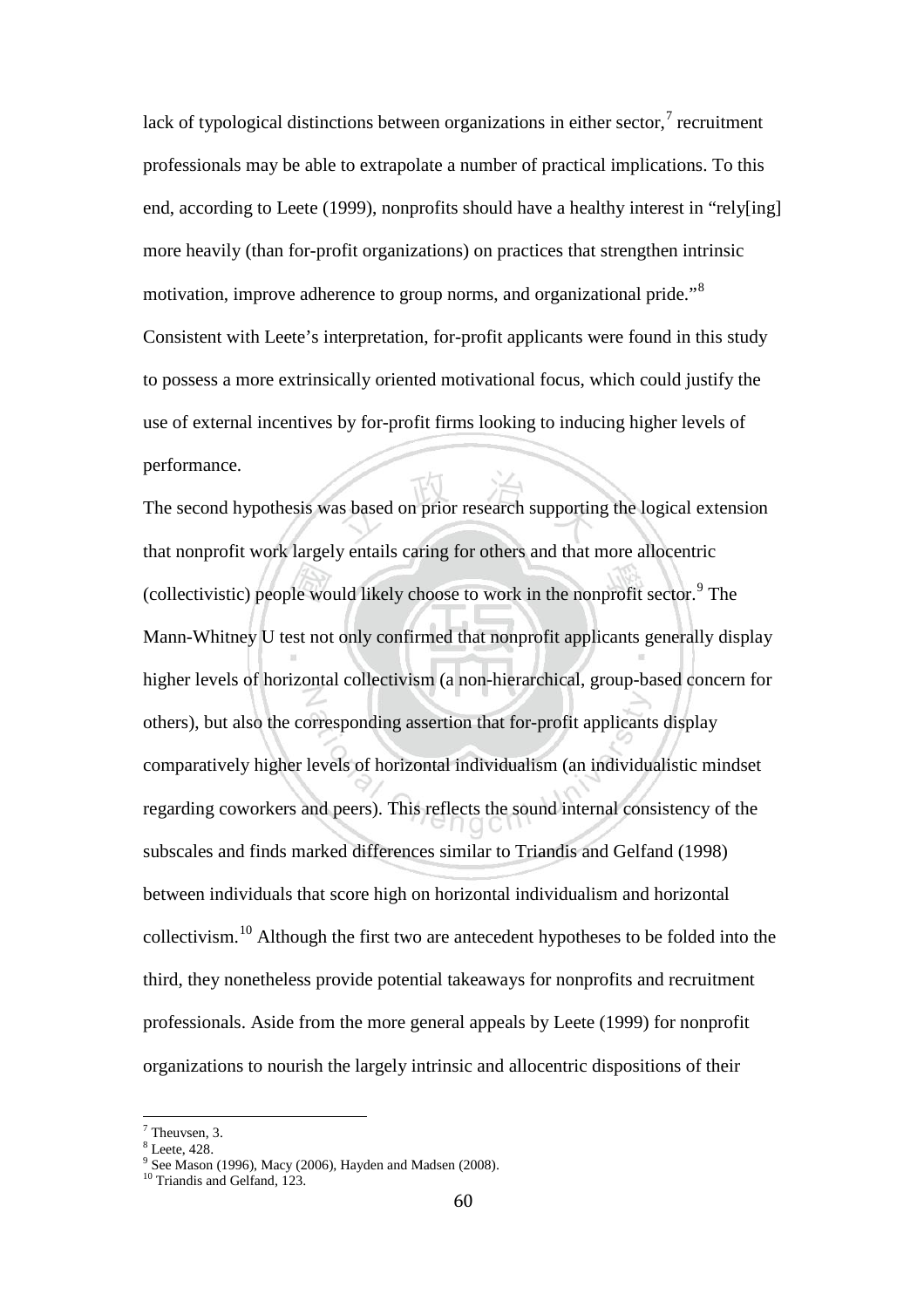employees, recruitment professionals may also find success in crafting recruitment messages in job descriptions or otherwise that cater toward the existing sympathies and allegiances harbored by potential applicants. This study suggests that perhaps nonprofit recruitment material that is external-reward heavy may be less effective. Research specific to the nonprofit sector on applicant attraction is severely lacking, and more interest in this subject matter may become increasingly relevant as nonprofits continue to proliferate worldwide.

The third hypothesis makes a tripartite person-organization fit prediction regarding the difference in attraction levels between nonprofit and for-profit applicants to individual performance bonuses. Because individual, performance-based incentives often constitute an extrinsic incentive that cause "crowding-out" complications (extrinsic pursuits supplanting natural intrinsic motivation) $11$  and the individualistic nature of awarding bonuses to top performers would seem counter to the average nonprofit applicant's allocentric sensibilities, $12$  hypothesis 3 posited that nonprofit applicants were expected to exhibit lower levels of attraction to job descriptions offering individual bonus incentives. Support for this line of reasoning was not found in the Mann-Whitney U analysis conducted on the relationship between nonprofit and for-profit preferences. Conclusions drawn from further analyses on within-sector nonprofit preference, however, were decidedly mixed. A Kruskal-Wallis (the nonparametric equivalent to the one-way ANOVA) analysis did not find any statistical significance in preference among the three compensation types offered in the job descriptions. In contrast, a subsequent independent ANOVA did find a statistical significance in nonprofit applicant preferences. Due to the violated assumptions of normality in all variables of this study except intrinsic motivation, the Kruskal-Wallis

<span id="page-65-1"></span><span id="page-65-0"></span> $^{11}_{12}$  Speckbacher, 1006-025.<br> $^{12}$  Macy, 165.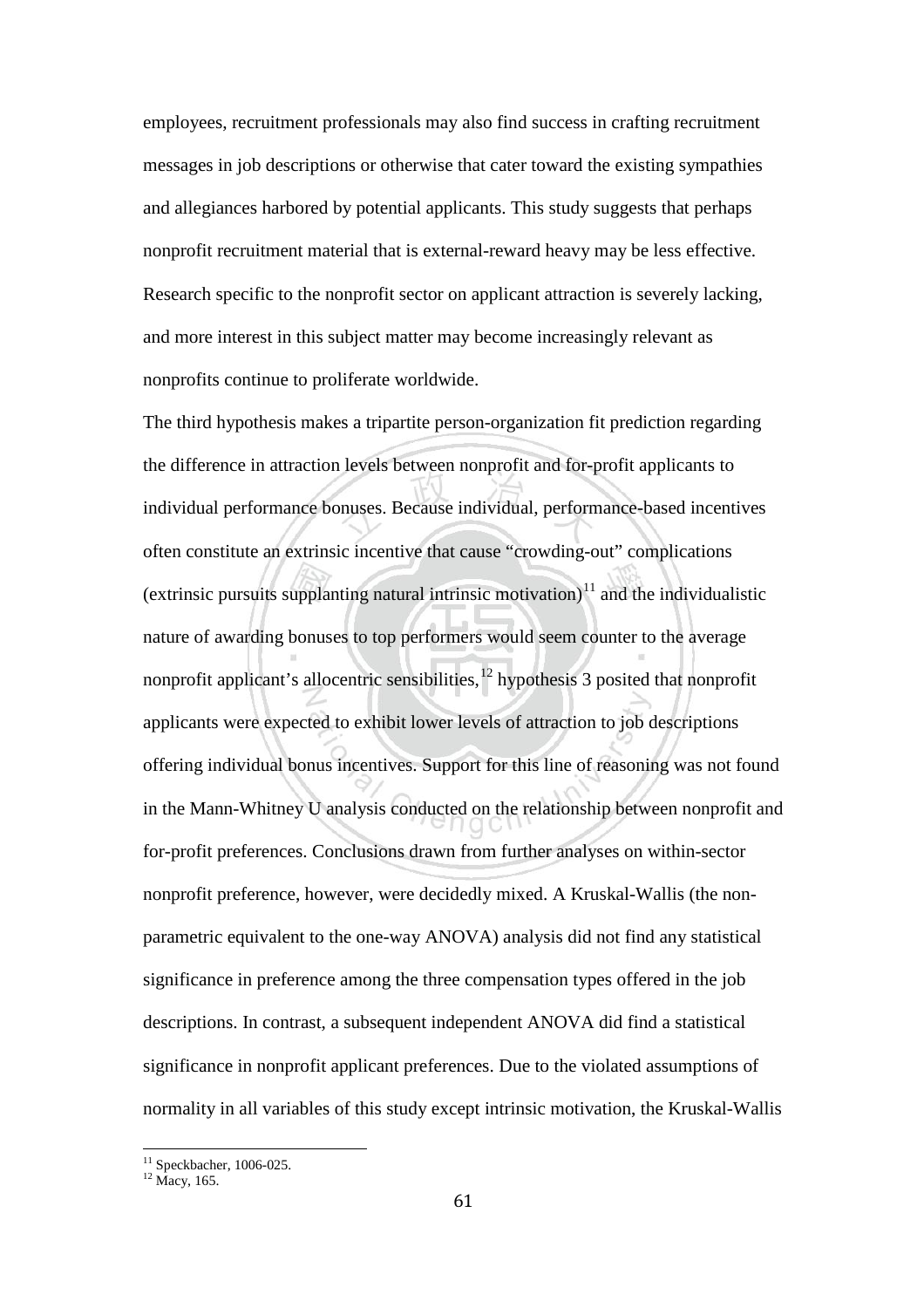analysis is likely a more conservative and accurate approximation.<sup>[13](#page-66-0)</sup> An additional paired Mann-Whitney U test analysis found some support for within-sector nonprofit preferences for collective bonus and fixed salary offers. According to this set of analyses, while nonprofit applicants may not have an obvious aversion to individual bonus incentives when compared to for-profit applicants, alternative compensation schemes (collective performance-based incentives and fixed-pay) are more attractive at a 90% confidence level. On the whole, the striking similarity in mean attraction toward individual performance-based bonuses may have much to do with similar feelings between the two groups regarding risk perception. The last two subsequent ANCOVAs in section 4.5 confirmed the importance of intrinsic motivation to job description attraction in regards to individual and group bonuses. A counterintuitive finding with the second ANCOVA, however, found that allocentrism was positively associated with attraction to individual bonuses. These findings contextualize the sector preference results found in the previous analyses and illustrate that intrinsic motivation is likely to be the most potent force in attraction to the hypothetical job descriptions provided.

While the likelihood of having more intrinsically motivated workers is greater in the nonprofit sector, which perhaps raises the chances of adulterating that inherent  $\text{drive}$ ,  $\frac{14}{4}$  $\frac{14}{4}$  $\frac{14}{4}$  nonprofit applicants may have similar perceptions of risk as for-profit workers for a number of reasons. Nonprofit applicants may share similar feelings regarding the possibility of individual bonuses producing crowding-in, crowding-out and crowding-neutral effects, could harbor unrealistic optimism about their own personal abilities,[15](#page-66-2) or even find individual performance bonuses as something of a

<span id="page-66-2"></span><span id="page-66-1"></span>

<span id="page-66-0"></span><sup>&</sup>lt;sup>13</sup> Hecke, 242.<br><sup>14</sup> Ryan and Deci, 59.<br><sup>15</sup> Taylor, Shelley E., and Jonathon D. Brown. "Illusion and Well-being: A Social Psychological Perspective on Mental Health." Psychological Bulletin 103, no. 2 (1988): 193-210. doi:10.1037//0033-2909.103.2.193.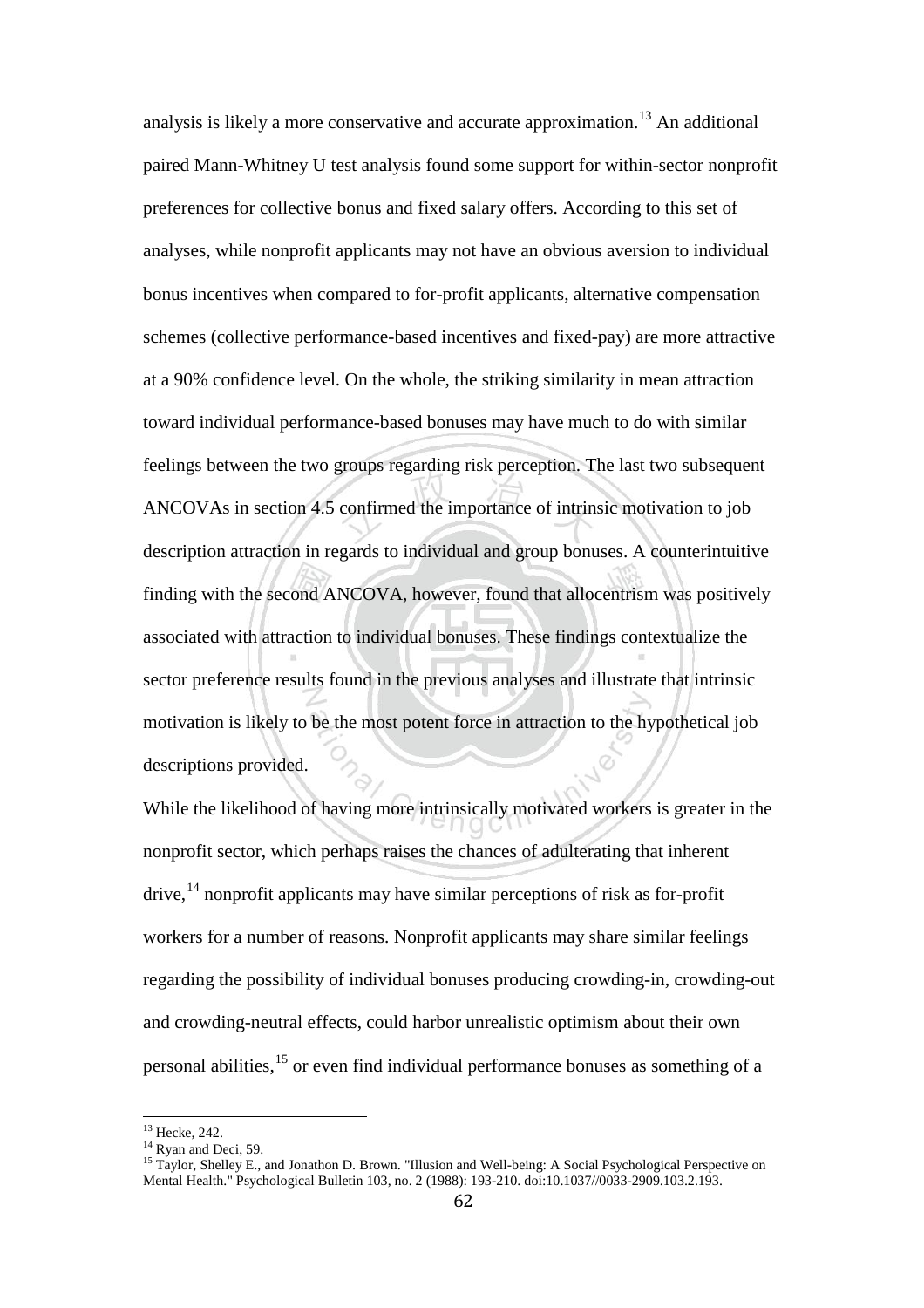secondary issue. Risk-perception in compensation systems has been explored in depth throughout a variety of disciplines, but a tailored analysis of the difference between non-profit and for-profit applicant risk perceptions of differing compensation systems could be a very fruitful topic for future research. Hypothesis 3.1 was also overturned by a Mann-Whitney U test at a 90% significance level, in which nonprofit applicants showed distinctly more interest than for-profit applicants in receiving collective bonuses. These results stand in direct contrast to those similar to Kuhn and Yockley (2003), who found that "...people are more willing to accept variable pay offers when the performance basis is individual rather than collective."<sup>[16](#page-67-0)</sup> Kuhn and Yockley (2003) did not distinguish between sectors, which may illustrate the reversal in findings when respondents are asked to identify their line of work. According to the results of this study, specific types of respondents from a particular sector (nonprofit) produced the most noticeable differences in preference. Hypothesis 3.2 was validated with a similar result at a 90% significance level. The Mann-Whitney U comparing attraction to fixed pay between both sectors found that nonprofit applicants were also relatively more attracted to job descriptions that simply offered a "competitive salary" than for-profit applicants. Most notably, this study demonstrated not only that nonprofit and for-profit applicants differ in preferences to particular compensation systems, but also the additional analysis on nonprofit applicants shed light on the nuances of what attracts the workforce in the third sector. Overall, nonprofit applicants share a similar level of attraction to individual bonuses with for-profit applicants, but on average seem to prefer collective bonuses or even fixed salaries.

The final hypothesis was nullified by the overwhelming response by both sets of

<span id="page-67-0"></span><sup>&</sup>lt;sup>16</sup> Kuhn and Yockey (2003).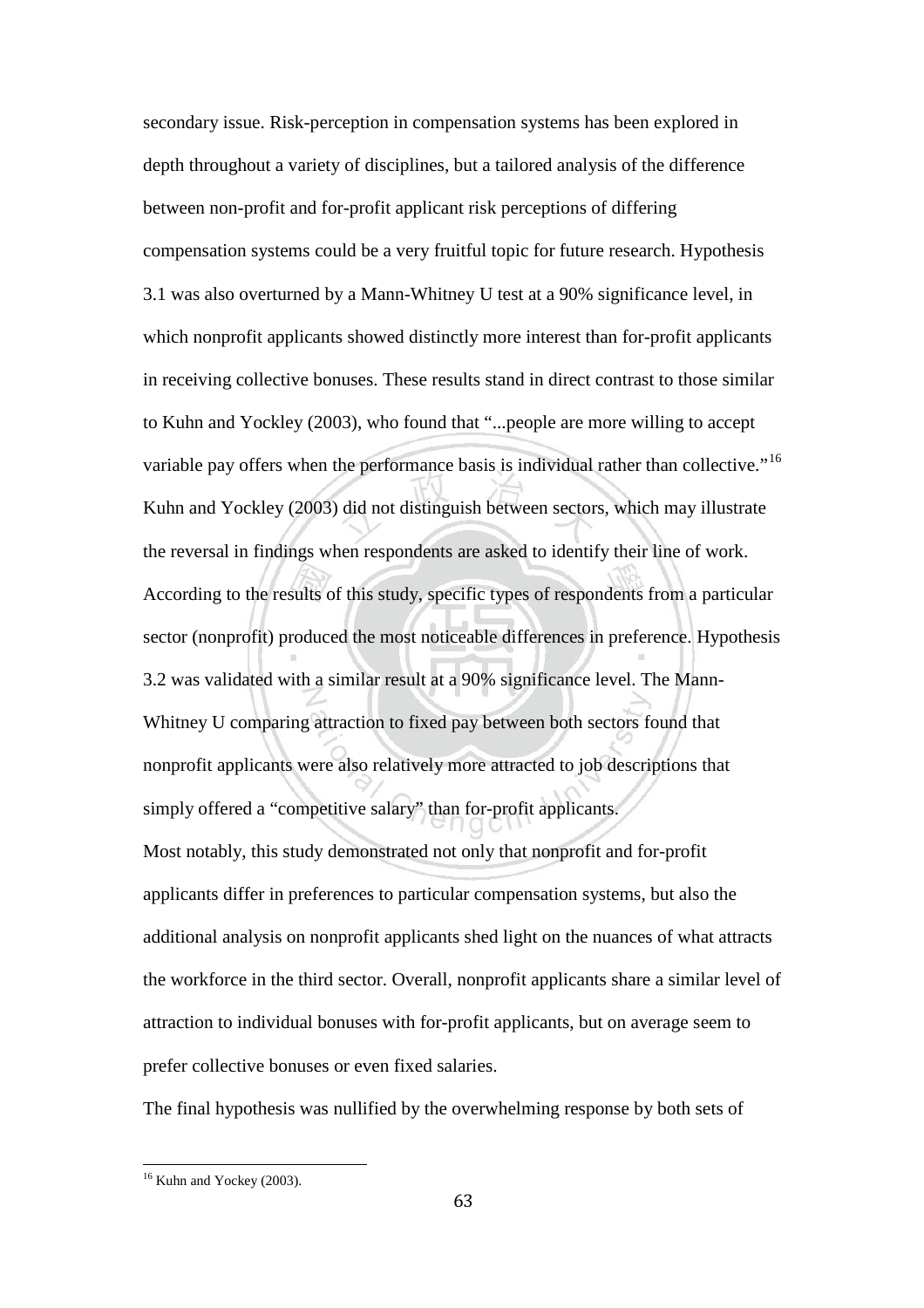applicants of being entirely unsure about whether advertised positions entail PFP without explicitly mentioning incentive-based bonuses. The potential for considerable risk remains, however, in not disclosing incentive-based pay at the outset, especially for nonprofit organizations that find success in appealing to the intrinsic values of prospective applicants. Given that 86% of nonprofit applicants did not expect an advertised nonprofit position to entail PFP arrangements, and factoring in the academic literature on crowding out effects, the utmost care is required on the part of nonprofits to craft incentive bonus plans capable of enhancing performance without squelching intrinsic passion for the cause. Mounting evidence suggests that rather than satisfaction with pay levels, compensation systems play a central role in sustaining successful recruitment and retention practices.<sup>[17](#page-68-0)</sup>

# 5.1 Limitations

This study intended to make the hypothetical job descriptions realistic through the integration of the Kuhn and Yockley (2003) and Kuhn (2009) experimental designs,  $^{18}$  $^{18}$  $^{18}$ along with the insertion of actual job description copy. Respondents were asked to express their attraction to the job description *ceteris paribus*, thereby suspending a handful of considerations that otherwise would have had a major impact on attraction levels. For instance, prior attraction research explored organizational reputation as a key factor in initial applicant decisions.<sup>[19](#page-68-2)</sup> Additionally, the experimental design would have been enhanced by a sample population engaged in the process of job searching rather than responding as hypothetical applicants. Some deviation from hypothetical responses is to be expected, however, research has shown that choices

<span id="page-68-0"></span><sup>&</sup>lt;sup>17</sup> Miceli, Marcia P., and Paul W. Mulvey. "Consequences of Satisfaction with Pay Systems: Two Field Studies." Industrial Relations 39, no. 1 (2000): 62-87. doi:10.1111/0019-8676.00153.

<span id="page-68-2"></span>

<span id="page-68-1"></span><sup>&</sup>lt;sup>18</sup> Kuhn, 1638. and Kuhn and Yockley, 326.<br><sup>19</sup> Turban, Daniel B., Monica L. Forret, and Cheryl L. Hendrickson. "Applicant Attraction to Firms: Influences of Organization Reputation, Job and Organizational Attributes, and Recruiter Behaviors." Journal of Vocational Behavior 52, no. 1 (1998): 24-44. doi:10.1006/jvbe.1996.1555.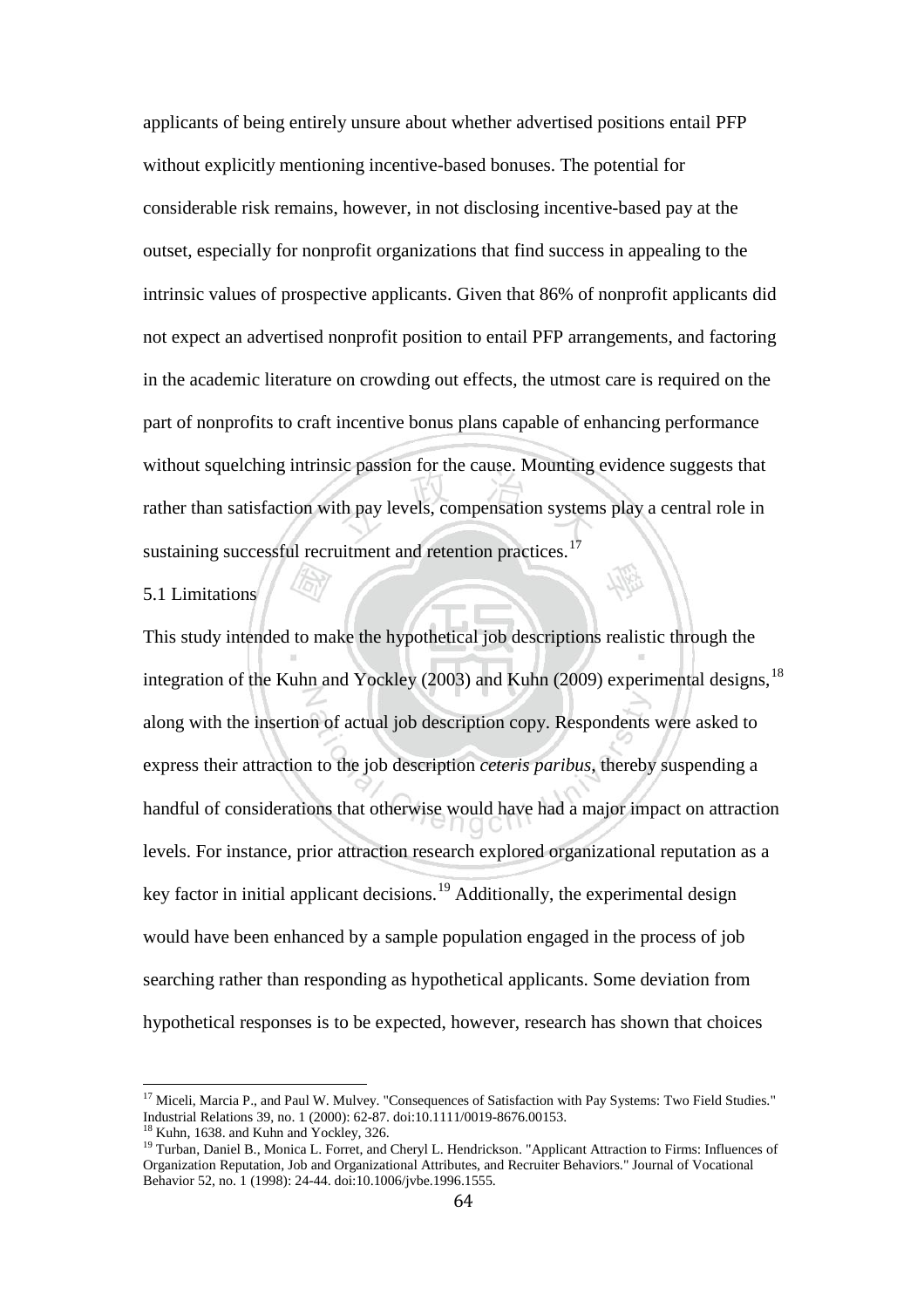within the hypothetical realm are largely indicative of true behavior.<sup>[20](#page-69-0)</sup>

The sample population itself is extraordinarily heterogeneous, which may challenge any claims of generalizability. However, researchers have previously lamented at the sheer volume of studies entirely composed of undergraduate and graduate students based in U.S. universities. An optimistic interpretation of the similarity in results between this study and previous studies conducted in the U.S. suggest that perhaps the dispositional profile of nonprofit workers are somewhat generalizable across nations and even cultures. Interpreted another way, the sample population of this study may simply constitute a cocktail of mixed cultural representations that could have biased the results. Triandis and Gelfand (1998), for instance, found clear differences in idiocentrism and allocentrism between cultures, including those within the western and non-western dichotomy.<sup>[21](#page-69-1)</sup> Considering that the majority of participants self-identified nation of origin was either the U.S. or Taiwan (30.06% and 32.27%, respectively), and the remainder represented a host of other countries, distinct variances between western and non-western applicants may have been expressed in the results. The study was able to draw, however, statistically significant conclusions that appear to hold despite the cultural heterogeneity of the respondents. An additional concern regarding the sample population is that the extraordinary and statistically significant (83%) amount of female respondents might be symptomatic of a gender-based participation bias, if it were the case that women more generally are willing to participate in a survey. Previous studies have found that affluent young men are most likely to respond to web-based surveys, $^{22}$  $^{22}$  $^{22}$  but this trend appears to

<span id="page-69-0"></span><sup>&</sup>lt;sup>20</sup> Wiseman, David B., and Irwin P. Levin. "Comparing Risky Decision Making Under Conditions of Real and Hypothetical Consequences." Organizational Behavior and Human Decision Processes 66, no. 3 (1996): 241-50. doi:10.1006/obhd.1996.0053.<br><sup>21</sup> Triandis and Gelfand, 125.

<span id="page-69-1"></span>

<span id="page-69-2"></span><sup>&</sup>lt;sup>22</sup> Pamlquist, J., and A. Stueve. "Stay Plugged in to New Opportunities." Marketing Research 8, no. 1 (Spring 1996): 13.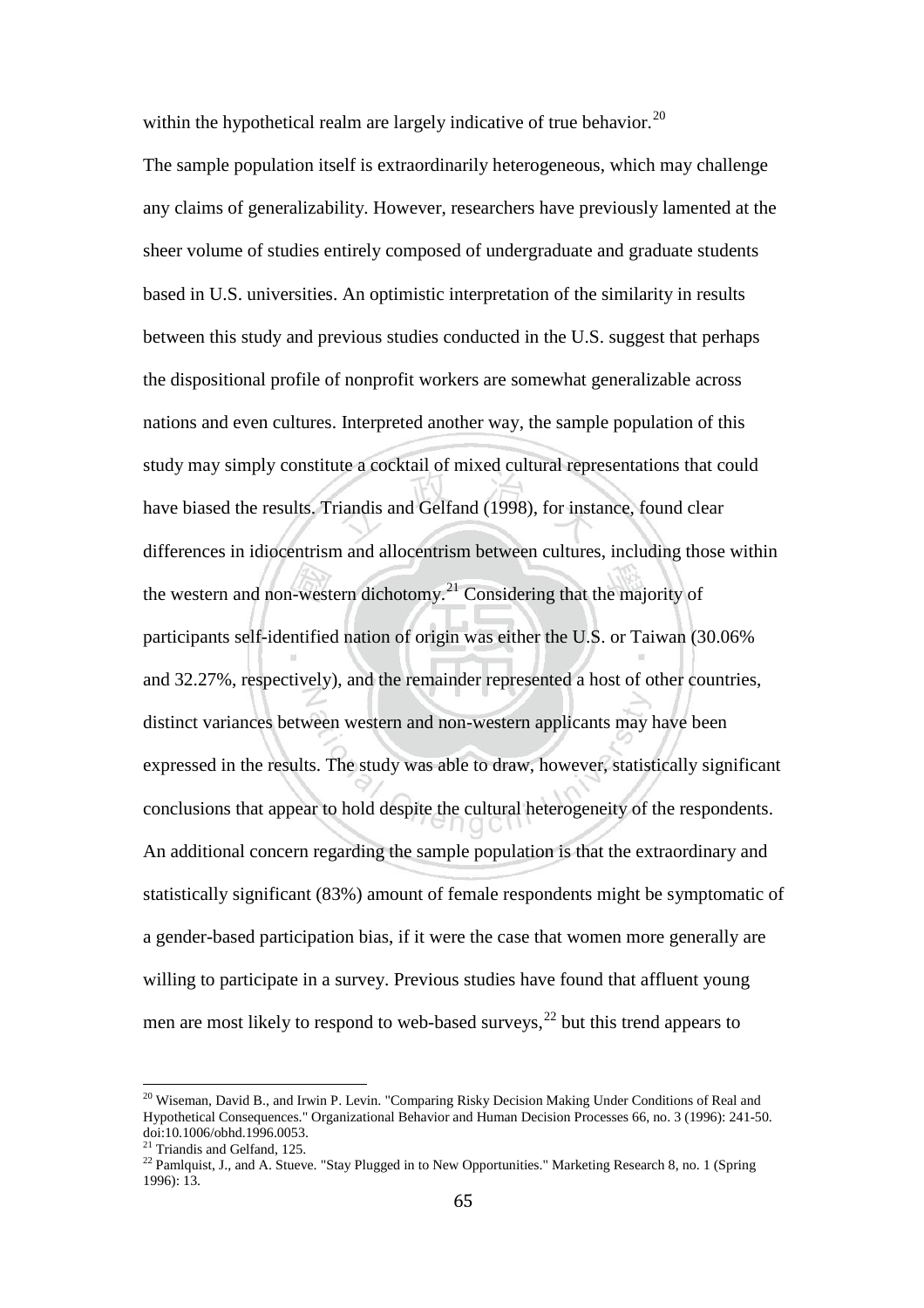reverse when considering college-aged respondents.<sup>[23](#page-70-0)</sup> Nearly half of the entire sample population (45%) were among the 18-24 age bracket and more than half (51%) are either pursuing or currently hold a bachelor's degree. In line with the Underwood et al. (2000) findings, this heavy socio-demographic concentration may account for the higher level of female respondents. Gender differences in the participation of this study may also be attributable to the disproportionate amount of women actually working within the non-profit sector. Several studies have found that not only do women tend to gravitate to the nonprofit sector, but also occupy more high-level positions than in other sectors.<sup>[24](#page-70-1)</sup> Consequently, as it relates to this study, the relatively high levels of intrinsic motivation and allocentrism in nonprofit applicants could be influenced by gender differences between the subsample populations (although the majority of the for-profit subsample was also female). Further exploring the relationships detailed in this study with additional emphasis on gender comparisons would likely constitute valuable avenues for future research as well. Despite the limitations of this study, the marked sensitivity to differing compensation types among nonprofit applicants illustrates a need for mainstream P-O fit and attraction research to examine the particulars associated with recruitment in the third sector.

<span id="page-70-0"></span><sup>&</sup>lt;sup>23</sup> Underwood, D., H. Kim, and M. Matier. "To Mail or to Web: Comparisons of Survey Response Rates and Respondent Characteristics." Paper presented at the 40th Annual Forum of the Association for Institutional Research, OH, Cincinnati, May 21, 2000.

<span id="page-70-1"></span><sup>&</sup>lt;sup>24</sup> Halpern, R. Workforce Issues in the Nonprofit Sector Generational Leadership Change and Diversity. Publication. February 2006.

http://nationalassembly.org/uploads/publications/documents/americanhumanicsworkforceliteraturereviewandbibli ography4-26-06.pdf.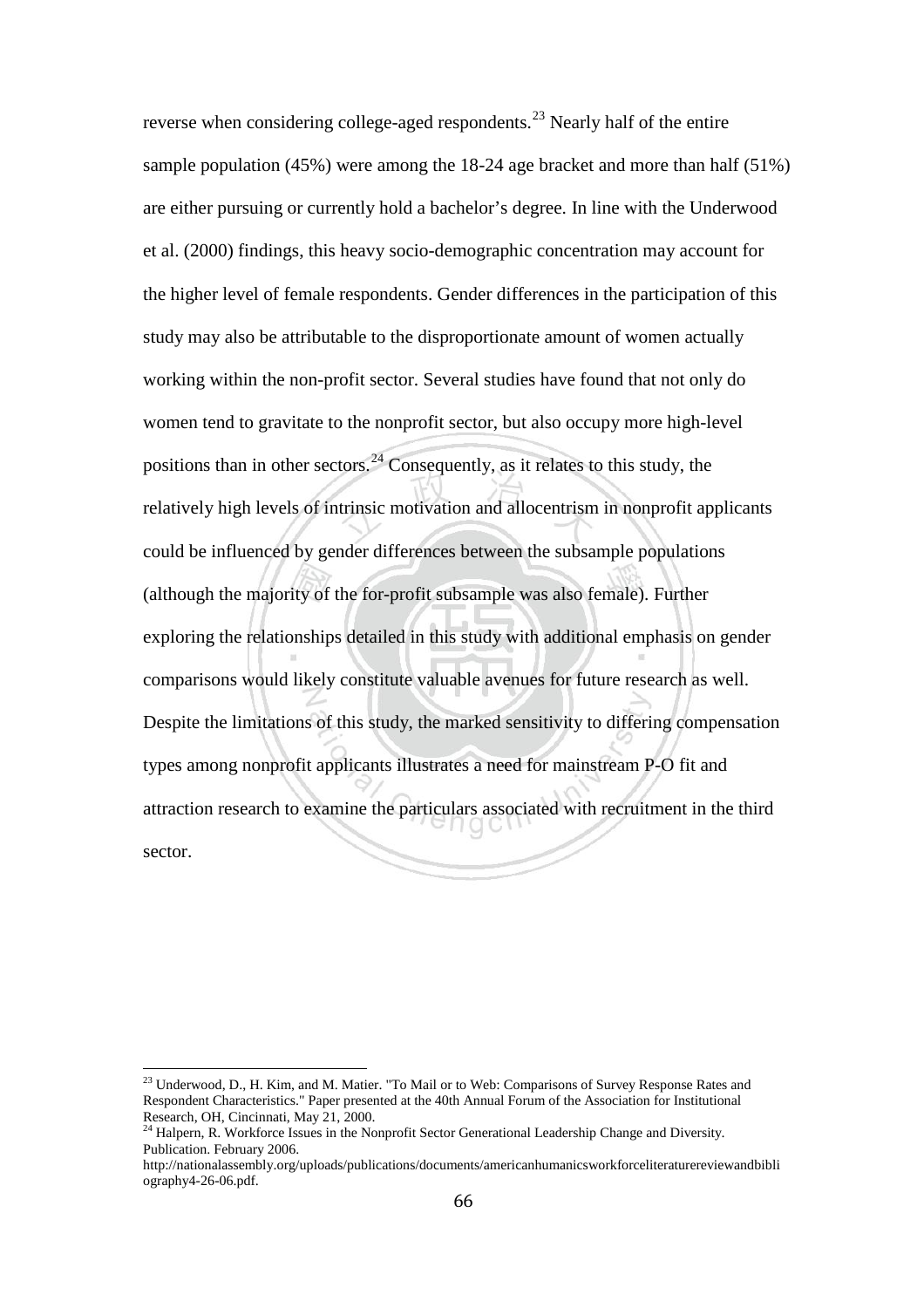#### **REFERENCES**

- Agresti, A., & Finlay, B. (2009). Statistical methods for the social sciences. Upper Saddle River, NJ: Prentice Hall.
- Anheier, H. K. (2005). Nonprofit organizations: Theory, management, policy. London: Routledge.

Arnolds, C., & Boshoff, C. (2002). Compensation, esteem valence and job performance: An empirical assessment of Alderfer's ERG theory. The International Journal of Human Resource Management, 13(4), 697-719. doi:10.1080/09585190210125868

- Backhaus, K. B. (2004). An Exploration of Corporate Recruitment Descriptions on Monster.com. Journal of Business Communication, 41(2), 115-136. doi:10.1177/0021943603259585
- Barber, A. E., & Roehling, M. V. (1993). Job postings and the decision to interview: A verbal protocol analysis. Journal of Applied Psychology, 78(5), 845-856. doi:10.1037//0021-9010.78.5.845
- Barman, E. A. (2002). Asserting Difference: The Strategic Response of Nonprofit Organizations to Competition. Social Forces, 80(4), 1191-1222. doi:10.1353/sof.2002.0020

Barragato, C. A. (2002). Linking For-Profit and Nonprofit Executive Compensation: Salary Composition and Incentive Structures in the U.S. Hospital Industry. Voluntas: International Journal of Voluntary and Nonprofit Organizations, 13(3), 301-311. Retrieved November 12, 2014.

Billiet, P. (2003). The Mann-Whitney U-test -- Analysis of 2-Between-Group Data with a Quantitative Response Variable. Retrieved from http://psych.unl.edu/psycrs/handcomp/hcmann.PDF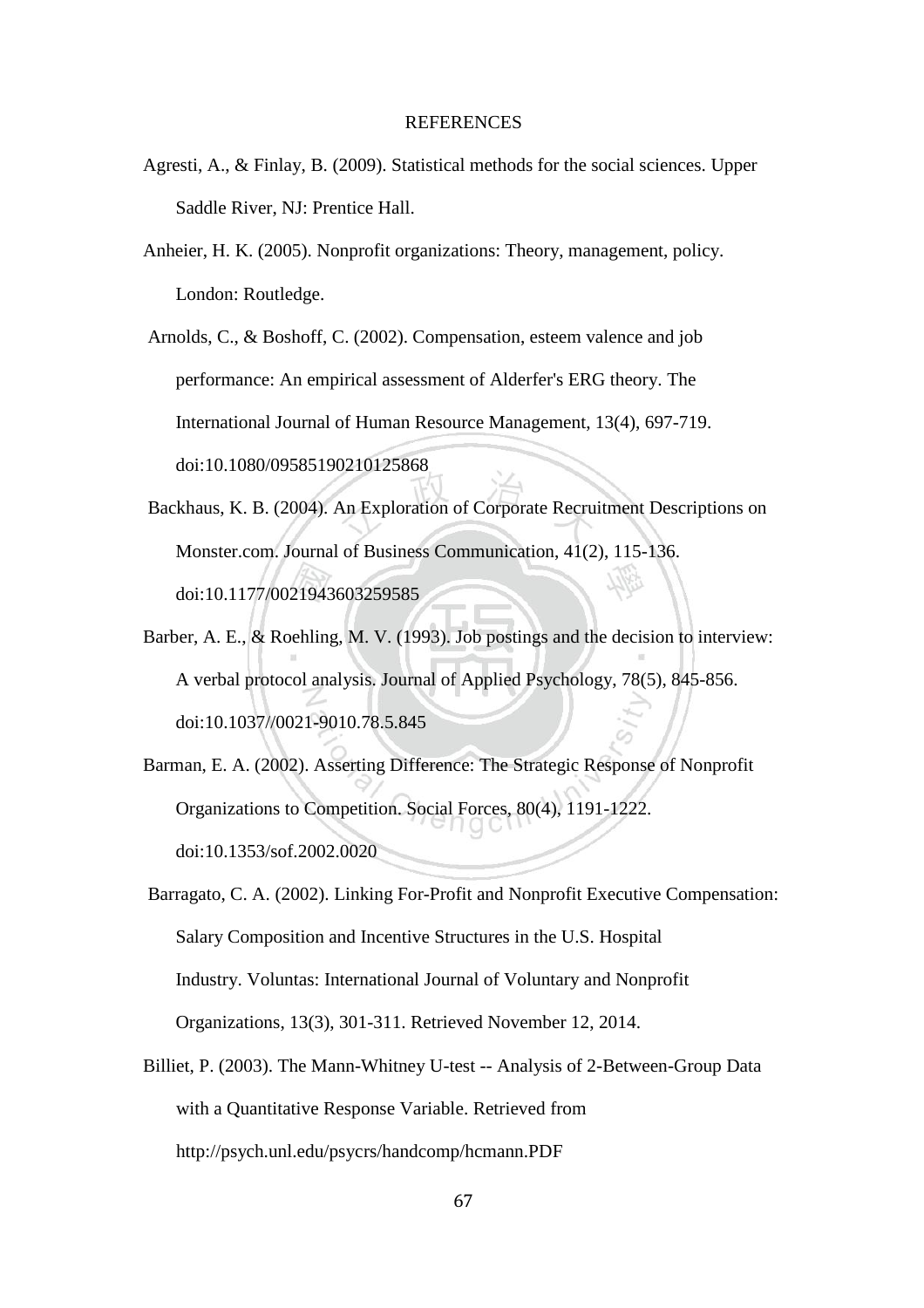- Billsberry, J. (2007). Attracting for values: An empirical study of ASA's attraction proposition. Journal of Managerial Psychology, 22(2), 132-149. doi:10.1108/02683940710726401
- Bowers, K. S. (1973). Situationism in psychology: An analysis and a critique. Psychological Review, 80(5), 307-336. doi:10.1037/h0035592
- Breaugh, J. (2000). Research on employee recruitment: So many studies, so many remaining questions. Journal of Management, 26(3), 405-434. doi:10.1016/S0149-2063(00)00045-3
- Cable, D. M., & Judge, T. A. (1996). Person–Organization Fit, Job Choice Decisions, and Organizational Entry. Organizational Behavior and Human Decision Processes, 67(3), 294-311. doi:10.1006/obhd.1996.0081
- Chen, C. (2012). Explaining the Difference of Work Attitudes Between Public and Nonprofit Managers: The Views of Rule Constraints and Motivation Styles. The American Review of Public Administration, 42(4), 437-460. doi:10.1177/0275074011402192
- Cober, R. T., D. J. Brown, L. M. Keeping, and P. E. Levy. "Recruitment on the Net: How Do Organizational Web Site Characteristics Influence Applicant Attraction?" Journal of Management 30, no. 5 (2004): 623-46. doi:10.1016/j.jm.2004.03.001.
- Cohen, J. (1988). Statistical power analysis for the behavioral sciences. Hillsdale, NJ: L. Erlbaum Associates.
- Cooley, A., & Ron, J. (2002). The NGO Scramble: Organizational Insecurity and the Political Economy of Transnational Action. International Security,27(1), 5-39. doi:10.1162/016228802320231217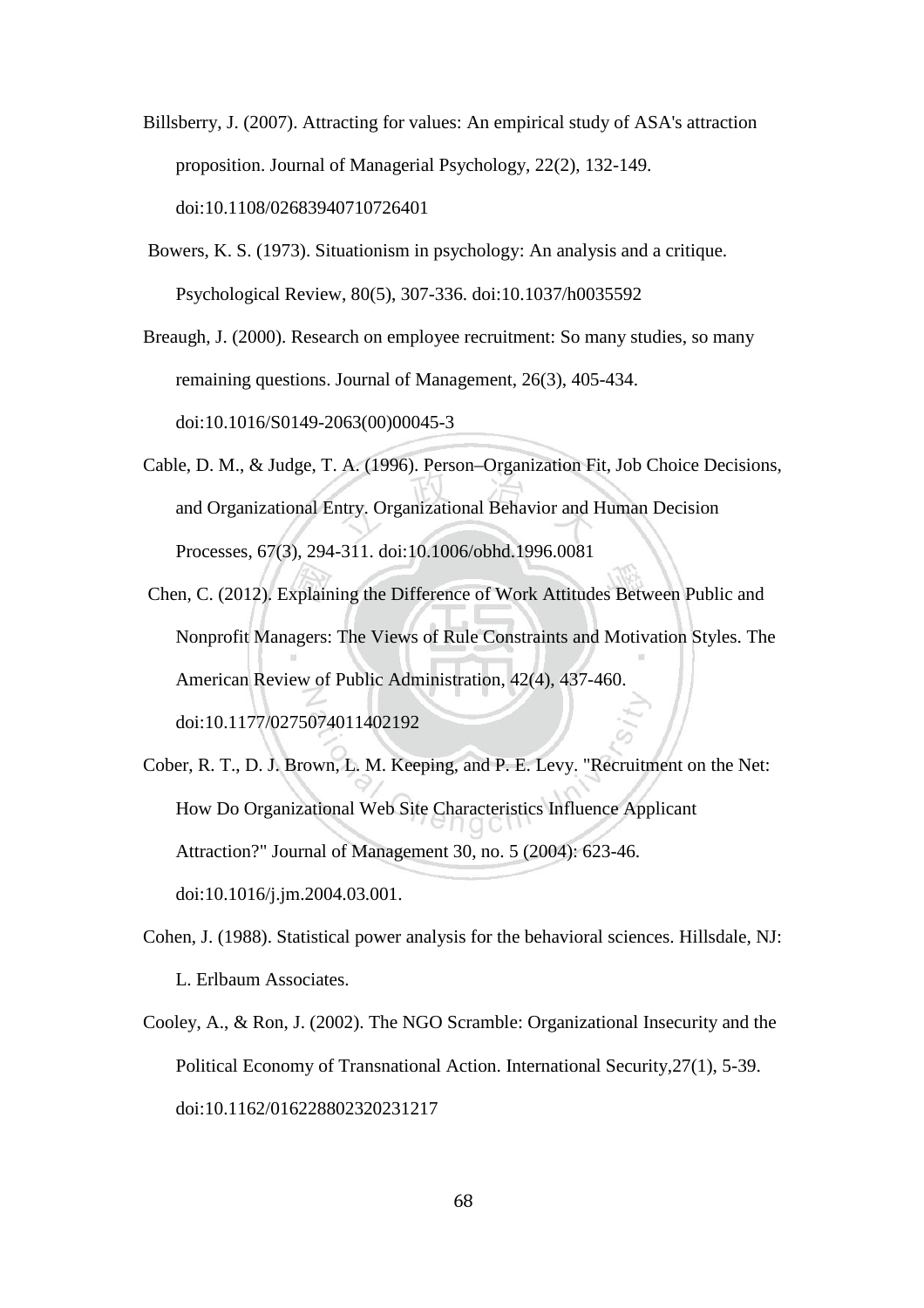- Dart, R. (2004). Being "Business-Like" in a Nonprofit Organization: A Grounded and Inductive Typology. Nonprofit and Voluntary Sector Quarterly, 33(2), 290- 310. doi:10.1177/0899764004263522
- Deci, E. L., & Ryan, R. M. (2008). Self-determination theory: A macrotheory of human motivation, development, and health. Canadian Psychology/Psychologie Canadienne, 49(3), 182-185. doi:10.1037/a0012801
- Dichter, T. W. (1999). Globalization and Its Effects on NGOs: Efflorescence or a Blurring of Roles and Relevance? Nonprofit and Voluntary Sector Quarterly, 28(4), 38-58. doi:10.1177/089976499773746429
- Dimaggio, P. J., & Powell, W. W. (1983). The Iron Cage Revisited: Institutional Isomorphism and Collective Rationality in Organizational Fields. American Sociological Review, 48(2), 147. doi:10.2307/2095101
- Ehrhart, K. H. (2005). Why Are Individuals Attracted to Organizations? Journal of Management, 31(6), 901-919. doi:10.1177/0149206305279759
- Fehr, E., & Falk, A. (2002). Psychological foundations of incentives. European Economic Review, 46(4-5), 687-724. doi:10.1016/S0014-2921(01)00208-2
- Frey, B. S., & Jegen, R. (2001). Motivation Crowding Theory: A Survey of Empirical Evidence. Journal of Economic Surveys, 15(5), 589-611.
- Frumkin, P., & Keating, E. (2011, October). The price of doing good: Executive compensation in nonprofit organizations (Working paper No. 02-11). Retrieved http://www.ipr.northwestern.edu/publications/docs/workingpapers/2002/IPR-WP-02-11.pdf
- Frumkin, Peter, and Elizabeth K. Keating. "The Price of Doing Good: Executive Compensation in Nonprofit Organizations." Policy and Society 29, no. 3 (2010): 269-82. doi:10.1016/j.polsoc.2010.07.004.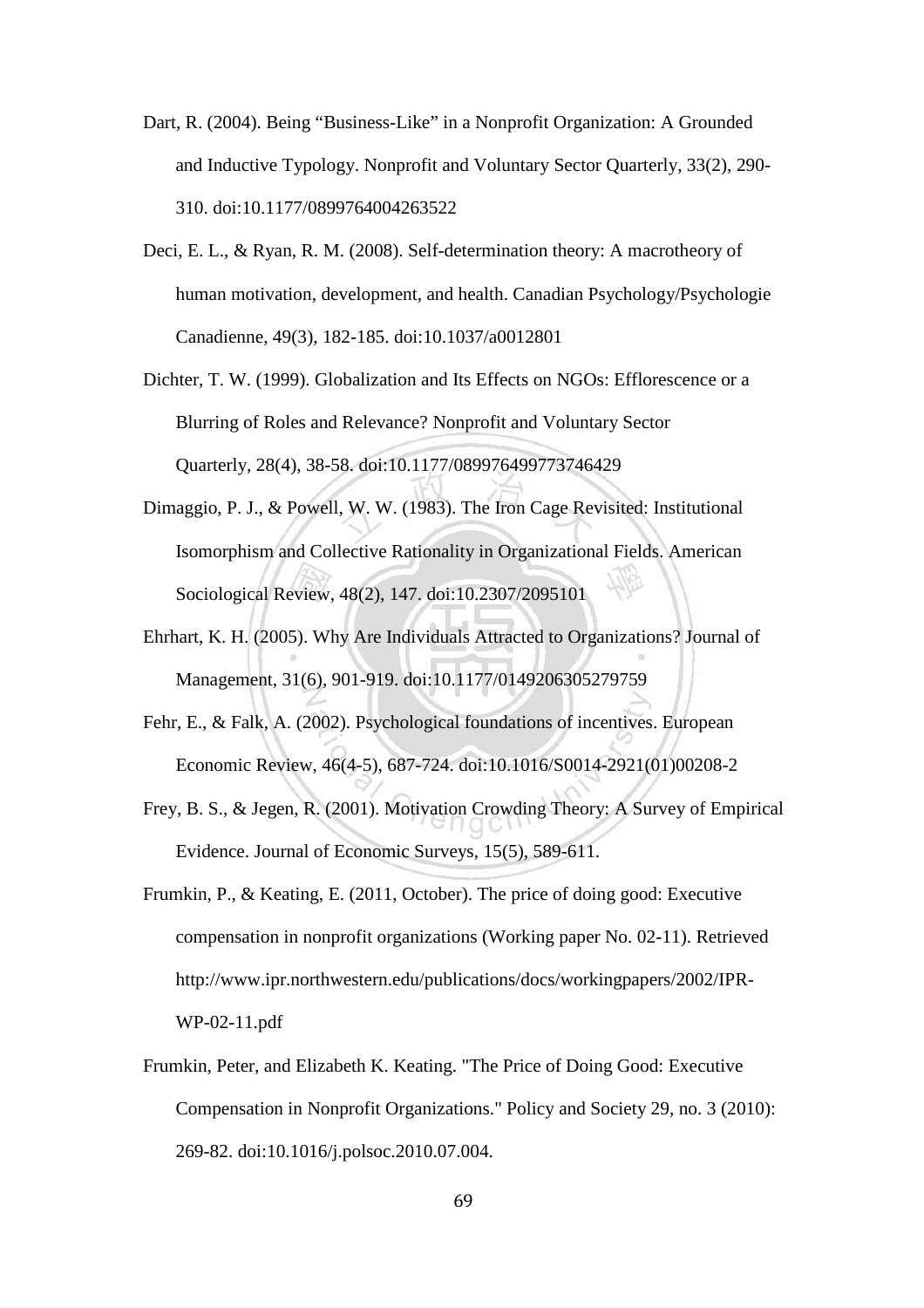- George, Darren, and Paul Mallery. SPSS for Windows Step by Step: A Simple Guide and Reference, 11.0 Update. 4th ed. Boston: Allyn and Bacon, 2003.
- Gerhart, B., & Rynes, S. (2003). Compensation theory, evidence, and strategic implications. Thousand Oaks, CA: Sage.
- Gibbons, R. (1998). Incentives in Organizations. Journal of Economic Perspectives, 12(4), 115-132. doi:10.1257/jep.12.4.115
- Goulet, L. R., & Frank, M. L. (2002). Organizational Commitment across Three Sectors: Public, Non-profit, and For-profit. Public Personnel Management,31, 201-210. doi: 10.1177/009102600203100206
- Goede, M. E., Vianen, A. E., & Klehe, U. (2011). Attracting Applicants on the Web: PO fit, industry culture stereotypes, and website design. International Journal of Selection and Assessment, 19(1), 51-61. doi:10.1111/j.1468-2389.2010.00534.x
- Gomes, D., & Neves, J. (2011). Organizational attractiveness and prospective applicants' intentions to apply. Personnel Review, 40(6), 684-699. doi:10.1108/00483481111169634
- Gregory, C. K., Meade, A. W., & Thompson, L. F. (2013). Understanding internet recruitment via signaling theory and the elaboration likelihood model. Computers in Human Behavior, 29(5), 1949-1959. doi:10.1016/j.chb.2013.04.013
- Halpern, R. Workforce Issues in the Nonprofit Sector Generational Leadership Change and Diversity. Publication. February 2006. http://nationalassembly.org/uploads/publications/documents/americanhumanicsw orkforceliteraturereviewandbibliography4-26-06.pdf.
- Hansmann, H. B. (1980). The Role of Nonprofit Enterprise. The Yale Law Journal, 89(5), 835-901.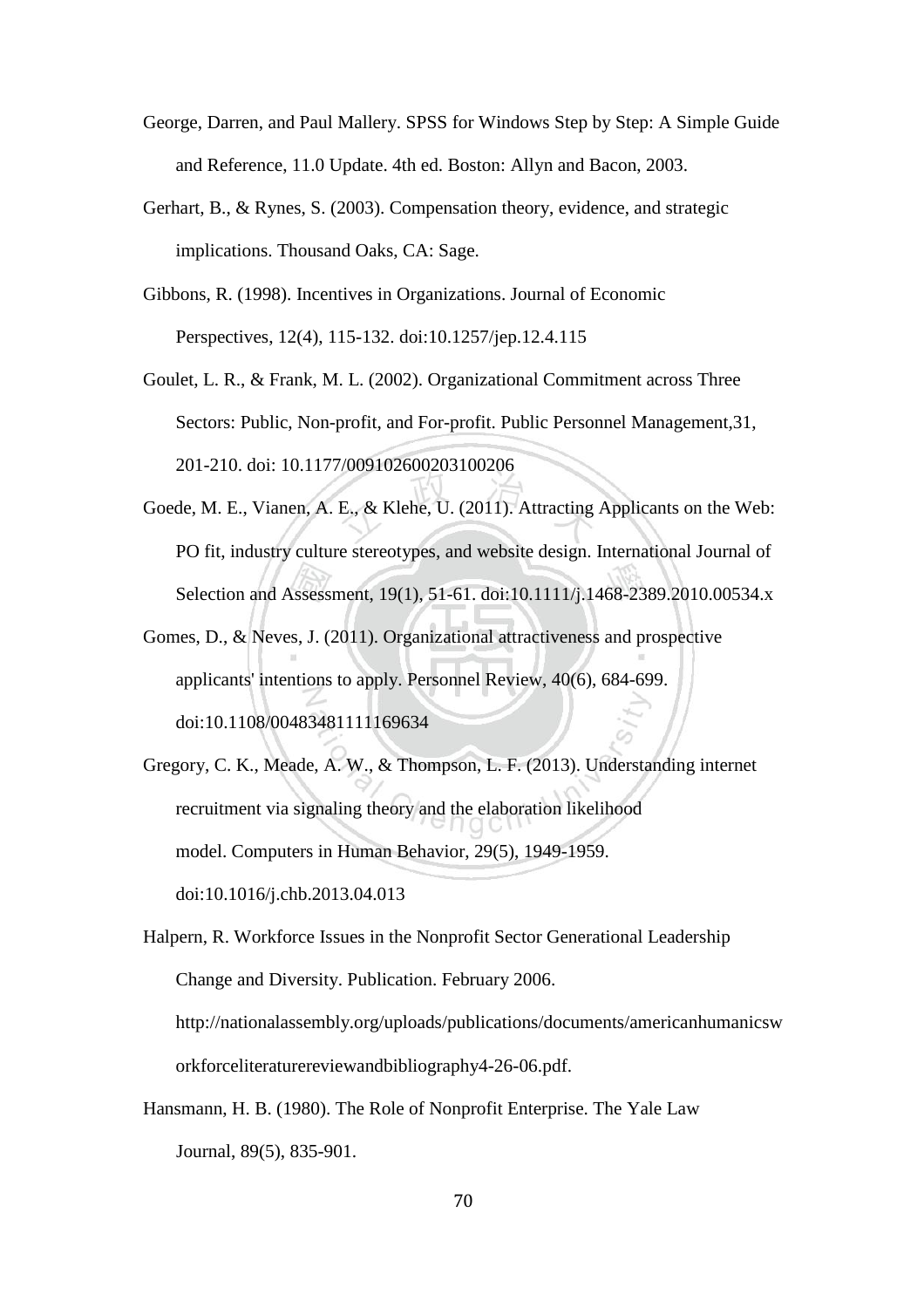- Harrison, D. A., Virick, M., & William, S. (1996). Working without a net: Time, performance, and turnover under maximally contingent rewards. Journal of Applied Psychology, 81(4), 331-345. doi:10.1037//0021-9010.81.4.331
- Hecke, T. V. (2012). Power study of anova versus Kruskal-Wallis test. Journal of Statistics and Management Systems, 15(2-3), 241-247. doi:10.1080/09720510.2012.10701623
- Hu, C., Su, H., & Chen, C. B. (2007). The effect of person–organization fit feedback via recruitment web sites on applicant attraction. Computers in Human Behavior, 23(5), 2509-2523. doi:10.1016/j.chb.2006.04.004
- Jeavons, T. H. (1992). When the management is the message: Relating values to management practice in nonprofit organizations. Nonprofit Management and Leadership, 2(4), 403-417. doi:10.1002/nml.4130020407
- Kremelberg, D. (2011). Pearson's r, Chi-square, t-Test, and ANOVA. In Practical statistics: A quick and easy guide to IBM SPSS statistics, STATA, and other statistical software (pp. 120-128). Los Angeles: SAGE Publications.
- Kerr, S. (1975). On the Folly of Rewarding A, While Hoping for B. Academy of Management Journal, 18(4), 769-783. doi:10.2307/255378
- Kreps, D. M. (1997). The Interaction between Norms and Economic Incentives: Intrinsic Motivation and Extrinsic Incentives. American Economic Review, 87, 359-364.
- Kristof, A. L. (1996). Person-Organization Fit: An Integrative Review Of Its Conceptualizations, Measurement, And Implications. Personnel Psychology,49(1), 1-49. doi:10.1111/j.1744-6570.1996.tb01790.x
- Kuhn, K. M. (2009). Compensation as a signal of organizational culture: The effects of advertising individual or collective incentives. The International Journal of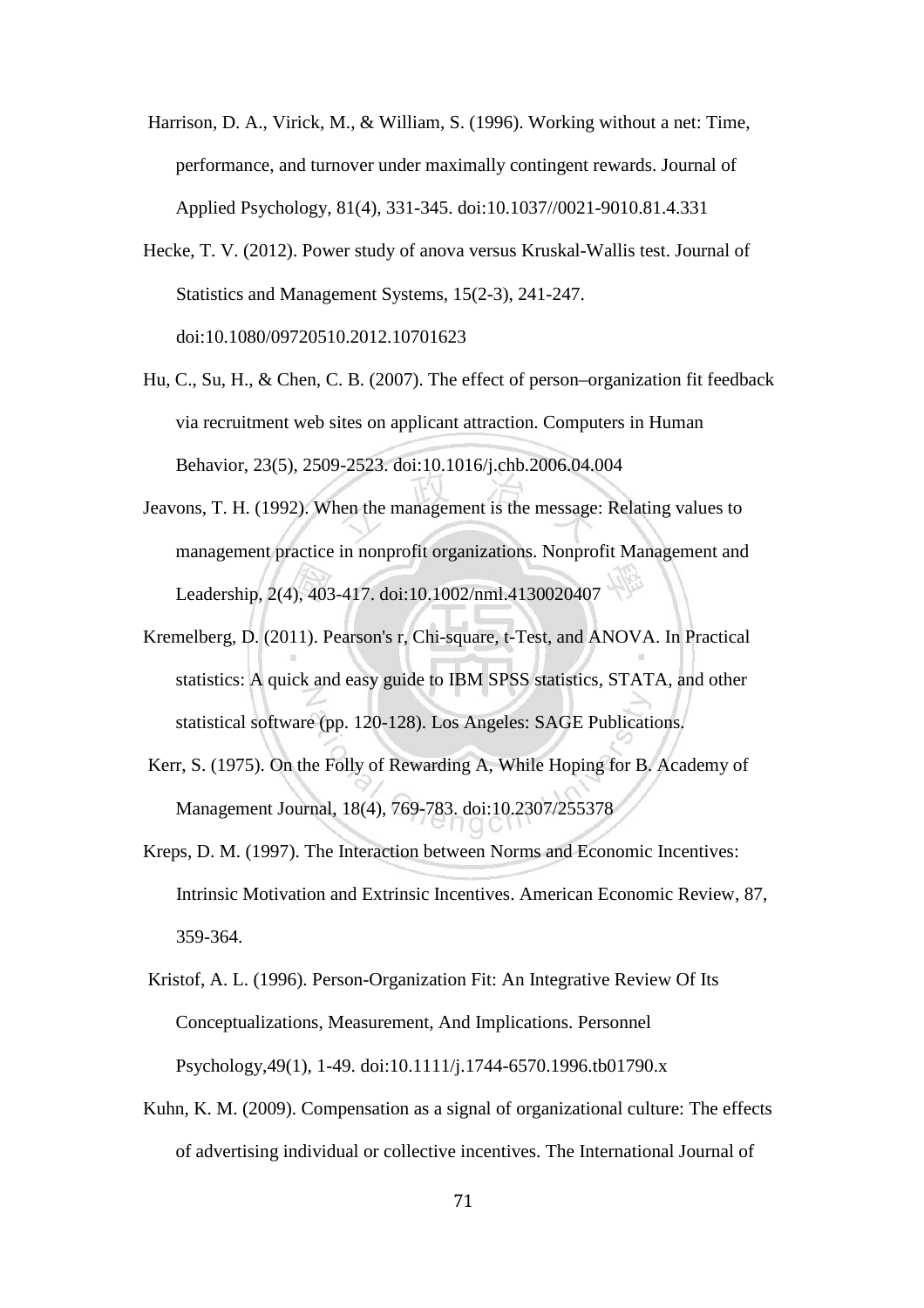Human Resource Management, 20(7), 1634-1648.

doi:10.1080/09585190902985293

- Kuhn, K. M., & Yockey, M. D. (2003). Variable pay as a risky choice: Determinants of the relative attractiveness of incentive plans.Organizational Behavior and Human Decision Processes, 90(2), 323-341. doi:10.1016/S0749-5978(02)00526- 5
- Larkin, I., Pierce, L., & Gino, F. (2012). The psychological costs of pay-forperformance: Implications for the strategic compensation of employees.Strategic Management Journal, 33(10), 1194-1214. doi:10.1002/smj.1974
- Lazear, E. P. (2000). Performance Pay and Productivity. American Economic Review, 90(5), 1346-1361. doi:10.1257/aer.90.5.1346
- Lazear, E. P. (1986). Salaries and Piece Rates. The Journal of Business, 59(3), 405. doi:10.1086/296345
- Leete, L. (2000). Wage equity and employee motivation in nonprofit and for-profit organizations. Journal of Economic Behavior & Organization, 43(4), 423-446. doi:10.1016/S0167-2681(00)00129-3
- Letts, C., W. Ryan and A. Grossman. 1999. High Performance Nonprofit Organizations: Managing Upstream for Greater Impact. New York: John Wiley and Sons, Inc.
- Lindenberg, M., & Dobel, J. P. (1999). The Challenges of Globalization for Northern International Relief and Development NGOs. Nonprofit and Voluntary Sector Quarterly, 28(4), 4-24. doi:10.1177/089976499773746401
- Luneberg, F. C. (2011). Expectancy Theory of Motivation: Motivating by Altering Expectations. International Journal of Management, Business and Administration, 15(1), 1-6. Retrieved from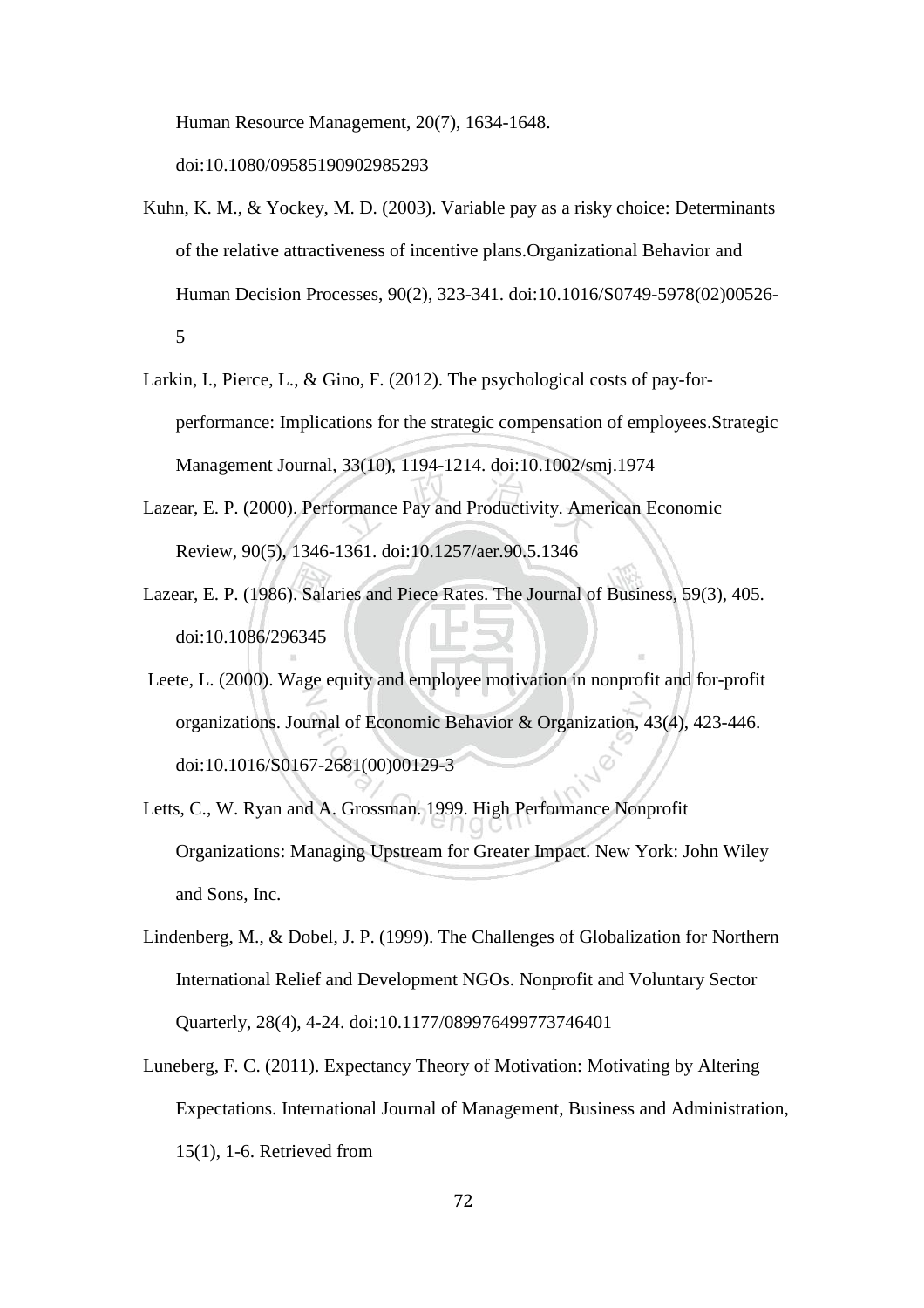http://www.nationalforum.com/Electronic%20Journal%20Volumes/Luneneburg, %20Fred%20C%20Expectancy%20Theory%20%20Altering%20Expectations% 20IJMBA%20V15%20N1%202011.pdf

- Macy, G. (2006). Outcomes of Values and Participation in Values Expressive Non-Profit Agencies. Journal of Behavioral and Applied Management, 7(2), 165-181.
- Michelacci, C., & Suarez, J. (2006). Incomplete Wage Posting. Journal of Political Economy, 114(6), 1098-1123. doi:10.1086/509816
- Miller, G. J., & Whitford, A. (2007). The Principal's Moral Hazard: Constraints on the Use of Incentives in Hierarchy. Journal of Public Administration Research and Theory: J-PART, 17(2), 213-233. doi:10.1093/jopart/mul004
- Mirvis, P. H. (1992). The quality of employment in the nonprofit sector: An update on employee attitudes in nonprofits versus business and government. Nonprofit Management and Leadership, 3(1), 23-41. doi:10.1002/nml.4130030104
- Morley, M. J. (2007). Person-organization fit. Journal of Managerial Psychology, 22(2), 109-117. doi:10.1108/02683940710726375
- Miceli, M. P., & Mulvey, P. W. (2000). Consequences of Satisfaction with Pay Systems: Two Field Studies. Industrial Relations, 39(1), 62-87. doi:10.1111/0019-8676.00153
- Paarsch, H., & Shearer, B. S. (1999). The Response of Worker Effort to Piece Rates: Evidence from the British Columbia Tree Planting Industry. Journal of Human Resources, 34(4), 643-667. doi:10.2307/146411
- Pallota, D. (2013, November 11). The way we think about charity is dead wrong. Speech presented at TED. Retrieved from http://www.ted.com/talks/dan\_pallotta\_the\_way\_we\_think\_about\_charity\_is\_dea d\_wrong?language=en Ployhart, R. E. (2006). Staffing in the 21st Century: New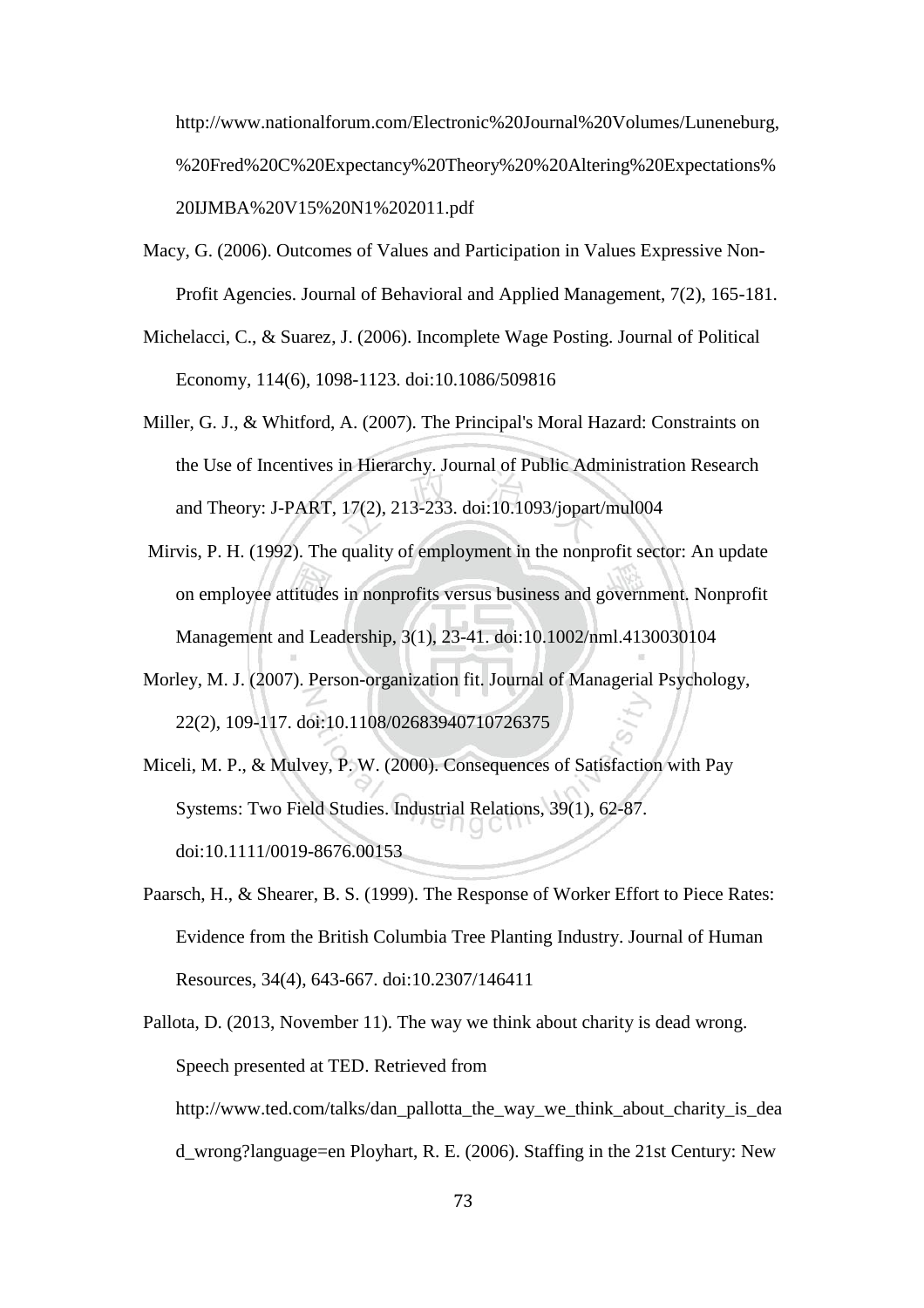Challenges and Strategic Opportunities. Journal of Management, 32(6), 868-897. doi:10.1177/0149206306293625

- Pamlquist, J., and A. Stueve. "Stay Plugged in to New Opportunities." Marketing Research 8, no. 1 (Spring 1996): 13.
- Rawls, J. R., Ullrich, R. A., & Nelson, O. T. (1975). A Comparison Of Managers Entering Or Reentering The Profit And Nonprofit Sectors. Academy of Management Journal, 18(3), 616-623. doi:10.2307/255691
- Robert, C., & Wasti, S. A. (2002). Organizational Individualism and Collectivism: Theoretical Development and an Empirical Test of a Measure. Journal of Management, 28(4), 544-566. doi:10.1016/S0149-2063(02)00143-5
- Rocco, J. E. (n.d.). DRG Making Incentive Compensation Plans Work in Non-Profit Organizations. Retrieved from http://www.drgnyc.com/tips/incentive.html
- Ryan, R. M., & Connell, J. P. (1989). Perceived locus of causality and internalization: Examining reasons for acting in two domains. Journal of Personality and Social Psychology, 57(5), 749-761. doi:10.1037/0022-3514.57.5.749
- Ryan, R. M., & Deci, E. L. (2000). Intrinsic and Extrinsic Motivations: Classic Definitions and New Directions. Contemporary Educational Psychology, 25(1), 54-67. doi:10.1006/ceps.1999.1020
- Schmider, E., Ziegler, M., Danay, E., Beyer, L., & Bühner, M. (2010). Is It Really Robust? Methodology: European Journal of Research Methods for the Behavioral and Social Sciences, 6(4), 147-151. doi:10.1027/1614-2241/a000016
- Simmons, P. J. (1998, September 22). Learning to Live with NGOs. Foreign Policy. Retrieved from

http://www.jstor.org/discover/10.2307/1149037?uid=3739216&uid=2134&uid= 2&uid=70&uid=4&sid=21106251876891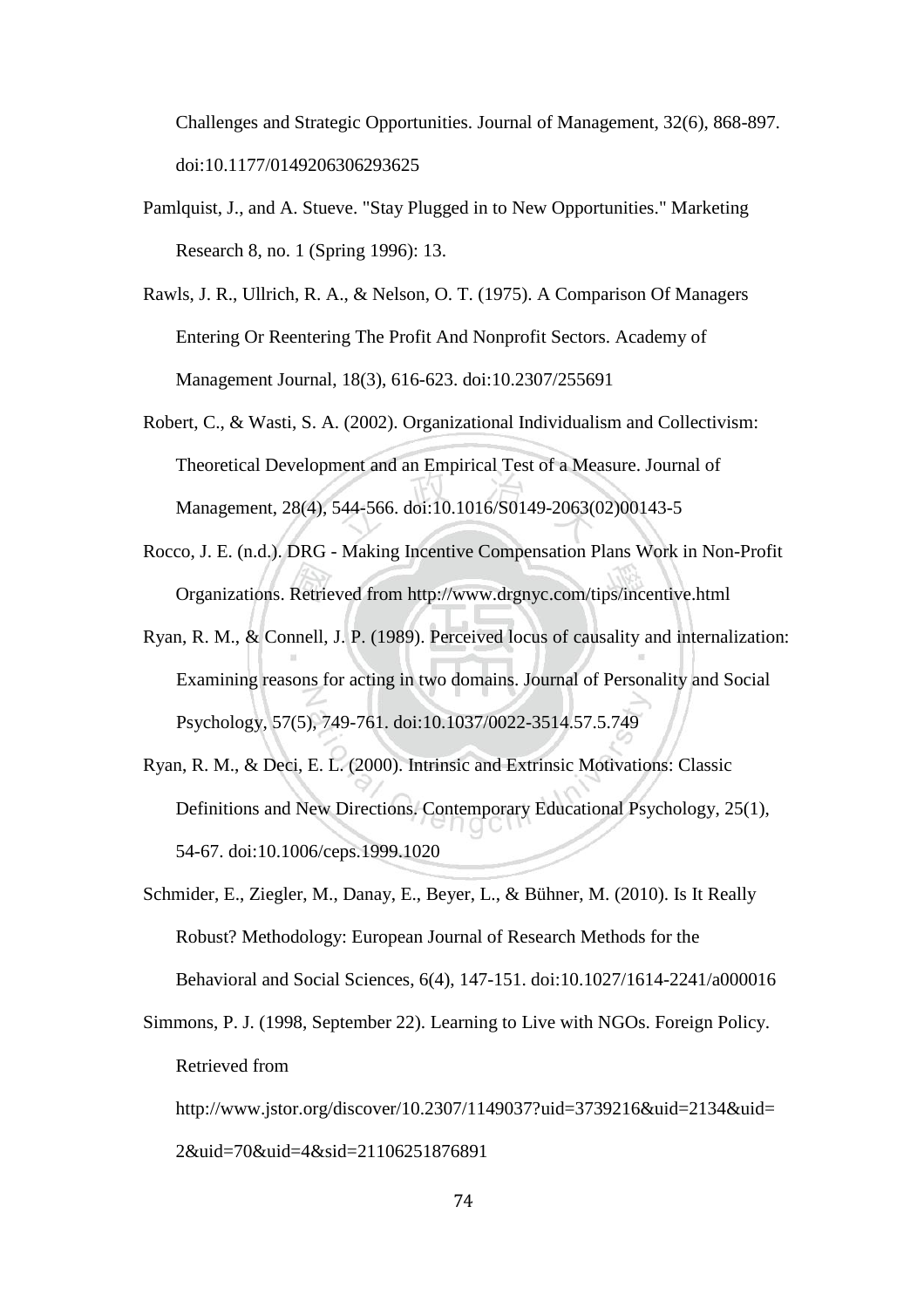Simon, H. (1951). A formal theory model of the employment relationship.Econometrica, 19(3), 293-305. doi:10.2307/1906815

- Singelis, T. M., Triandis, H. C., Bhawuk, D. P., & Gelfand, M. J. (1995). Horizontal and Vertical Dimensions of Individualism and Collectivism: A Theoretical and Measurement Refinement. Cross-Cultural Research, 29(3), 240-275. doi:10.1177/106939719502900302
- Slaughter, J. E., Zickar, M. J., Highhouse, S., & Mohr, D. C. (2004). Personality Trait Inferences About Organizations: Development of a Measure and Assessment of Construct Validity. Journal of Applied Psychology, 89(1), 85-103. doi:10.1037/0021-9010.89.1.85
- Smillie, I. (1995). The alms bazaar: Altruism under fire: Non-profit organizations and international development. London: Intermediate Technology Publications.
- Speckbacher, G. (2013). The Use of Incentives in Nonprofit Organizations. Nonprofit and Voluntary Sector Quarterly, 42(5), 1006-1025. doi:10.1177/0899764012447896
- Taylor, S. E., & Brown, J. D. (1988). Illusion and well-being: A social psychological perspective on mental health. Psychological Bulletin, 103(2), 193-210. doi:10.1037//0033-2909.103.2.193
- Theuvsen, L. (2004). Doing Better While Doing Good: Motivational Aspects of Payfor-Performance Effectiveness in Nonprofit Organizations. VOLUNTAS: International Journal of Voluntary and Nonprofit Organizations, 15(2), 117-136. doi:10.1023/B:VOLU.0000033177.16367.e3
- Trevor, C. O., Gerhart, B., & Boudreau, J. W. (1997). Voluntary turnover and job performance: Curvilinearity and the moderating influences of salary growth and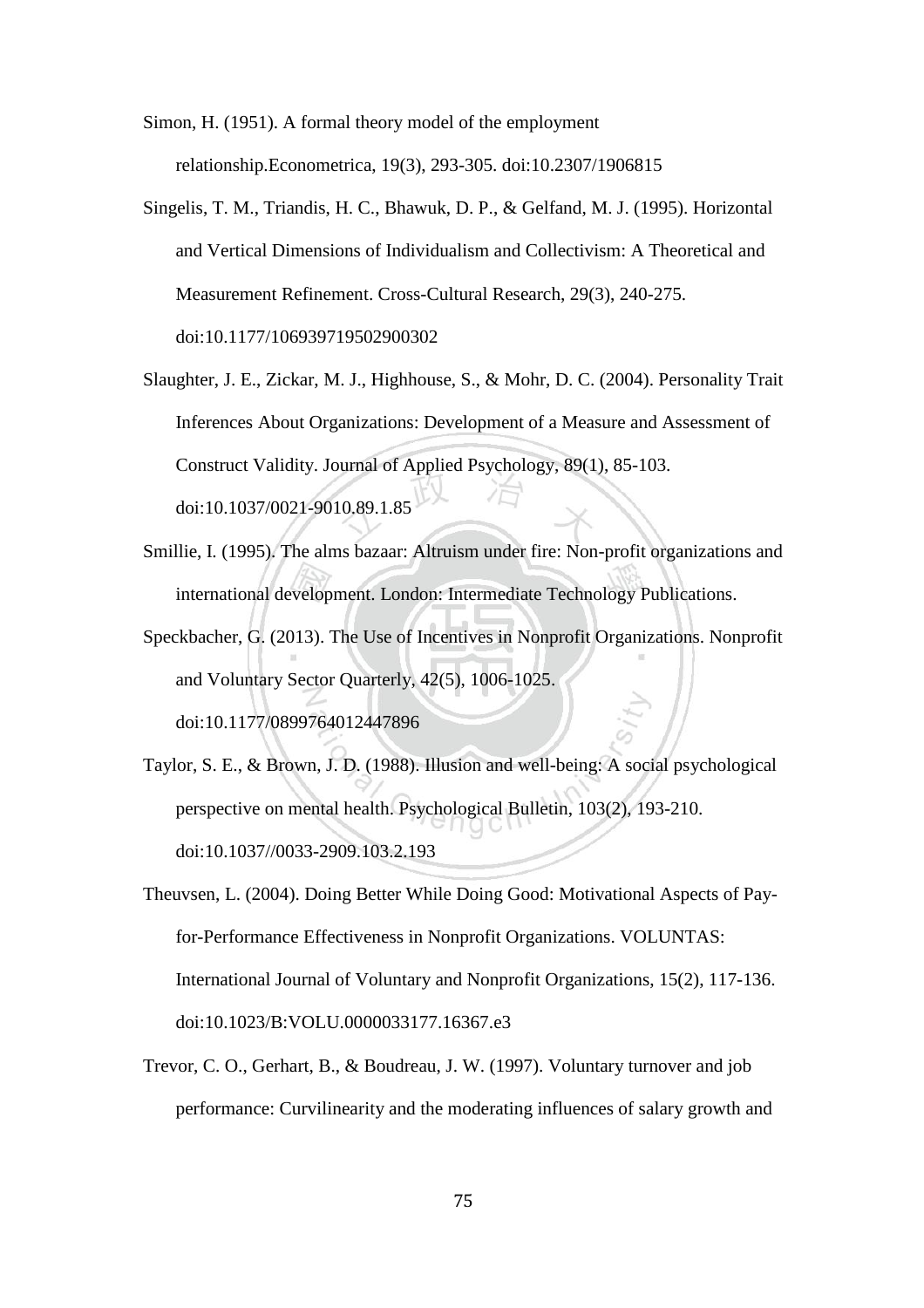promotions. Journal of Applied Psychology, 82(1), 44-61. doi:10.1037//0021- 9010.82.1.44

- Triandis, H. C., & Gelfand, M. J. (1998). Converging measurement of horizontal and vertical individualism and collectivism. Journal of Personality and Social Psychology, 74(1), 118-128. doi:10.1037//0022-3514.74.1.118
- Tom, V. R. (1971). The role of personality and organizational images in the recruiting process. Organizational Behavior and Human Performance, 6(5), 573- 592. doi:10.1016/S0030-5073(71)80008-9
- Turban, D. B. (2001). Organizational Attractiveness as an Employer on College Campuses: An Examination of the Applicant Population. Journal of Vocational Behavior, 58(2), 293-312. doi:10.1006/jvbe.2000.1765
- Turban, D. B., Forret, M. L., & Hendrickson, C. L. (1998). Applicant Attraction to Firms: Influences of Organization Reputation, Job and Organizational Attributes, and Recruiter Behaviors. Journal of Vocational Behavior, 52(1), 24-44. doi:10.1006/jvbe.1996.1555
- Turban, D. B., & Greening, D. W. (1997). Corporate Social Performance And Organizational Attractiveness To Prospective Employees. Academy of Management Journal, 40(3), 658-672. doi:10.2307/257057 Turban, D. B., Forret, M. L., & Hendrickson, C. L. (1998). Applicant Attraction to Firms: Influences of Organization Reputation, Job and Organizational Attributes, and Recruiter Behaviors. Journal of Vocational Behavior, 52(1), 24-44. doi:10.1006/jvbe.1996.1555
- Twigg, J. (2005). Filling Gaps and Making Spaces: Strengthening Civil Society in Unstable Situations. 116. Retrieved from http://baringfoundation.org.uk/wpcontent/uploads/2014/10/Fillinggaps.pdf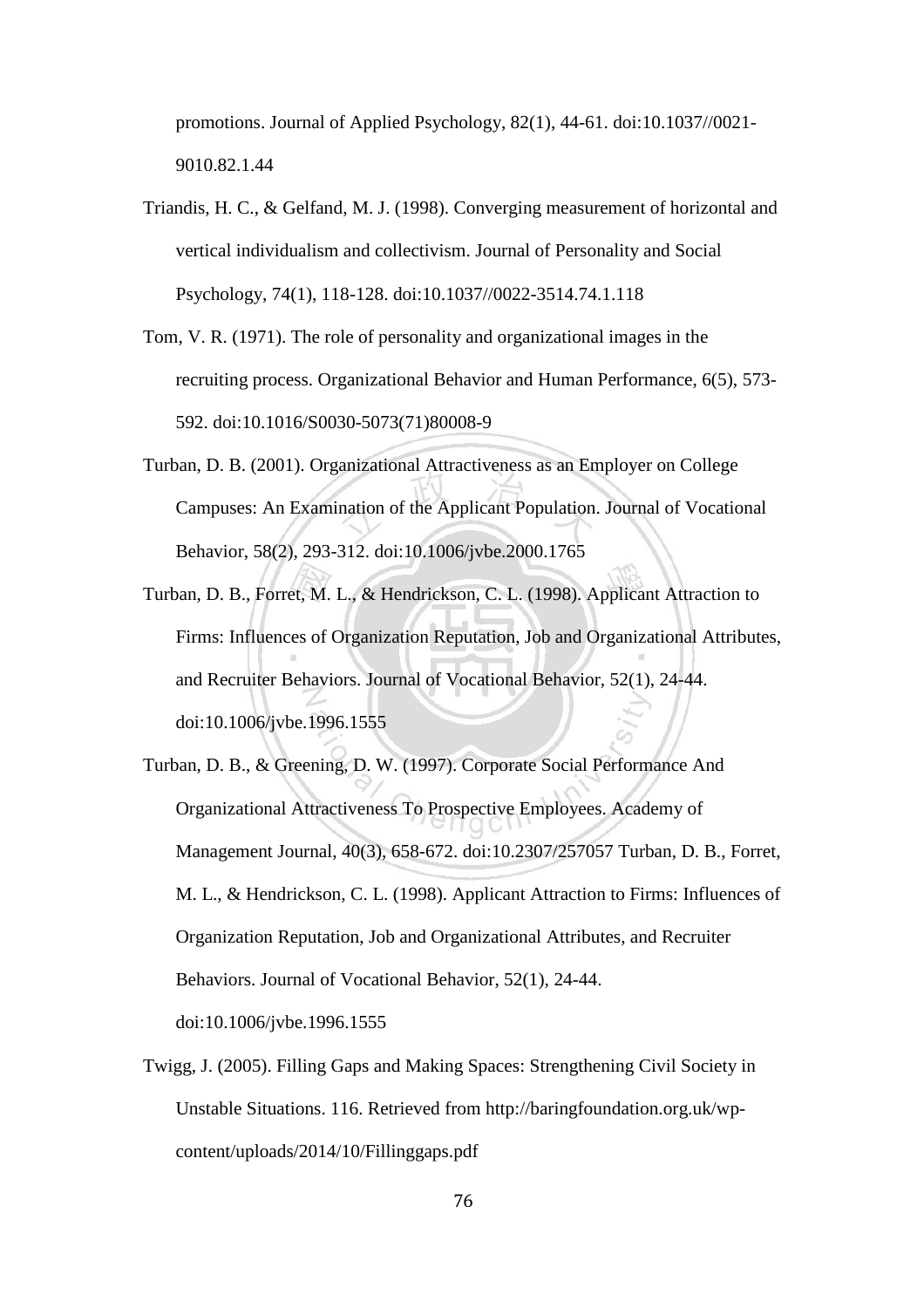Underwood, D., H. Kim, and M. Matier. "To Mail or to Web: Comparisons of Survey Response Rates and Respondent Characteristics." Paper presented at the 40th Annual Forum of the Association for Institutional Research, OH, Cincinnati, May 21, 2000.

Vinokur-Kaplan, D., Jayaratne, S., & Chess, W. A. (1994). Job Satisfaction and Retention of Social Workers in Public Agencies, Non-Profit Agencies, and Private Practice:. Administration in Social Work, 18(3), 93-121. doi:10.1300/J147v18n03\_04

- Wiseman, D. B., & Levin, I. P. (1996). Comparing Risky Decision Making Under Conditions of Real and Hypothetical Consequences. Organizational Behavior and Human Decision Processes, 66(3), 241-250. doi:10.1006/obhd.1996.0053
- Astron Solutions HR Interview [E-mail interview]. (2015, March 31). Quick-R. (n.d.). Retrieved from http://www.statmethods.net/stats/power.html

Publication 557. (2013, October). Retrieved from

http://www.irs.gov/publications/p557/ch05.html#en\_US\_2013\_publink10002004 38

"Non-Profit Organization Salaries - Non-Profit Organization Salary Survey - PayScale." Non-Profit Organization Industry Salary, Average Salaries. Accessed 2015. http://www.payscale.com/research/US/Industry=Non-Profit\_Organization/Salary.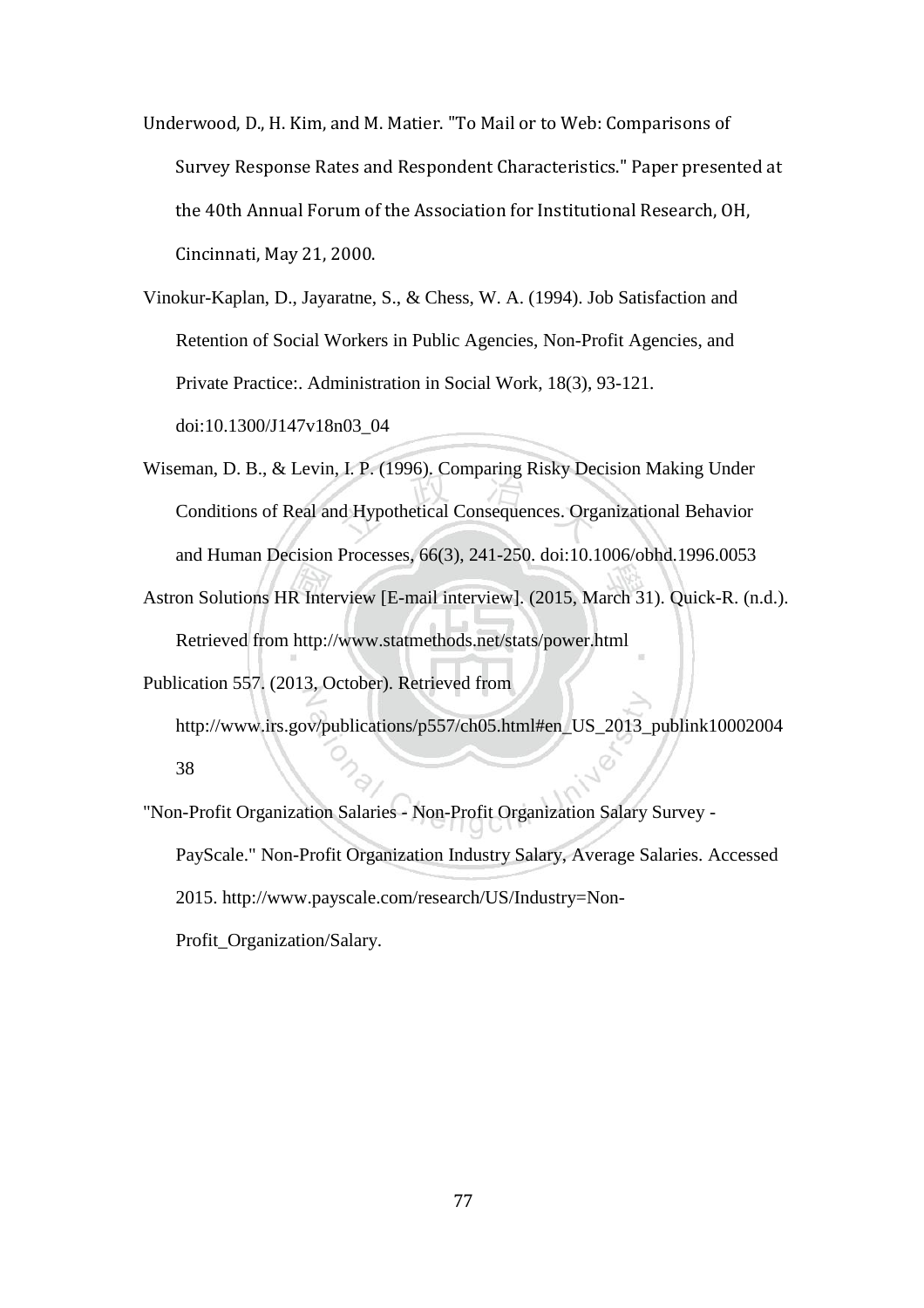## Appendix A: Questionnaire for Participants

| Which type of job are you most likely to pursue in the future? |
|----------------------------------------------------------------|
|----------------------------------------------------------------|

- o A non-profit sector position (e.g. Red Cross, community center)
	- o A for-profit (private) sector position (e.g. Microsoft, small business)
- o Neither (e.g. government, military)

Please enter your contact information, you may be notified regarding the \$20 US (600 NTD) random drawing

o Name o Email o Phone

|   |       | The first letter of my last name is among |  |  |
|---|-------|-------------------------------------------|--|--|
| ∩ | A-H   |                                           |  |  |
|   |       |                                           |  |  |
|   | $R-Z$ |                                           |  |  |
|   |       |                                           |  |  |

| Age: What is your age? |
|------------------------|
| $0 \quad 18-24$        |
| $0 \quad 25-34$        |
| $0 \quad 35-44$        |
| $0 \quad 45 - 54$      |
| $\overline{0}$ 55-64   |
| $0 65 - 74$            |
| o 75-older             |
|                        |

| Sex/Gender: I identify my gender as |
|-------------------------------------|
| Female                              |
| Male                                |
| $o$ Trans*                          |
| Other                               |
| o I prefer not to disclose          |

Nation of Origin: What is your birthplace/nation of origin?  $\overline{\triangleright}$  Select Country

Education: What is the highest degree or level of school you have completed? If currently enrolled, highest degree received

- o No schooling completed o Primary school to 8th grade o Some high school, no diploma o High school graduate, diploma or the equivalent (for example: GED) o Some college credit, no degree
	- o Trade/technical/vocational training
	- o Associate degree
	- o Bachelor's degree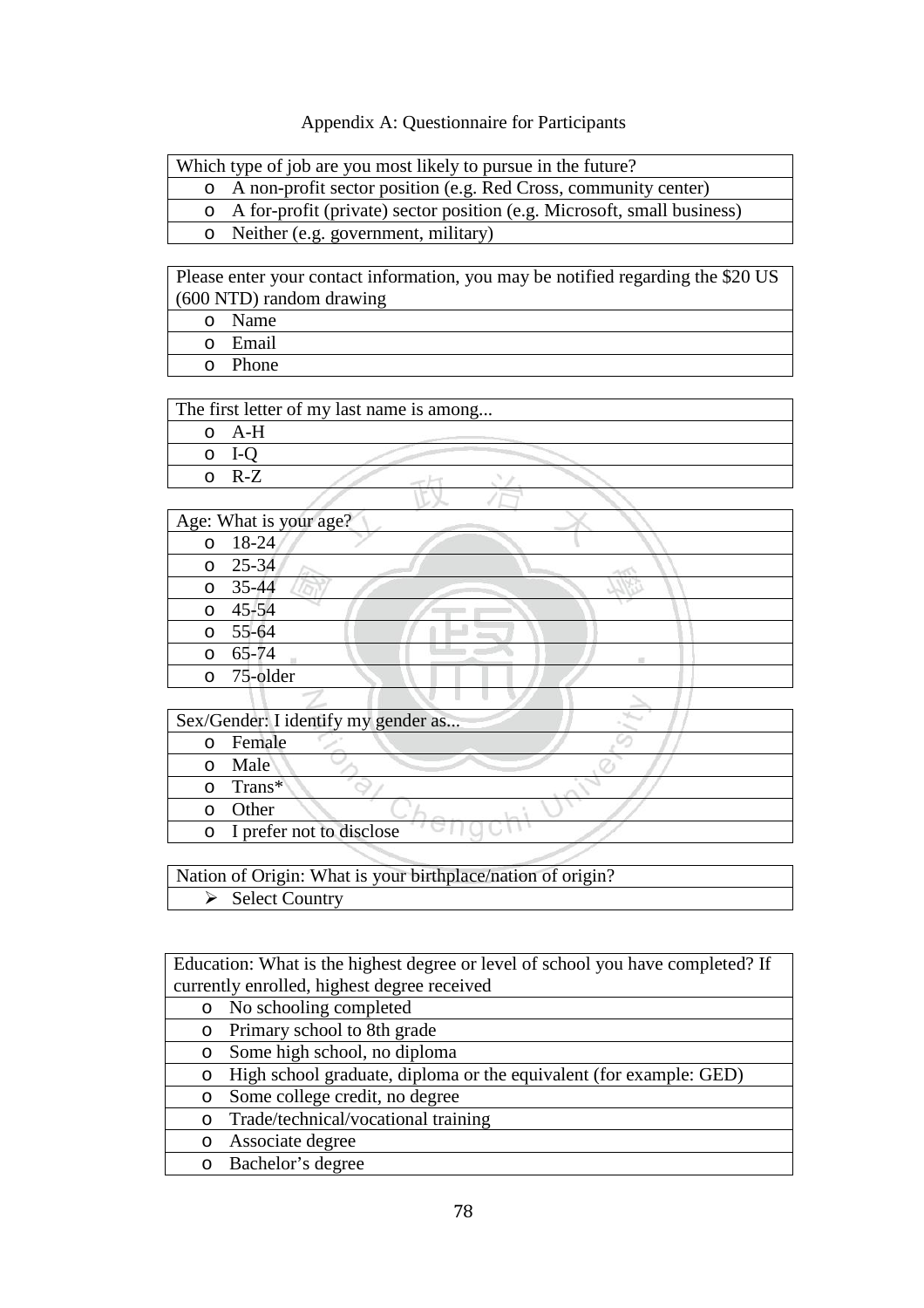- o Master's degree<br>
o Professional deg o Professional degree
- Doctorate degree

Employment: Which of the following best describes your employment status?

- o Employed for wages
- o Self-employed
- o Out of work and looking for work
- o Out of work but not currently looking for work
- o A homemaker
- o A student
- o Military
- o Retired
- o Unable to work

11

 $\mathcal{S}_{\lambda}$ 

Work experience: How many years of work experience do you have?  $\triangleright$  Select the number of years

LX.

 $\sqrt{D}$ 

| Using the scale below, please indicate for each of the following statements to what degree they    |                  |                |             |            |          |                  |         |
|----------------------------------------------------------------------------------------------------|------------------|----------------|-------------|------------|----------|------------------|---------|
| presently correspond to one of the reasons for which you would like a job in the nonprofit sector: |                  |                |             |            |          |                  |         |
|                                                                                                    | Not<br>at<br>all | Very<br>little | A<br>little | Moderately | Strongly | Very<br>strongly | Exactly |
| Because I would have                                                                               |                  |                |             |            |          |                  |         |
| fun doing my job                                                                                   |                  |                |             |            |          |                  |         |
| For the moments of                                                                                 |                  |                |             |            |          |                  |         |
| pleasure that this                                                                                 |                  |                |             |            |          |                  |         |
| would job bring me                                                                                 |                  |                |             |            |          |                  |         |
| I would like this job                                                                              |                  |                |             |            |          |                  |         |
| because it would                                                                                   |                  |                |             |            |          |                  |         |
| allow me to reach my                                                                               |                  |                |             |            |          |                  |         |
| life goals                                                                                         |                  |                |             |            |          |                  |         |
| Because this job                                                                                   |                  |                |             |            |          |                  |         |
| would fulfill my                                                                                   |                  |                |             |            |          |                  |         |
| career plans                                                                                       |                  |                | en          |            |          |                  |         |
| Because this job                                                                                   |                  |                |             |            |          |                  |         |
| would fit my personal                                                                              |                  |                |             |            |          |                  |         |
| values                                                                                             |                  |                |             |            |          |                  |         |
| Because I would have                                                                               |                  |                |             |            |          |                  |         |
| to be the best in my                                                                               |                  |                |             |            |          |                  |         |
| job, I would have to                                                                               |                  |                |             |            |          |                  |         |
| be a "winner"                                                                                      |                  |                |             |            |          |                  |         |
| Because my work is                                                                                 |                  |                |             |            |          |                  |         |
| my life and I don't                                                                                |                  |                |             |            |          |                  |         |
| want to fail                                                                                       |                  |                |             |            |          |                  |         |
| Because my                                                                                         |                  |                |             |            |          |                  |         |
| reputation depends on                                                                              |                  |                |             |            |          |                  |         |
| it                                                                                                 |                  |                |             |            |          |                  |         |
| Because this would                                                                                 |                  |                |             |            |          |                  |         |
| job afford me a                                                                                    |                  |                |             |            |          |                  |         |
| certain standard of                                                                                |                  |                |             |            |          |                  |         |
| living                                                                                             |                  |                |             |            |          |                  |         |
| Because it would                                                                                   |                  |                |             |            |          |                  |         |
| allow me to make a                                                                                 |                  |                |             |            |          |                  |         |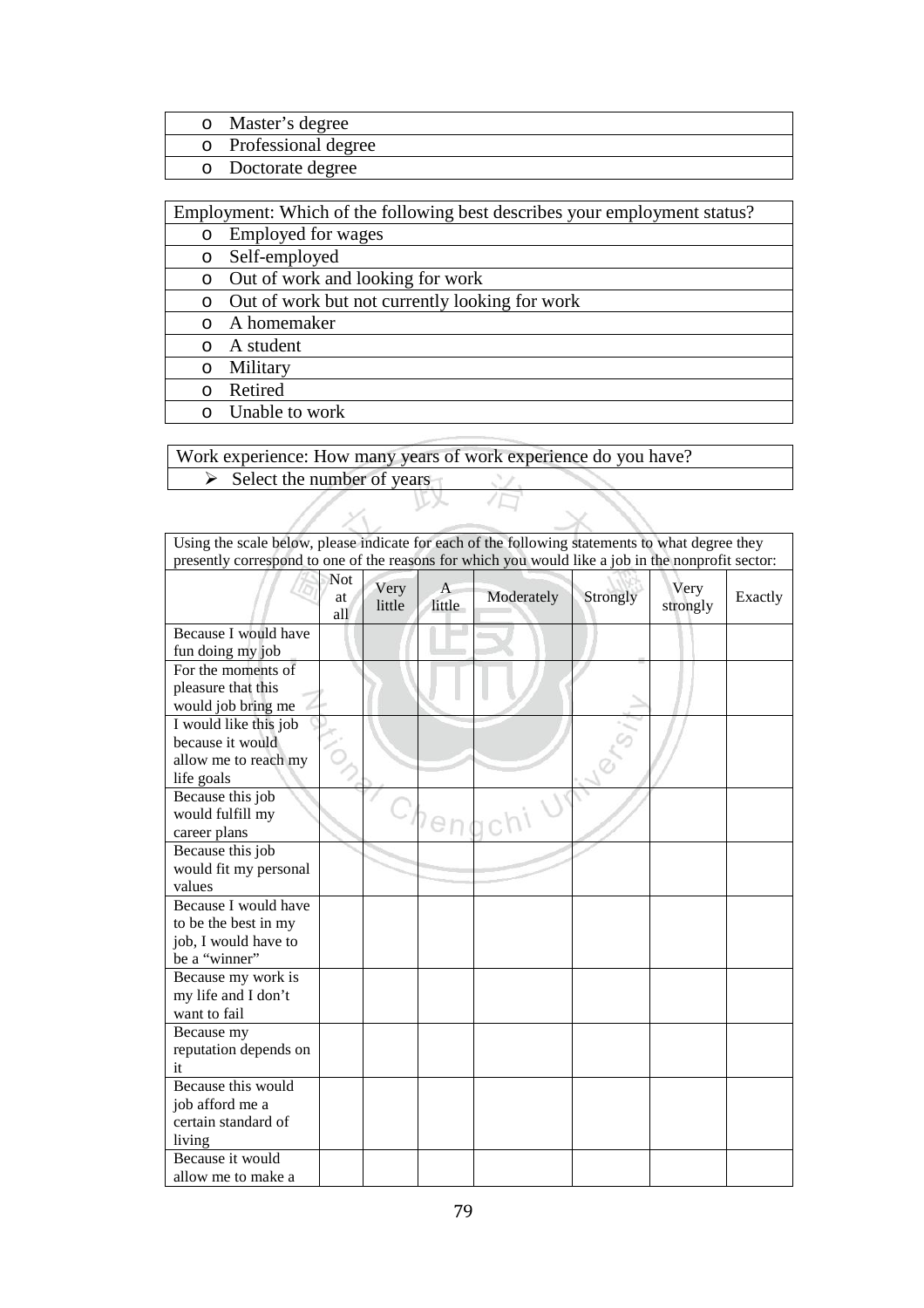| lot of money           |  |  |  |  |
|------------------------|--|--|--|--|
| I would do this job    |  |  |  |  |
| for the paycheck       |  |  |  |  |
|                        |  |  |  |  |
| Because I think that I |  |  |  |  |
| would enjoy this       |  |  |  |  |
| work very much         |  |  |  |  |

| Using the scale below, please indicate for each of the following statements to what degree they<br>presently correspond to your general attitude in the workplace: |                                |                |             |            |          |                  |         |
|--------------------------------------------------------------------------------------------------------------------------------------------------------------------|--------------------------------|----------------|-------------|------------|----------|------------------|---------|
|                                                                                                                                                                    |                                |                |             |            |          |                  |         |
|                                                                                                                                                                    | <b>Not</b><br><b>at</b><br>all | Very<br>little | A<br>little | Moderately | Strongly | Very<br>strongly | Exactly |
| I'd rather depend on                                                                                                                                               |                                |                |             |            |          |                  |         |
| myself than others.                                                                                                                                                |                                |                |             |            |          |                  |         |
| I rely on myself most                                                                                                                                              |                                |                |             |            |          |                  |         |
| of the time; I rarely                                                                                                                                              |                                |                |             |            |          |                  |         |
| rely on others.                                                                                                                                                    |                                |                |             |            |          |                  |         |
| I often do "my own                                                                                                                                                 |                                |                |             |            |          |                  |         |
| thing."                                                                                                                                                            |                                |                |             |            |          |                  |         |
| My personal identity,                                                                                                                                              |                                |                |             |            |          |                  |         |
| independent of                                                                                                                                                     |                                |                |             |            |          |                  |         |
| others, is very                                                                                                                                                    |                                |                |             |            |          |                  |         |
| important to me.                                                                                                                                                   |                                |                |             |            |          |                  |         |
| If a coworker gets a                                                                                                                                               |                                |                |             |            |          |                  |         |
| prize, I would feel                                                                                                                                                |                                |                |             |            |          |                  |         |
| proud.                                                                                                                                                             |                                |                |             |            |          |                  |         |
| The well-being of my                                                                                                                                               |                                |                |             |            |          |                  |         |
| coworkers is                                                                                                                                                       |                                |                |             |            |          |                  |         |
| important to me.                                                                                                                                                   |                                |                |             |            |          |                  |         |
| To me, pleasure is                                                                                                                                                 |                                |                |             |            |          |                  |         |
| spending time with                                                                                                                                                 |                                |                |             |            |          |                  |         |
| others.                                                                                                                                                            |                                |                |             |            |          |                  |         |
| I feel good when I                                                                                                                                                 |                                |                |             |            |          |                  |         |
| cooperate with                                                                                                                                                     |                                |                |             |            |          |                  |         |
| others.                                                                                                                                                            |                                |                |             |            |          |                  |         |

Imagine that you are using an e-recruitment website (e.g. Monster.com, Indeed.com, idealist.org) to search for a full-time job in the your chosen nonprofit field. During this time, you come across the job description of Organization X, a nonprofit organization located in a relatively convenient location for you. The duties and responsibilities required of the position match your expectations and you estimate that your chances for promotion and regular cost of-living pay increases would be reasonable–roughly the equivalent of the market standard. Upon reading the compensation section provided by the company, please indicate your level of attraction and intent to apply to the position according to the scale below: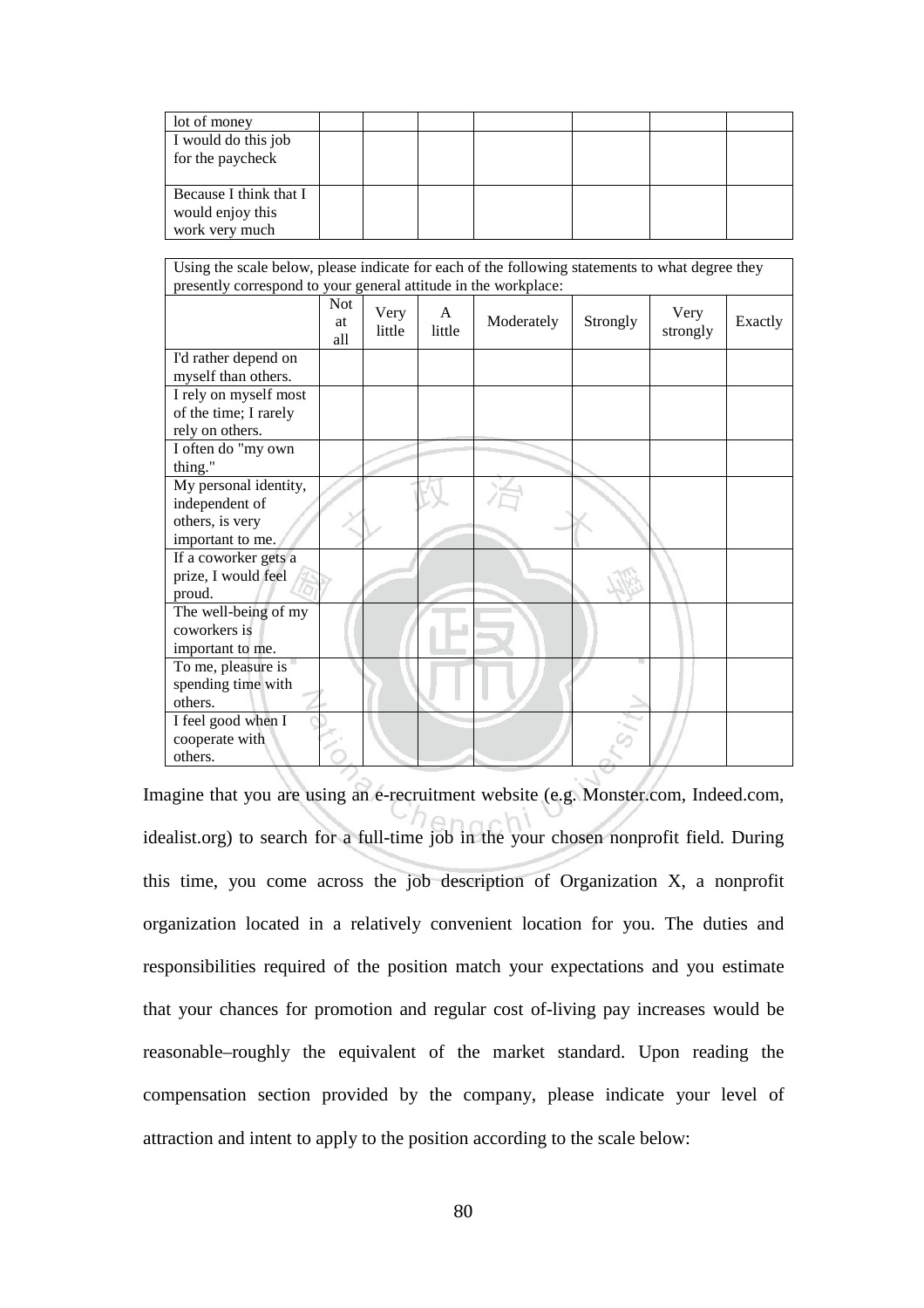*At Organization X our vision is clear – to be the best. We anticipate community needs and deliver superior products and services that genuinely improve people's lives. This is the place for people who want to be center stage in one of the world's most fascinating and dynamic industries. We want extraordinary people who share our passion for the industry and our vision for success. Organization X offers stimulating and challenging careers, and [bonus manipulation].*

*There are many fantastic benefits to a career at Organization X. In addition to working to affect positive change in the health and lives of thousands, Organization X offers its employees a competitive salary and a stimulating work environment with comprehensive benefits including medical, dental, life insurance, flexible spending accounts, 403(b) and 401(k), generous paid time off, onsite Wellness facilities, and educational assistance.*

*If you want to make a difference in the lives of thousands of people and if the position speaks to your capabilities, experience and commitment to improve our mission, this is the place for you!*

|                                                                                | Completely<br>disagree | Strongly<br>disagree | Somewhat<br>disagree | Neither<br>agree<br>nor<br>disagree | Somewhat<br>agree | Strongly<br>agree | Completely<br>agree |
|--------------------------------------------------------------------------------|------------------------|----------------------|----------------------|-------------------------------------|-------------------|-------------------|---------------------|
| For me, this<br>organization<br>would be a<br>good place<br>to work            |                        |                      |                      |                                     |                   |                   |                     |
| I find this a<br>very<br>attractive<br>organization                            |                        |                      |                      |                                     |                   |                   |                     |
| This<br>organization<br>is attractive<br>to me as a<br>place for<br>employment |                        |                      |                      |                                     |                   |                   |                     |

Using the scale below, please indicate for each of the following statements to what extent you